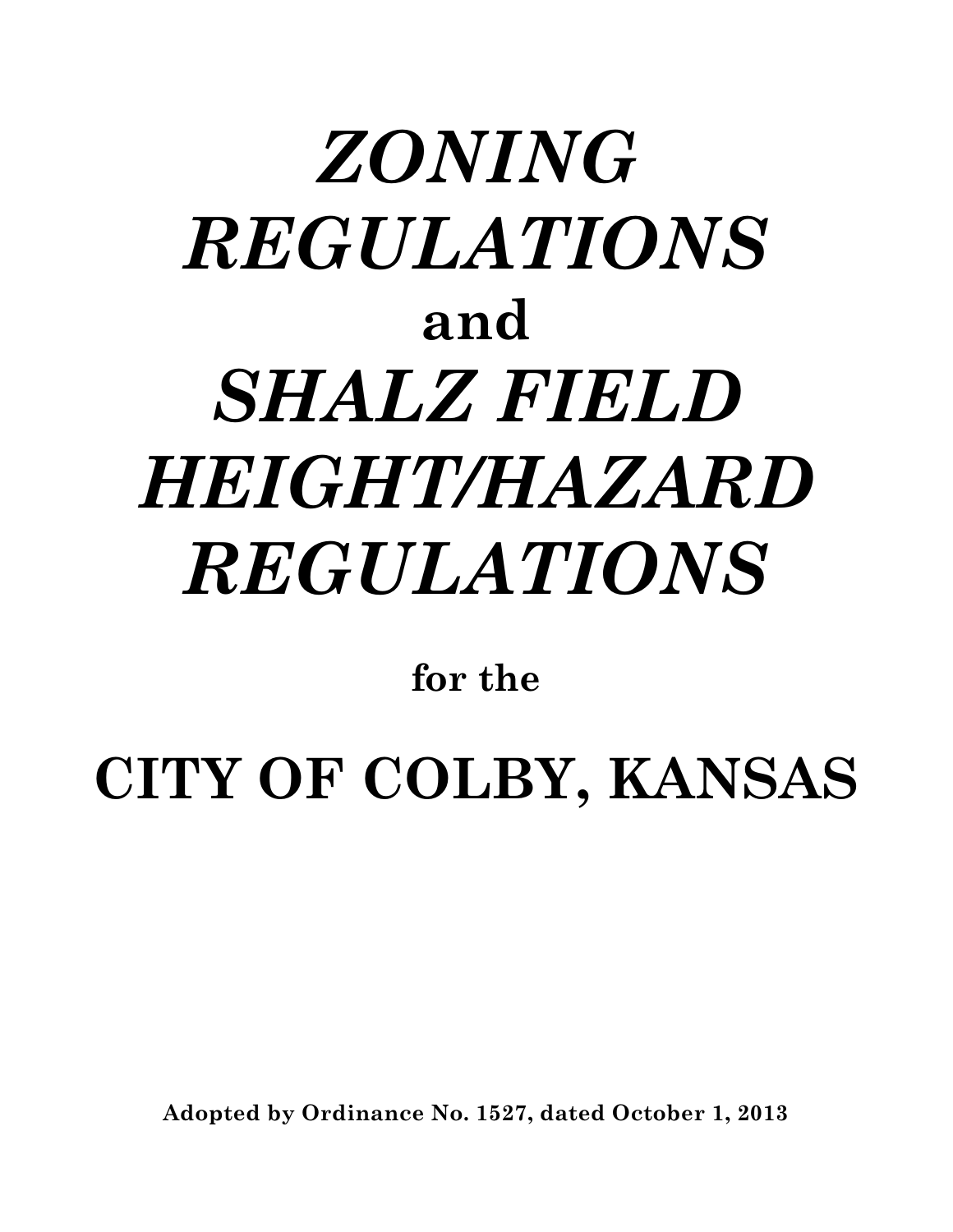# **TABLE OF CONTENTS**

## **ARTICLE 1. ZONING ORDINANCE**

| $21 - 101$ . |              |                   |                                                              |    |
|--------------|--------------|-------------------|--------------------------------------------------------------|----|
| $21 - 102.$  |              |                   |                                                              |    |
| 21-103.      | $R-1$        |                   |                                                              |    |
| 21-104.      | $R-2$        |                   |                                                              |    |
| $21 - 105.$  | $R-3$        |                   |                                                              |    |
| $21 - 106$ . | $R-2$ MH $-$ |                   |                                                              |    |
| 21-107.      | P.U.D        | $\equiv$          | Planned Unit Development District                            | 31 |
| 21-108.      | $C-1$        |                   |                                                              |    |
| 21-109       | $C-1$        |                   |                                                              |    |
| $21 - 110$ . | $C-2$        |                   |                                                              |    |
| $21 - 111$ . | C-M          | $\qquad \qquad -$ |                                                              |    |
| 21-111.5     | $C-3$        |                   |                                                              |    |
| 21-112.      | $T-1$        |                   |                                                              |    |
| 21-113.      | <b>WHPP</b>  |                   | Wellhead Protection Restricted Zoning for 5-Year and 10-Year |    |
|              |              |                   |                                                              |    |
| 21-114.      |              |                   |                                                              |    |
| $21 - 115.$  |              |                   |                                                              | 67 |
| $21 - 116$ . |              |                   |                                                              |    |
|              |              |                   |                                                              |    |

## **ARTICLE 2. ADMINISTRATION AND ENFORCEMENT**

| $21-201.$ |  |
|-----------|--|
| 21-202.   |  |
| 21-203.   |  |
| 21-204.   |  |
| $21-205.$ |  |
| 21-206.   |  |
| 21-207.   |  |
| 21-208.   |  |

## **ARTICLE 3. PLANNING COMMISSION**

| 21-301. |  |
|---------|--|
| 21-302. |  |
| 21-303. |  |
| 21-304. |  |
| 21-305. |  |
| 21-306. |  |
| 21-307. |  |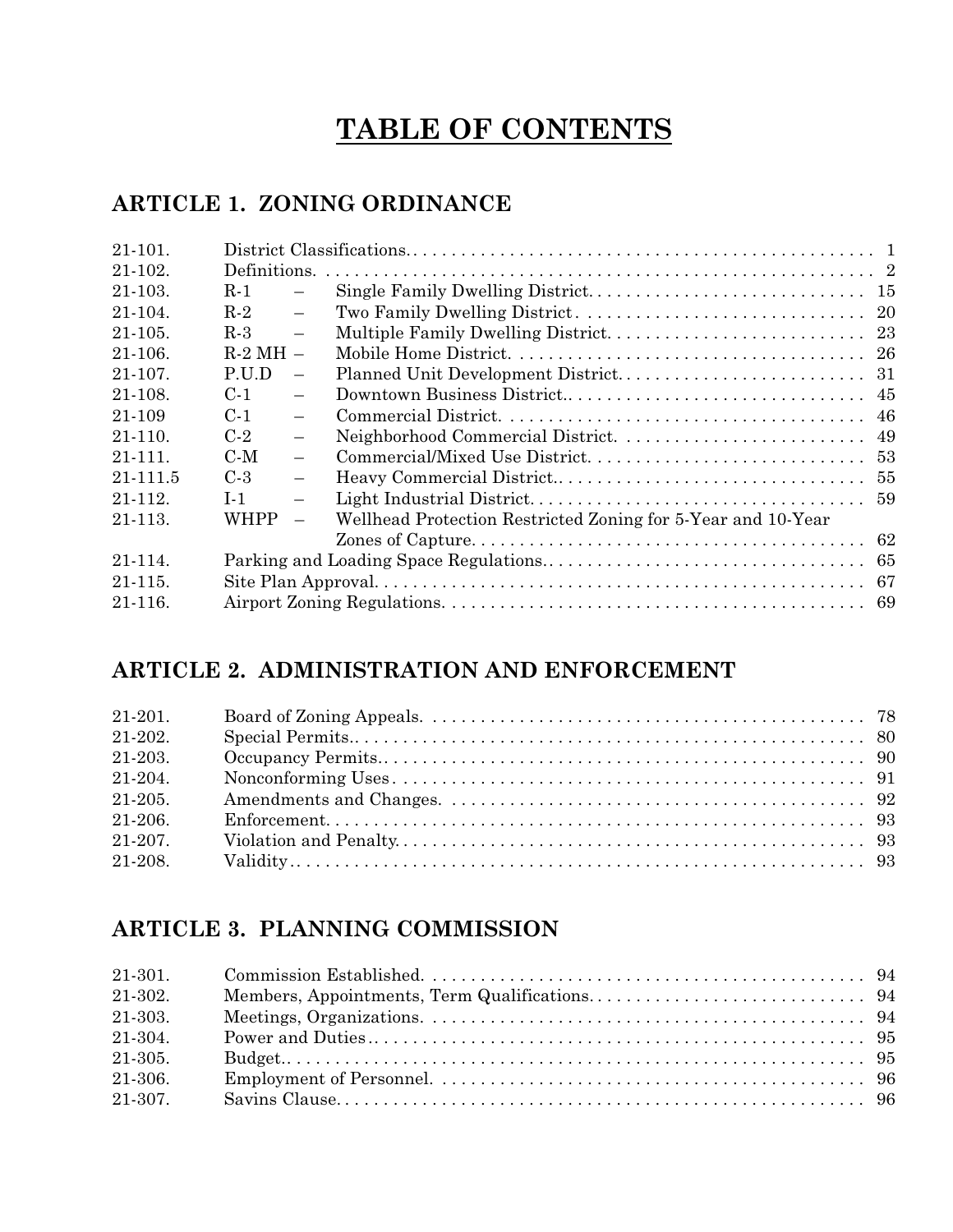# **CHAPTER 21. ZONING AND PLANNING**

**Article 1. Zoning Ordinance**

# **Article 2. Administration and Enforcement**

**Article 3. Planning Commission**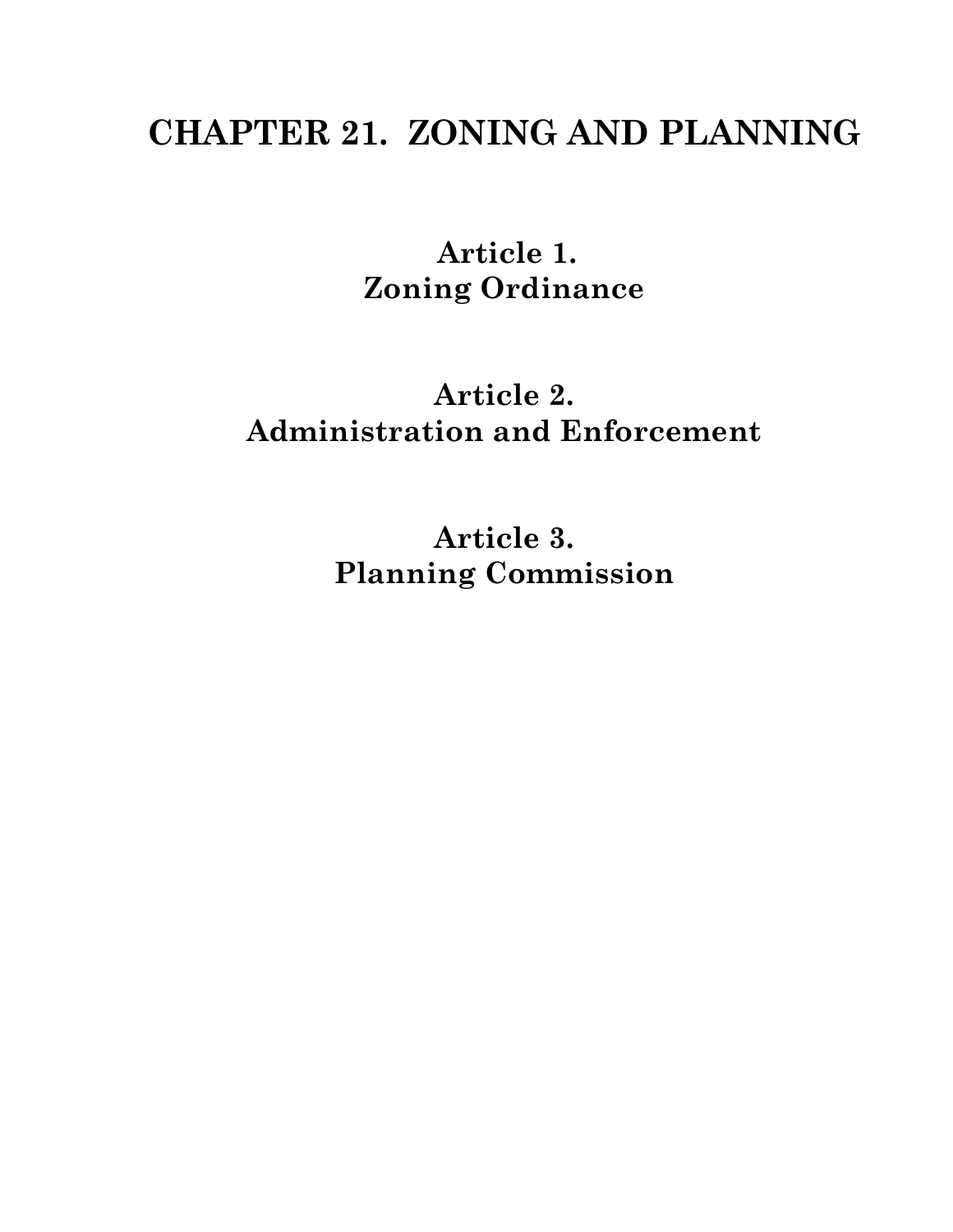# **ARTICLE 1. ZONING ORDINANCE**

#### **21-101. District Classifications:**

1. District: For the purpose of regulating and redistricting the location of trades, industries and commercial enterprises, and the location, erection, alteration, and repair of buildings designed for specified uses, and uses of land within each district, Colby, Kansas, is hereby divided into the following districts:

| $R-1$    | <b>SINGLE FAMILY DWELLING DISTRICT</b>   |
|----------|------------------------------------------|
| $R-2$    | TWO FAMILY DWELLING DISTRICT             |
| $R-3$    | <b>MULTIPLE FAMILY DWELLING DISTRICT</b> |
| $R-2$ MH | <b>MOBILE HOME DISTRICT</b>              |
| P.U.D.   | PLANNED UNIT DEVELOPMENT DISTRICT        |
| $C-1$    | <b>DOWNTOWN BUSINESS DISTRICT</b>        |
| $C-1$    | <b>COMMERCIAL DISTRICT</b>               |
| $C-2$    | <b>NEIGHBORHOOD COMMERCIAL DISTRICT</b>  |
| C-M      | <b>COMMERCIAL/MIXED USE DISTRICT</b>     |
| $C-3$    | <b>HEAVY COMMERCIAL DISTRICT</b>         |
| $L_{1}$  | <b>LIGHT INDUSTRIAL DISTRICT</b>         |

- 2. The boundaries of these districts with all designations and notations are shown on the Zoning District Map located in the office of the City Clerk of Colby, Kansas and made a part of this Ordinance.
- 3. Except as hereinafter provided, no building shall hereafter be erected or structurally altered, nor shall any building or premise be used for any purpose not conforming with the regulations herein prescribed by the Zoning Districts in which such building or premise are located.
- 4. All petitions for annexation of territory to the City of Colby, Kansas, shall be accompanied by a request to establish the zoning for the land to be annexed. The public hearing on the annexation and zoning requests will be held concurrently.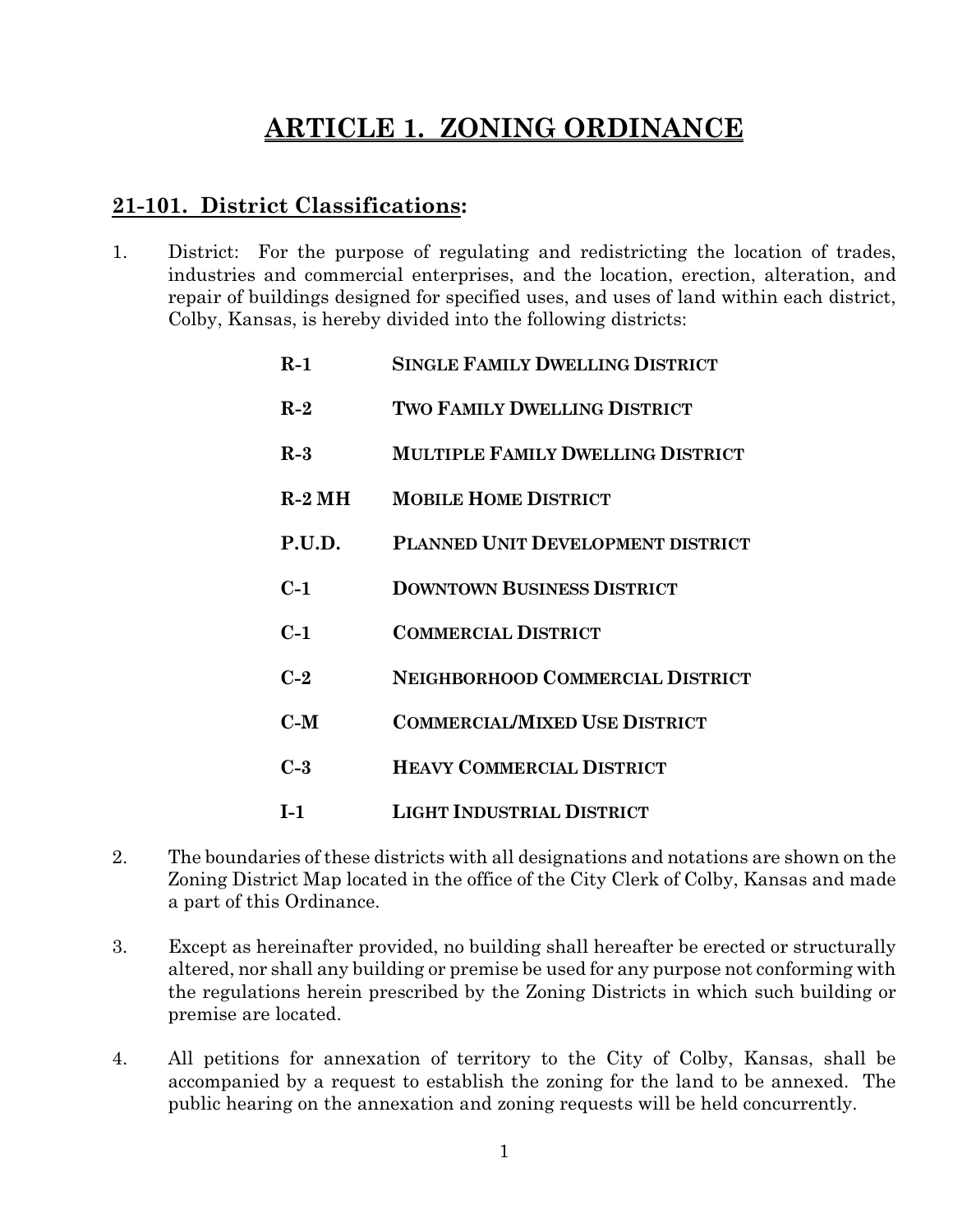## **21-102**. **Definitions:**

For the purpose of this Ordinance, certain terms and words are hereby defined. Words used in the present tense shall include the future, any singular number shall include the plural, any plural number shall include the singular, the word "building" shall include the word "structure," the word "lot" shall include the word "plot," and the word "shall" is mandatory and not directory. Any terms not herein defined shall be construed as defined in the City Building Codes.

- **1. Accessory Building:** A subordinate building or a portion of the main building, the use of which is incidental to that of the dominant use of the building or premise.
- **2. Alley:** A public thoroughfare which affords only a secondary means of access to abutting property.
- **3. Apartment Unit:** A room or suite of two or more rooms suitable for occupancy as a residence for one family in a dwelling.
- **4. Basement:** A story (or portion of a story) with at least one-half of its height (measured floor to ceiling) below grade level.
- **5. Bed & Breakfast:** A private residence where, for compensation and by prearrangement for definite periods, meals or lodging and meals are provided for temporary transient guests.
- **6. Boarding House:** A building other than a hotel where, for compensation and by prearrangement for definite periods, meals or lodging and meals are provided for three (3) or more persons.
- **7. Building:** A structure having a roof supported by columns or walls, creating an enclosure and providing shelter or protection for persons, animals, or property. No building will be constructed from materials or equipment originally designed for another use such as, but not limited to, trailers, semi-trailers, shipping (cargo) containers, motor vehicles, packing crates, parts of motor vehicles or trailers, van bodies, vehicle bodies, regardless if wheels, axles, etc., have been removed. Mobile homes, campers, and similar structures will not be considered as buildings for such purposes as an accessory building or uses other than the uses they were originally designed for. "Building" shall also mean an addition to an existing structure provided the addition shares a common wall, footings, and roofline, or common footings and roofline, with no portion of the addition open to the sky.
	- **8. Building, Height of:** The vertical distance from grade to the highest point of the coping of a flat roof or to the deck line of a mansard roof, or to the average height of the highest gable of a pitch or hip roof.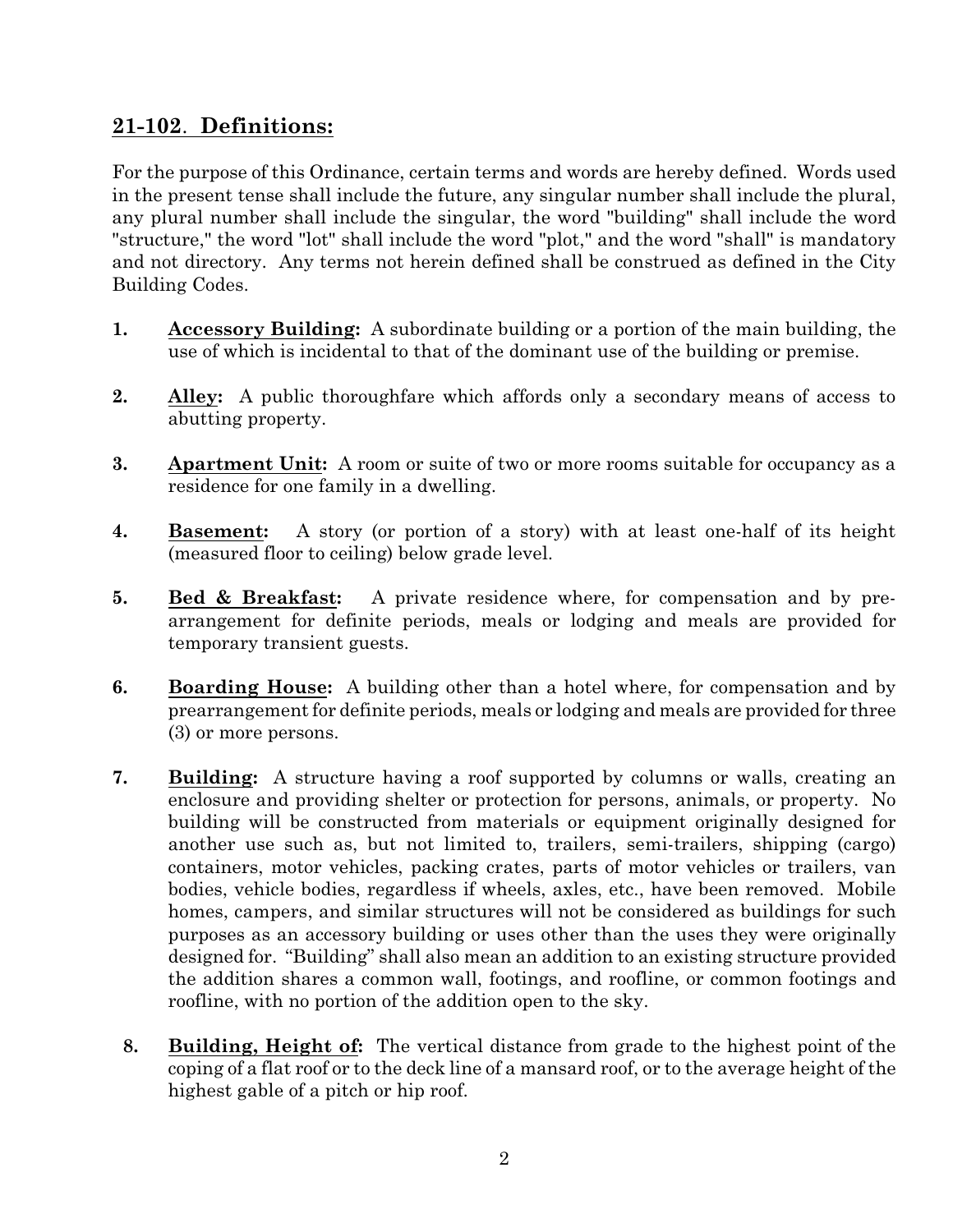- **9. Building Official:** The city official designated by the City Manager as being responsible for the administration and enforcement of this Ordinance.
- **10. Communication Tower:** A structure measuring 60 feet or more in height from the ground, or 30 feet in height as measured to the highest point of the tower/antenna if mounted on a structure or building, erected or maintained for the primary purpose of supporting antennae or apparatus for transmitting and/or receiving radio frequency waves. For the purposes of these regulations the term "Communication Tower" shall include, but not be limited to, commercial radio or television broadcasting towers; microwave transmitting and/or receiving towers; and wireless telephone towers, but shall not include amateur radio transmitting or receiving towers, satellite dish antennae or television antennae. Amateur Radio towers are specifically exempt from regulations applying to communication towers.
- **11. District:** Any section of the City of Colby for which the regulations governing the use of buildings and premises or the height and area of buildings are uniform.
- **12. Dwelling:** Any building, or portion thereof, which is designated or used exclusively for residential purposes.
- **13. Dwelling, Single Family:** A detached building designed for or occupied exclusively by one family.
- **14. Dwelling, Two Family:** A detached building designed for or occupied by two families.
- **15. Dwelling, Multiple Family:** A building or portion thereof containing three or more dwelling units. The term includes lodging, boarding, and rooming houses, but does not include hotels, motels, and tourist courts.
- **16. Family:** One or more persons related by blood, marriage, or adoption, or pursuant to legal guardianship, living together as a single housekeeping unit, or a group of not more than four unrelated persons living together as a single housekeeping unit, who jointly occupy and have equal access to all common areas of a dwelling unit.
- **17. Frontage:** All of the property on one side of the street between two intersecting streets; or if the street is dead-ended, then all of the property abutting on one side between intersecting street and the dead-end of the street.
- **18. Garage, Private:** An accessory building designed or used for the storage of motor driven vehicles owned and used by the occupants of the building to which it is accessory.
- **19. Garage, Public:** A building or portion thereof, other than a private or storage garage, designed or used for servicing, repairing, equipping, hiring, selling, or storing motordriven vehicles.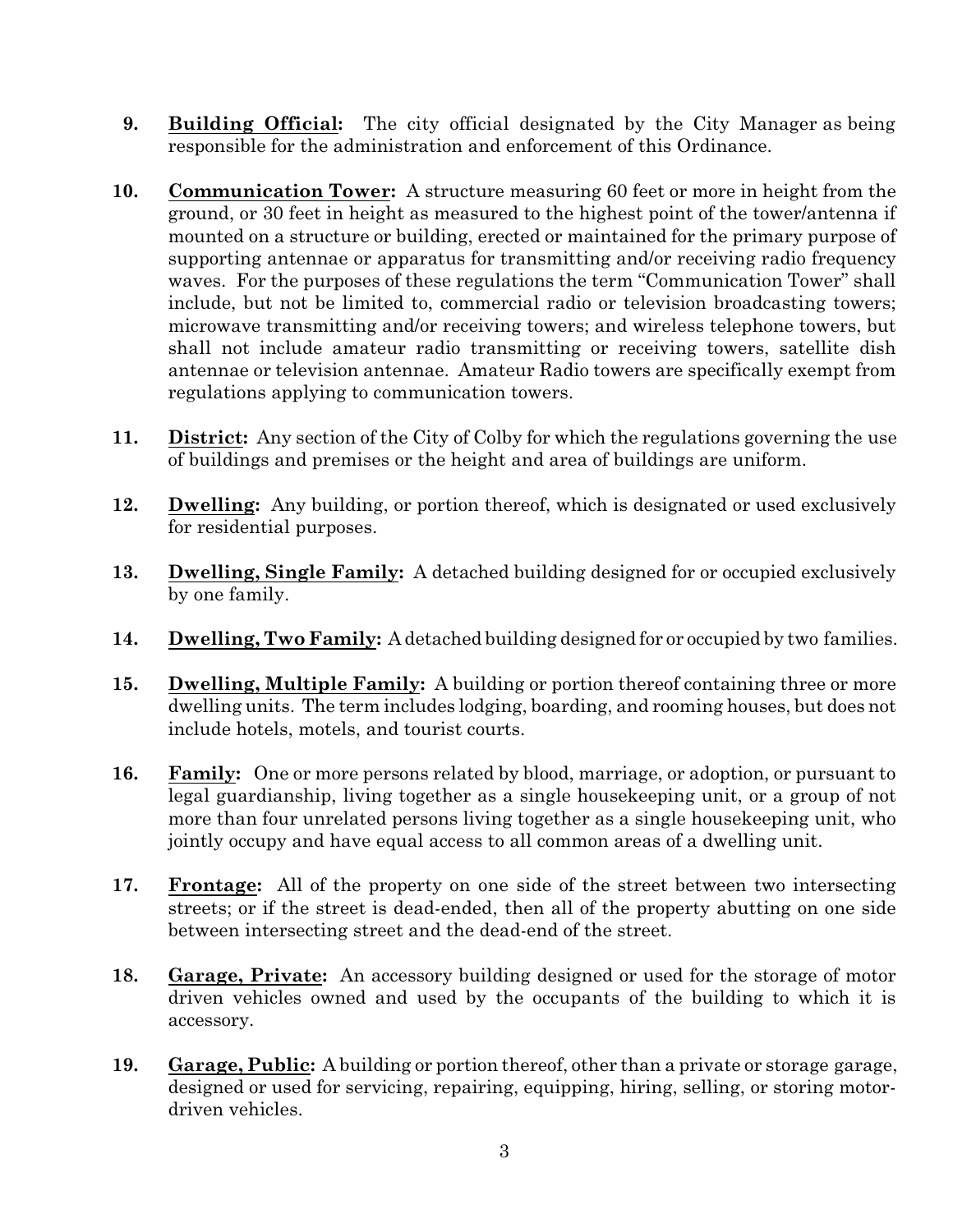- **20. Garage, Storage:** A building or portion thereof, designed or used exclusively for housing motor-driven vehicles, not used by occupants of the lot on which said building or portion thereof is situated.
- **21. Governing Body:** The elected City Council of the City of Colby, Kansas.
- **22. Home Occupation:** Any occupation or profession which:
	- a. Is customarily carried on in a dwelling unit or accessory structure. When carried on in an accessory structure, such accessory structure shall not be larger than six hundred (600) square feet of gross floor area, nor more than twenty (20) feet in height.
	- b. Is carried on by a member of the family residing in the dwelling unit and may not regularly employ more than one (1) person outside the family, except that beauty shops may employ not more than two (2) persons outside the family.
	- c. Is clearly incidental and secondary to the uses of the dwelling unit for residential purposes and shall be carried on wholly within the principal dwelling unit or an accessory structure.
	- d. There shall be no exterior display, no exterior sign larger than 6 square feet in area, no exterior storage of materials, and no other exterior indication of the home occupation or variation from the residential character of the principal building.
	- e. There shall be no exterior parking of more than one automobile or truck that is associated with the home occupation.
	- f. No offensive noise, vibration, smoke, dust, odor, heat, or glare shall be produced.
	- g. The owner or operator must file with the City Clerk a certificate of mailing acknowledging notification of application for such home occupation of all of the owners of all the frontage within three hundred (300) feet of the premises wherein such facility is to be operated.
	- h. Every owner or operator of a home occupation must secure a home occupation permit from the City Clerk, which permit shall be issued on a yearly basis, with each permit expiring on July 1 of each year. Every person desiring a home occupation permit shall file an application with the City Clerk on forms to be supplied by the City Clerk, and the Governing Body of the said City will act upon said application after receiving recommendations from the Planning Commission. The Governing Body may withhold or refuse to grant or withdraw a home occupation permit when, in their opinion, the home occupation business or activity is or may be detrimental to the residential character of the area.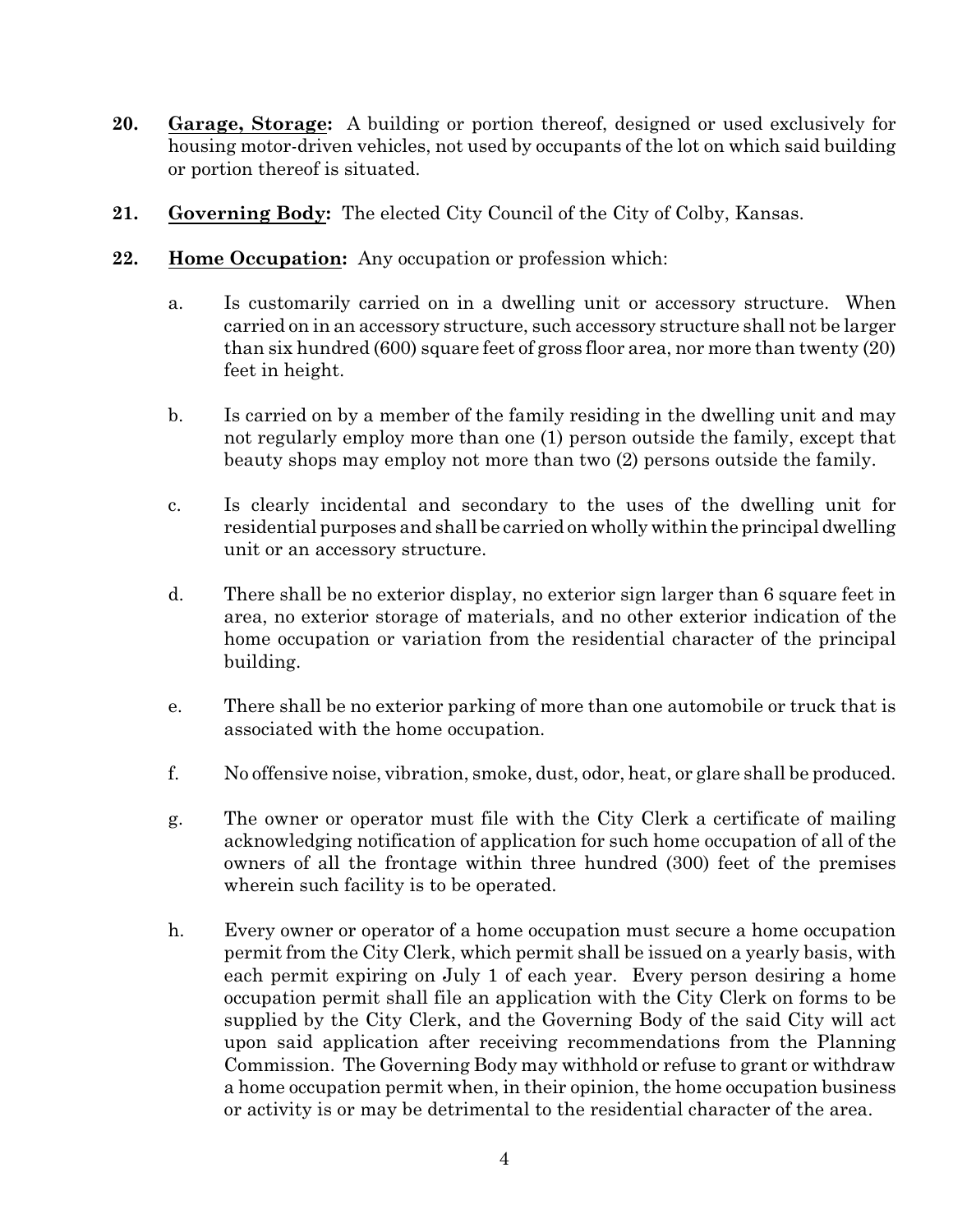- **23. Hotel or Motel:** Any building or portion thereof having a common entrance, lobby, halls, and stairs, which is designed or used to offer for hire by the general public, rooms for temporary lodging of transient guests and in which no provisions are made for cooking in the individual rooms or apartments.
- **24. Institutions:** A building occupied by a non-profit corporation or non-profit establishment for public use.
- **25. Lot:** A parcel of land occupied or intended for occupancy by one (1) main building together with its accessory buildings, if any, including the open spaces required by this Ordinance and having its principal frontage upon a street, alley, or a private easement for purposes of access from a street.
- **26. Lot, Corner:** A lot abutting upon two (2) or more streets at their intersection.
- **27. Lot, Depth of:** The mean horizontal distance between the front and rear lot lines.
- **28. Lot, Interior:** A lot other than a corner lot.
- **29. Lot Lines:** The lines bounding a lot.
- **30. Lot of Record:** A lot which is a part of a subdivision, the map of which has been recorded in the office of the Register of Deeds of Thomas County, or a lot described by metes and bounds, the description of which has been recorded in the office of the Register of Deeds of Thomas County.
- **31. Manufactured Home:** A structure built on a permanent chassis and transportable in one or more sections, which contains all necessary plumbing, heating, airconditioning and electrical systems, and is designed to be used as a dwelling, with or without a permanent foundation, when connected to all required utilities. Such structures have not and cannot be determined to have been built in accordance with adopted City Building Codes, but have been constructed in conformance with the Federal Manufactured Home Construction and Safety Standards Act, generally known as the H.U.D. Code, established pursuant to 42 U.S.C. Sec. 5403. For flood plain management purposes, the term "manufactured home" also includes park trailers, travel trailers, and other similar vehicles placed on a site for longer than one hundred eighty (180) consecutive days. For insurance purposes, the term "manufactured home" does not include park trailers, travel trailers, and other similar vehicles.
- **32. Manufactured Home Residential Design:** A manufactured home on a permanent foundation which has minimum dimensions of twenty-two (22) body feet in width, a pitched roof, and siding and roofing materials which are customarily used on site-built homes, and which comply with the architectural standards specified in Section 21-103 l. of these regulations. A residential-design manufactured home shall be considered a single-family dwelling.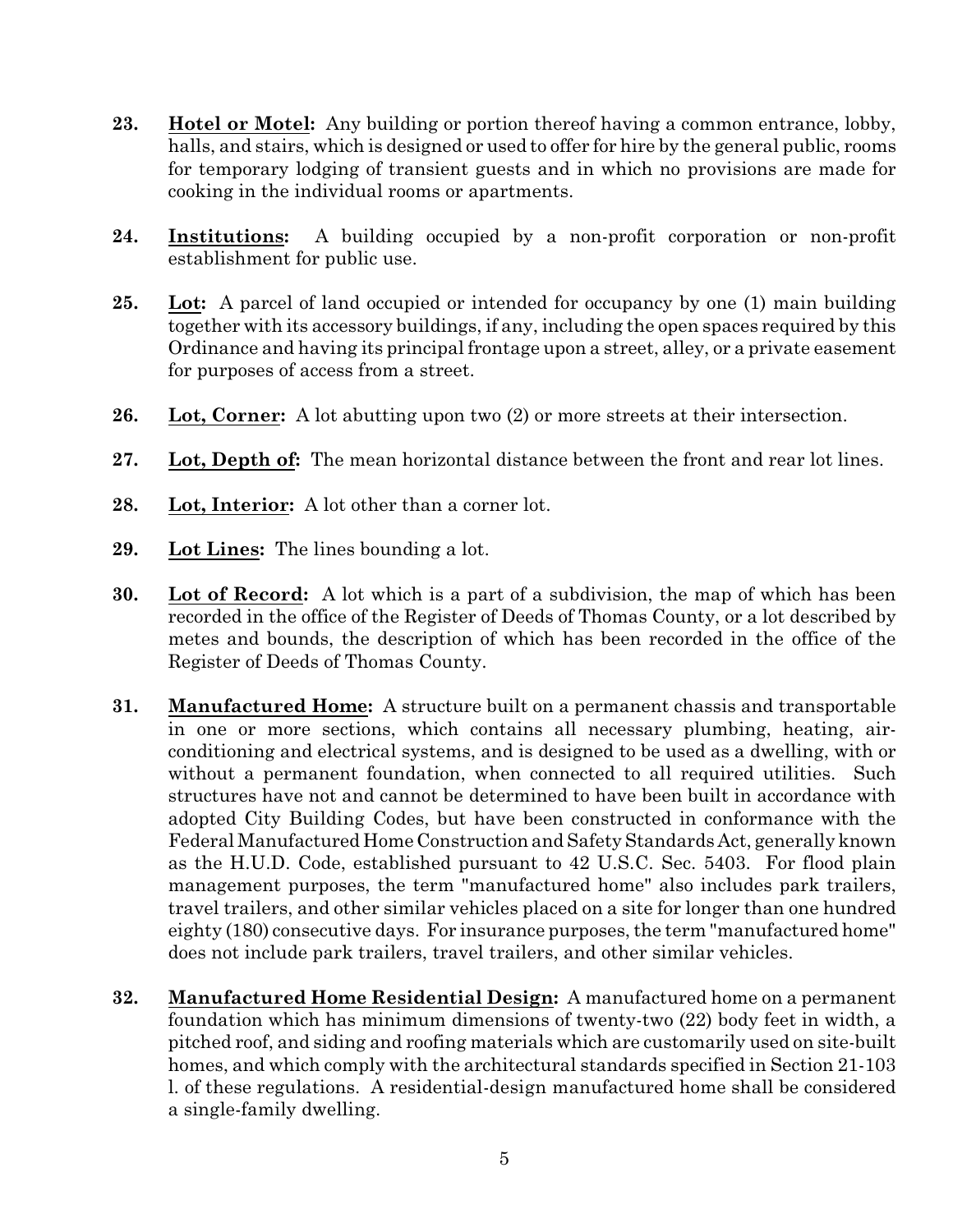- **33. Mini-Warehouse:** A Mini-Warehouse, also referred to as mini-storage or self-service storage facilities, is a building or group of buildings in a compound that contains varying sizes of individual, compartmentalized and controlled-access storage units rented or leased to individuals exclusively for the dead storage of merchandise, commodities, household goods or other personal property. A group of parked semitrailers or shipping (cargo) containers will not be considered mini-warehouse units for the purposes of this Ordinance.
- **34. Mobile Home:** A structure built on a permanent chassis and transportable in one or more sections, which contains all necessary plumbing, heating, air-conditioning, and electrical systems, and which is designed to be used as a dwelling, with or without a permanent foundation, when connected to all required utilities. Any structure manufactured prior to June 15, 1976, which was not manufactured in conformance with the H.U.D. Code established pursuant to 42 U.S.C. Sec 5403, or which cannot be determined to have been built in accordance with adopted City Building Codes, shall be deemed to be a mobile home, not a manufactured home. The term "mobile home" does not include a recreational vehicle.
- **35. Modular Home:** A structure which the manufacturer certifies is constructed in accordance with adopted City Building Codes, which is transportable in one or more sections but is not constructed on a permanent chassis, and which is designed to be used as a dwelling on a permanent foundation when connected to required utilities including plumbing, heating, air-conditioning, and electrical systems contained therein.
- **36. Manufactured/Mobile Home Park:** Any area, tract, site, or plot of land whereupon provisions have been made for a minimum of fifteen (15) manufactured or mobile home spaces as herein defined.
- **37. Manufactured/Mobile HomeSpace:** A plot of groundwithin a manufactured/mobile home park designed for the accommodation of one (1) manufactured home or one (1) mobile home.
- **38. Nonconforming Use:** The use of any premise contrary to the provisions of this Ordinance for the district in which the premise is located.
- **39. Parking Lot:** A parcel of land devoted to unenclosed parking spaces. This land is separate from the street but access to and from the street is provided.
- **40. Parking Space:** A permanent surfaced area, enclosed or unenclosed sufficient in size to store one (1) automobile, together with a permanent surfaced driveway connecting the parking space with a street or alley and permitting ingress and egress of an automobile.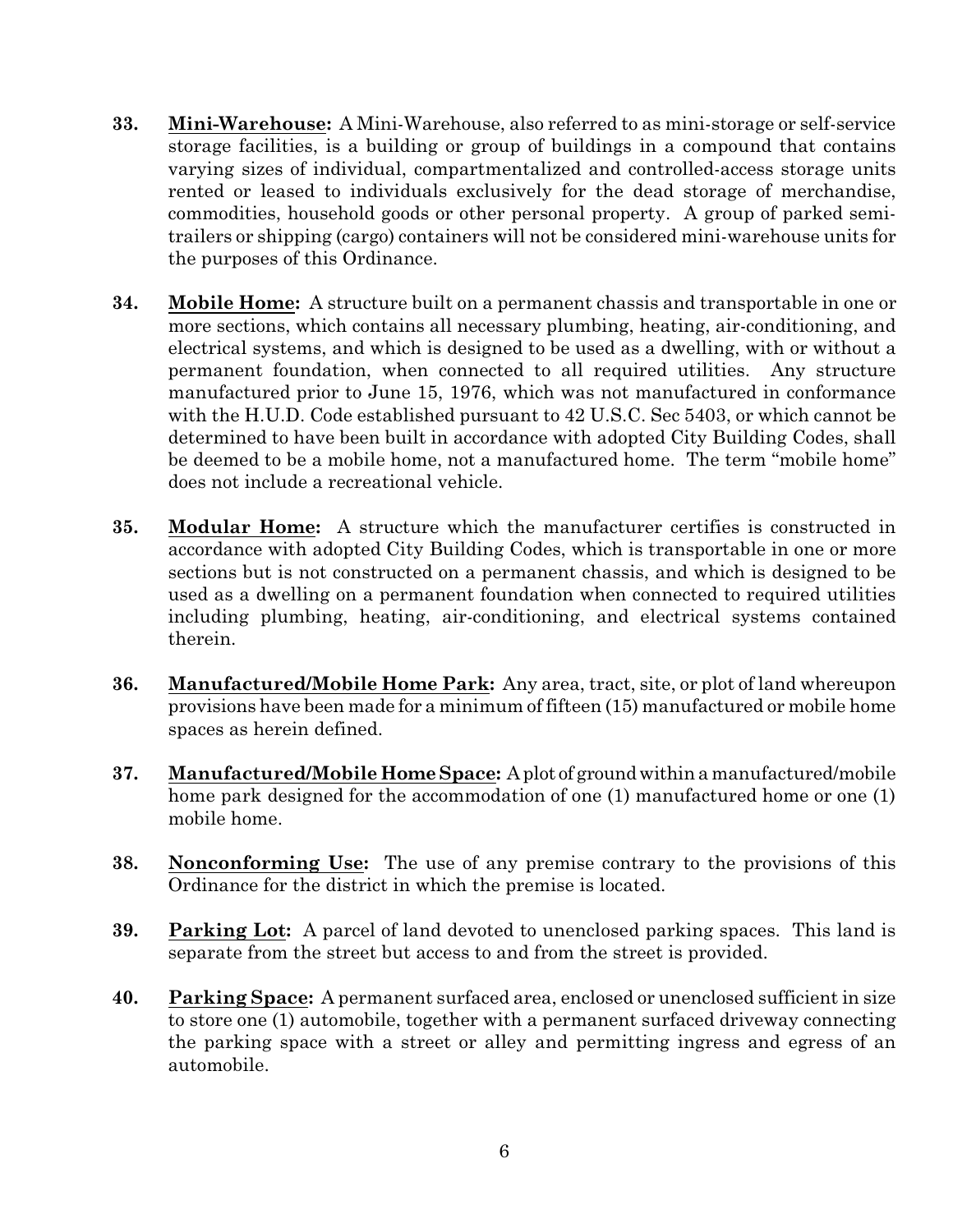- **41. Planning Commission:** The Colby/Thomas County Metropolitan Area Planning Commission.
- **42. Planned Unit Development (P.U.D.):** A development which allows diversity in the relationships of the various buildings, structures, uses, and open spaces in planned groupings, while insuring substantial compliance to the district regulations and other provisions of this Ordinance. A detailed site plan for a Planned Unit Development must be prepared and presented to the Planning Commission and Governing Body. Such site plans must be approved by the Governing Body of Colby, Kansas, before a building permit will be issued. Such site plans shall show building, parking area, recreation area, and all other facility locations. The site plan shall also show road and utility locations and sizes and other data as may be required by the Building Official.
- **43. Recreational Vehicle:** A vehicular portable dwelling unit designed for short-term occupancy such as travel trailers, campers, house boats, converted buses, and other similar units whether self-propelled, pulled, or hauled. The storage of any unoccupied recreational vehicle is permitted in a residential area, provided such storage does not conflict with any other ordinance in the City of Colby and the owner stores it on his own property. Such vehicles may be parked or stored anywhere on the owner's lot except that when parked or stored in the front or side yard area, it shall not be parked or stored within ten (10) feet of any street right-of-way or sidewalk; however, the ten (10) foot limitation shall not apply to alleys.
- **44. Restaurant:** A public eating establishment in which the primary function is the preparation and serving of food on the premise.
- **45. Service Station:** Any building or premise used solely or principally for the storing, dispensing, sale, or offering for retail of any automobile fuel or oils.
- **46. Sexually Oriented Businesses:** Shall include adult arcades; adult bookstores, adult novelty stores or adult video stores; adult cabarets; adult motels; adult motion picture theaters; adult theaters; escort agencies; semi-nude model studios; and sexual encounter centers which offer their patrons services or entertainment wherein greater than ten percent (10%) of the receipts, signage, or floor area of the business is in printed or written materials, pictures, drawings, photographs, motionpictures, or other pictorial representation, or statues or other figures, or any recordings, transcriptions, or mechanical, chemical or electronic reproductions, or any other articles, equipment, machines, or materials depicting sexual activity and all other business of the same general character as described herein.
	- a. *Adult Arcade* means any place to which the public is permitted or invited, wherein coin-operated or slug-operated or electronically, electrically, or mechanically controlled still or motion picture machine, projectors, or other image-producing devices are regularly maintained to show images to five (5) or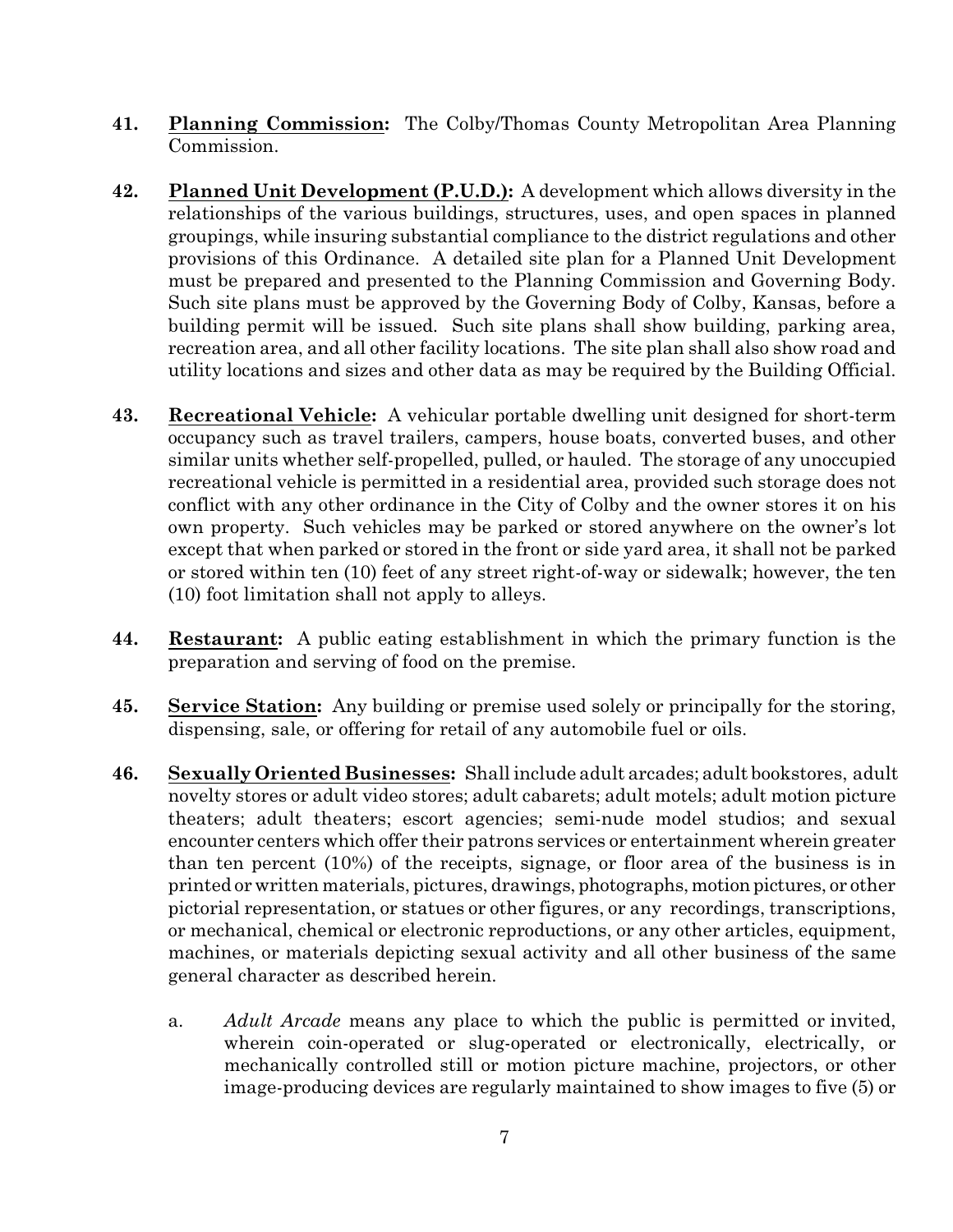fewer persons per machine at any one time, and where the images so displayed are distinguished or characterized by their emphasis upon matters exhibiting "specified sexual activities" or "specified anatomical areas."

- b. *Adult Bookstore, Adult Novelty Store or Adult Video Store* means a commercial establishment which has a significant or substantial portion of its stock-intrade, or derives a significant or substantial portion of its revenues or devotes a significant or substantial portion of its interior business or advertising, or maintains a substantial section of its sales or display space for the sale or rental, for any form of consideration, of any one or more of the following:
	- 1) books, magazines, periodicals or other printed matter, or photographs, films, motion pictures, video cassettes, compact discs, slides, or other visual representations, which are characterized by their emphasis upon the exhibition or display of "specified sexual activities" or "specified anatomical areas";
	- 2) instruments, devices, or paraphernalia which are designed for use or marketed primarily for stimulation of human genital organs or for sadomasochistic use or abuse of the user or others.
- c. *Adult Cabaret* means a nightclub, bar, restaurant, or similar commercial establishment which regularly feature:
	- 1) persons who appear semi-nude; or
	- 2) live performances which are characterized by the exposure of "specified" anatomical areas" or by "specified sexual activities"; or
	- 3) films, motion pictures, video cassettes, slides or other photographic reproductions which are characterized by the exhibition or display of "specified sexual activities" or "specified anatomical areas".
- d. *Adult Motel* means a hotel, motel, or similar commercial establishment, which:
	- 1) offers accommodations to the public for any form of consideration; provides patrons with closed-circuit television transmissions, films, motion pictures, video cassettes, slides, or other photographic reproductions which are characterized by the exhibition or display of "specified sexual activities" or "specified anatomical areas"; and has a sign visible from the public right-of-way which advertises the availability of this adult type of photographic reproductions; and either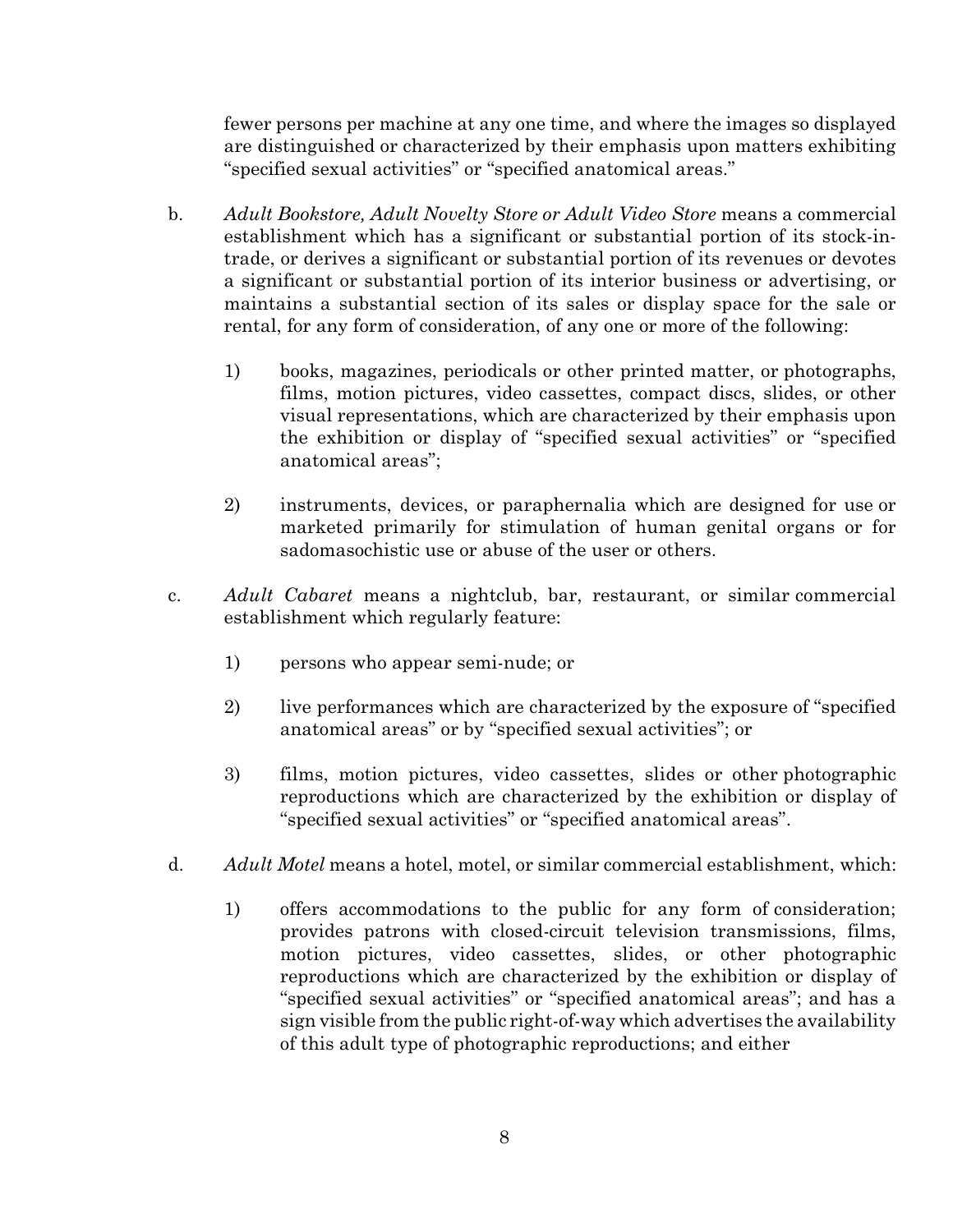- 2) offers a sleeping room for rent for a period of time that is less than ten (10) hours, or
- 3) allows a tenant or occupant of a sleeping room to sub-rent the room for a period of time that is less than ten (10) hours.
- e. *Adult Motion Picture Theater* means a commercial establishment where, for any form of consideration, films, motion pictures, video cassettes, slides, or similar photographic reproductions are regularly shown which are characterized by the depiction or description of "specified sexual activities" or "specified anatomical areas".
- f. *Adult Theater* means a theater, concert hall, auditorium, or similar commercial establishment which regularly features persons who appear nude or semi-nude, or live performances which are characterized by the exposure of "specified anatomical areas" or by "specified sexual activities".
- g. *Distinguished or Characterized by an Emphasis Upon* means the dominant or principal theme of the object referenced. For instance, when the phrase refers to films "which are distinguished or characterized by an emphasis upon the exhibition or display of specified sexual activities or specified anatomical areas", the films so described are those whose dominant or principal character and theme are the exhibition or display of "specified anatomical areas" or "specified sexual activities".
- h. *Employee, Employ, and Employment* describe and pertain to any person who performs any service on the premises of a sexually oriented business on a fulltime part-time, or contract basis, regardless of whether the person is denominated as an employee, independent contractor, agent, or by another status. *Employee* does not include a person exclusively on the premises, for the delivery of goods to the premises.
- i. *Enforcement Officer* shall mean the City Building Official or such person as may be designated by the City Manager.
- j. *Escort* means a person who, for consideration, and for another person, agrees or offers:
	- 1) to act as a companion, guide, or date, or
	- 2) to privately model lingerie, or
	- 3) to privately perform a striptease.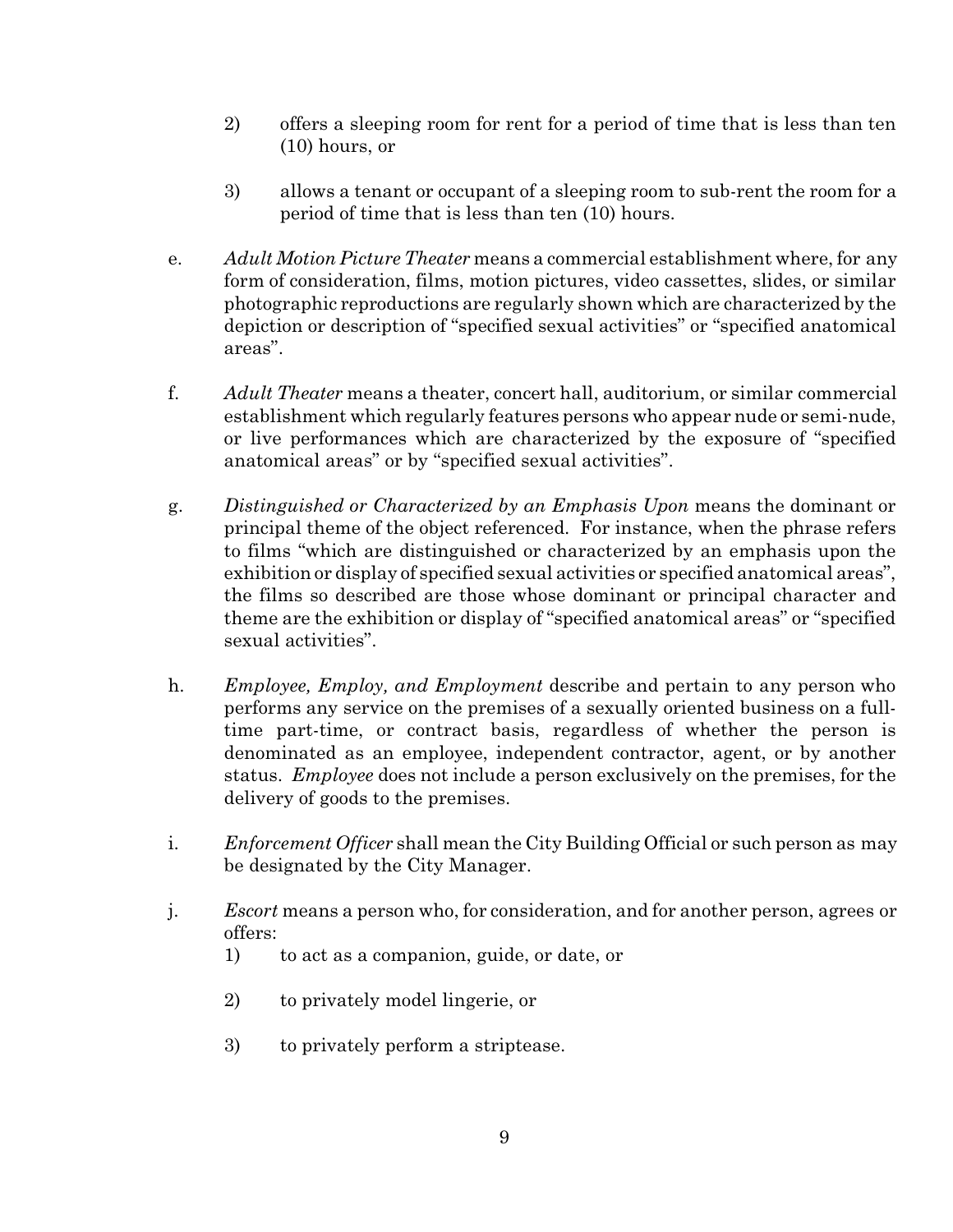- k. *Escort Agency* means a person or business association that for a fee, tip, or other consideration, furnishes, offers to furnish, or advertises to furnish, escorts as one of its primary business purposes.
- l. *Establish or Establishment* means and includes any of the following:
	- 1) the opening or commencement of any sexually oriented business as a new business;
	- 2) the conversion of an existing business, whether or not a sexually oriented business;
	- 3) the addition of any sexually oriented business to any other existing sexually oriented business; or
	- 4) the relocation of any sexually oriented business.
- m. *Licensee* means a person in whose name a license to operate a sexually oriented business has been issued, as well as the individual listed as an applicant on the application for a license; and in the case of an employee, a person in whose name a license has been issued authorizing employment in a sexually oriented business.
- n. *Nude, Nudity or a State of Nudity* means the showing of the human male or female genitals, pubic area, vulva, anus, or anal cleft with less than a fully opaque covering, the showing of the female breast with less than a fully opaque covering of any part of the nipple, or the showing of the covered male genitals in a discernibly turgid state.
- o. *Operate or Cause to be Operated* means to cause to function or to put or keep in a state of doing business. *Operator* means any person on the premises of a sexually oriented business who is authorized to exercise operational control of the business, or who causes to function or who puts or keeps in operation, the business. A person may be found to be operating or causing to be operated a sexually oriented business regardless of whether that person is an owner, part owner, or licensee of the business.
- p. *Person* means an individual, proprietorship, partnership, corporation, association, or other legal entity.
- q. *Regularly Features or RegularlyShown*means a consistent or substantial course of conduct, such that the films or performances exhibited constitute a substantial portion of the films or performances offered as a part of the ongoing business of the sexually oriented business.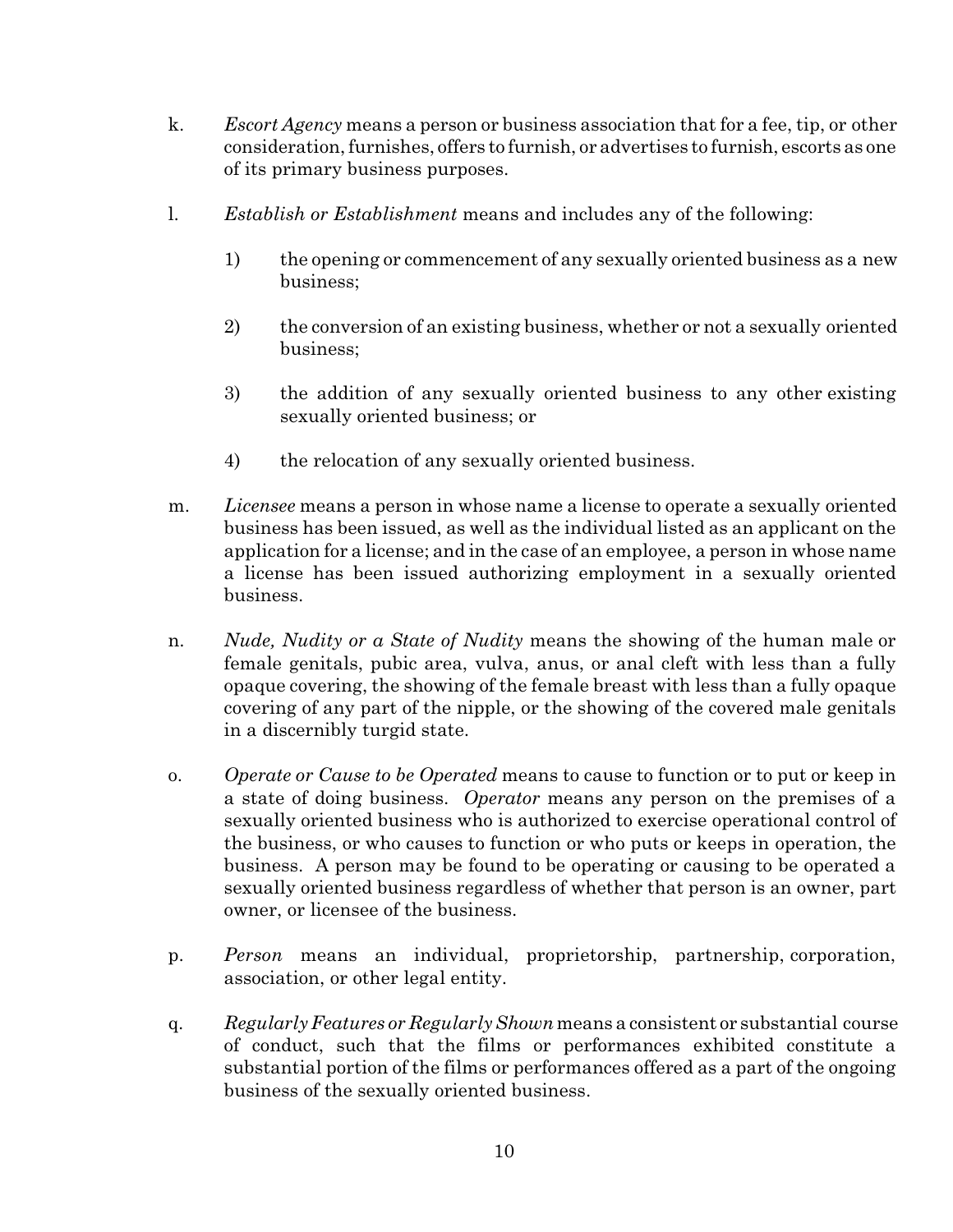- r. *Semi-nude or in a Semi-nude Condition* means the showing of the female breast below a horizontal line across the top of the areola at its highest point or the showing of the male or female buttocks. This definition shall include the entire lower portion of the human female breast, but shall not include any portion of the cleavage of the human female breast, exhibited by a dress, blouse, skirt, leotard, bathing suit, or other wearing apparel, provided the areola is not exposed in whole or in part.
- s. *Semi-nude Model Studio* means a commercial establishment which regularly features a person (or persons) who appears semi-nude and is provided to be observed, sketched, drawn, painted, sculptured, or photographed by other persons who pay money or any form of consideration, but shall not include a proprietary school licensed by the State of Kansas or a college, junior college or university supported entirely or in part by public taxation; a private college or university which maintains and operates educational programs in which credits are transferable to a college, junior college, or university supported entirely or partly by taxation.
- t. *Sexual Encounter Center* means a business or commercial establishment, that as one of its principal business purposes, offers for any form of consideration, a place where two (2) or more persons may congregate, associate, or consort for the purpose of "specified sexual activities". The definition of sexual encounter center or any sexually oriented businesses shall not include an establishment where a medical practitioner, psychologist, psychiatrist, or similar professional person licensed by the state engages in medically approved and recognized sexual therapy.
- u. *Sexually Oriented Business* means an adult arcade, adult bookstore, adult novelty store, adult video store, adult cabaret, adult motel, adult motion picture theater, adult theater, escort agency, semi-nude model studio, or sexual encounter center.
- v. *Specified Anatomical Areas* means:
	- 1) the human male genitals in a discernibly turgid state, even if completely and opaquely covered; or
	- 2) less than completely and opaquely covered human genitals, pubic region, buttocks, or a female breast below a point immediately above the top of the areola.
- w. *Specified Criminal Activity* means any of the following offenses: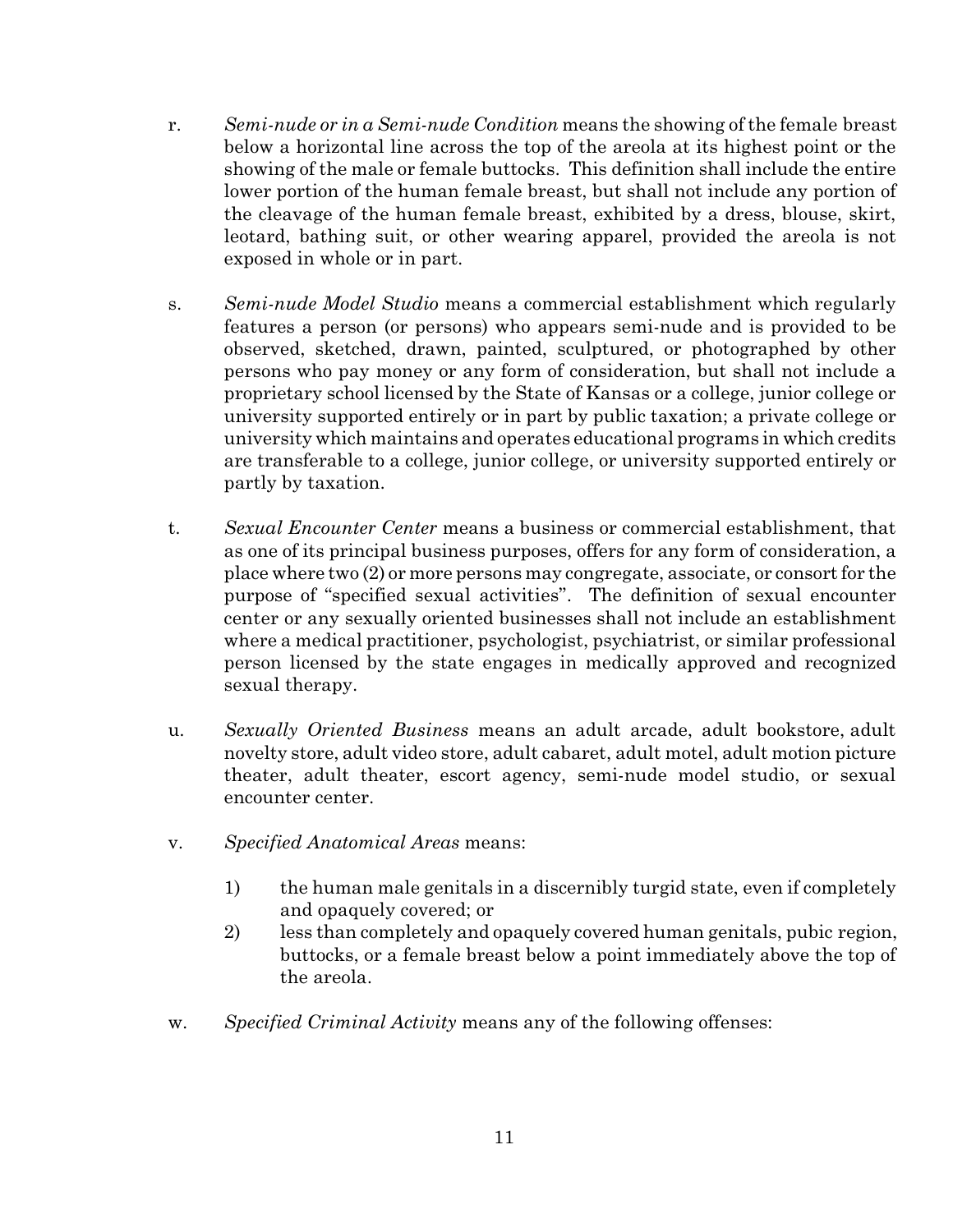- 1) prostitution or promotion of prostitution; dissemination of obscenity; sale, distribution, or display of harmful material to a minor; sexual performance by a child; possession or distribution of child pornography; public lewdness; indecent exposure; indecency with a child; engaging in organized criminal activity relating to a sexually oriented business; sexual assault; molestation of a child; distribution of a controlled substance; or any similar offenses to those described above under the criminal or penal code of other states or countries.
- 2) for which:
	- a) less than two (2) years have elapsed since the date of conviction or the date of release from confinement imposed for the conviction, whichever is the later date, if the conviction is of a misdemeanor offense;
	- b) less than five (5) years have elapsed since the date of conviction or the date of release from confinement for the conviction, whichever is the later date, if the conviction is of a felony offense; or
	- c) less than five (5) years have elapsed since the date of the last conviction or the date of release from confinement for the last conviction, whichever is the later date, if the convictions are of two (2) or more misdemeanor offenses or a combination of misdemeanor offenses occurring withinany twenty-four (24) month period.
- 3) The fact that a conviction is being appealed shall have no effect on the disqualification of the applicant or a person residing with the applicant.
- x. *Specified Sexual Activities* means any of the following:
	- 1) the fondling of another person's genitals, pubic region, anus, or female breasts;
	- 2) sex acts, normal or perverted, actual or simulated, including intercourse, oral copulation, masturbation, or sodomy; or
	- 3) excretory functions as part of, or in connection with, any of the activities set forth in (1) through (2) above.
- y. *Substantial Enlargement* of a sexually oriented business means the increase in floor areas occupied by the business by more than twenty-five (25) percent, as the floor areas exist on the date this Ordinance takes effect.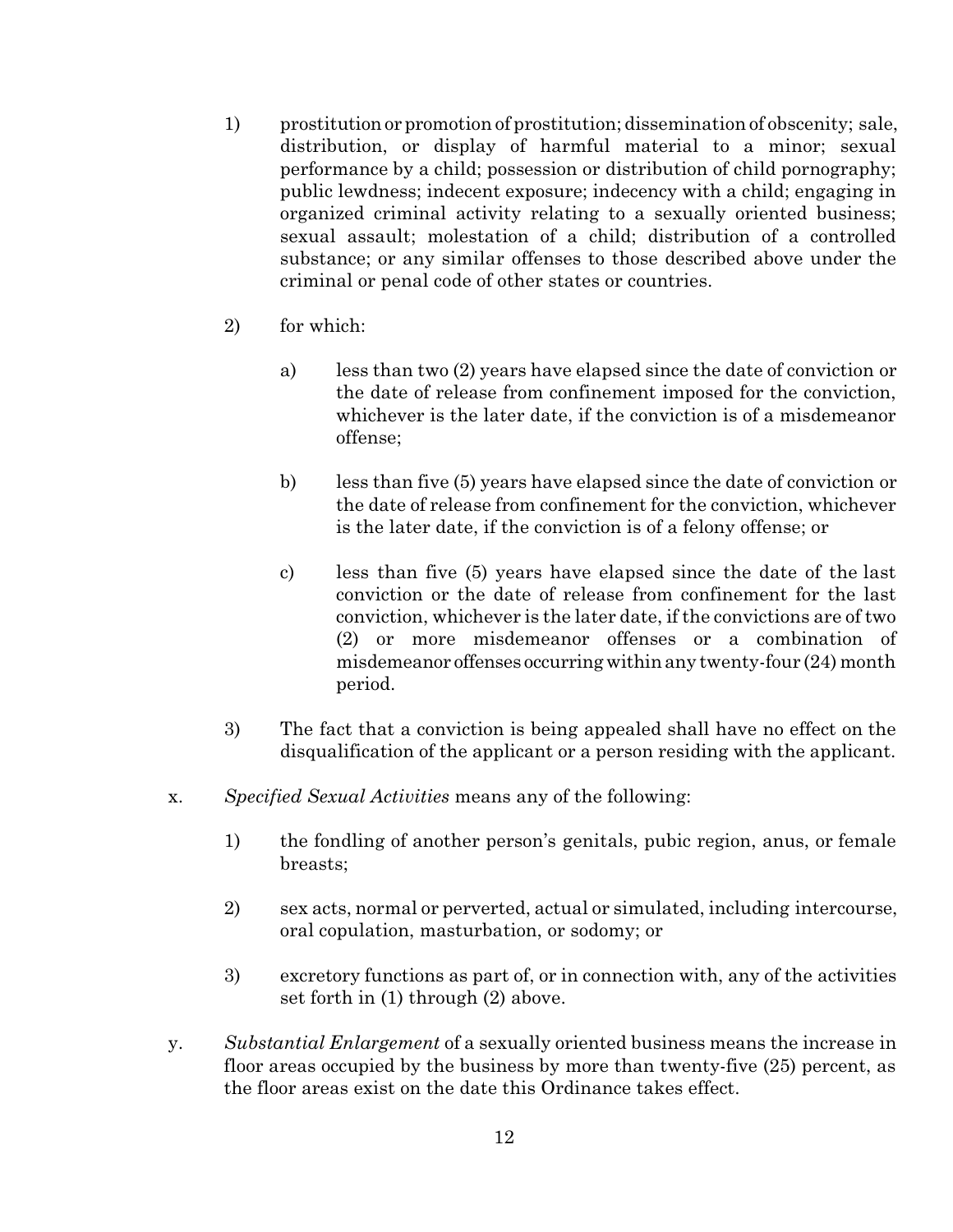- z. *Transfer of Ownership or Control* of a sexually oriented business means and includes any of the following:
	- 1) the sale, lease, or sublease of the business;
	- 2) the transfer of securities which constitute a controlling interest in the business, whether by sale, exchange, or similar means; or
	- 3) the establishment of a trust, gift, or other similar legal device which transfers the ownership or control of the business, except for transfer by bequest or other operation of law upon the death of the person processing the ownership or control.
- **47. Shipping (Cargo) Containers:** Shipping (cargo) containers are mobile units typically transported by rail or by semi-trailers and having no load-bearing walls.
- **48. Street:** A county road, state highway, public road, street, or private thoroughfare which affords primary access to abutting property.
- **49. Story:** That part of a building between the surface of a floor and the ceiling immediately above.
- **50. Story, Half:** A story under a gable, hip, or gambrel roof, the wall plates of which, on at least two (2) opposite exterior walls, are not more than two (2) feet above the floor of such story.
- **51. Street Line:** A dividing line between a lot, tract or parcel of land and a continuous street.
- **52. Structure:** Anything constructed or erected, the use of which requires permanent location on the ground or attached to something having a permanent location on the ground.
- **53. Structural Alterations:** Any change in the supporting members of a building, such as bearing walls or partitions, columns, beams, or girders, or any substantial change in the roof or in the exterior walls.
- **54. Tourist or Trailer Camp:** An area with or without buildings used for providing housing for recreational vehicles or tents on a temporary basis.
- **55. Unenclosed Porch or Balcony:** A projection to the main structure with a minimum of fifty (50) percent open area.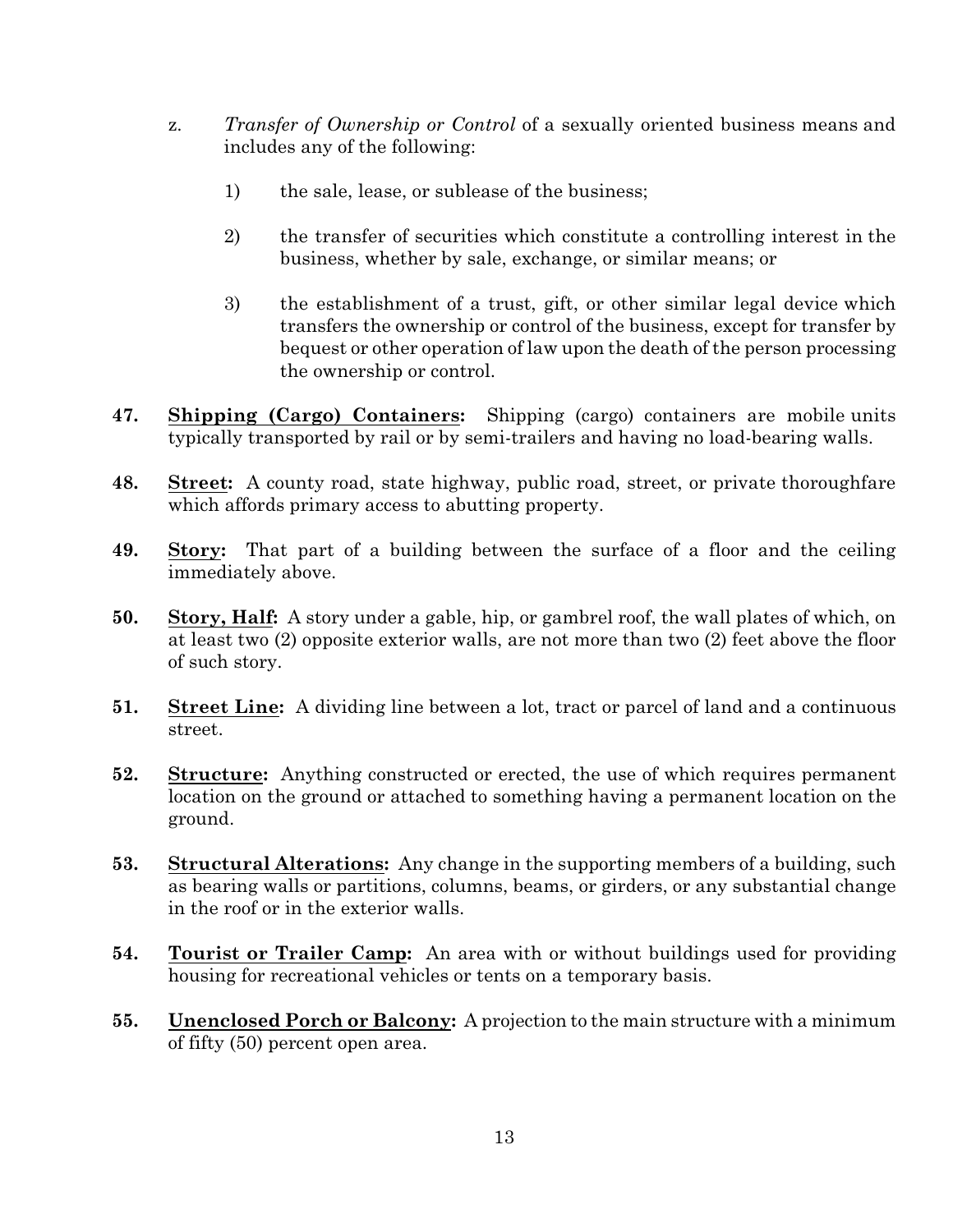- **56. Yard:** That portion of a lot extending open and unobstructed from the lowest level to the sky along the entire length of a lot line, and from the lot line for a depth or width set forth in the applicable district regulations.
- **57. Yard, Front:** A yard extending across the full width of the lot, the depth of which is the least distance between the lot line or road easement or right-of-way line and the front building line of the main building or any projection thereof other than steps, unenclosed balconies, and eaves. An open unenclosed porch or paved terrace may project into a front yard for a distance not exceeding ten (10) feet.
- **58. Yard, Rear:** A yard extending across the full width of the lot between the rear building line of the main building or any projections other than steps, unenclosed balconies, eaves or unenclosed porches, and the rear lot line, the depth of which is the least distance between the rear lot line and the rear building line. On both corner lots and interior lots, the rear yard shall in all cases be at the opposite end of the lot from the front yard.
- **59. Yard, Side:** A yard between the side building line, excluding two (2) foot eaves, chimneys, and fireplace structures, and the side line of the lot and extending from the front yard to the rear yard and being the least distance between the side lot line and the side building line.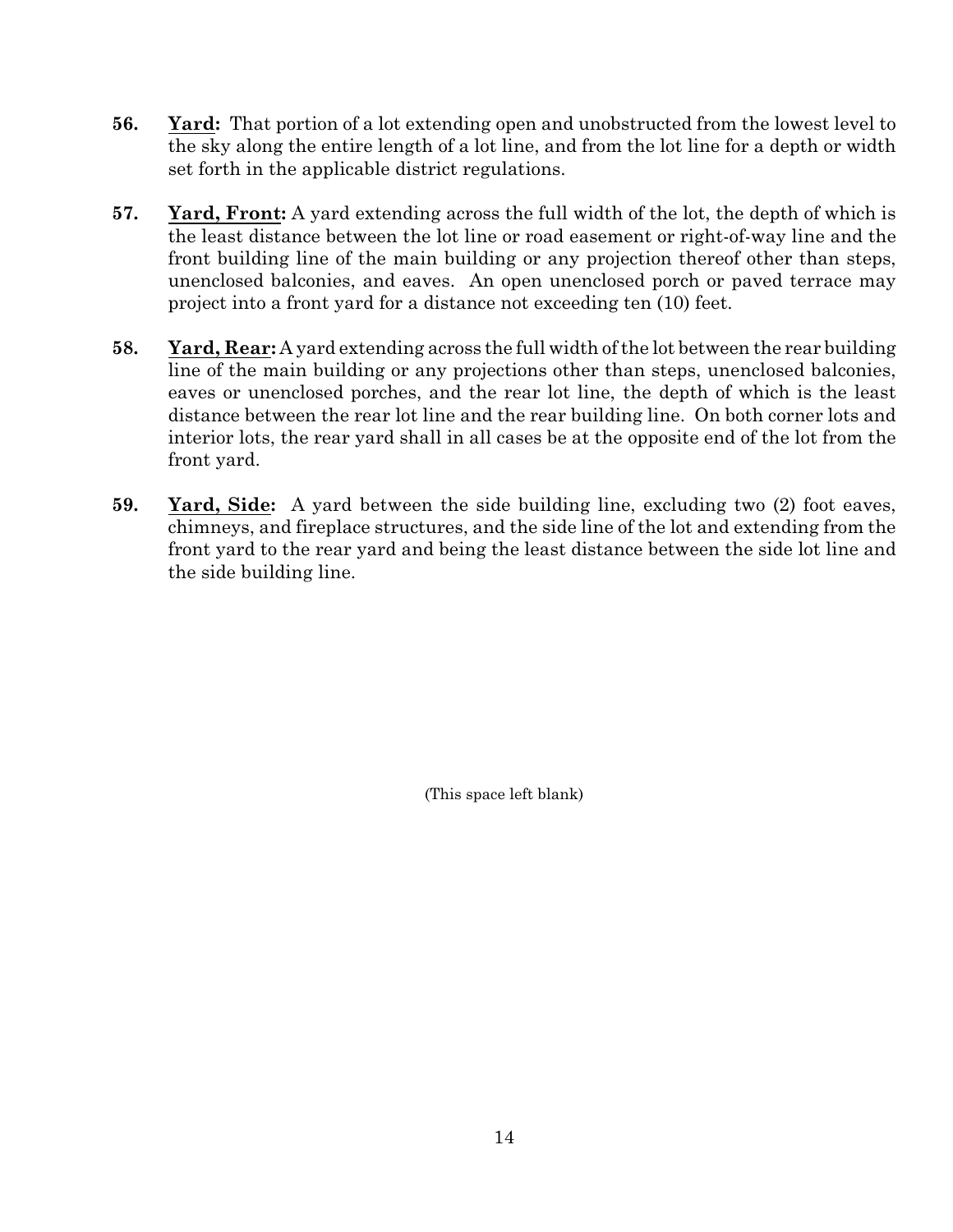## 21-103. R-1 -- Single Family Dwelling District:

1. Use Regulations:

A building or premise shall be used only for the following purposes:

- a. Single family dwellings.
- b. Municipally owned or operated parks, playgrounds, swimming pools, community buildings, and similar municipal recreational facilities.
- c. Churches.
- d. Public schools and educational institutions having a curriculum the same as ordinarily given in public schools and nonprofit preschool institutions.
- e. Golf courses, except miniature courses, and driving tees operated for commercial purposes.
- f. Noncommercial nurseries and gardening, but not the raising of poultry, pets or livestock for commercial purposes or on a scale that would be objectionable because of noise or odor to surrounding residences.
- g. Home occupations as defined herein.
- h. Accessory buildings and uses customarily incident to the above uses, not involving the conduct of a business, including a private garage.
- i. Temporary buildings and vehicles for uses incidental to construction work and which shall be removed upon completion or abandonment of the construction work.
- j. Electric utility substations, sewage pumping stations, water well houses, and similar utility facilities.
- k. Accessory swimming pools for the use of residents and/or guests provided that said pools are located in the rear or side yard, are not less than five (5) feet from all property lines, and are completely surrounded by a fence or wall having a height of at least six (6) feet with any gate equipped with self-closing and selflatching devices.
- l. The following restrictions will apply to the construction or addition to a single family dwelling in the R-1 District: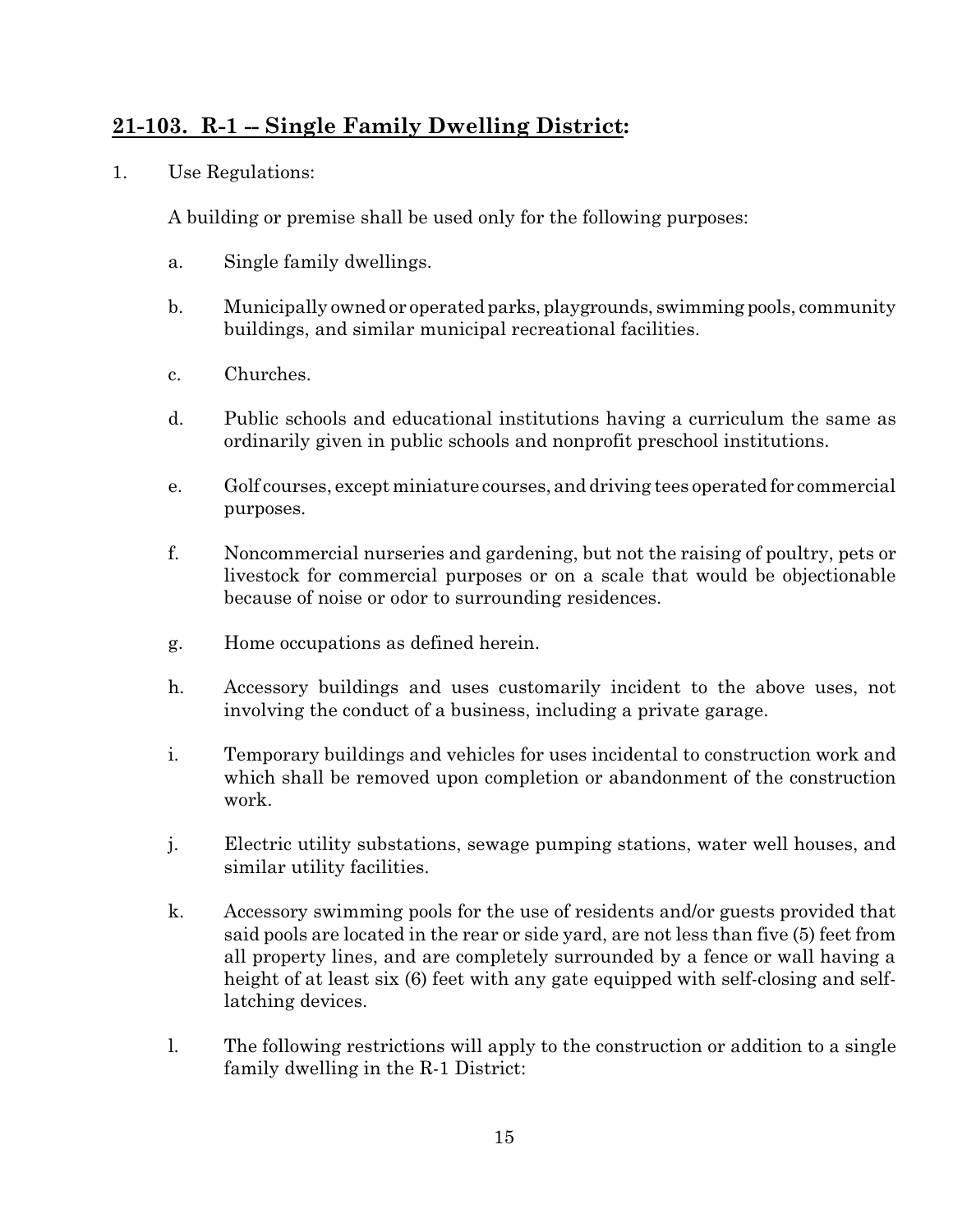- 1) Conventional built single family dwelling units shall be constructed in accordance with the adopted City Building Codes.
- 2) Modular home construction shall be certified by the manufacturer that it is constructed to meet the City Building Codes or HUD Standards as adopted by the City of Colby.
- 3) Residential design manufactured home On and after January 1, 1992, residential design manufactured homes, as defined in this chapter, shall be permitted in any residential district when in compliance with the following architectural and aesthetic standards:
	- a) The home shall have a minimum of 888 square feet of heated floor area and the longest exterior dimension of the body shall be not more than two and one-half  $(2\frac{1}{2})$  times the shortest exterior dimension.
	- b) The roof shall be double-pitched and have a minimum vertical rise of two and one-half  $(2\frac{1}{2})$  inches for each twelve  $(12)$  inches of horizontal run, and shall be covered with material that is residential in appearance including, but not limited to, wood, asphalt, composition or fiberglass, or metal roofing material. The roof shall have a minimum eave projection and overhang of ten (10) inches, which may include a four (4) inch gutter.
	- c) The exterior siding shall be made of nonreflective material customarily used on site-built dwellings, such as wood, composition, or simulated wood, clapboards, conventional vinyl or metal siding, brick, stucco, or similar materials, but excluding smooth, ribbed or corrugated metal or plastic panels. Siding material shall extend below the top of the exterior foundation wall and the joint shall be flashed in accordance with the adopted City Building Codes.
	- d) The home shall be installed in accordance with the recommended installation procedures of the manufacturer and the adopted City Building Codes. The running gear, tongue, axles, and wheels shall be removed from the unit at the time of installation. A continuous, permanent masonry foundation or wall, as required by the Council of American Building Officials One and Two Family Dwelling Code, unpierced except for required ventilation and access, shall be installed under the perimeter of the home.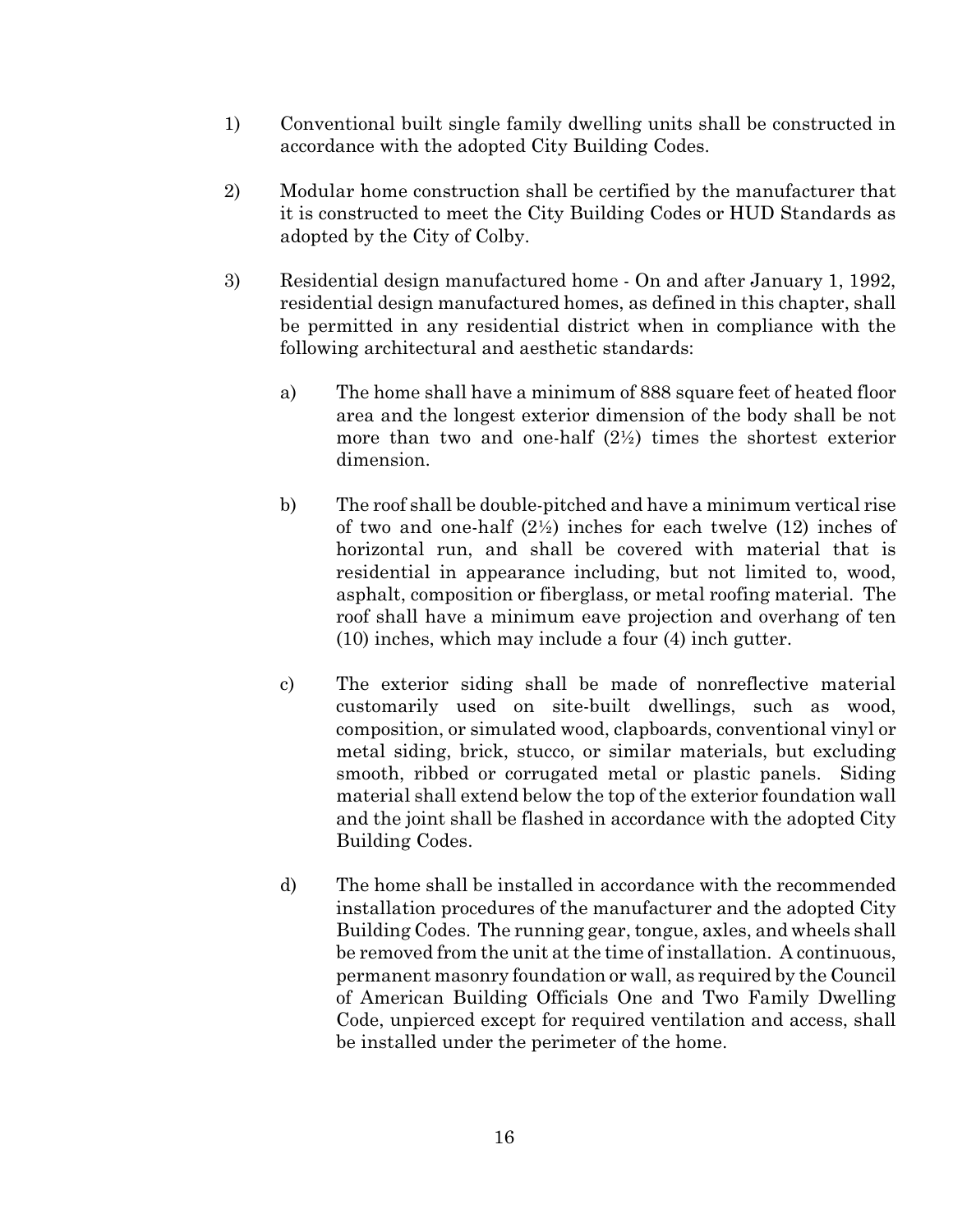- e) The home shall have a garage and covered porch at the main entrance facing the street, if fifty (50) percent or more of existing homes on the same and/or adjacent block face have garages and/or covered porches. Where required or installed, the roofing and siding material must be the same as that of the home itself.
- f) Any addition to the home shall comply with the adopted City Building Codes.
- 2. Area Regulations:
	- a. Front Yard:

There shall be a front yard having a depth of not less than thirty (30) feet. Provided, however, where forty (40) percent or more of the frontage on one side of the street between two intersecting streets is improved with buildings that have observed a front yard line having a variation in depth of not more than six (6) feet, no building shall project beyond the average front yard so established. Where platted lots have a double frontage or are located at the intersection of two streets, the required front yard shall be provided on both streets; provided, however, in existing residential subdivisions, platted before April 15, 1997, where forty (40) percent or more of the side yard lines do not exceed fifteen (15) feet on a double frontage lot, pursuant to the Zoning Ordinance of 1973, new construction shall be grandfathered in and allowed to adhere to a depth of not less than fifteen (15) feet for the side yard.

b. Side Yard:

There shall be a side yard on each side of a building having a width of not less than eight (8) feet or ten (10) percent of the average width of the lot, whichever amount is larger, but need not exceed fifteen (15) feet.

- c. Rear Yard:
	- 1) There shall be a rear yard having a depth of not less than thirty (30) feet or twenty (20) percent of the depth of the lot, whichever amount is larger, but need not exceed fifty (50) feet. On a lot having a double frontage or located at the intersection of two streets, there shall be a rear yard having a depth of not less than thirty (30) feet or twenty (20) percent of the depth of the lot, whichever amount is smaller.
	- 2) In computing the depth of a rear yard, where such yard opens onto an alley, one-half  $(\frac{1}{2})$  of the alley width may be included as a portion of the rear yard.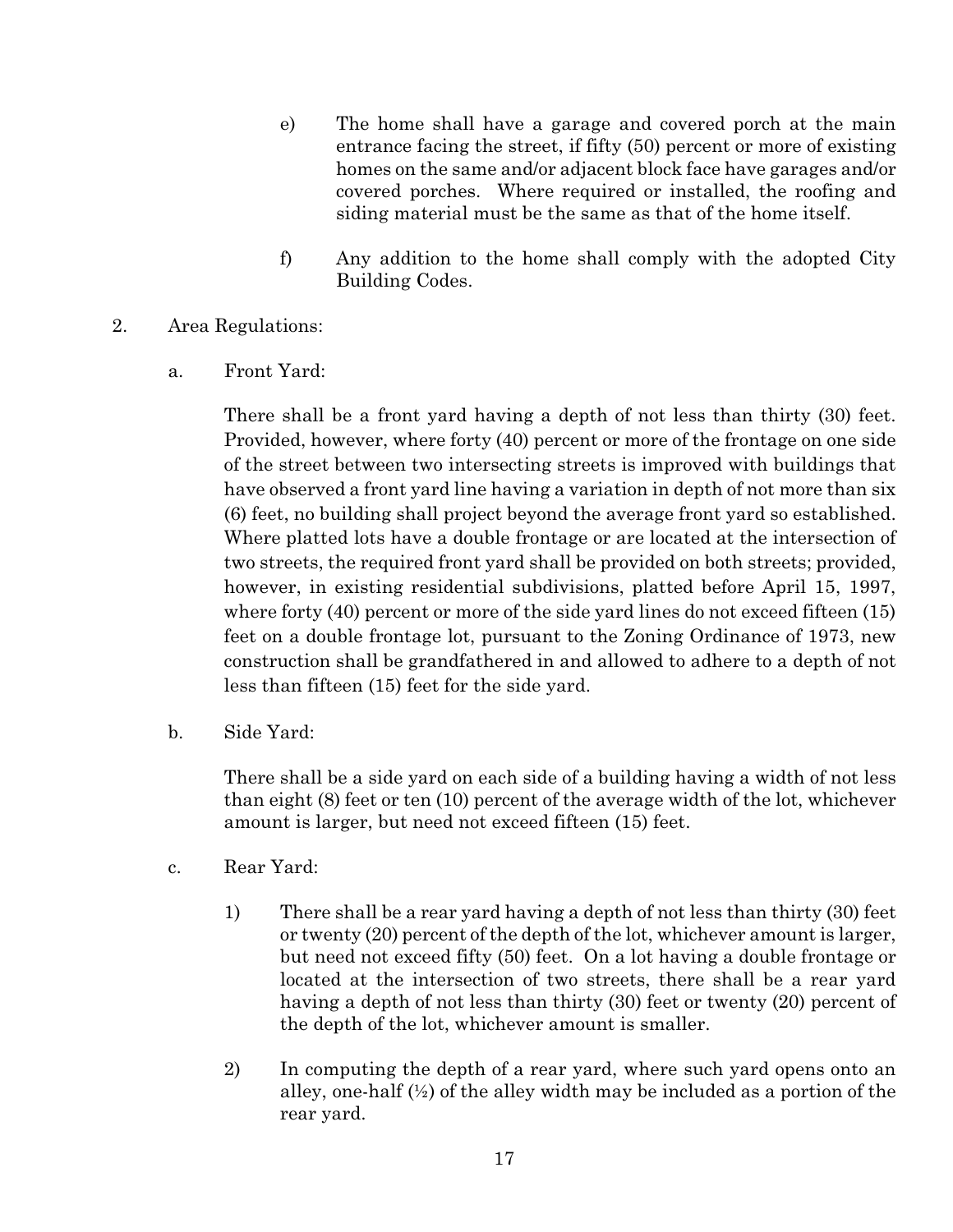- 3) Accessory buildings may be built in a required rear yard, but such accessory buildings shall not be nearer than three (3) feet to any side or rear lot line, nor nearer than five (5) feet to any alley. Nor shall any such accessory building occupy more than thirty (30) percent of the required rear yard or exceed the size of the outside dimensions of the main building. Any accessory and unattached building to be built upon corner lots must be set back fifteen (15) feet from the property line of the adjacent side street and in no case nearer the side property line than the main structure to which it is accessory.
- 4) No accessory building shall be constructed upon a lot until construction of the main building has been actually commenced, and no accessory building shall be used for dwelling purposes.
- 5) Every part of a required yard shall be open to the sky, unobstructed, except for accessory buildings in a rear yard.
- d. Intensity of Use:

Every lot shall have an area of not less than six thousand two hundred and fifty (6,250) square feet.

- e. Area regulations between Range and Cleveland Avenue shall be excepted from R-1 regulation area requirements. Minimum lot width in these blocks is to be fifty (50) feet. Building site locations are to conform with majority of existing buildings within the block where located except no building is to be constructed within fifteen (15) feet of the street line on Cleveland and thirty (30) feet from the street line on Range.
- 3. Height Regulations:
	- a. No building shall exceed two and one-half  $(2<sup>1</sup>/<sub>2</sub>)$  stories or thirty-five  $(35)$  feet in height.
	- b. Churches and educational institutions when permitted in this district, may be erected to a height not exceeding sixty (60) feet, and churches and temples may be erected to a height not exceeding seventy-five (75) feet if the building is set back from each line at least one (1) foot for each foot of additional building height above the height limit otherwise provided in this district.
	- c. Fences in front yards shall not exceed four (4) feet and fences in side and rear yards shall not exceed eight (8) feet in height. No barbed wire or electricallycharged fences are allowed in a residential zone except for low voltage pet fences which must be located at least twelve (12) inches inside an exterior fence.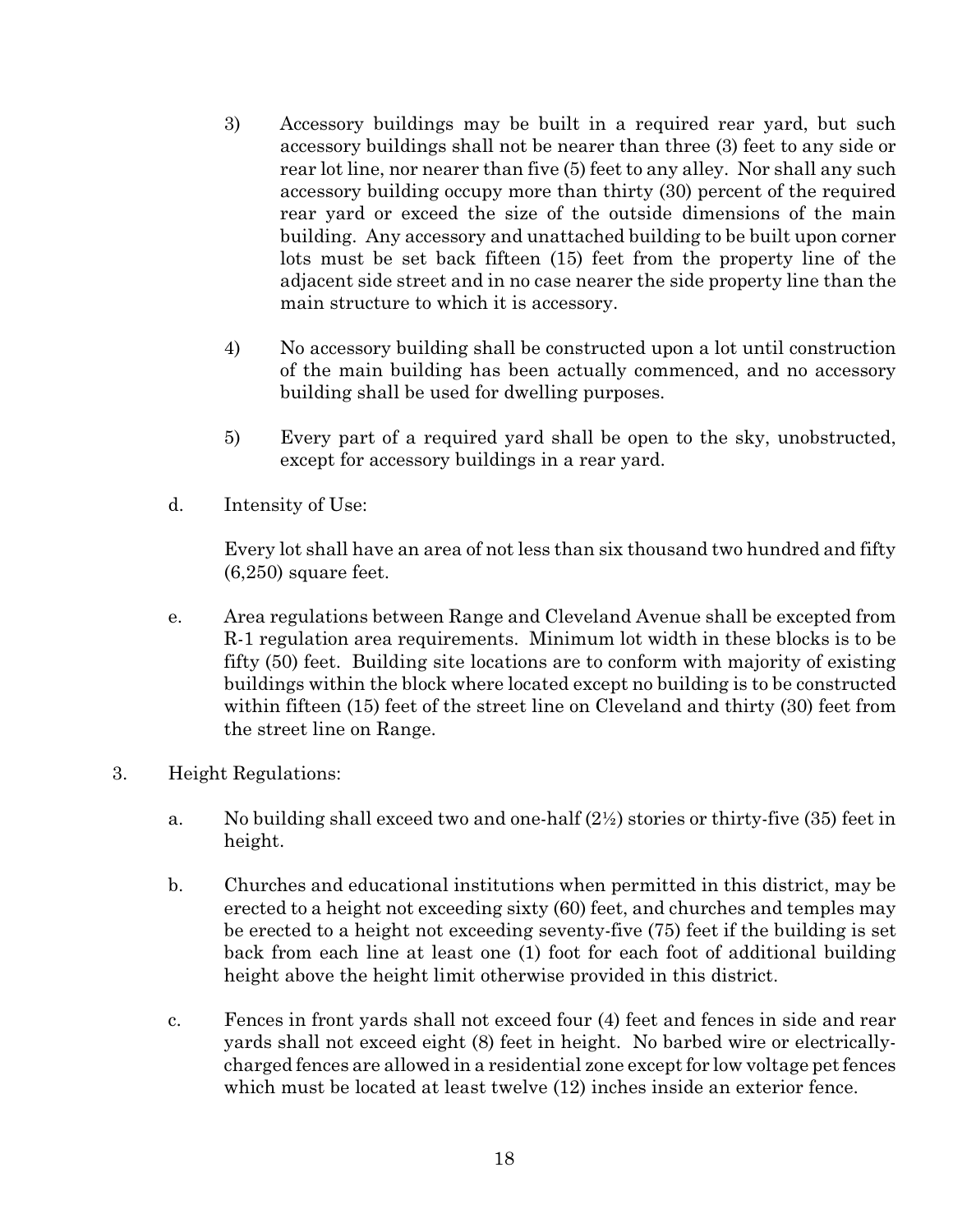- 4. Sign Regulations:
	- a. Church or public building bulletin boards, not exceeding thirty (30) square feet in area including the frame at its widest and longest dimension, are allowed.
	- b. Temporary signs not exceeding six (6) square feet in area are allowed, appertaining to the lease, hire or sale of a building or premises.
	- c. No flashing sign shall be permitted in an R-1 District.
	- d. Any signs permissible under this section must be wholly upon or over the property to which they apply and may not bear upon or project into any street right-of-way, alley, or adjacent property.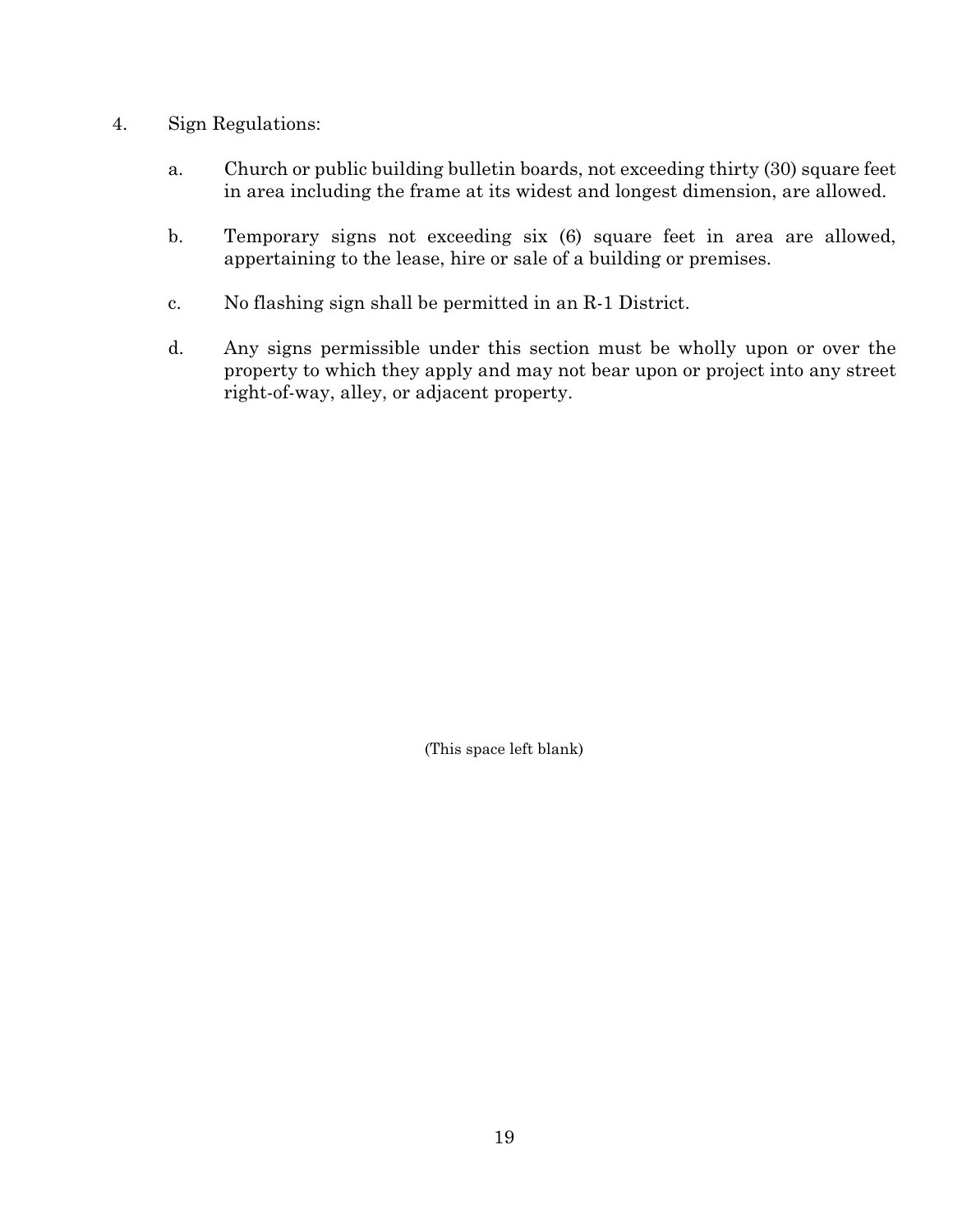#### **21-104. R-2 -- Two Family Dwelling District:**

1. Use regulations:

A building or premise shall be used only for the following purposes:

- a. Any use permitted in the R-1-- Single Family Dwelling District.
- b. Two Family Dwellings, as defined herein.
- c. Accessory buildings and uses customarily incident to any of the above uses.
- 2. Area Regulations:
	- a. Front Yard:

There shall be a front yard having a depth of not less than thirty (30) feet. Provided, however, where forty (40) percent or more of the frontage on one side of the street between two (2) intersecting streets is improved with buildings that have observed a front yard line having a variation in depth of not more than six (6) feet, no building shall project beyond the average front yard so established. Where platted lots have a double frontage or are located at the intersection of two streets, the required front yard shall be provided on both streets.

- b. Side Yard:
	- 1) There shall be a side yard on each side of a building having a width of not less than eight (8) feet or ten (10) percent of the average width of the lot, whichever amount is larger, but need not exceed fifteen (15) feet.
	- 2) For the purpose of the side yard regulations, a two family dwelling shall be considered as one (1) building occupying one (1) lot.
- c. Rear Yard:
	- 1) There shall be a rear yard having a depth of not less than thirty (30) feet or twenty (20) percent of the depth of the lot, whichever amount is larger, but need not exceed fifty (50) feet. On a lot having a double frontage or located at the intersection of two streets, there shall be a rear yard having a depth of not less than thirty (30) feet or twenty (20) percent of the depth of the lot, whichever amount is smaller.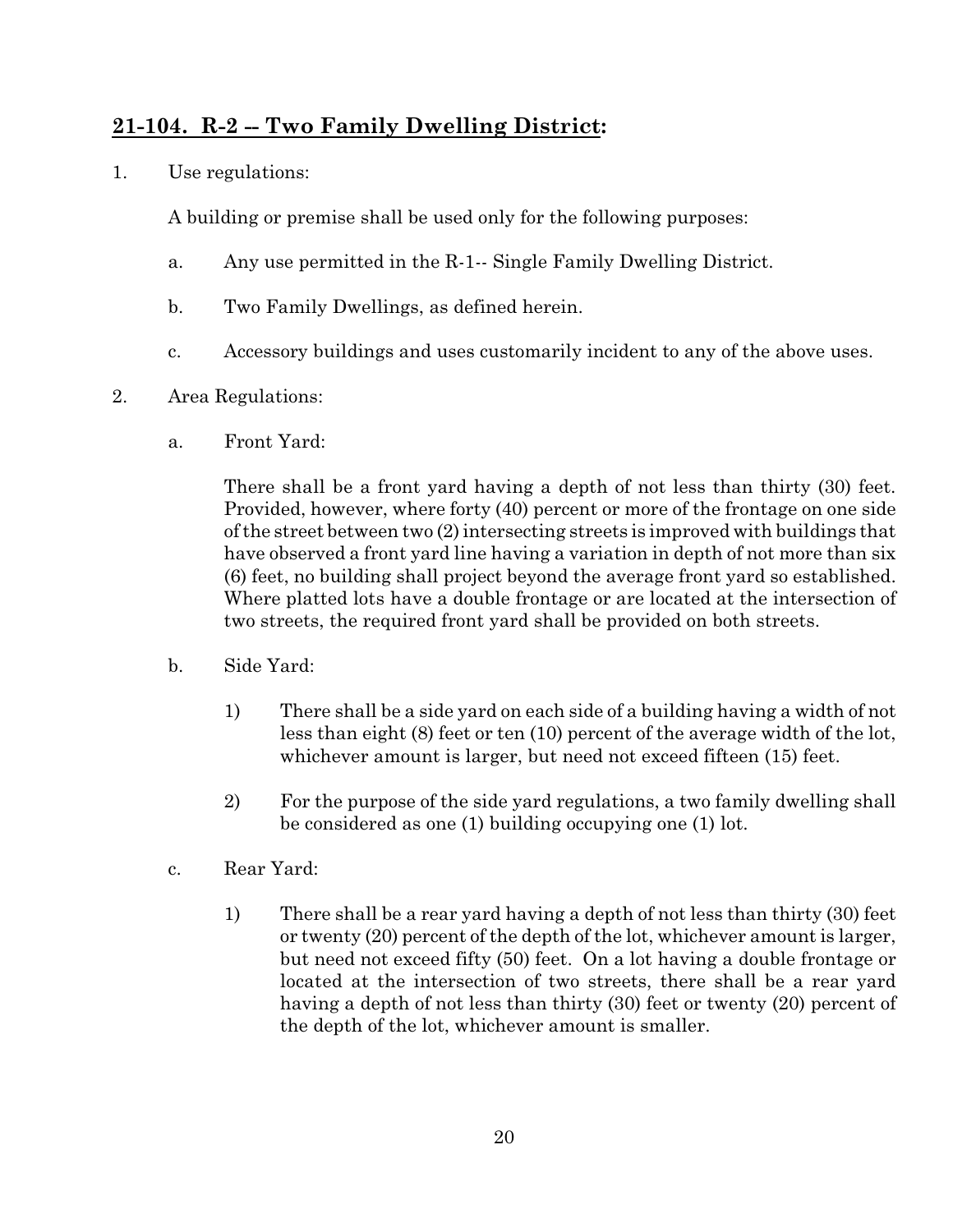- 2) In computing the depth of a rear yard, where such yard opens onto an alley, one-half  $\frac{1}{2}$  of the alley width may be included as a portion of the rear yard.
- 3) Accessory buildings may be built in a required rear yard, but such accessory buildings shall not be nearer than three (3) feet to any side or rear lot line, nor nearer than five (5) feet to any alley. Nor shall any such accessory building occupy more than thirty (30) percent of the required rear yard or exceed the size of the outside dimensions of the main building. Any accessory and unattached building to be built upon corner lots must be set back fifteen (15) feet from the property line of the adjacent side street and in no case nearer the side property line than the main structure to which it is accessory.
- 4) No accessory building shall be constructed upon a lot until construction of the main building has been actually commenced, and no accessory building shall be used for dwelling purposes.
- 5) Every part of a required yard shall be open to the sky, unobstructed, except for accessory buildings in a rear yard.
- d. Intensity of Use:
	- 1) The lot area regulations for single family dwellings in R-2 Districts shall be an area not less than five thousand (5,000) square feet.
	- 2) Duplex units: Every lot shall have an area of not less than nine thousand (9,000) square feet or forty-five hundred (4,500) square feet per dwelling unit.
- 3. Height Regulations:
	- a. No building shall exceed two and one-half (2½) stories or thirty-five (35) feet in height.
	- b. Fences in front yards shall not exceed four (4) feet and fences in side and rear yards shall not exceed eight (8) feet in height. No barbed wire or electrically charged fences are allowed in a residential zone except for low voltage pet fences which must be located at least twelve (12) inches inside an exterior fence.
- 4. Sign Regulations:
	- a. Church or public building bulletin boards, not exceeding thirty (30) square feet in area, including the frame at its longest and widest dimension, are allowed.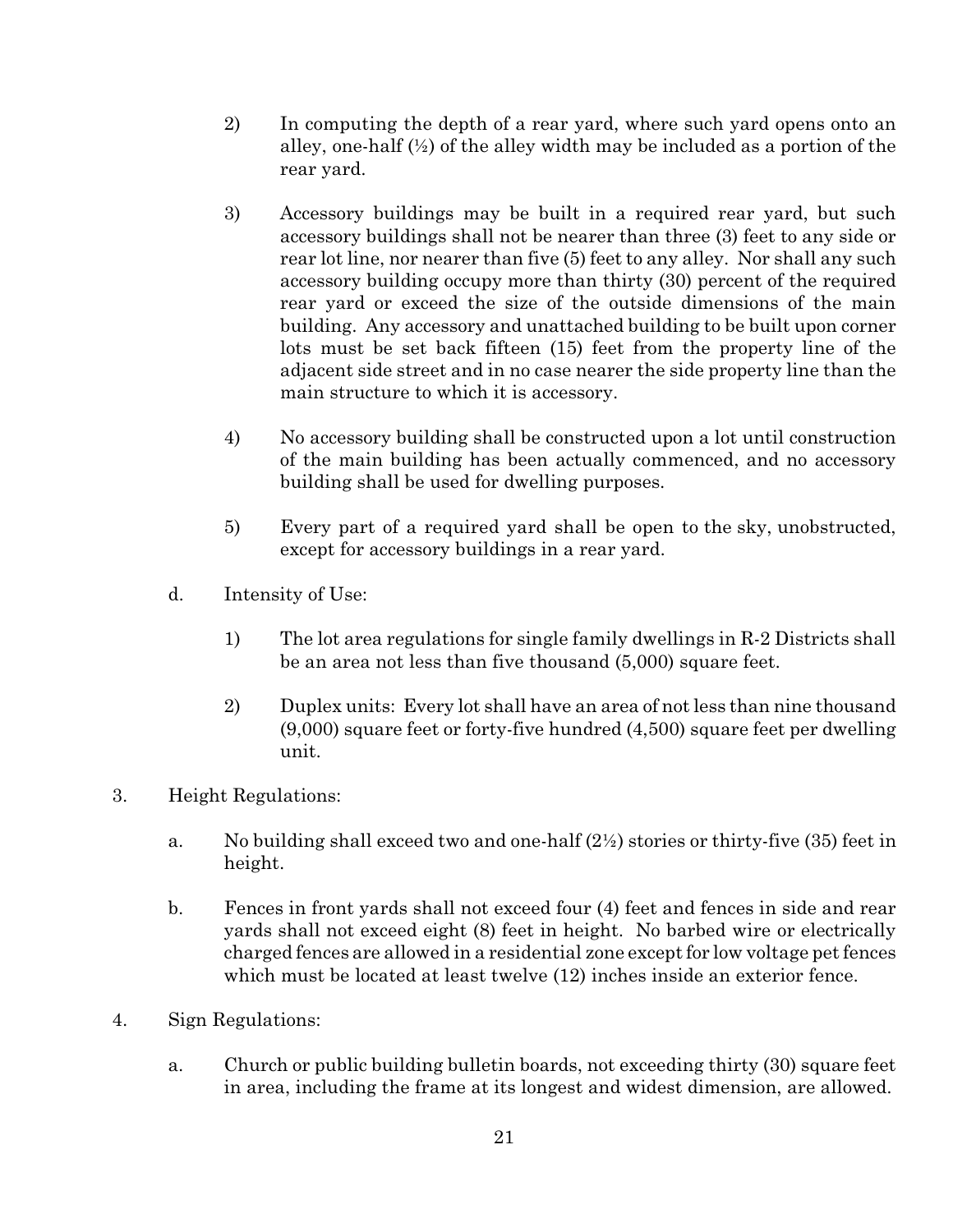- b. Temporary signs not exceeding thirty (30) square feet in area appertaining to the lease, rental, hire, and sale of a building or premise are allowed.
- c. No flashing signs are allowed in the R-2 District.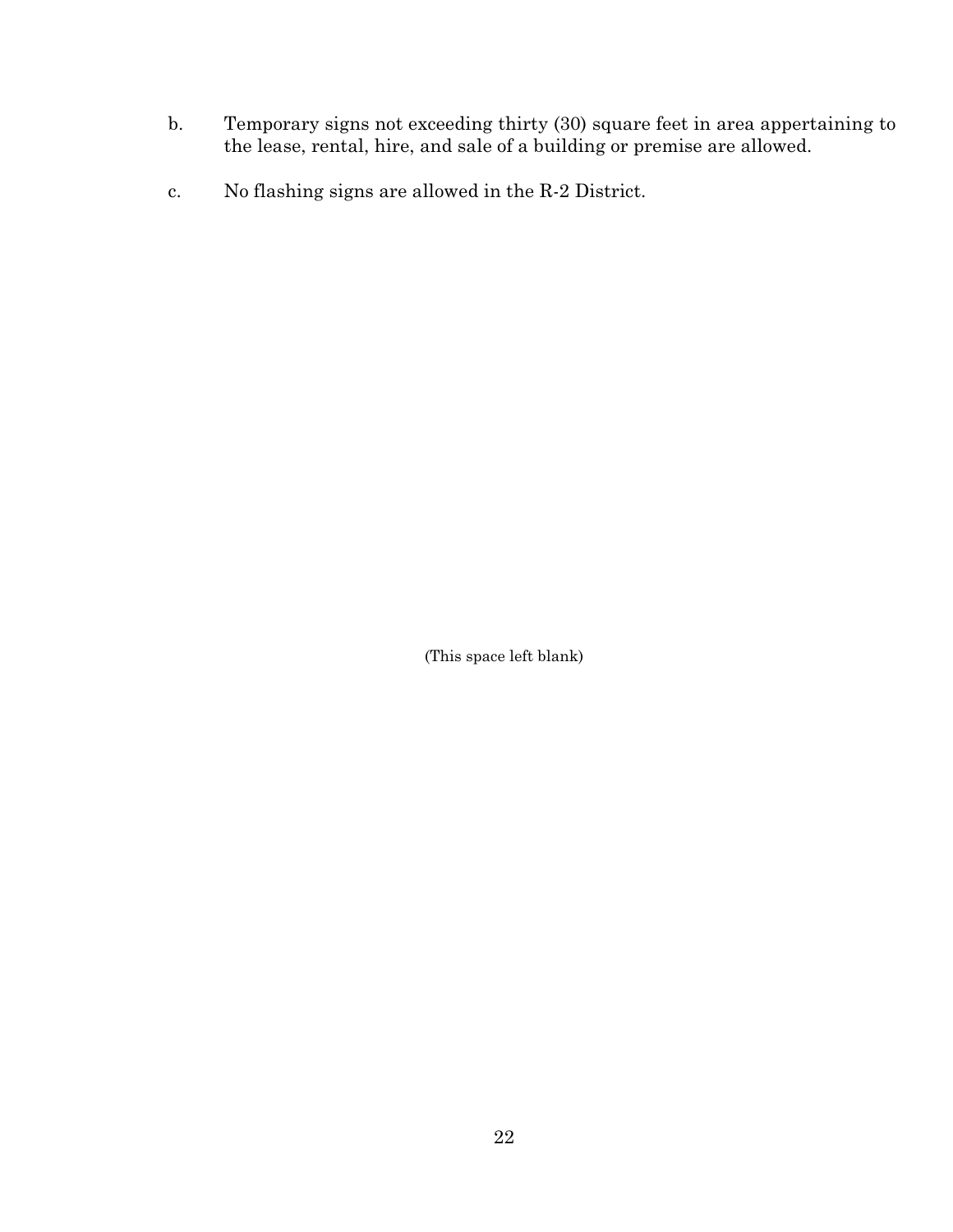#### **21-105. R-3 -- Multiple Dwelling District:**

1. Use regulations:

A building or premise shall be used only for the following purposes:

- a. Any use permitted in the R-1 -- Single Family Dwelling District or R-2 -- Two Family Dwelling District.
- b. Multiple dwelling, as defined herein.
- c. Boarding and lodging houses.
- d. Nonprofit religious, educational and philanthropic institutions, but not penal or mental treatment institutions.
- e. Nonprofit hospitals and clinics, but not animal hospitals, animal clinics or mental hospitals.
- f. Private clubs, fraternities, sororities, and lodges excepting those the chief activity of which is a service, customarily carried on as a business.
- g. Accessory buildings and uses customarily incident to any of the above uses.
- 2. Area Regulations:
	- a. Front Yard:

There shall be a front yard having a depth of not less than thirty (30) feet. Provided however, where forty (40) percent or more of the frontage on one side of the street between two intersecting streets is improved with buildings that have observed a front yard line having a variation in depth of not more than six (6) feet, no building shall project beyond the average front yard so established. Where platted lots have a double frontage or are located at the intersection of two (2) streets, the required front yard shall be provided on both streets.

- b. Side Yard:
	- 1) There shall be a side yard on each side of a building having a width of not less than eight (8) feet or ten (10) percent of the average width of the lot, whichever amount is larger, but need not exceed fifteen (15) feet.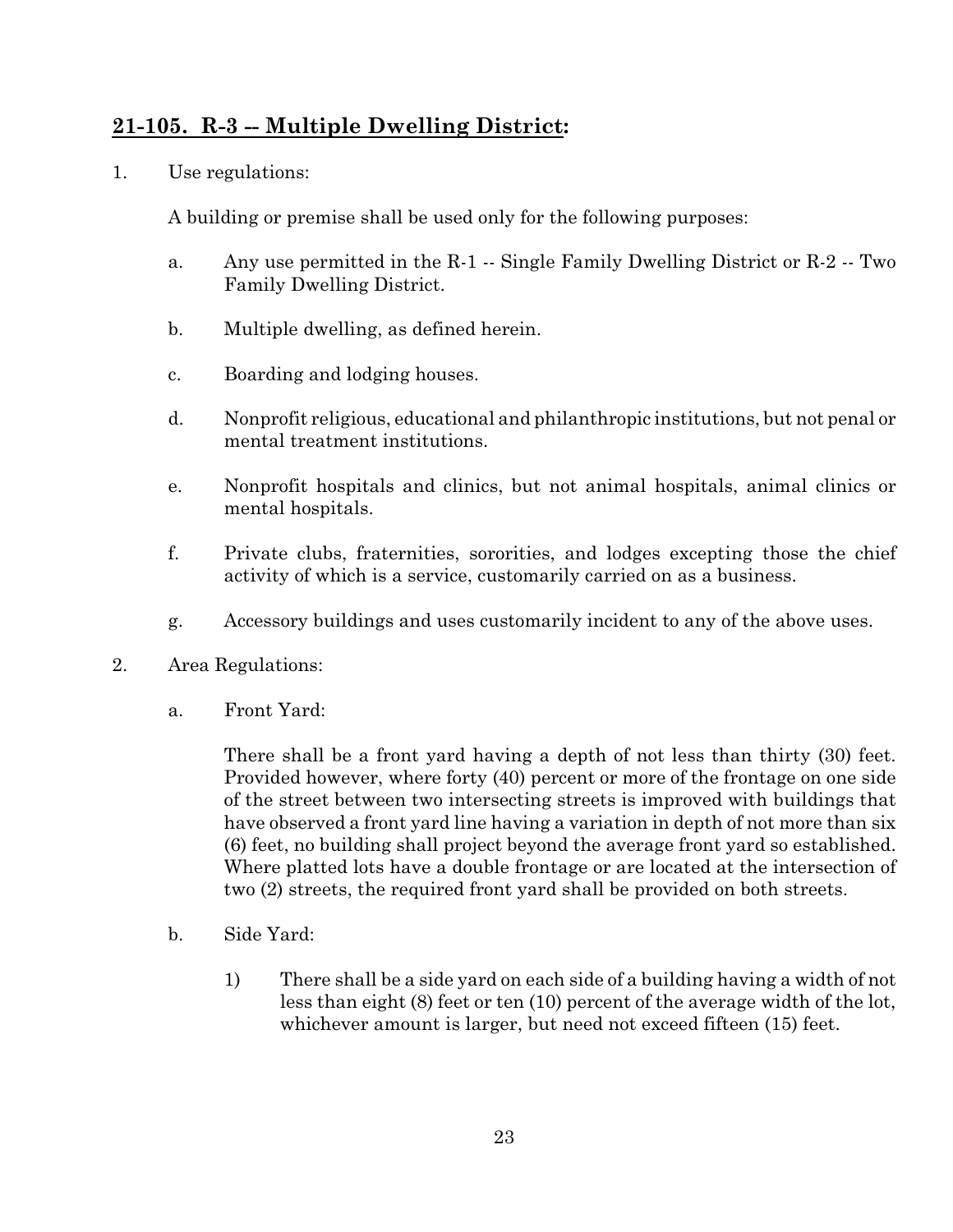- 2) For the purpose of the side yard regulations, a multiple dwelling shall be considered as one (1) building occupying one (1) lot.
- c. Rear Yard:
	- 1) There shall be a rear yard having a depth of not less than thirty (30) feet or twenty (20) percent of the depth of the lot, whichever amount is larger, but need not exceed fifty (50) feet. On a lot having a double frontage or that is located at the intersection of two streets, there shall be a rear yard having a depth of not less than thirty (30) feet or twenty (20) percent of the depth of the lot, whichever amount is smaller.
	- 2) In computing the depth of a rear yard, where such rear yard opens onto an alley, one-half  $\left(\frac{1}{2}\right)$  of the alley width may be included as a portion of the rear yard.
	- 3) Accessory buildings may be built in a required rear yard, but such accessory buildings shall not be nearer than three (3) feet to any side or rear lot line, nor nearer than five (5) feet to any alley. Nor shall any such accessory building occupy more than thirty (30) percent of the required rear yard or exceed the size of the outside dimensions of the main building. Any accessory and unattached building to be built upon corner lots must be set back fifteen (15) feet from the property line of the adjacent side street and in no case nearer the side property line than the main structure to which it is accessory.
	- 4) No accessory building shall be constructed upon a lot until construction of the main building has been actually commenced, and no accessory building shall be used for dwelling purposes.
	- 5) Every part of a required yard shall be open to the sky, unobstructed, except for accessory buildings in a rear yard.
- d. Intensity of Use:
	- 1) The lot area regulations for single family dwellings in R-3 Districts shall be an area not less than five thousand (5,000) square feet.
	- 2) Two-Family units in R-3: Every lot shall have an area of not less than nine thousand (9,000) square feet or forty-five hundred (4,500) square feet per dwelling unit.
	- 3) The lot area regulations for multiple dwellings shall be forty-five hundred (4,500) square feet per dwelling unit for each of the first two (2) dwelling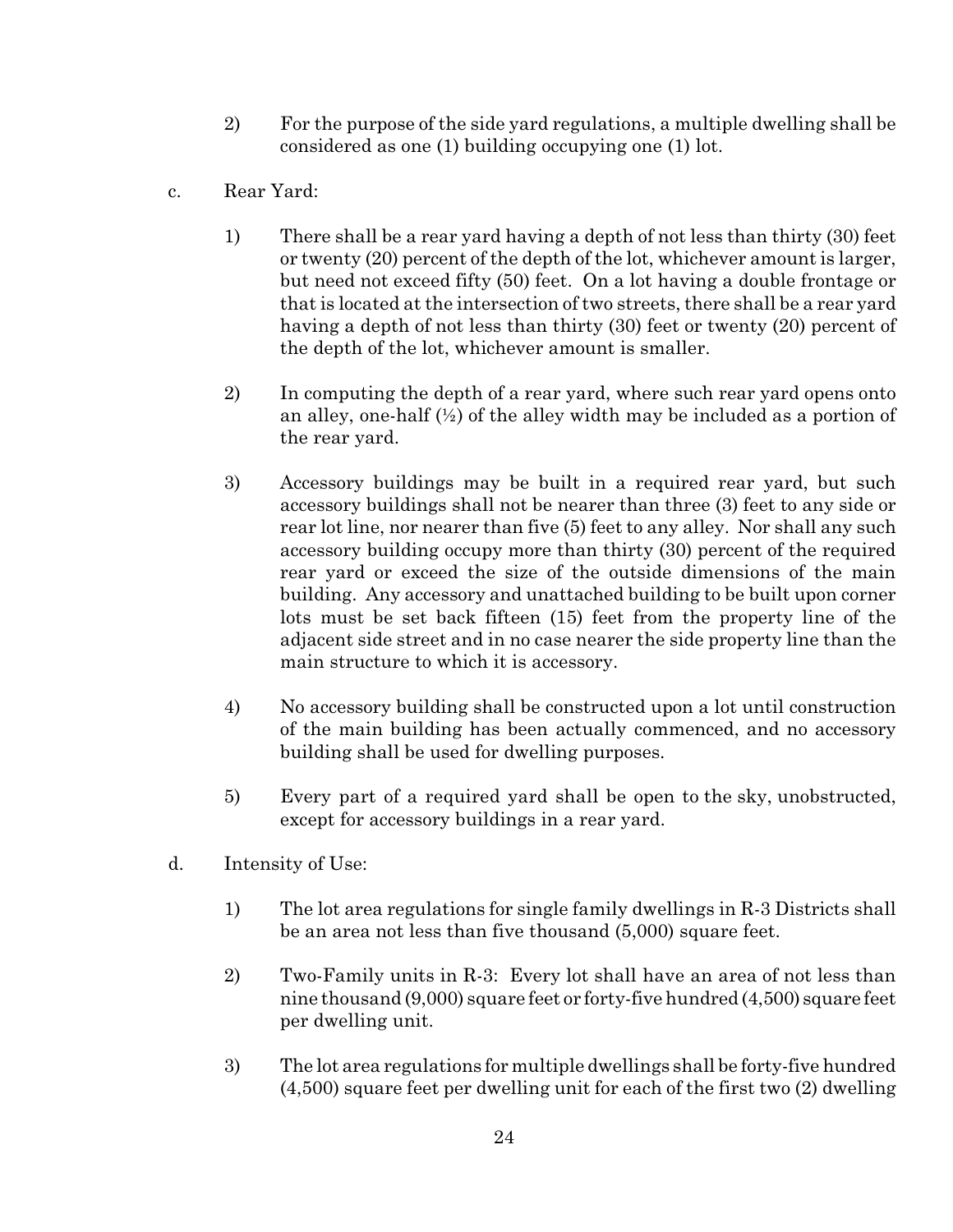units and one thousand five hundred (1,500) square feet for each additional dwelling unit over two (2).

- 4) More than one multiple dwelling or institutional building may be erected upon a single lot or tract, but the yards and open spaces required around the boundaries of the lot or tract shall not be encroached upon by any such building, nor shall there be any change in the intensity of use requirement. The exact location of buildings on the lot must meet the standards of a Planned Unit Development and be approved by the Planning Commission before issuance of a building permit.
- 3. Height Regulations:
	- a. No building shall exceed three and one-half  $(3/2)$  stories or forty-five (45) feet in height.
	- b. Public, semi-public or public service buildings, hospitals, institutions, or schools, when permitted in a district, may be erected to a height not exceeding sixty  $(60)$ feet, and churches and temples may be erected to a height not exceeding seventy-five (75) feet if the building is set back from each line at least one (1) foot for each foot of additional building height above the height limit otherwise provided in this district.
	- c. Fences in front yards shall not exceed four (4) feet and fences in side and rear yards shall not exceed eight (8) feet in height. No barbed wire or electrically charged fences are allowed in a residential zone except for low voltage pet fences which must be located at least twelve (12) inches inside an exterior fence.
- 4. Sign Regulations:
	- a. Church or public building bulletin boards, not exceeding thirty (30) square feet in area including the frame at its longest and widest dimension, are allowed.
	- b. Temporary signs not exceeding thirty (30) square feet in area appertaining to the lease, rental, hire and sale of a building or premise are allowed.
	- c. No flashing signs are allowed in the R-3 District.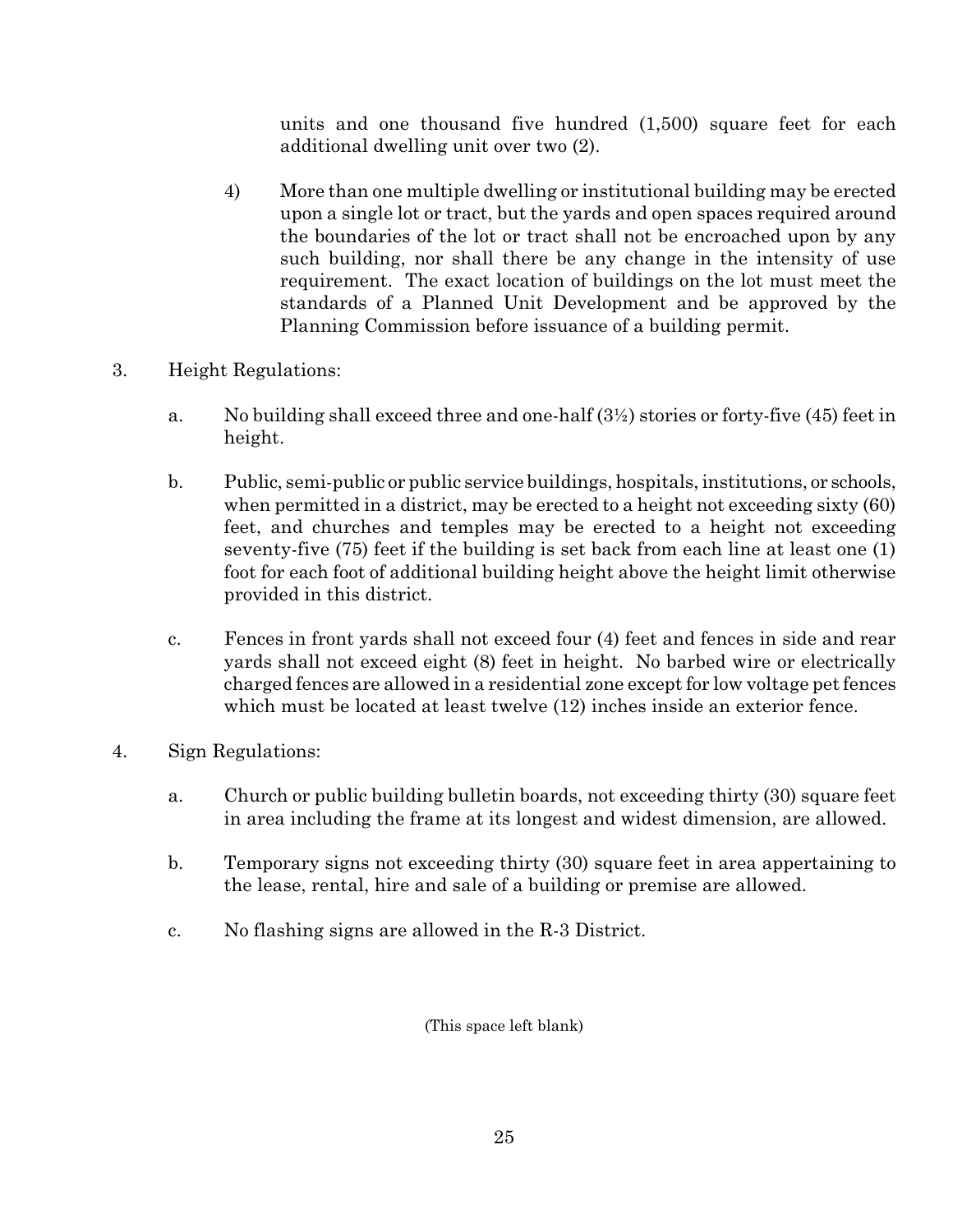#### **21-106. R-2 MH -- Mobile Home District:**

(Manufactured/Mobile Home Communities only are permitted in this district.)

#### 1. Where permitted:

No mobile home, as herein defined, shall be located in any area within the corporate limits of the City of Colby, Kansas, excepting in such areas as may be acted on by the Colby-Thomas County Metropolitan Area Planning Commission as mobile home communities and zoned R-2 MH by the Governing Body of the City of Colby. Any such mobile home community may be established and operated only in compliance with the procedures and requirements set forth in the following regulations. Mobile home community requirements apply to new mobile home communities and to expansions of existing mobile home communities. Where an existing mobile home community is expanded, existing facilities therein not presently meeting the requirements of this Ordinance, which are to be used or shared by occupants of mobile home spaces in the expanded area, shall be upgraded to the standards of this Ordinance.

Parking in Certain Zones Unlawful:

It shall be unlawful for any person, association or corporation to park or place for the purposes of habitation any trailer home or mobile home within any zoning district designated other than R-2 MH.

Emergency Parking:

Emergency or temporary stopping or parking for twenty-four (24) hours and subject to any other limitations that may be imposed by other ordinances of the City of Colby relative to parking, is permissible for trailer houses or mobile homes.

#### Storage:

The storage of any unoccupied or uninhabited mobile home or trailer house shall be permitted on the owner's lot providing that such storage is not in conflict with other zoning ordinances or other pertinent ordinances of the City of Colby, Kansas.

- 2. Application:
	- a. The applicant for a permit for a new or expanded mobile home community shall prepare or cause to be prepared three (3) copies of a plan showing location, size and topography of the proposed site for review by the Planning Commission and for submission to the Governing Body of the City of Colby. This plan must be accurately drawn to scale not less than one (1) inch equals twenty (20) feet.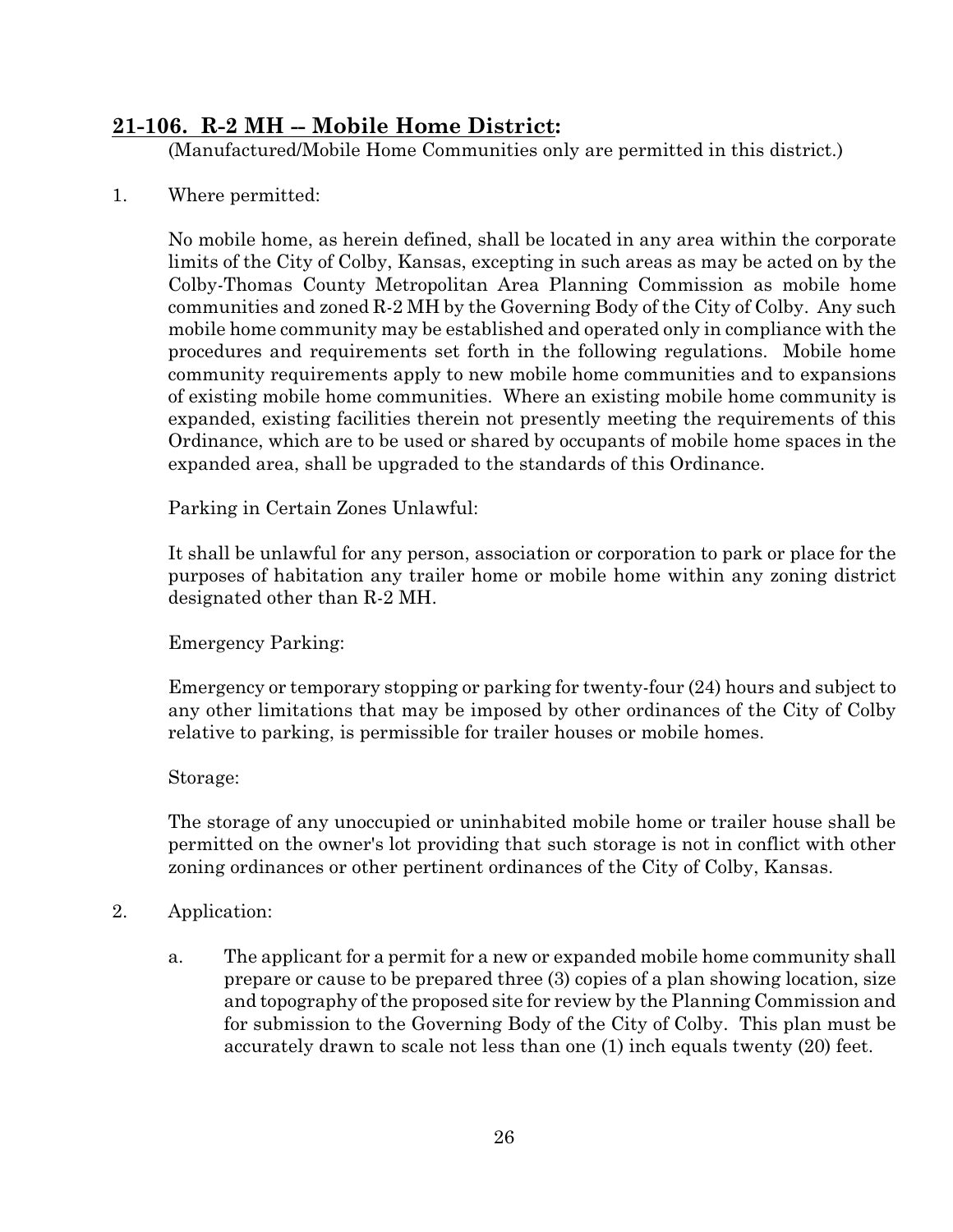- b. This site plan shall also include each individual mobile home space, proposed roadways and sidewalks within the area, off-street parking areas, electrical outlets, sewer outlets, water outlets, water lines, and sewer lines, service buildings, any proposed recreational areas or landscaped areas, walls or fences and similar facilities.
- c. The applicant for a permit for a mobile home community must satisfy the Governing Body that he is financially able to carry out the proposed plan and shall prepare and submit a schedule of construction, which construction shall commence within one (1) year following granting of a permit and shall be completed within a period of two (2) years.
- d. In any decision by the Governing Body as to granting a permit for a mobile home community or park, consideration will be given to the following factors:
	- 1) That no permit will be issued for a mobile home community or park in any area zoned other than R-2 MH.
	- 2) That the values of buildings and the character of the property adjoining the area included in such plan will not be adversely affected.
	- 3) That such plan is consistent with the intent and purpose of the regulations to promote public health, safety, morals and general welfare.
- 3. Permit and Permit Fee:
	- a. It shall be unlawful for any person to maintain or operate a mobile home community unless such person shall first obtain a permit, which shall be renewed annually.
	- b. No charge shall be made for said permit.
	- c. A mobile home community permit is not transferable.
	- d. Expiration date of the mobile home permit shall be December 31 of each year.
- 4. Minimum Standards for Mobile Home Parks or Communities:
	- a. No permit will be granted for a mobile home community with less than fifteen (15) mobile home spaces.
	- b. The mobile home community shall be located on a well-drained site, properly graded to insure rapid drainage and freedom from stagnant pools of water.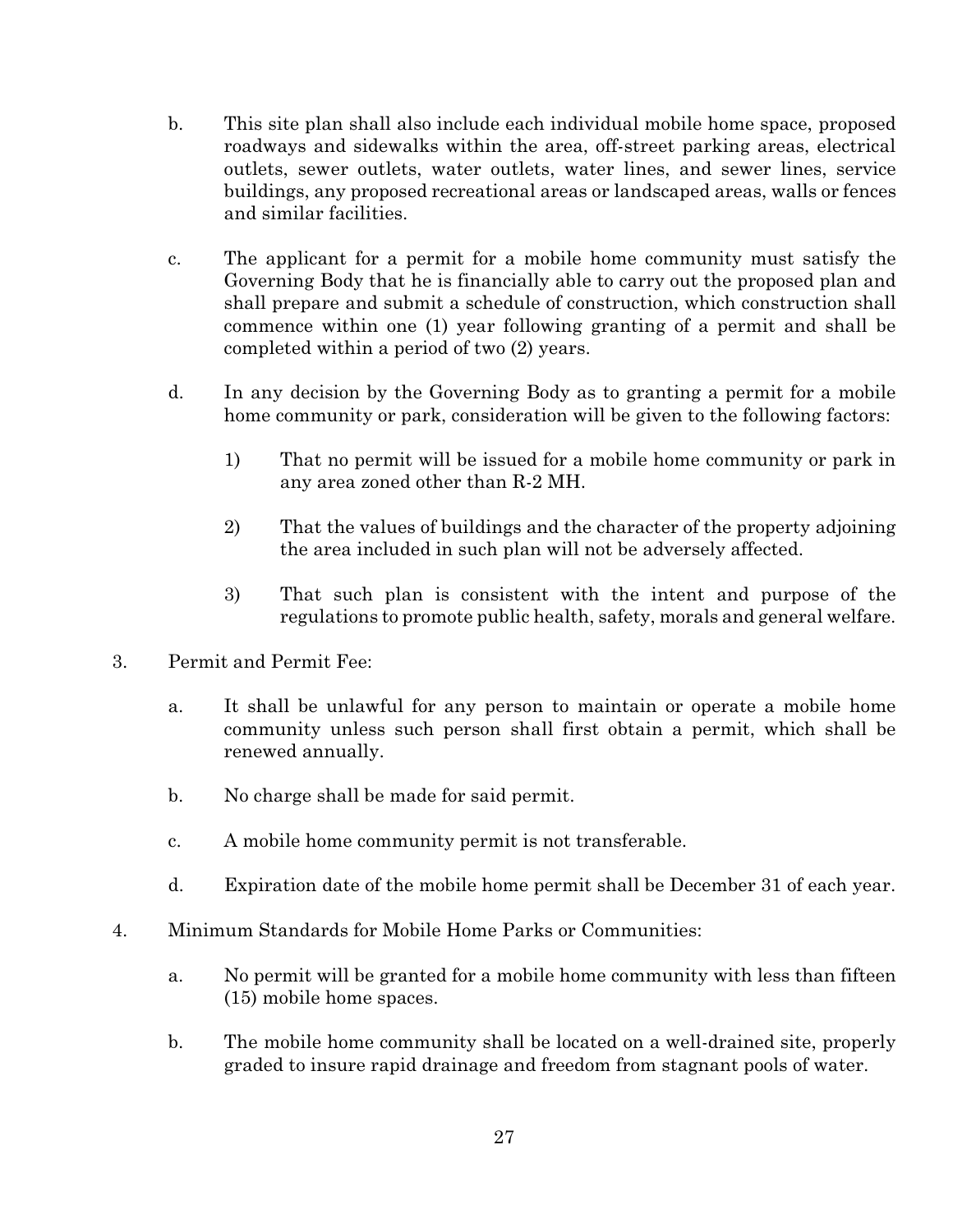- c. Mobile home spaces shall be provided consisting of a minimum of three thousand five hundred (3,500) square feet for each space, and each space shall be clearly defined and marked by a fence, hedge, concrete curb or similar means. No part of any designated roadway shall be included in computing the square footage requirement.
- d. Mobile homes shall be so harbored on each such space that there shall be a minimum of fifteen (15) feet clearance between each mobile home and any adjoining mobile home, or any other building within the mobile home community, or from any property line bounding the mobilehome community and at least five (5) feet from any easement for publicly owned utilities or from any landscaped buffer zone or screen fence.
- e. In addition to the required setback required in Section 4.d., a ten (10) foot landscaped buffer zone or screen fence, at least five (5) feet high and of an approved design, must be provided around the entire outside boundaries of the mobile home community. No landscaped buffer zone or screen fence shall be placed in a public utility easement.
- f. Each mobile home space shall be provided with a paved patio of at least one hundred fifty (150) square feet and shall be provided with a storage locker of at least one hundred (100) cubic feet capacity.
- g. All mobile home spaces shall abut upon a paved driveway not less than twentyfour (24) feet in width which shall have unobstructed access to a public street or highway. The sole vehicular access shall not be by an alley, and any deadend driveways shall include adequate vehicular turning space or cul-de-sac.
- h. Each mobile home shall be placed on a permanent foundation or placed upon piers and anchored as required by K.S.A. 75-1226 et seq.
- i. The required paved driveway shall have a minimum depth of four (4) inches of asphalt or an equivalent surface as approved by the Governing Body. A concrete gutter, to specifications satisfactory to the Governing Body, will be run at each edge of each paved driveway. The width of this gutter may be included in computing the width of the paved street.
- j. All sidewalks shall be a minimum of four inches thick, poured concrete, installed in a workmanlike manner, with a minimum width of thirty (30) inches.
- k. All driveways and walkways within the area shall be lighted at night to at least the equivalent of one hundred (100) foot intervals.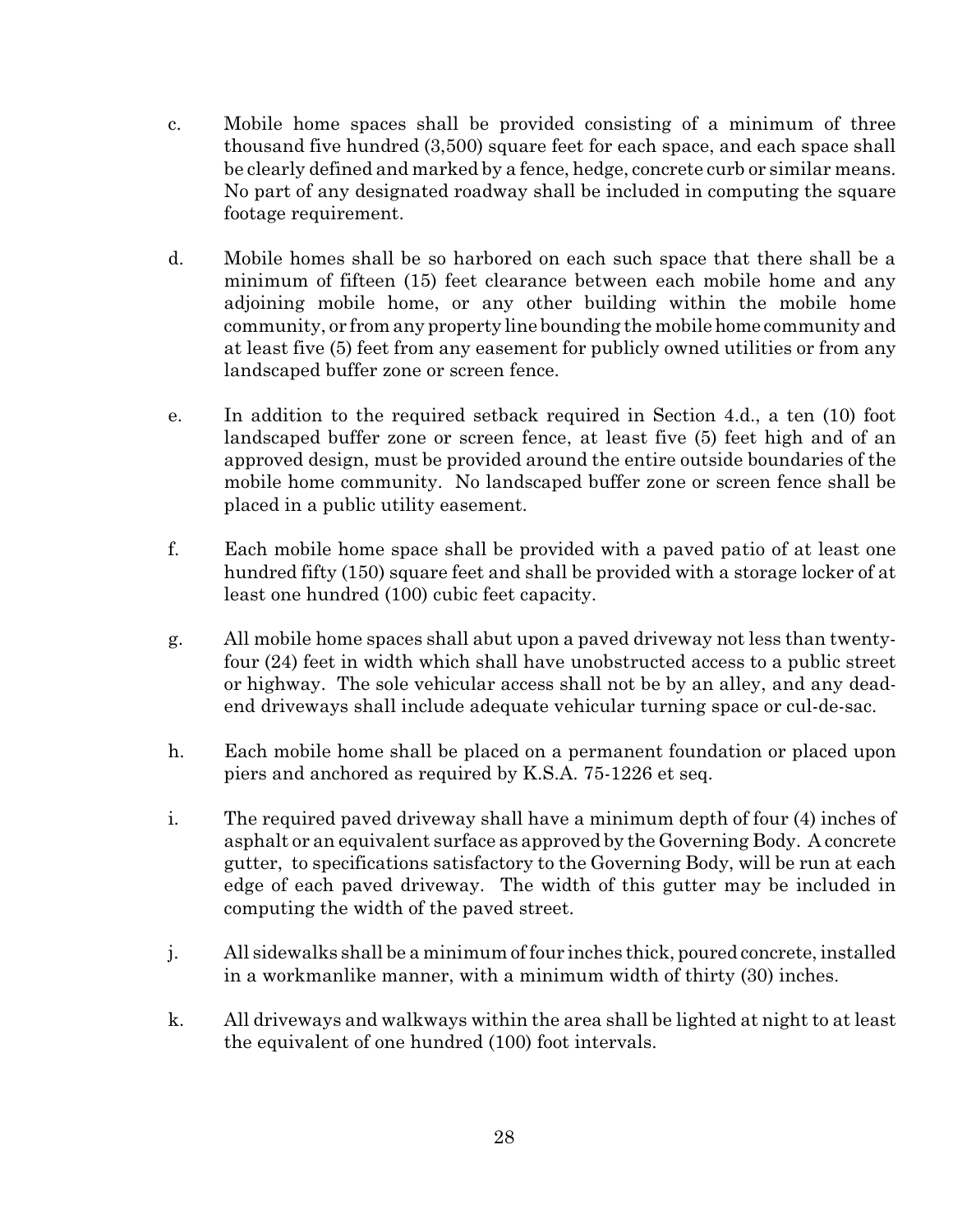- l. All electrical distribution systems and telephone service systems to each mobile home space, except outlets and risers, shall be underground. Each mobile home space shall be provided with a 110 volt and 220 volt service with a minimum 100 ampere individual service outlet.
- m. One outside water faucet to which a hose may be attached shall be provided at each mobile home space.
- n. Structural Quality of Mobile Homes: Any mobile home permitted to be located in any mobile home park in the City of Colby or brought in for purpose of sale by any licensed dealer shall comply with any standards or codes in relation to safety or quality of construction that may be imposed by the State of Kansas.
- 5. Supervision:

The permittee, or a duly authorized caretaker, shall be responsible at all times to keep the mobile home community or park and its facilities and equipment, in a clean, orderly, and sanitary condition. The permittee shall be answerable for the violation of any provision of the regulations governing mobile home communities or parks.

- 6. Register of Occupants:
	- a. It shall be the duty of each permittee to keep a register containing a record of all mobile home owners and occupants located within the mobile home community. The register shall contain the following information:
		- 1) The name and address of each mobile homeowner or tenant occupying a mobile home.
		- 2) The make, model, year, and license number of each mobile home and motor vehicle, and the state or county issuing such licenses.
		- 3) The date of arrival and departure of each mobile home.
	- b. The mobile home community or park owner or caretaker shall keep the register available for inspection at all times by law enforcement officers, public health officials and other officials whose duties necessitate acquisition of the information contained in the register.
	- c. The register record for each occupant registered shall not be destroyed for a period of three (3) years following the date of departure of the registrant from the park.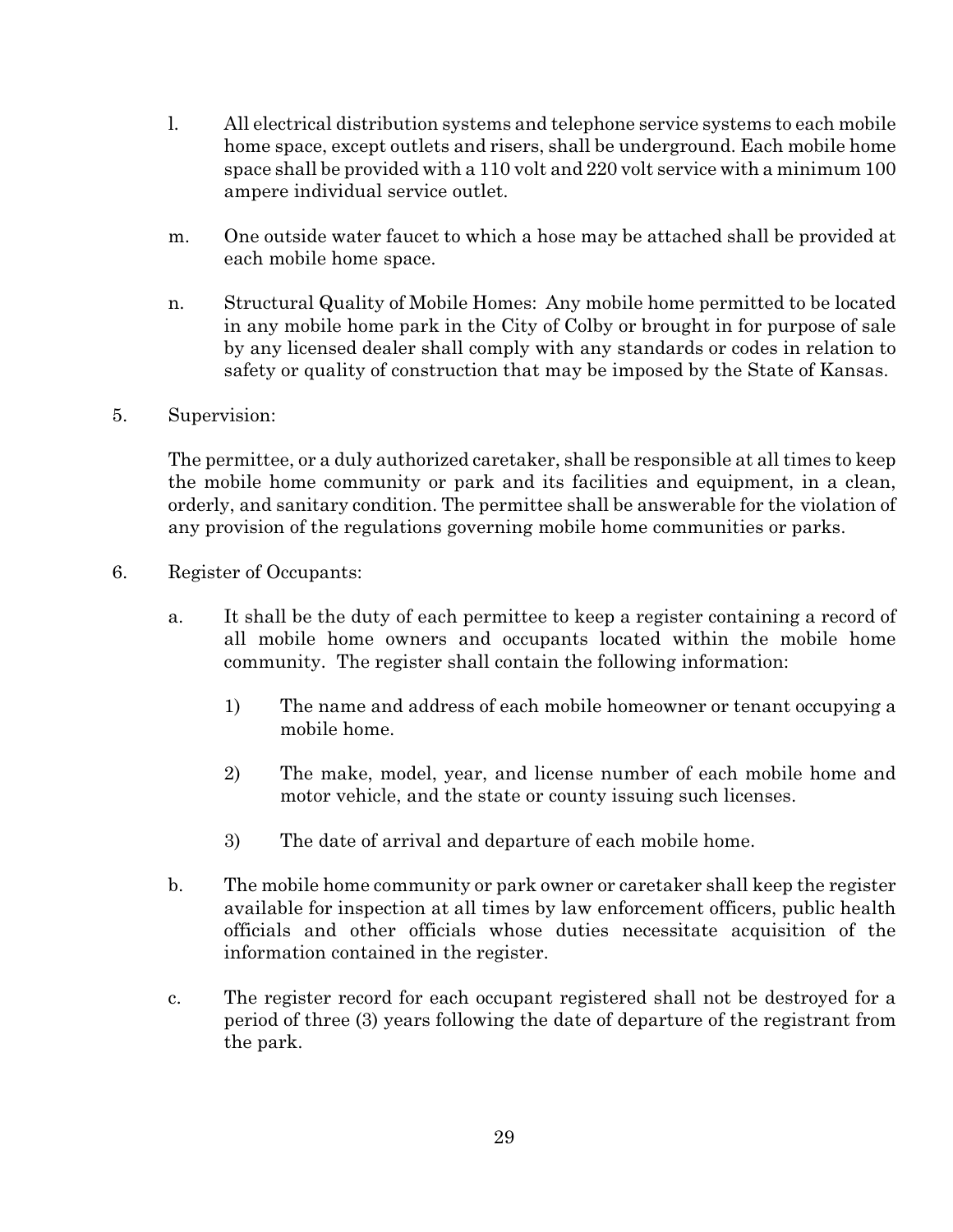#### 7. Inspection Required:

Upon the issuance of the permit for a mobile home community, the City shall have the authority to have said mobile home community inspected by the proper inspecting officer of the City, and if it shall be found that the holder of said permit has made any false or misleading statements in his application, or has placed or caused to be placed more mobile homes in said mobile home community than provided for and set forth in said application for permit, or that said holder of said permit has violated or caused to be violated any provisions of this Ordinance, the City Governing Body shall have the power to order such violation be eliminated or to revoke said permit.

#### 8. Health and Sanitation:

If the City shall determine, upon proper inspection by the inspecting officer of the City, that the sanitary condition of the mobile home community shall have become such as to endanger health or welfare of occupants of said mobile home community or of the surrounding community, or that provided sanitary facilities have become inadequate to properly protect the occupants of said mobile community or park, the City Governing Body or their designated representative shall have the power to require the holder of said mobile home community permit, within ten (10) days, to set said mobile home in proper sanitary condition. If upon notice from the City to the holder of the permit as aforesaid, the owner or caretaker of said mobile home community shall fail or refuse to place said community in sanitary condition, the City Governing Body shall have the right to revoke said permit.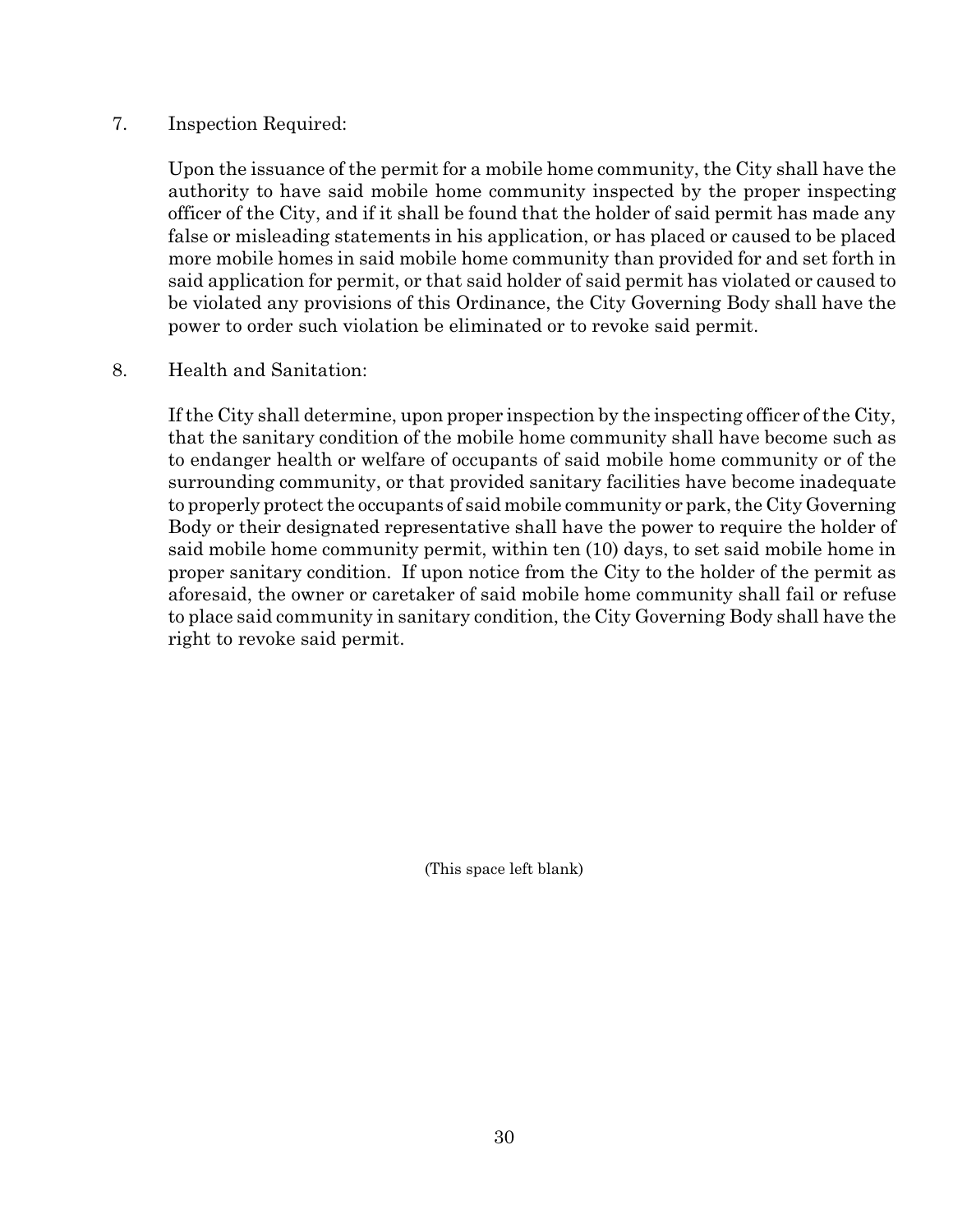## **21-107. P.U.D. -- Planned Unit Development District:**

1. Statement and Designation:

It is the intent of the City that planned residential and commercial development and renewal be encouraged for all areas of the City where appropriate, in particular those areas of the City now undeveloped or that are from time to time annexed. The City therefore adopts the following goals as its "Statement of Objectives for Planned Unit Development" to be considered in reviewing any application for Planned Unit Development Districts:

- a. To promote and permit flexibility that will encourage a more creative and imaginative approach in residential and commercial development and will result in a more efficient, aesthetic, desirable, and economic use of land while maintaining density and intensity of use consistent with the adopted Comprehensive Plan for the City.
- b. To promote development within the City that can be conveniently, efficiently, and economically served by existing municipal utilities and services or by their logical extension.
- c. To promote flexibility in design, placement of buildings, and use of open space, pedestrian and vehicular circulation facilities, and off-street parking areas in a manner that will best utilize the potential of sites characterized by special feature of geography, geology, topography, size, or shape.
- 2. The Planning Commission is hereby designated as the local administrative authority which shall exercise the powers of the City set forth in this article.
- 3. Application of Planned Unit Development:
	- a. The provisions of this article as they pertain to Planned Unit Development Districts shall apply only to contiguous tracts of land containing five (5) or more acres proposed to be developed or renewed primarily for residential purposes, and for which a landowner, or his certified agent, has made an application as hereinafter provided for in this article.
	- b. Uses permitted in the Planned Unit Development Districts (P.U.D.) may include but shall be limited to:
		- 1) Primary residential uses: Single family, two family, and multiple family dwelling units as defined in the Zoning Ordinance of the City of Colby, Kansas.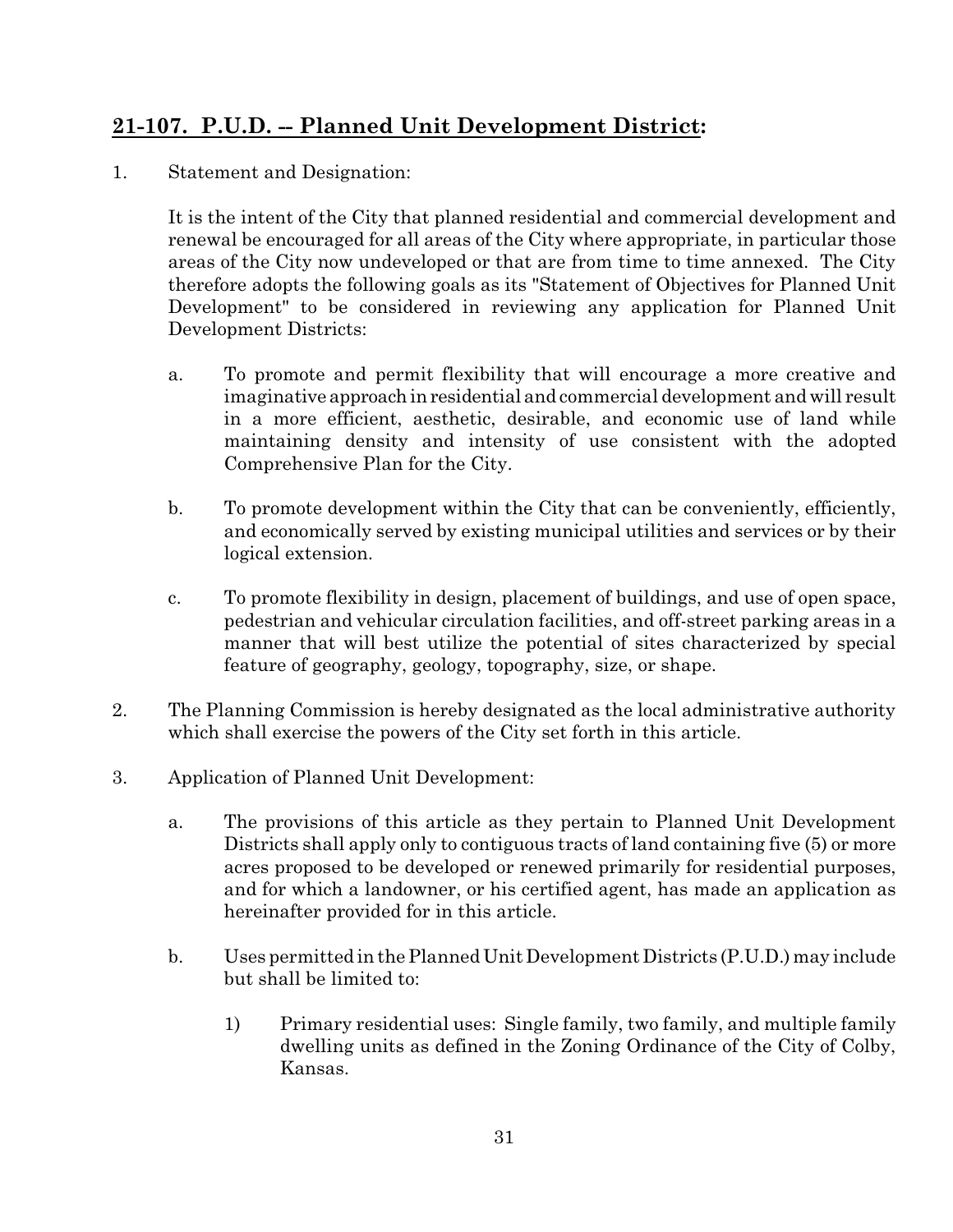- 2) Nonresidential uses of a religious, cultural, educational, and recreational character to the extent that they are designed and intended to serve primarily the residents of the Planned Unit Development.
- 3) Commercial uses to the extent they are designed and intended to serve primarily the residents and uses or activities of the Planned Unit Development. The burden shall be on the landowner to show beyond a reasonable doubt that the commercial uses are intended to serve primarily the residents of the Planned Unit Development.
- 4. Development Standards and Criteria:

A Plan is consistent with (1) the "Statement of Objectives for Planned Unit Development," (2) the adopted Comprehensive Plan of the City, (3) the development standards set out herein, and (4) any specific rules and regulations for Planned Unit Developments adopted from time to time by the Planning Commission and Governing Body and placed on public record in the office of the City Clerk shall be deemed to be qualified for tentative approval. No such rules and regulations shall be revised or added to so as to be applicable to a specific proposal for a Planned Unit Development after an application for tentative approval has been filed by the landowner or his agents.

A Plan shall be consistent with the following standards for the use, type, bulk, design, and location of the buildings, density or intensity of use, the common open space, the public facilities and the development by geographic division of the tract.

- 5. Development Standards Planned Unit Developments, Generally:
	- a. No individual residential building lot shall be created that contains less than five thousand (5,000) square feet, or that has an average width of less than fifty (50) feet or an average depth of less than one hundred (100) feet, unless otherwise approved by the Planning Commission.
	- b. The proposed development shall have access to a major thoroughfare or collector street. No individual residential building lot shall be created that has direct access to an arterial or a collector street.
	- c. Sidewalks built to City specifications shall be provided along all public and private streets unless otherwise approved by the Planning Commission.
	- d. The recommended minimum separation distance between individual buildings and/or structures shall be ten (10) feet. Any buildings or structures with a separation distance of fifteen (15) feet or less shall have noncombustible siding and roofing material as specified by the Fire Chief.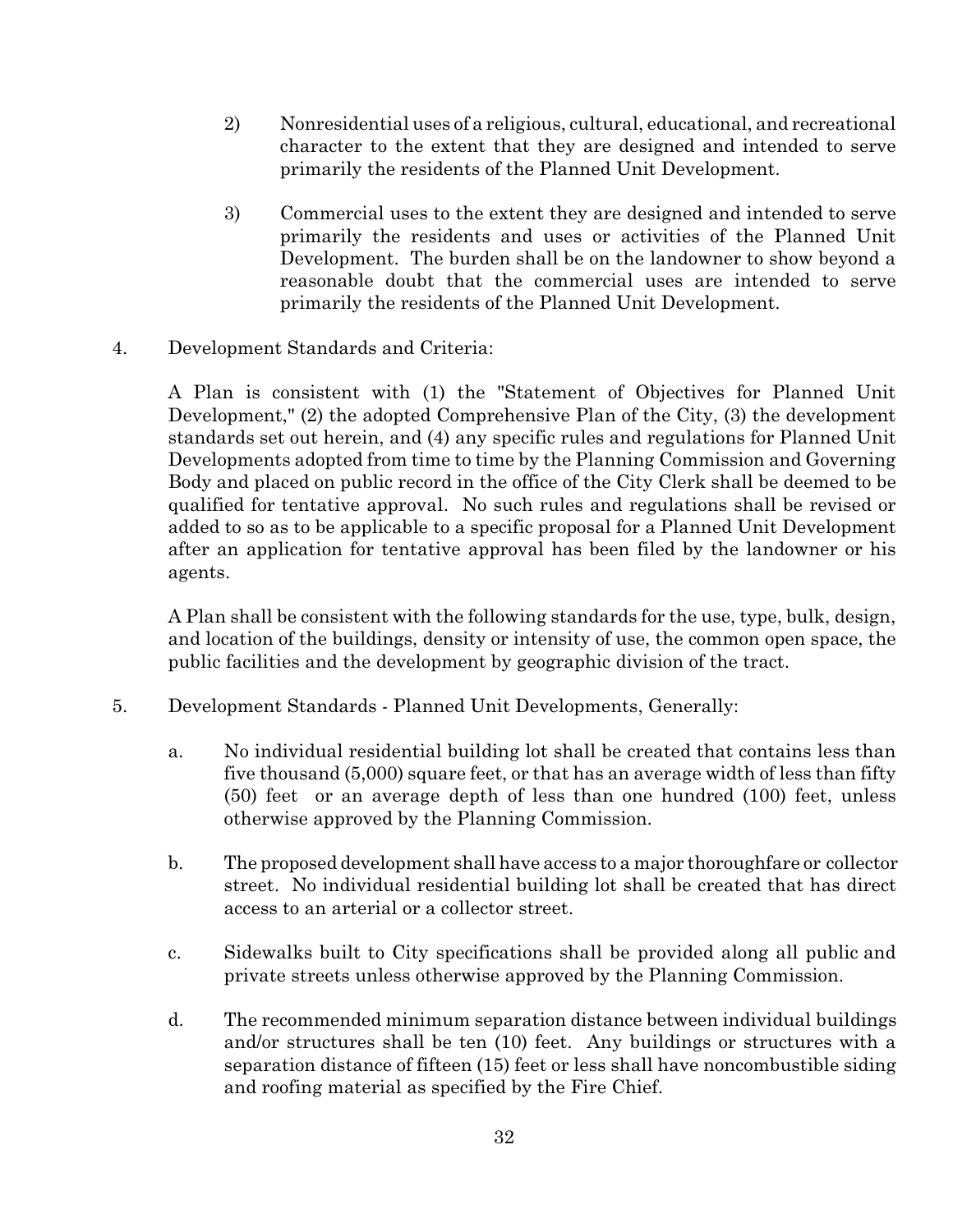- e. Each dwelling or commercial structure shall be located on either a public or private street, or other permanent open space, or common yard, or outer court not less than fifty (50) feet wide. Such areas shall be unoccupied by any buildings or other structures except parking facilities, necessary utility facilities or street improvements unless otherwise approved by the Planning Commission.
- f. The front of a dwelling structure shall not face upon the rear of another, unless approved by the Planning Commission as part of the Plan.
- g. The landowner shall provide for a minimum of ten (10) percent of the land area devoted to residential use to be set aside and developed for open air recreation uses and other common open space. Land devoted to residential use shall be deemed to include the total noncommercial ground area of the Planned Unit Development exclusive of that area set aside for nonresidential structures and public streets. Common open space shall be further defined as an open area designed and developed primarily for the use and benefit of the residents of the development for recreation (whether private or public), courts, gardens, or parking for open space uses; it shall not include space devoted to streets and parking for residential and nonresidential uses.
- 6. Development Standards Planned Unit Developments:

The following development standards shall be applicable to Planned Unit Development:

a. The recommended maximum dwelling unit density per net residential acre shall not exceed 8.7 dwelling units in the Single Family Dwelling District, 9.68 dwelling units in the Duplex Dwelling District, and 12.44 dwelling units in the Multiple Dwelling District, unless otherwise approved by the Planning Commission.

The net residential acreage shall be determined by subtracting from the gross development acreage the areas set aside for commercial development, public streets, parks and school sites, major drainage courses, and any other areas not retained for the exclusive use and benefit of the residents in the Planned Unit Development.

b. All buildings and structures shall be set back from public or private street or road right-of-way lines, from individual lot lines where established, and from the periphery of the project to comply with the following: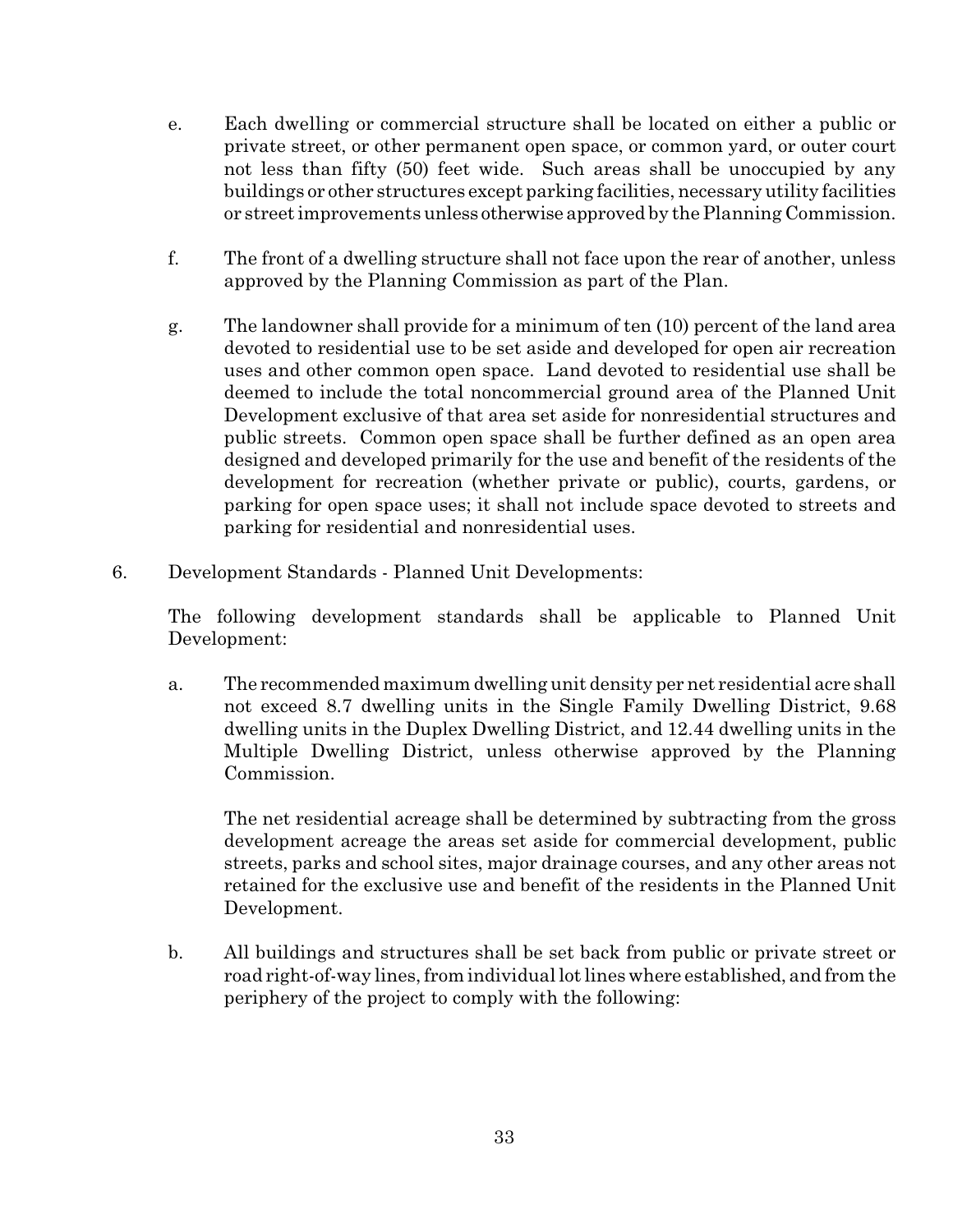| <b>Recommended Setbacks</b> |                        |              |         |
|-----------------------------|------------------------|--------------|---------|
|                             | <b>Building Height</b> |              |         |
|                             | $\frac{1}{2}$ story    | 3 story      | 4 story |
| Front                       | 20'                    | $20^{\circ}$ | 20'     |
| Side                        | $5^{\prime}$           | 10'          | 15'     |
| Rear                        | 20'                    | $20^{\circ}$ | 20'     |

All buildings or structures shall be separated from the peripheral boundary of the P.U.D by a minimum of twenty-five (25) feet. The recommended maximum building height for all structures shall be four (4) stories (48').

c. Public or private streets shall comply with the following recommended criteria for dimensions and utility:

|                                      | Min. Width (bb) |
|--------------------------------------|-----------------|
| <b>Traffic Pattern</b>               |                 |
| One-way, no on-street parking        | 16              |
| One-way, parallel parking one side   | 22              |
| One-way, parallel parking both sides | 31              |
| Two-way, no on-street parking        | 24              |
| Two-way, parallel parking one side   | 31              |
| Two-way, parallel parking both sides | 36              |

- d. Off-Street Parking:
	- 1) Two (2) off-street parking spaces shall be provided for each dwelling unit, located within reasonable proximity to the unit.
	- 2) Commercial and office use areas shall provide one (1) parking space per two hundred (200) square feet up to the first one thousand (1,000) square feet, and one (1) parking space for each additional three hundred (300) square feet over one thousand (1,000) square feet.
- 7. Application for Tentative Approval:
	- a. An application for tentative approval of a Planned Unit Development shall constitute the filing of an application for the establishment of the appropriate Planned Unit Development District by the landowner. The Planning Commission and the Governing Body shall follow the same procedures as required for adoption of the Zoning Ordinance, or an amendment thereto, in the establishment of the Planned Unit Development District. The requirements for notice and advertisement of public hearings and the procedures for protests to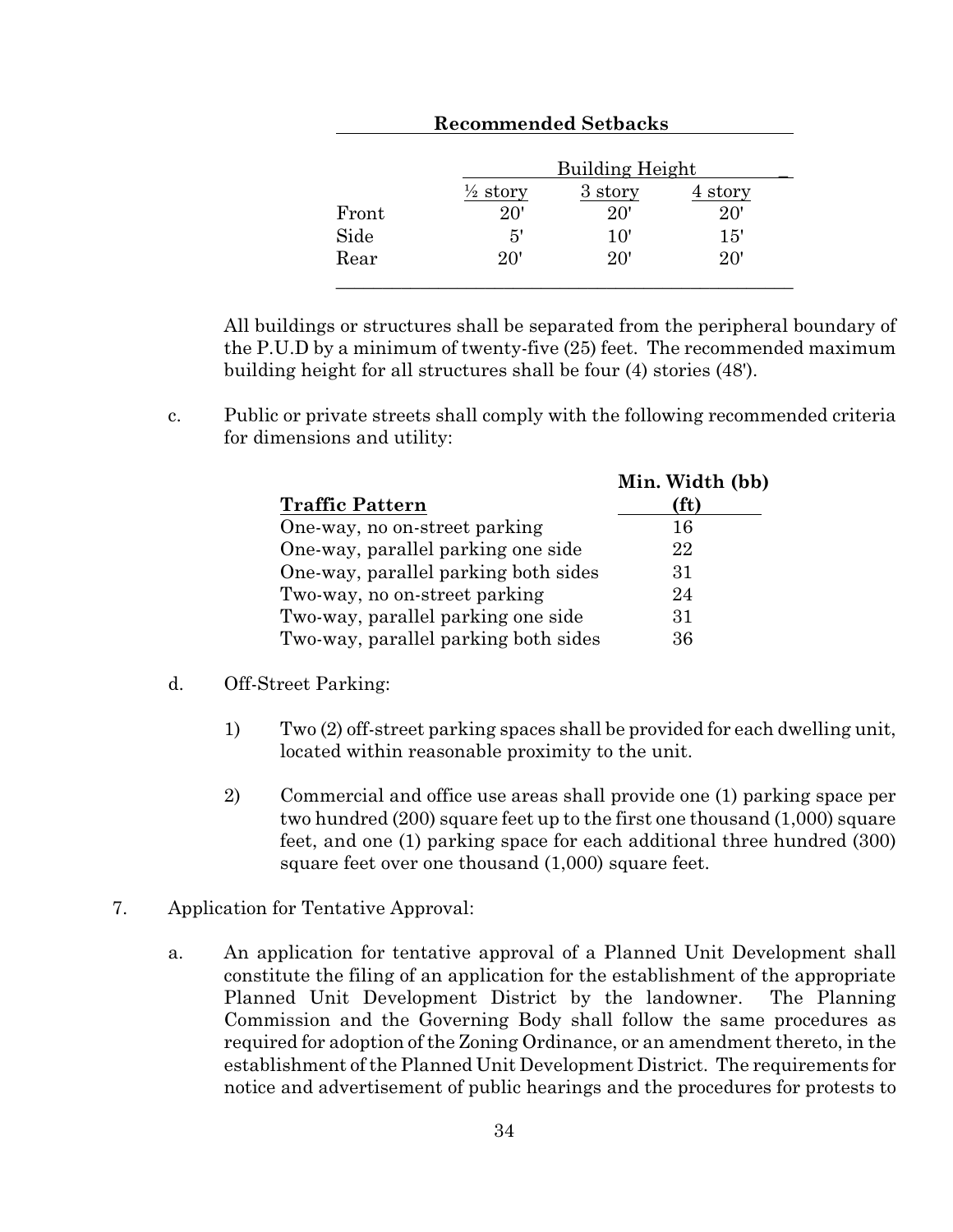the establishment of such a Planned Unit Development District shall be the same as provided for in the City Building Codes.

- b. Before any building permit shall be issued or before any development of land shall take place, the landowner shall have received approval of the Preliminary and Final Development Plans as outlined in this article.
- c. The Preliminary Development Plan submitted by the landowner as part of his application for tentative approval shall be prepared at a scale no smaller than one (1) inch to two hundred (200) feet and shall include all of the area proposed to comprise the Planned Unit Development. The Plan and supporting documents shall include the following information:
	- 1) A legal description of the site.
	- 2) The dimensions of all property boundaries.
	- 3) The owners of record and any other parties having an interest in the proposed development.
	- 4) A topographical survey of the site at an interval of not more than two (2) feet unless a greater or shorter interval, or more detail is requested by the City.
	- 5) The location of all existing structures, easements, utilities, proposed utilities, and public dedication either through, adjacent to, or on the site.
	- 6) The existing public and private street system, platted or unplatted ownership, type and location of structures, and topography extending one hundred (100) feet beyond the outside boundaries of the proposed development.
	- 7) The width, grade, location, and ownership of all proposed public and private streets, easements, and sidewalks in the area to be developed.
	- 8) The use, height, floor area, and location of all proposed buildings and other structures.
	- 9) The number of dwelling units to be contained in each building proposed for residential use.
	- 10) The location, dimension, and capacity of all proposed off-street parking areas in the area to be developed.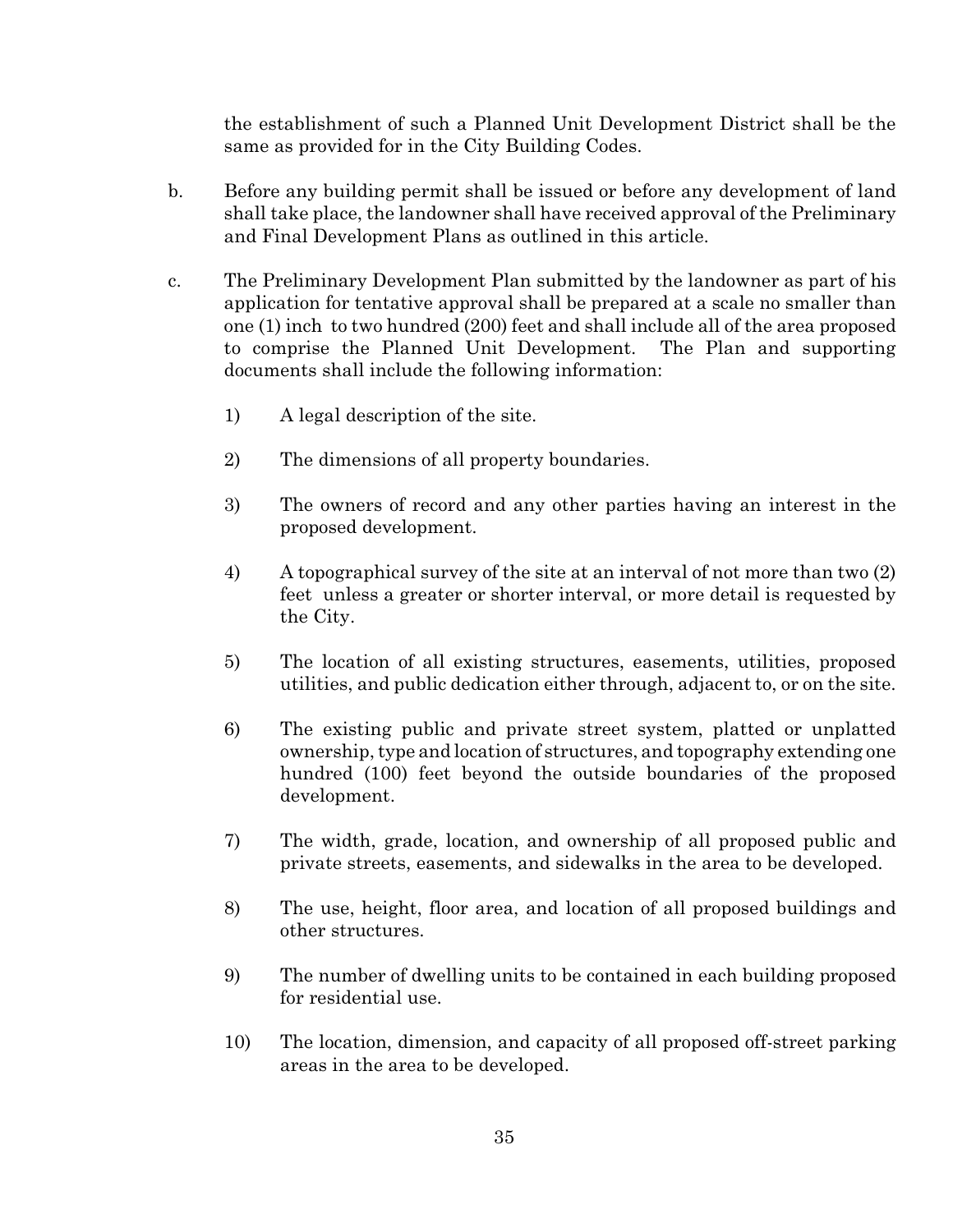- 11) The location, dimension, acreage, and ownership of all proposed public and private recreation areas, open space, and nonencroachable areas.
- 12) The location of all historic and natural features and scenic areas with such features and areas that are to be preserved from development being so noted.
- 13) The location and type of landscaping proposed for the development.
- 14) Dimensions and notes as deemed necessary to show compliance with the development standards of this article.
- 15) A schedule showing the proposed time and sequences within which the applications for final approval of all portions of the Planned Unit Development are intended to be filed. The Planning Commission may either approve or modify the submitted development time schedule. The developmental phases as shown on the time schedule shall also be indicated on the Plan.

As part of the development time schedule, each phase shall have a summary of the number of units for each type of use, the number of dwelling units, the acreage devoted to residential, nonresidential, commercial, recreation, open space, non-encroachable area, streets (both public and private), off-street parking, and other major land uses, density, public lands (existing and proposed), and the total number of acres contained in each development phase.

- 16) A statement as to the feasibility of proposals for the disposition of sanitary waste and storm water, and how all utilities are to be provided including sewage, water, storm drainage, gas and electricity, and how completion of all improvements is to be guaranteed.
- 17) A statement as to the form of ownership proposed to own and maintain the common open space, recreation facilities, non-encroachable area and any other area proposed to be developed that is to be retained primarily for the exclusive use and benefit of the residents, lessees and owners of the Planned Unit Development.
- 18) A statement as to the substance of the covenants, grants of easements or other restrictions to be imposed upon the use of the land, buildings and structures, including proposed easements or grants for public utilities.
- 19) The landowner shall also submit a tentative dedication clause including dedication of public utility and drainage easements, street rights-of-way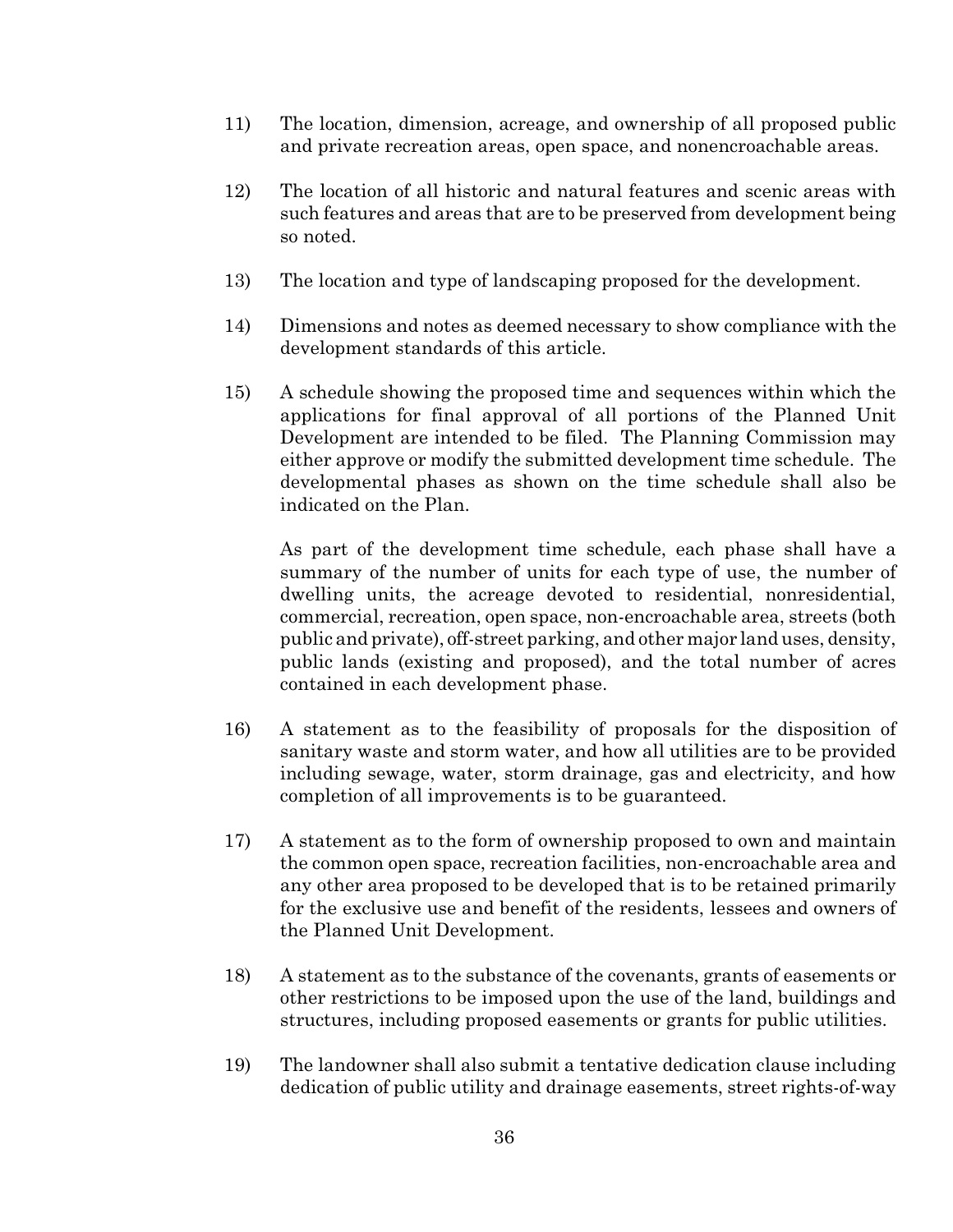and the following statement: "We hereby dedicate to the City of Colby the right to regulate any construction over the area designated as common open space, open air recreation area, and non-encroachable area and to prohibit any construction within said areas and spaces inconsistent with the approved use or enjoyment of residents, lessees, and owners of the Planned Unit Development."

- 20) A statement by the landowner setting forth the reasons why, in his opinion, a Planned Unit Development would be in the public interest and would be consistent with the Statement of Objectives for Planned Unit Development.
- 21) A statement specifying those variances, modifications, reductions, and waivers being requested as part of the Plan approval and setting forth reasons why, in the opinion of the landowner, such should be allowed.
- d. Approval of the Preliminary Planned Unit Development Plan shall constitute approval of a preliminary plat. A preliminary plat review fee shall not be required.
- 8. Findings of the Planning Commission:

The Planning Commission shall, within thirty (30) days following the conclusion of the public hearing, either recommend to the Governing Body (1) tentative approval of the Plan as submitted, (2) tentative approval subject to specified conditions not included in the Plan submitted, or (3) denial of the application for tentative approval. If tentative approval is recommended, either of the Plan as submitted or of the Plan with conditions, the Planning Commission shall set forth the drawings, specifications, comments, performance bonds and conditions, if any, that shall accompany an application for final approval, and shall set forth that within twelve (12) months of said tentative approval, obey the Governing Body, or according to an approved development schedule, the landowner shall submit an application to the Planning Commission for final approval over all or a portion of the Planned Unit Development District.

The recommendation for the granting or denial of tentative approval shall include findings of fact and shall set forth reasons for the recommendation, specifying with particularity in what respects the Plan would or would not be in the public interest, including but not limited to findings of fact and conclusions on the following:

- a. In what respects the Plan is or is not in general conformity with the provisions of the Comprehensive Plan of the City.
- b. In what respects the Plan is or is not consistent with the Statement of Objectives for Planned Unit Development.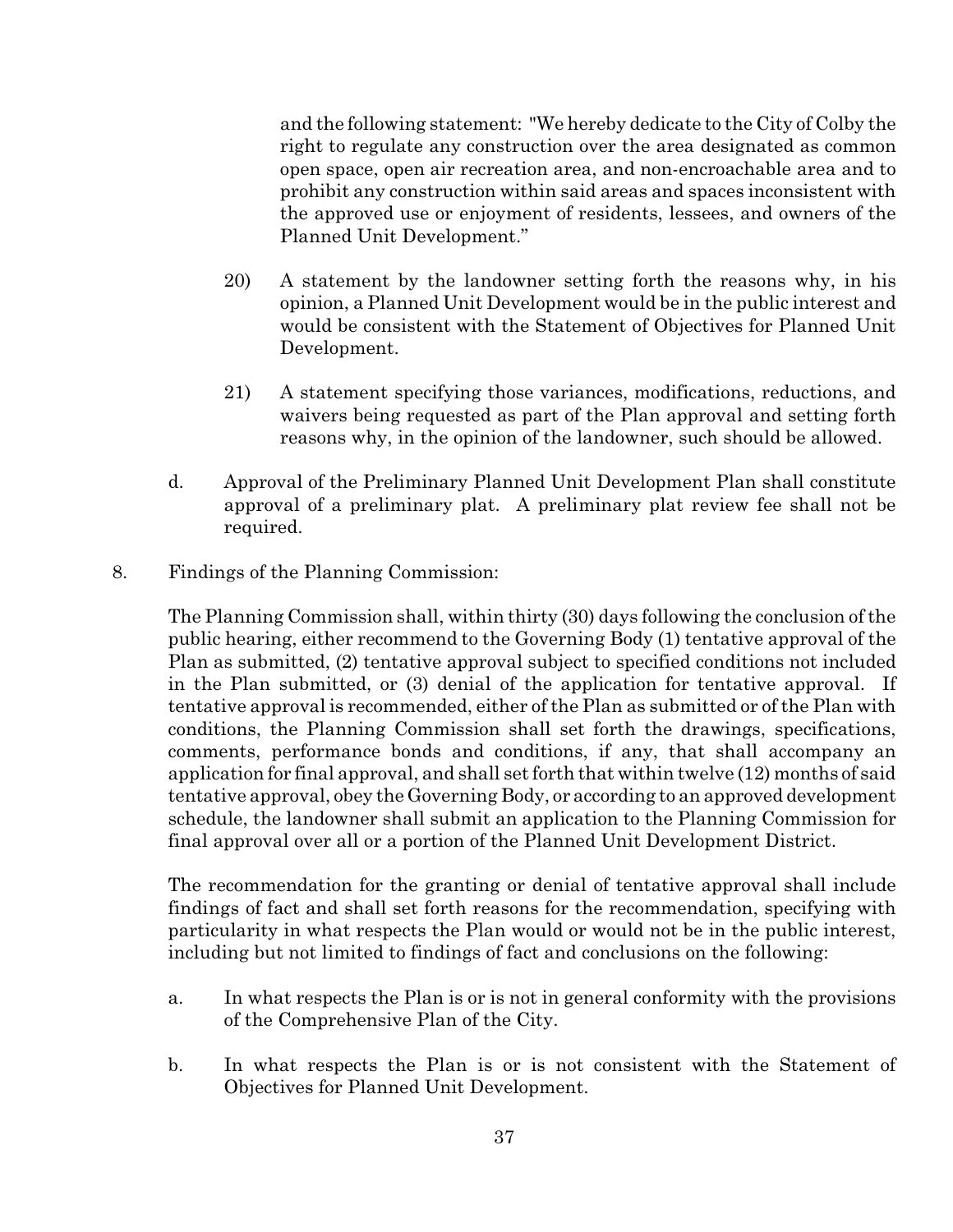- c. The nature and extent of the common open space, and the adequacy or inadequacy of the amount and function of the common open space in terms of the densities and dwelling types proposed in the Plan.
- d. Whether the Plan does or does not make adequate provisions for public services, provide adequate control over vehicular traffic, and further the amenities of light and air, recreation, and visual enjoyment.
- e. Whether the Plan will or will not have a substantially adverse effect on adjacent property and the development or conservation of the neighborhood area.
- f. In what respects the Plan is or is not in conformance with the development standards and criteria of this article.
- g. In what respects the Plan is or is not in compliance with the requirements for application for tentative approval of the Planned Unit Development.
- h. The sufficiency of the terms and conditions proposed to protect the interest of the public and the residents of the Planned Unit Development in the case of a Plan which proposes development over a period of years.
- 9. Status of Preliminary Plan after Tentative Approval:
	- a. Tentative approval by the City Council of a preliminary plan, either as submitted or subject to conditions, shall constitute an amendment to the Zoning Ordinance establishing the appropriate Planned Unit Development District, and that district shall be noted on the Official Zoning Map of the City.
	- b. The landowner shall be given written notice of the actions of the Planning Commission and Governing Body.
	- c. Tentative approval of the Plan shall not qualify as a plat of the Planned Unit Development for recording purposes. A Plan which has been given tentative approval as submitted, or which has been tentatively approved with conditions (and provided that the landowner has not defaulted nor violated any of the conditions of tentative approval), shall not be modified or revoked nor otherwise impaired by action of the City pending an application or applications for final approval, without the consent of the landowner, provided that an application for final approval is filed within the time or times specified in the granting of tentative approval.
	- d. If a landowner chooses to abandon a Plan that has been given tentative approval, he may do so prior to final approval, provided that he notifies the Planning Commission in writing. If the landowner fails to file an application or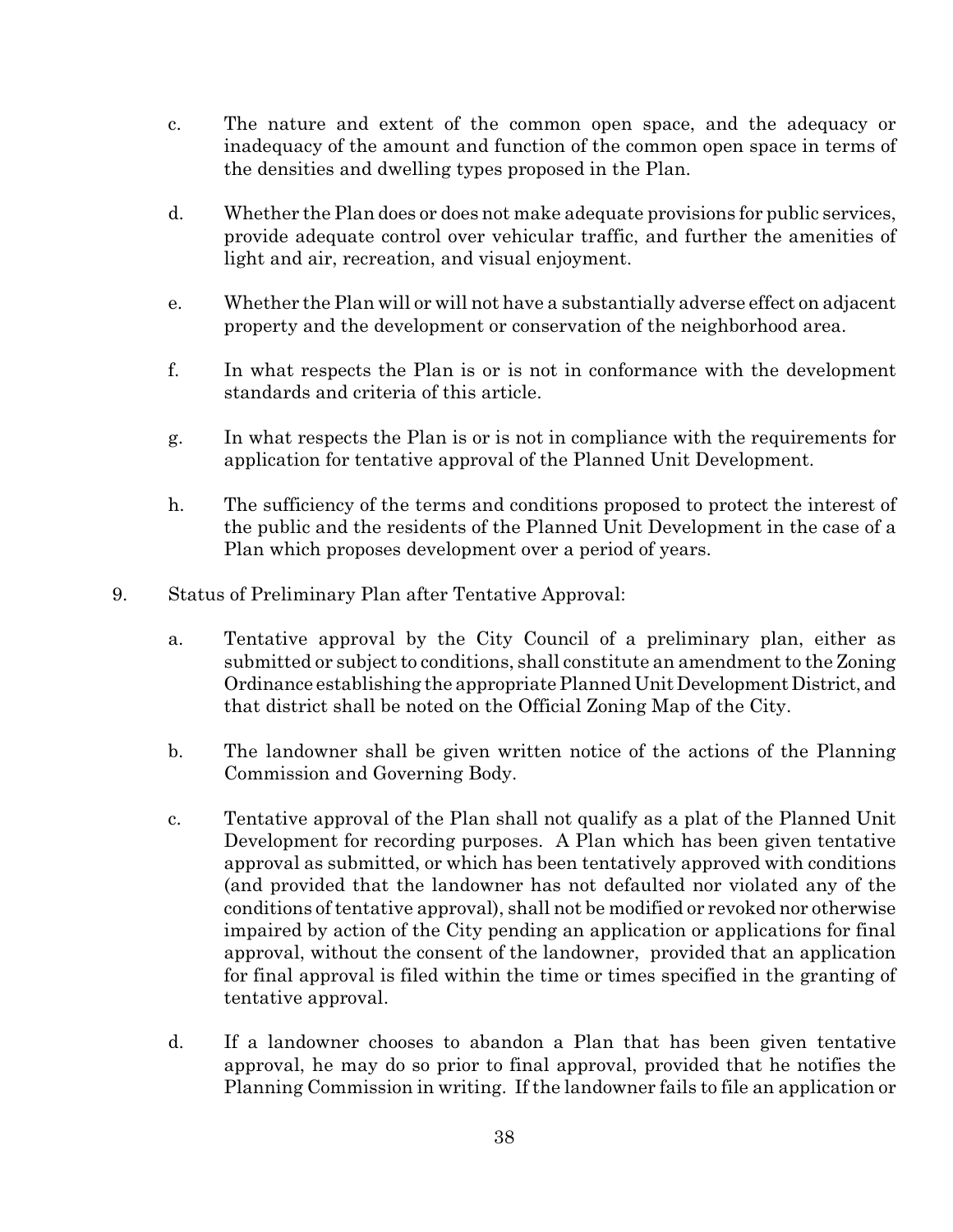applications for final approval within the required time period, the tentative approval shall be deemed to be revoked and all that portion of the area included in the Plan for which final approval has not been given shall automatically revert to the zoning district classification that the area carried immediately prior to the granting of tentative approval, and this reverted zoning shall be noted on the Official Zoning Map and in the records of the City Clerk.

- 10. Filing of Statement:
	- a. Within fifteen (15) days after approval of a Preliminary Development Plan by the Governing Body, the landowner shall file with the Thomas County Register of Deeds a statement that such a Plan has been filed with the Planning Commission and has been approved and that such Planned Unit Development is applicable to certain specified legally described land and that copies of said Plan are on file in the City Office. Such statement recorded with the Register of Deeds shall also specify the nature of the Plan, the proposed density or intensity of land use, and other pertinent information sufficient to notify any prospective purchasers or users of the land of the existence of such a Plan.

The recorded statement shall specify that the Preliminary Development Plan shall become binding upon all successors and assigns unless amended in conformance with this article. Substantial or significant changes in the Planned Unit Development shall be made only after re-hearing and re-approval of the Preliminary Plan or by change in the zoning district.

The landowner shall be responsible for all costs incurred in filing said statement.

- b. Prior to filing an application for final approval, the landowner shall provide the City Manager with a copy of such recorded statement. Such copy shall show the date of the filing and the signature of the Register of Deeds.
- 11. Application for Final Approval:
	- a. An application for final approval of a Planned Unit Development shall be made to the Planning Commission and shall be prepared in accordance with this article. The application shall be filed within the time period specified in the granting of tentative approval. In accordance with the development time schedule approved as part of the Preliminary Development Plan, the landowner may request final approval of all the land for which tentative approval was granted or he may elect to request final approval of only a portion of the land included in the Preliminary Development Plan and may delay, within the time authorized in the granting of tentative approval, application for final approval of other portions.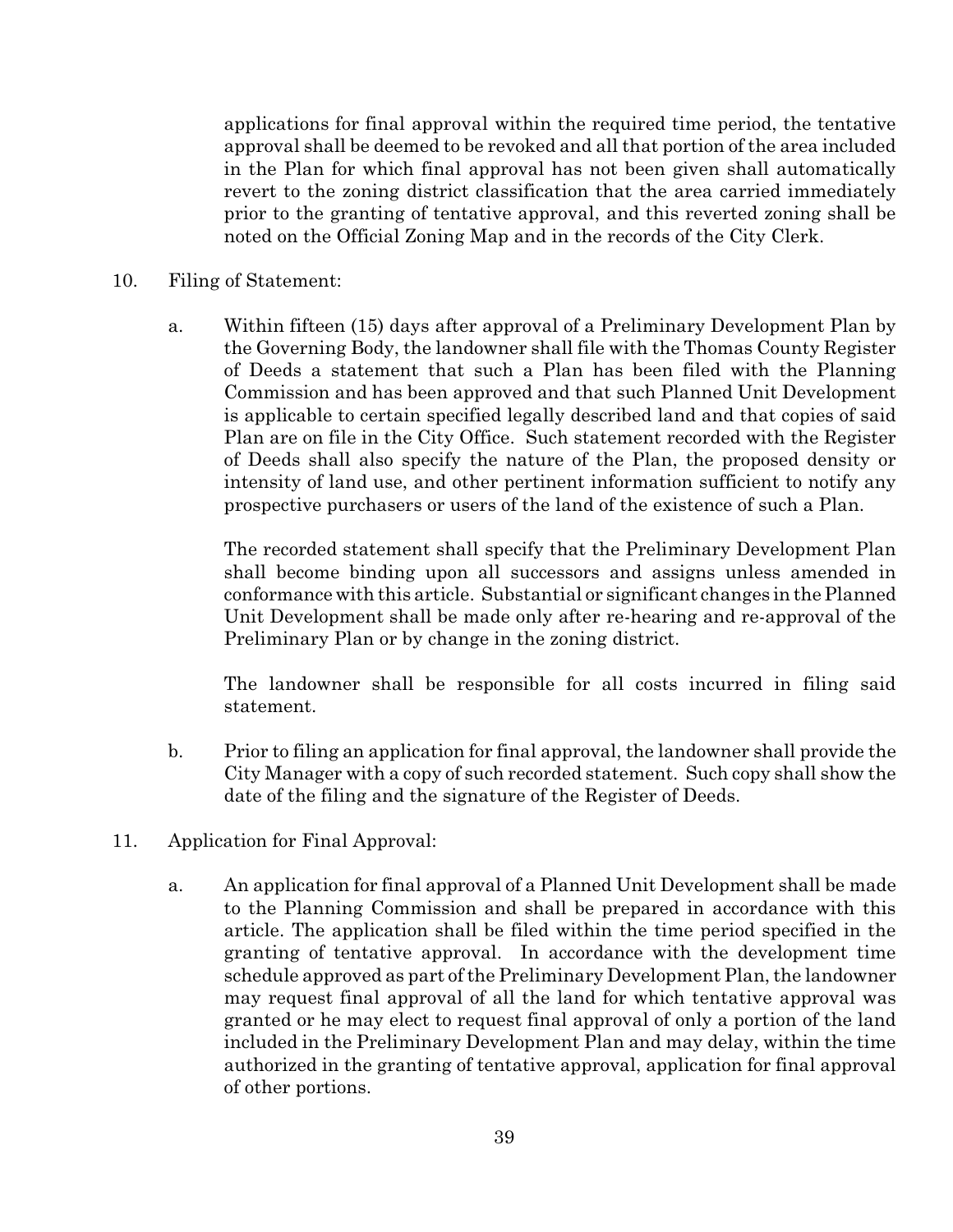- b. The Final Development Plan, drawn at a scale of not less than one (1) inch to two hundred (200) feet and supportive documents shall show or contain the following:
	- 1) All information required of the Preliminary Development Plan.
	- 2) The placement of all principal and accessory structures.
	- 3) The entrances to all structures.
	- 4) The location and dimensions of all existing and proposed curb cuts, driveways and aisles, public and private streets, off-street parking and loading space areas, sidewalks and pedestrian ways, sanitary sewers, storm sewers and drainage ways, power lines, gas lines, and fire hydrants.
	- 5) The location, height, and material of screening walls and fences.
	- 6) The type of surfacing and base course proposed for all private streets, driveways, off-street parking and loading space areas, and sidewalks and pedestrian ways.
	- 7) The location and landscape schedule of all perimeter and interior landscaping including trees and shrubs to be removed.
	- 8) The proposed topography or grading of the area at a contour interval of not more than two (2) feet.
	- 9) The location, height, direction, and amount of illumination of any interior lighting.
	- 10) The location of each outdoor trash storage facility.
	- 11) Proof of the establishment of an agency or entity to own, manage and maintain the common open space, open air recreation areas, recreation facilities, non-encroachable areas, private streets and any other area within the development that is to be retained for the exclusive use and benefit of the residents, lessees and owners.
	- 12) Copies of all restrictions or covenants that are to be applied to the development area.
	- 13) Proof that no lot, parcel, tract or other portion of the development area has been conveyed or leased prior to the recording of any restrictive covenants, Final Development Plan, or Final Plat.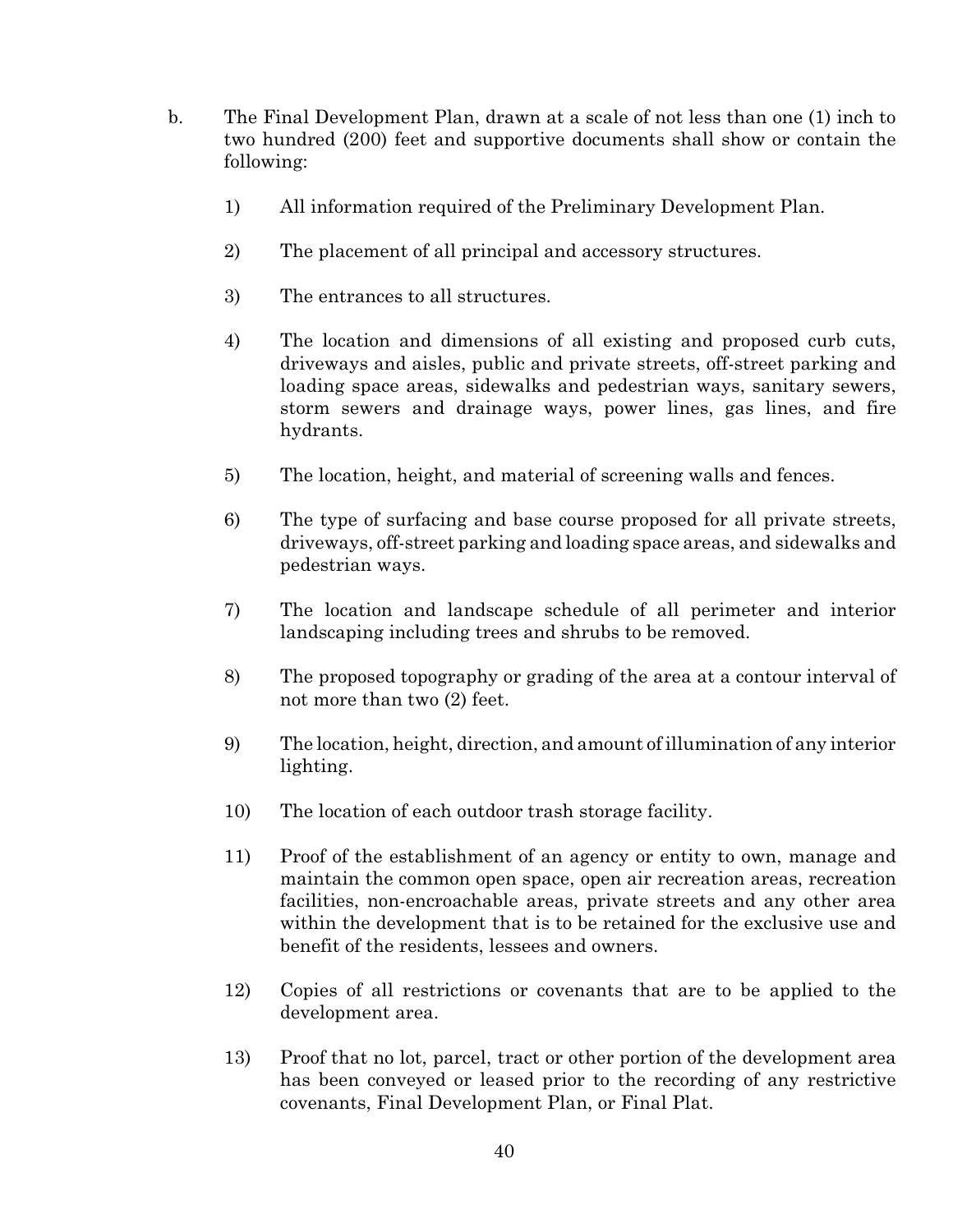- 14) Such other drawings, specifications, covenants, easements, conditions, and performance bonds as set forth in the granting of tentative approval.
- c. A Plan submitted for final approval shall be in substantial compliance with the Plan previously given tentative approval. Modification by the landowner of the Plan as tentatively approved may not:
	- 1) Vary the proposed gross residential density or intensity of use by more than five (5) percent or involve a reduction in the area set aside for common open space, open air recreation area or non-encroachable area, not the substantial relocation of such areas; nor,
	- 2) Increase by more than ten (10) percent the floor area proposed for nonresidential or commercial uses; nor,
	- 3) Increase by more than five (5) percent the total ground area covered by buildings nor involve a substantial change in the height of buildings.
- d. A public hearing on the application for final approval of the Plan or part thereof shall not be required provided that the Plan or part thereof submitted for final approval is in substantial compliance with the Plan given tentative approval. A public hearing need not be held to consider modifications on location and design of streets or facilities for water or disposal of storm water or sanitary sewer or other public facilities required as a tentative condition of approval of a Preliminary Development Plan. The burden shall, nevertheless, be upon the landowner to whom the Planning Commission must show good cause for any variation between the Plan as tentatively approved and the Plan as submitted for final approval.

In the event a public hearing is not required for final approval and the application for final approval has been filed, together with all required drawings, specifications and other documents in support thereof, the Planning Commission shall, within forty-five (45) days of such filing, grant such Plan final approval; provided, however, that in the event the Plan as submitted contains variations from the Plan as given tentative approval, the Planning Commission may refuse, after meeting with the landowner, to grant final approval and shall within forty-five (45) days from the filing of the application for final approval advise the landowner in writing of said refusal, setting forth the reasons why one or more of the variations are not in the public interest.

The landowner may either treat the refusal as a denial of final approval and resubmit the Final Development Plan in accordance with the request of the Planning Commission, or he may, within forty-five (45) days of the date of notice of refusal, request to appeal the decision of the Planning Commission. In the event such an appeal is filed, a public hearing before the Planning Commission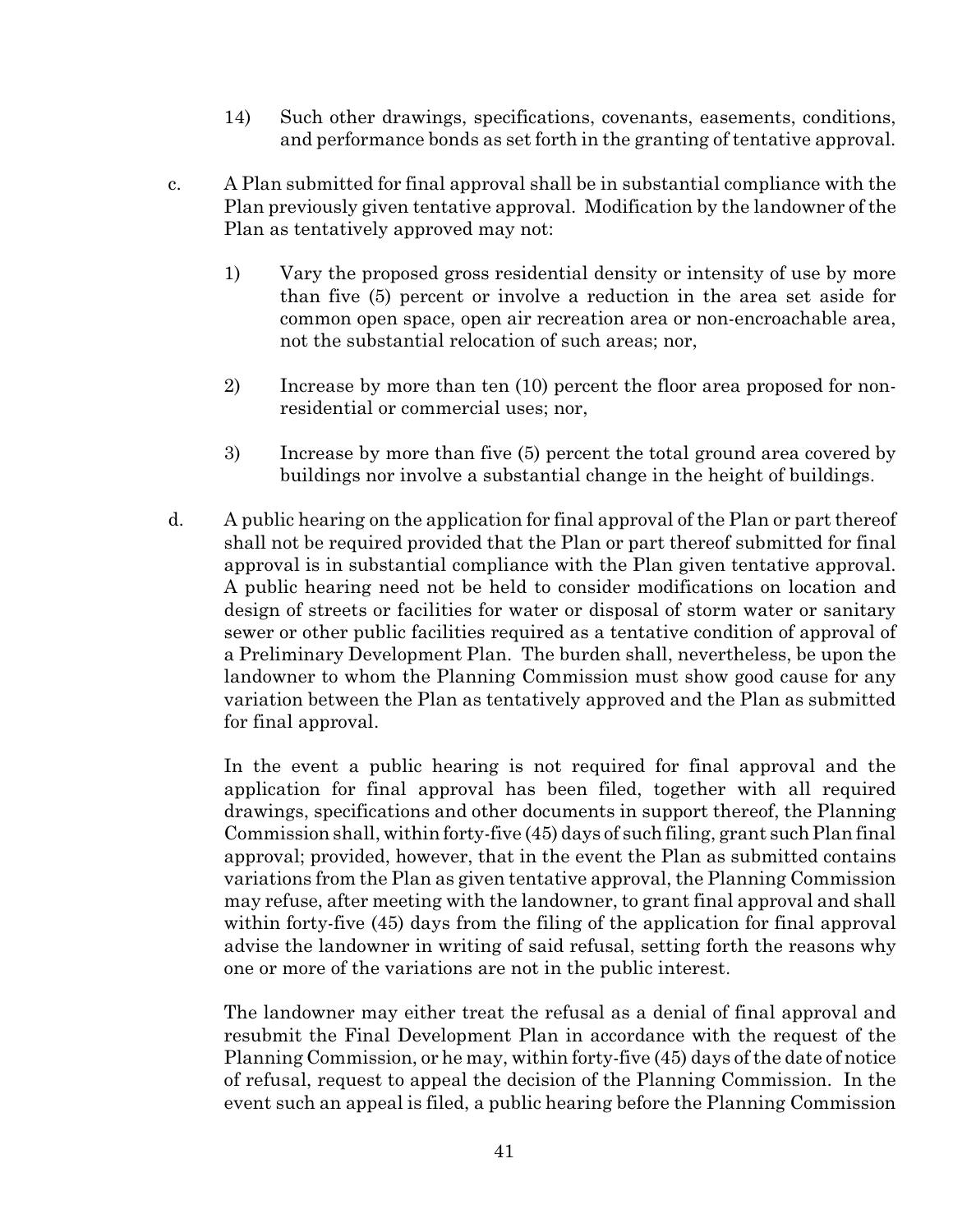shall be scheduled with such notice as is required for preliminary approval being given.

If the landowner, after a public hearing by the Planning Commission, is not in agreement with the decision of the Planning Commission, he may request within thirty  $(30)$  days that the application for Final Development Plan approval be submitted to the Governing Body for final decision.

Any reason for disapproval of the Final Development Plan by either the Planning Commission or the Governing Body shall be given to the landowner in writing.

e. A Plan or any part thereof which has been given final approval by the Planning Commission and by the Governing Body shall be so certified by the Chairman and Secretary of the Planning Commission, the Mayor and City Clerk, and shall be filed on record with the Thomas County Register of Deeds immediately following the satisfying of all conditions of approval. If the landowner chooses to abandon a Plan or portion thereof after it has been given final approval, he shall so notify the Planning Commission in writing.

In the event the landowner shall fail to commence the Planned Unit Development within twelve (12) months after final approval has been granted, then such final approval shall terminate and shall be deemed null and void unless the time period is extended by the Planning Commission upon written application by the landowner.

12. Enforcement, Modification of Provisions of the Final Plan:

To further the mutual interest of the residents and owners of the Planned Unit Development and of the public in the preservation of the integrity of the Plan, as finally approved, and to insure that modifications, if any, in the Plan shall not impair the reasonable reliance of the said residents and owners upon the provisions of the Plan, nor result in changes that would adversely affect the public interest, the enforcement and modification of the provisions of the Plan as finally approved, whether recorded by plat, covenant, easement or otherwise, shall be subject to the following provisions:

- a. Enforcement by the City. The provisions of the Plan relating to:
	- 1) The use of land and the use, height, bulk, area, and location of buildings and structures;
	- 2) The quality and location of Common Open Space; and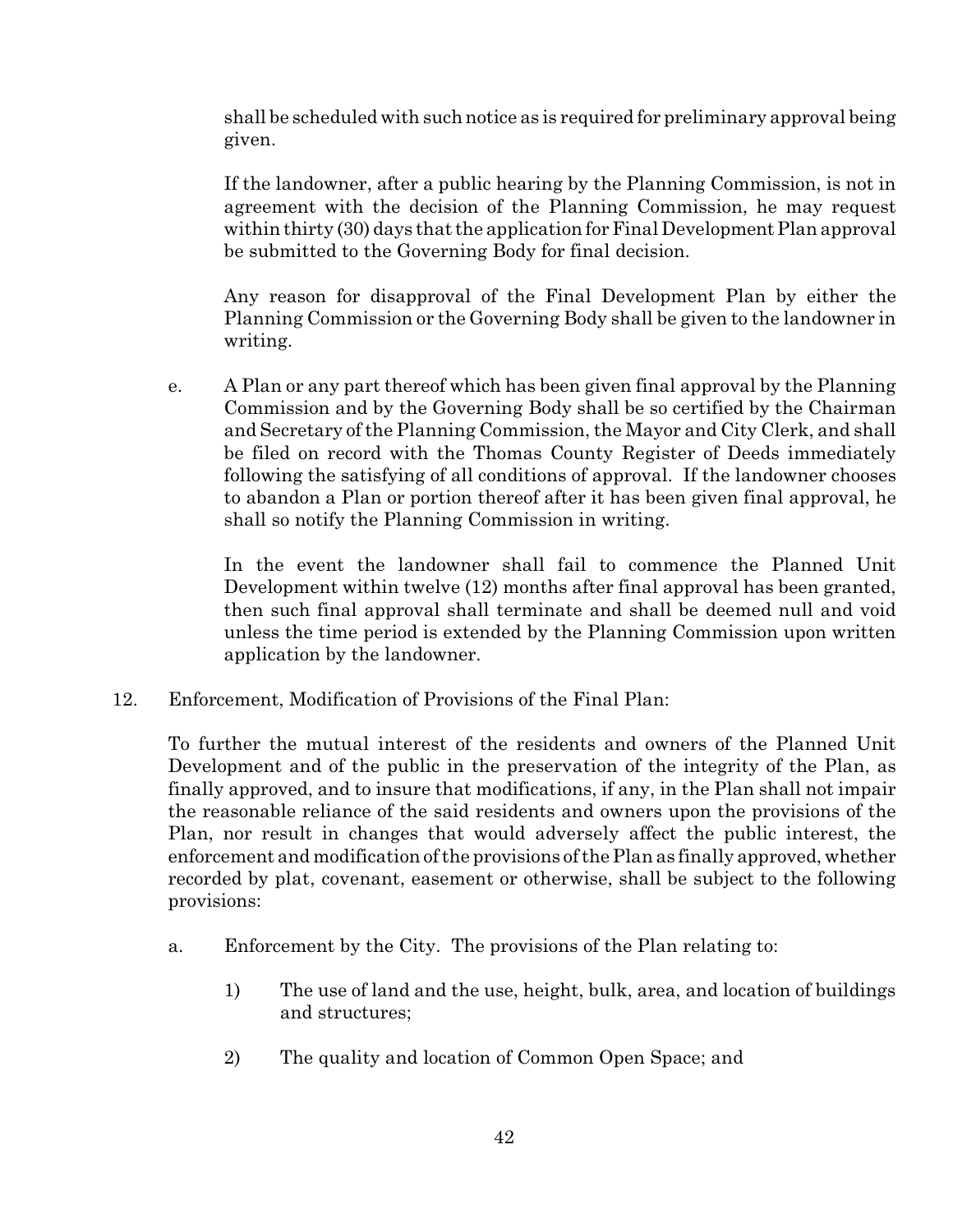- 3) The intensity of use or the density of residential units shall run in favor of the City and shall be enforceable in law or in equity by the City, without limitation on any powers or regulations otherwise granted by the City by law.
- b. Enforcement by the residents and owners. All provisions of the Plan shall run in favor of the residents and owners of the Planned Unit Development, but only to the extent expressly provided in the Plan in accordance with the terms of the Plan, and to that extent said provisions, whether recorded by plat, covenant, easement or otherwise, may be enforced in law or in equity by said residents and owners, acting individually, jointly, or through an agency designated in the Plan to act on their behalf; provided, however, that no provisions of the Plan shall be implied to exist in favor of residents and owners of the Planned Unit Development except as to those portions of the Plan which have been finally approved and have been recorded.
- c. Modification of the Plan by the City. All those provisions of the Plan authorized to be enforced by the City may be modified, removed, or released by the City (except grants or easements relating to the service or equipment of a public utility unless expressly consented to by the public utility), subject to the following conditions:
	- 1) No such modification, removal, or release of the provisions of the Plan by the City shall affect the rights of the residents and owners of the Planned Unit Development to maintain and enforce those provisions, in law or in equity.
	- 2) No modification, removal, or release of the provisions of the Plan by the City shall be permitted except upon a finding by the Planning Commission, following a public hearing and that the same is consistent with the efficient development and preservation of the entire Planned Unit Development, does not adversely affect either the land abutting upon or across a street from the Planned Unit Development or the public interest, and is not granted solely to confer a special benefit upon any person.
- d. Modification by the Residents. Residents and owners of the Planned Unit Development may, to the extent and in the manner expressly authorized by the provisions of the Plan, initiate modification provided that no such action shall affect the right of the City to enforce the provisions of the Plan.
- e. Mechanics and modifications. Modifications of approved planned unit development plans may be initiated as follows: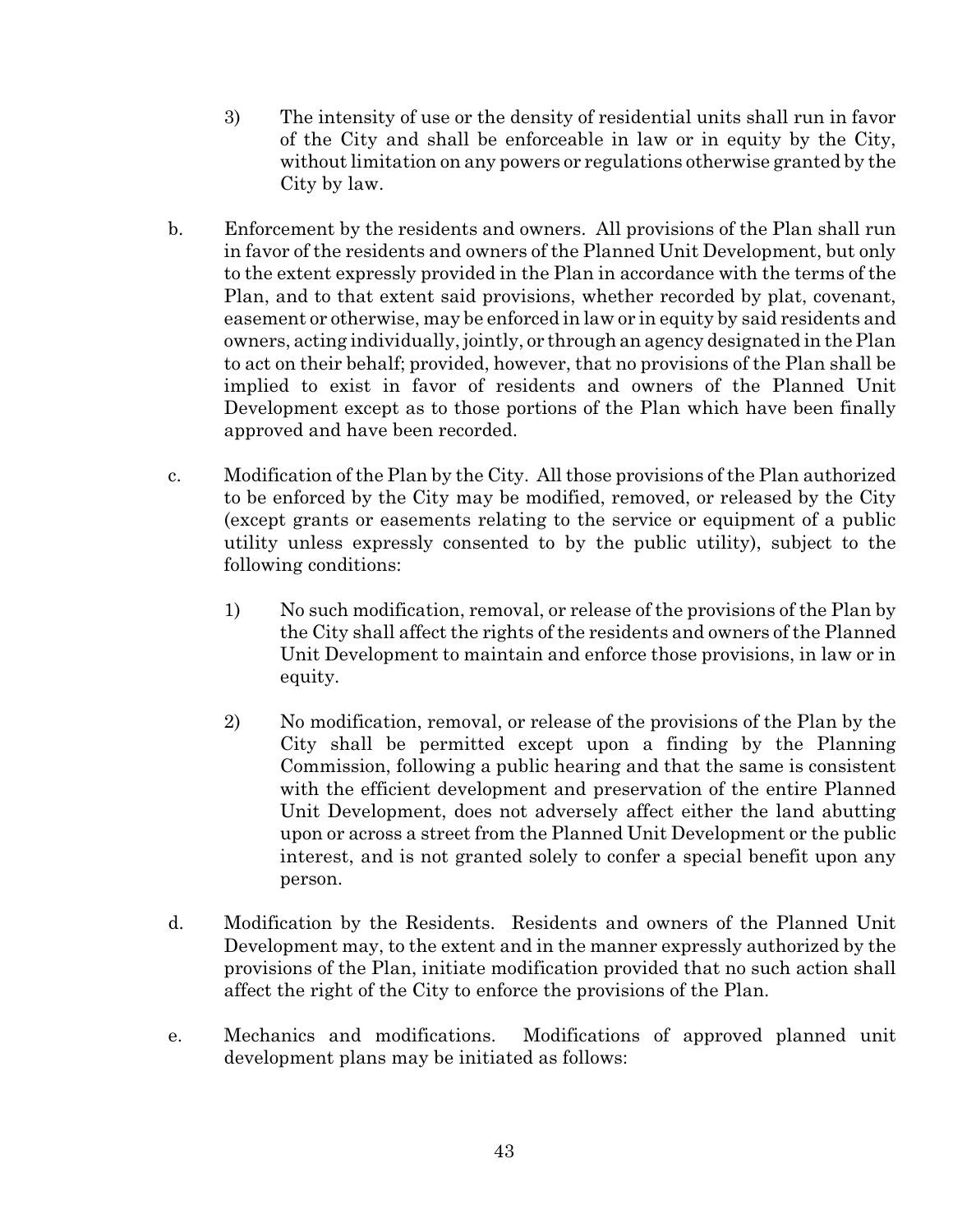- 1) By the owners or residents of property within the Planned Unit Development provided, that the right to initiate modification has been expressly granted to or expressly retained by the owners or residents under the provisions of the plan.
- 2) By the Governing Body in either of the following two (2) circumstances:
	- a) The Governing Body shall initiate modification by docketing a proposal for modification with the Planning Commission when presented with a petition presented to the City seeking modification signed by the owners or owner of thirty (30) percent more of the land lying within the Planned Unit Development; or
	- b) The Governing Body shall initiate modification upon its own motion duly made and carried by a three-fourths (3/4) vote of the Governing Body, when modification appears strictly necessary to forward the purpose of this article and such modification would not impair the reasonable reliance interest of the owners and residents of the Planned Unit Development.

Any modification initiated by the Governing Body upon owner petition is subject to the conditions set forth in K.S.A. 12-757. All proposed modifications shall be reviewed through the same procedures as are used for amending this article, except that the right of protest forcing approval of the modification to be made by three-fourths (3/4) vote of the Governing Body shall not extend to:

- 1) The owners of twenty (20) percent of the land, excepting public streets and ways, in the Planned Unit Development; or
- 2) Forty (40) percent of the owners having title to lands in the Planned Unit Development; or
- 3) Ten (10) or more owners of twenty (20) percent of the land, excepting public streets and ways, within three hundred (300) feet of the boundaries of the Planned Unit Development for which modification is sought. To constitute a valid protest for any particular property where there is joint tenancy, signatures of all owners of such property are required. Initiation of modifications by the Governing Body upon owner petition shall in no way bind the Governing Body to final approval of the modification following recommendation by the Planning Commission.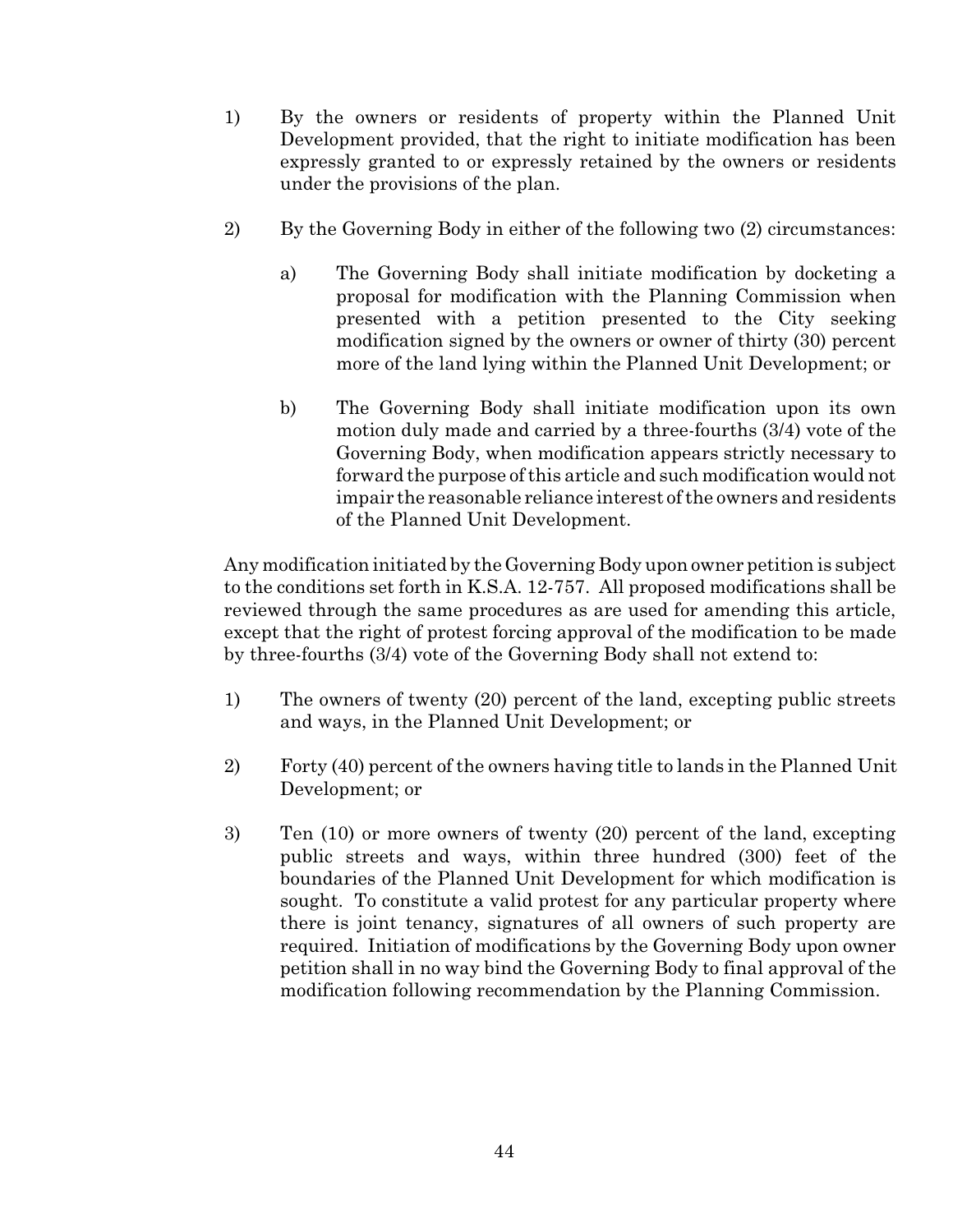## **21-108. C-1 – Downtown Business District**

- Design: C-1 Downtown Business District is designed to provide for a limited range of retail and service businesses dealing directly with consumers. Businesses located in this district shall share the same ideology of maintaining the integrity of a downtown shopping and service area.
- 1. Use Regulations:

A building or premise shall be for the following purposes:

- a. Single family dwellings, two family dwellings, and multiple dwellings. Provided, however, that residential uses are not the principal use of the structure in which they are located; and provided further, that the street facade of the structure is commercial in nature. Freestanding residential uses shall not be permitted in the C-1 Downtown District.
- b. Bakeries, retail.
- c. Banks.
- d. Barber or beauty shops.
- $e.$  Commercial schools of business or arts.<sup>1</sup>
- f. Drugstores.
- g. Repair shops dealing with household appliances and smaller.
- h. Florist shops.
- i. Hardware stores.
- j. Office space/office complexes.²
- k. Decorating or furniture stores.
- l. Parking lots.
- m. Photography or artist studios.
- n. Restaurants and/or bars.<sup>1</sup>
- $o.$  Theaters.<sup>1</sup>
- p. Lodges or fraternal halls.<sup>1</sup>
- q. Variety stores.
- r. Small animal pet shops, grooming, and veterinary practices limited to small animals, where all services are contained within the confines of the building.
- s. Other retail or commercial uses deemed to be compatible with existing businesses in both use and intensity, if it complies with conditions and restrictions contained in this section but not including those types of businesses provided for in less-restricted districts.

<sup>1</sup>Off-street parking requirements (See Section 21-114 - Parking and Loading Space Regulations) ²Non-retail offices permitted in complexes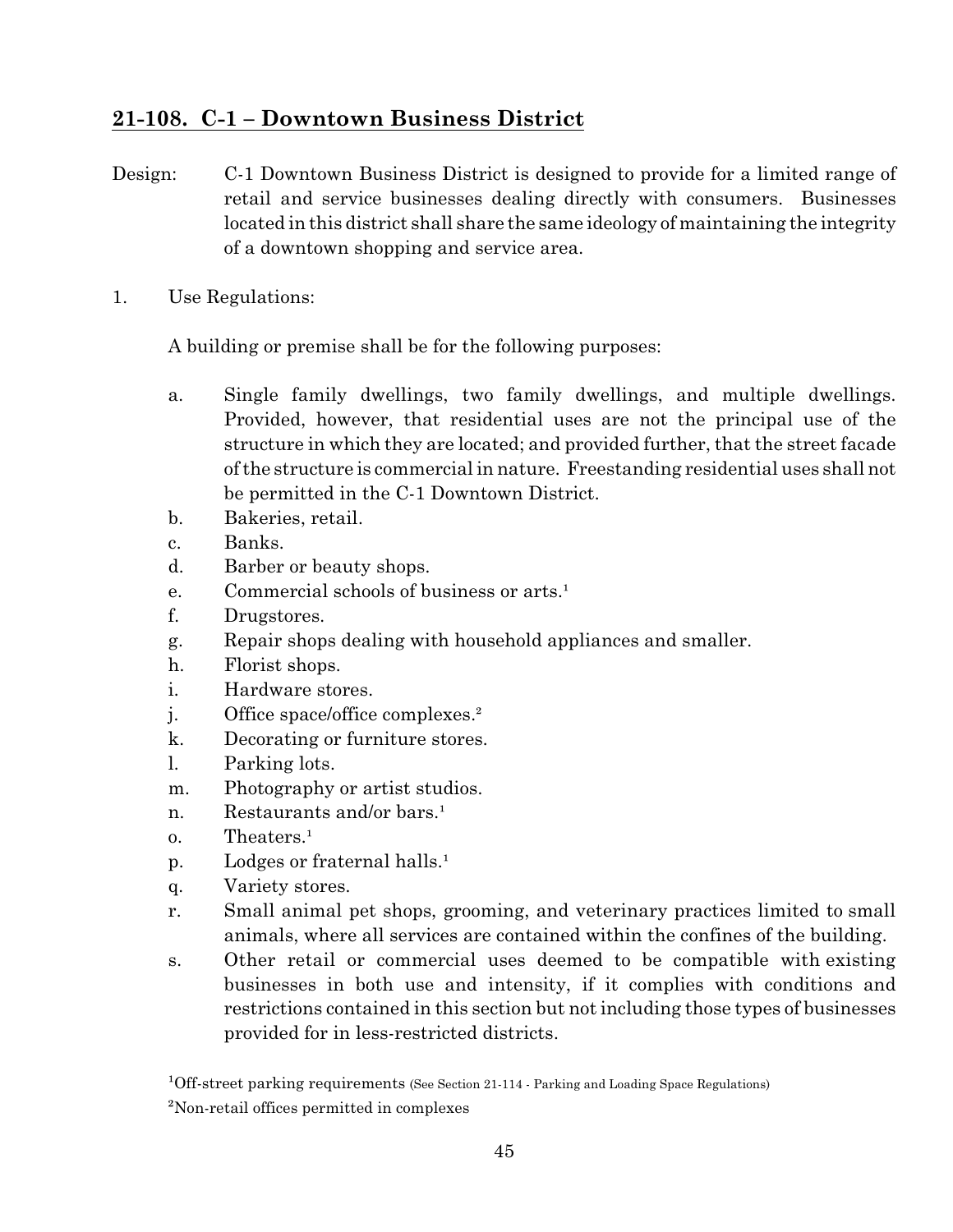#### **21-109. C-1 -- Commercial District:**

Design: C-1 Commercial District is designed to provide for a broad range of commercial or service businesses dealing directly with consumers. Buildings will all have the frontal facade of a commercial business.

1. Use Regulations:

A building or premise shall be for the following purposes:

- a. All items included in C-1 Downtown Business District.
- b. Grocery stores/meat markets.<sup>1</sup>
- c. Frozen food lockers.
- d. Telemarketing centers.
- e. Plumbing, heating/cooling, and electrical supply shops.
- f. Service stations and automotive repair shops.
- g. Automobile dealerships.³
- h. Contract construction with restrictions.<sup>3</sup>
- i. Other commercial uses compatible with existing businesses in use and intensity, if it complies with conditions with restrictions contained in this section but not including those types of businesses provided for in less restricted districts.

<sup>1</sup>Off-street parking requirements (See Section 21-114 - Parking and Loading Space Regulations)

<sup>3</sup>All parking of equipment and vehicles on premises and all storage of materials must be inside buildings

Temporary Use Permit: A temporary use permit may be issued for the temporary placement of semi-trailers and shipping (cargo) containers outside of a retail store subject to the Special Permit Process contained in Section 21-202.

- 2. Area Regulations:
	- a. Front yard:

No front yard is required for any building in the C-1 -- Commercial District.

b. Side yard:

A side yard is not required except on the side of a lot abutting on a dwelling district in which case there shall be a side yard of not less than five (5) feet. In addition, on the side of a lot abutting on a dwelling district, a screen fence,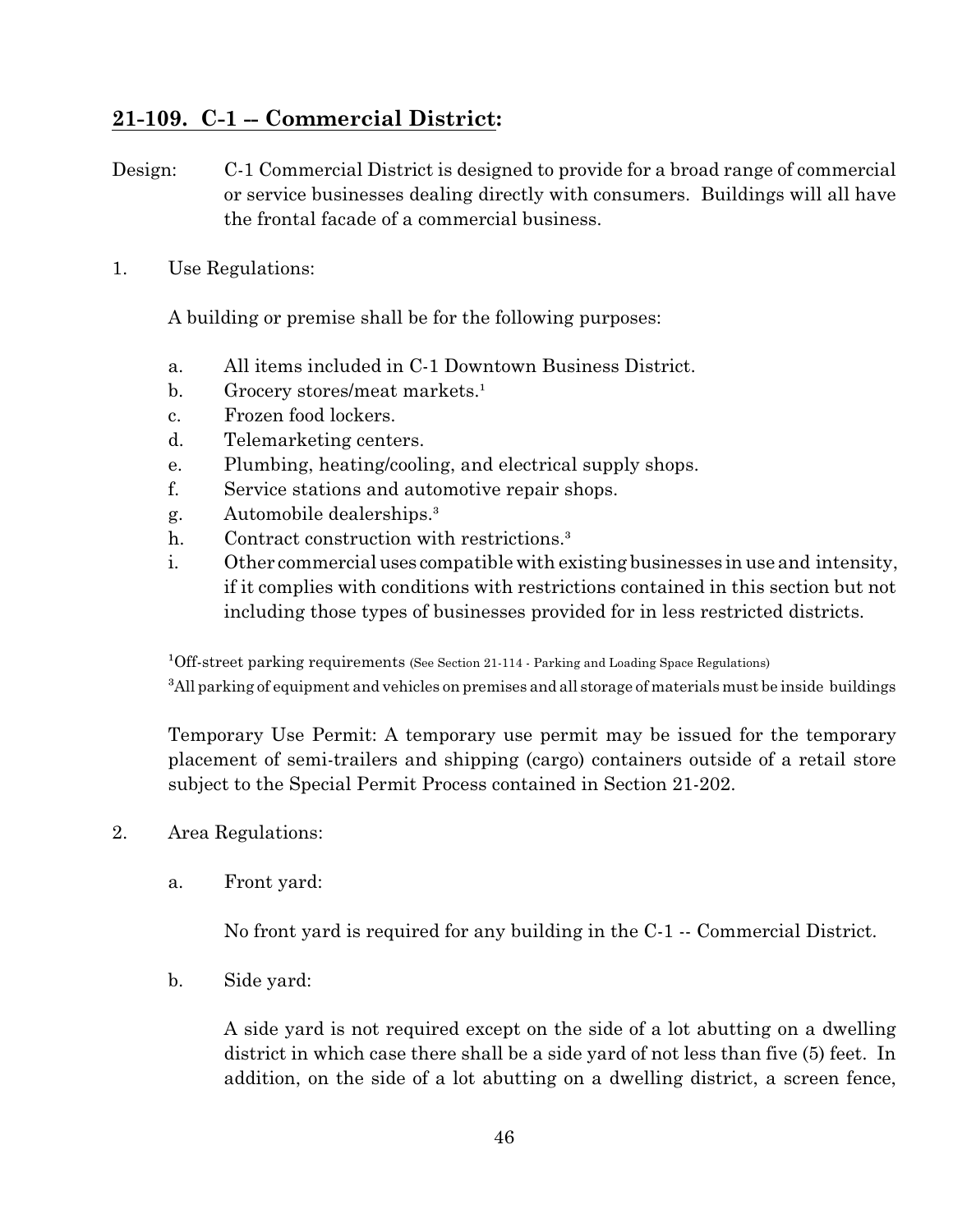approved by the Building Official, and not less than five feet high, shall be erected.

c. Rear yard:

A rear yard is not required.

- 3. Height Regulations:
	- a. No building shall exceed a height at the street line of six (6) stories or seventyfive (75) feet.
	- b. Fences in side and rear yards shall not exceed a height of ten (10) feet and fences in front yards shall not exceed a height of four (4) feet; fences shall be constructed of a material approved by the Building Official. Barbed wire may be used only when installed at a height of at least six (6) feet; electrically charged fences are prohibited.
- 4. Sign Regulations:

Business signs (single or double faced) shall be allowed in C-1 Districts subject to sign regulations set forth in the City Building Codes.

- a. The gross surface area, in square feet, on one side of any business sign on a lot shall not exceed three hundred (300) square feet or three (3) times the linear feet of frontage of the lot, whichever is larger. Each side of a lot which abuts upon a street shall be considered as a separate frontage, and the gross surface area of all signs located on each side of a structure shall not exceed three hundred (300) square feet or three (3) times the linear feet in the separate frontage, whichever is larger. Individual letters with no background shall be measured by the minimum rectangular area necessary to encompass such letter or by a combination of rectangles as are necessary to encompass letters of irregular dimension.
- b. Signs may project into the street right-of-way in C-1 Districts, but in no case closer than two (2) feet from the street curb, and the lower edge of the sign must be a minimum of eight (8) feet above the sidewalk.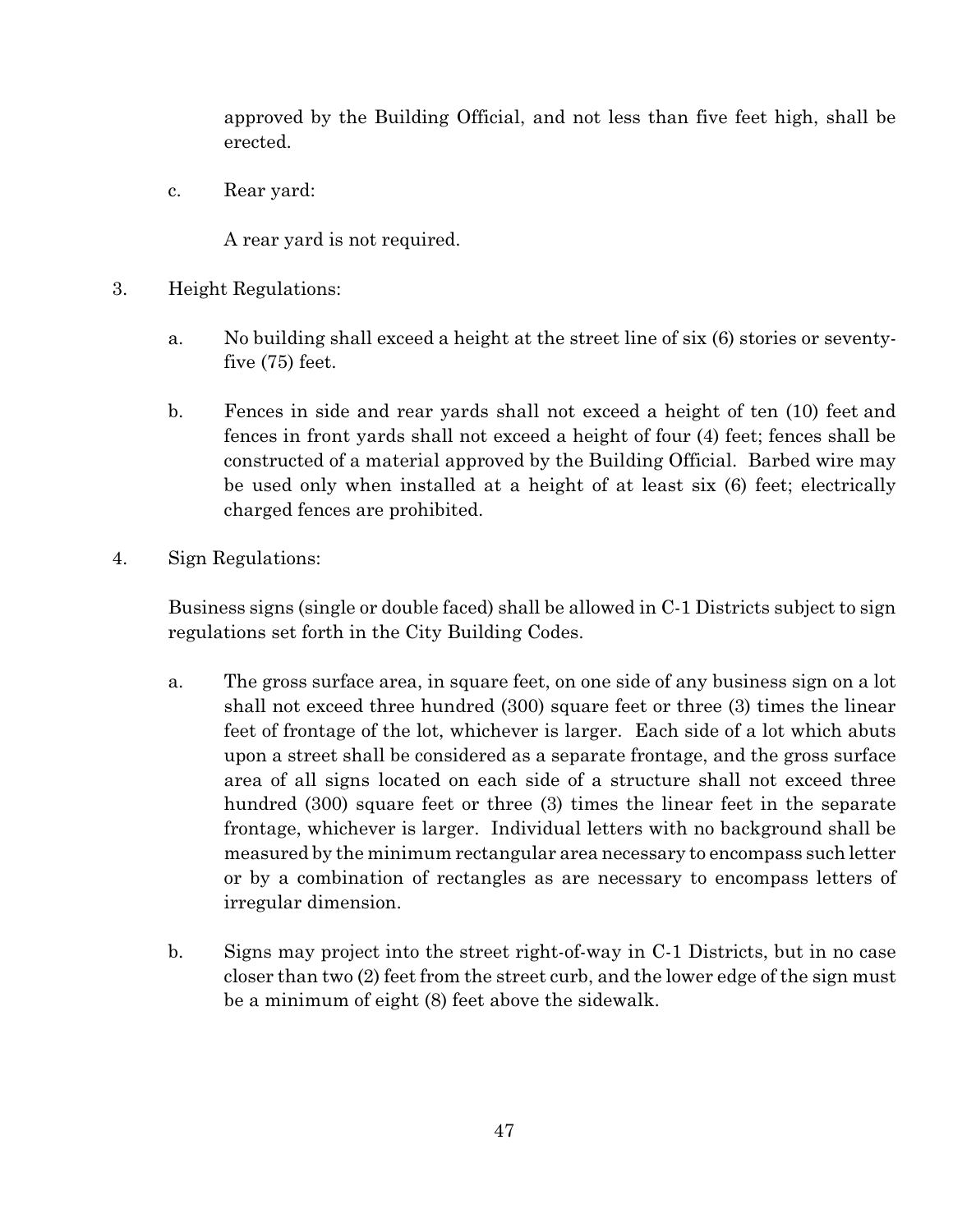#### 5. Sidewalk Regulations:

All new construction in the C-1, Commercial District, shall provide public sidewalks on the property on any side abutting an arterial street, collector street, or residential area. Sidewalks shall conform to specifications on file in the City office and all requirements contained in the most recent regulations on ADA. An exception may be granted to this regulation if the construction has been determined to be technically infeasible or cost prohibitive by the Board of Building Appeals of the City of Colby.

(This space left blank)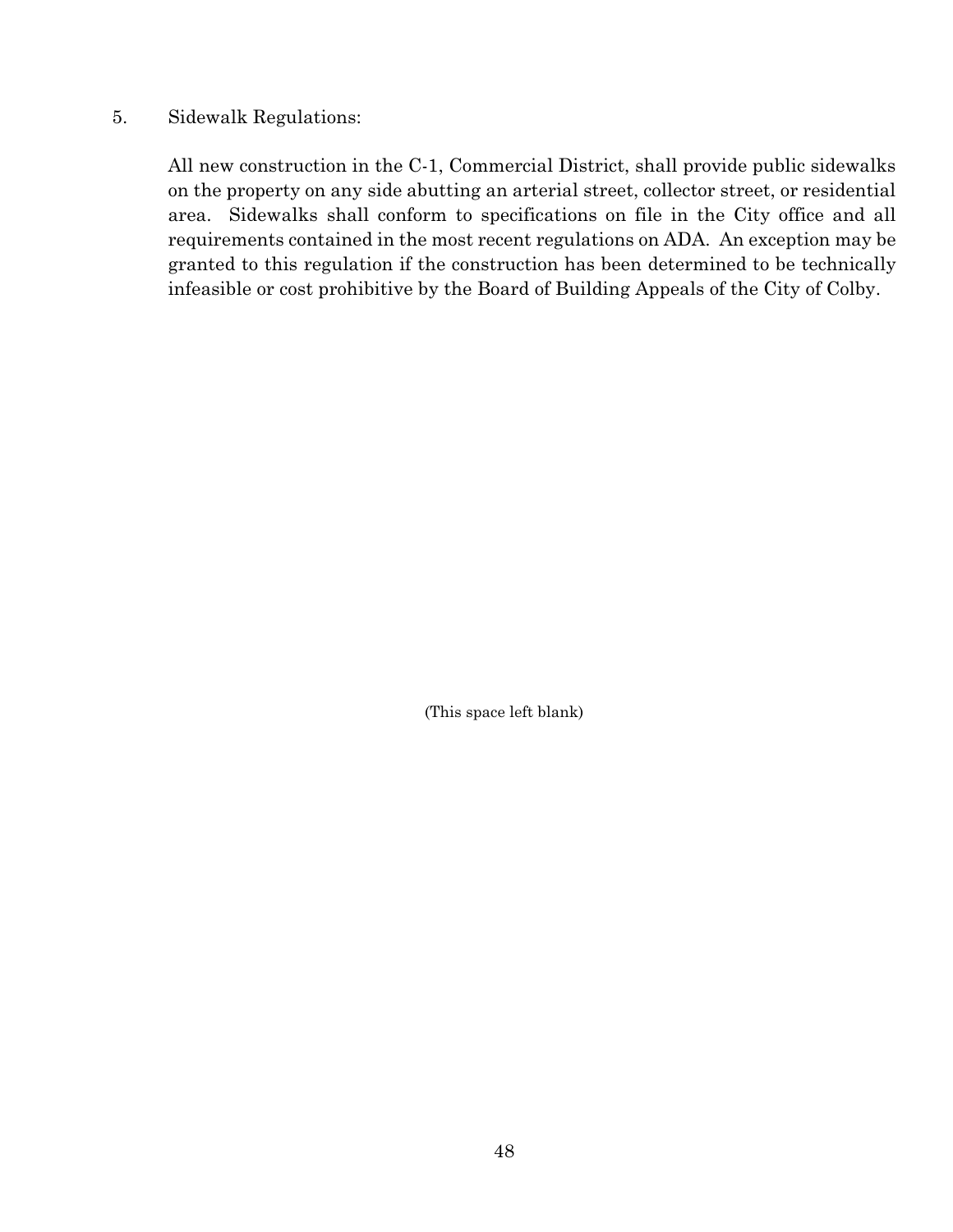#### **21-110. C-2 -- Neighborhood Commercial District:**

- Design: C-2 Neighborhood Commercial is designed to provide locations for larger and more complex businesses. The setback requirements in this district provide for businesses of a higher intensity than those located in C-1 districts.
- 1. Use Regulations:
	- a. All uses permitted in the C-1 Downtown and C-1 Commercial Districts and freestanding multiple family dwellings.
	- b. Implement sales and repair.
	- c. Truck sales and repair.
	- d. Retail sales of lumber and other building materials, farm equipment, motor vehicles, marine craft, mobile homes, trailers, farm and garden supplies, fuel, and ice.
	- e. Bus garaging and equipment maintenance.
	- f. Contract construction services.
	- g. Drive-in eating establishments.
	- h. Funeral homes and crematory services.
	- i. Generalwarehouse and storage operations, excluding mini-storage (self-storage) complexes.
	- j. Commercial entertainment and recreation facilities, i.e. miniature golf, bowling, and swimming pools.
	- k. Motor freight operations including garaging and equipment maintenance.
	- l. Wholesale sales of motor vehicles, drugs, chemicals, dry goods and apparel, groceries, and related products.
	- m. Hotels or motels.
	- n. Small animal pet shops, grooming, and veterinary practices limited to small animals, with the option of outside pens for boarding.
	- o. Upholstering and furniture repair stores.

Temporary Use Permit: A temporary use permit may be issued for the temporary placement of semi-trailers and shipping (cargo) containers outside of a retail store subject to the Special Permit Process contained in Section 21-202.

- 2. Area Regulations:
	- a. Front yard: There shall be a front yard having a depth of not less than thirty (30) feet.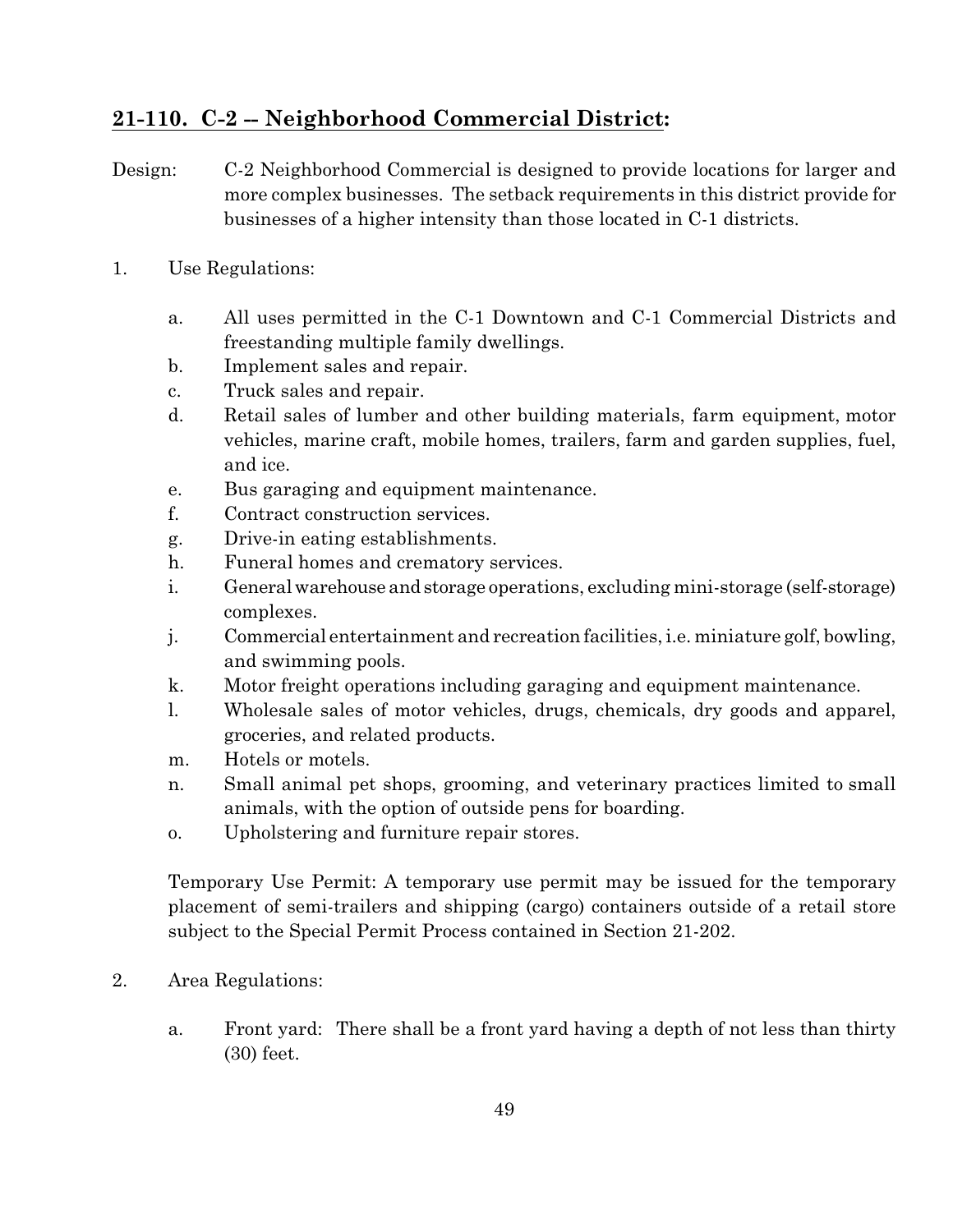b. Side yard: There shall be a side yard of not less than ten (10) feet or ten (10) percent of the width of the lot, whichever is greater, except that such side yard need not exceed thirty-five (35) feet. Where the side of a lot abuts on a dwelling district, there shall be a side yard of not less than twenty-five (25) feet or ten (10) percent of the width of the lot, whichever is larger, with a maximum of thirty-five (35) feet. In addition, there shall be a fifteen (15) foot wide buffer strip between the side yard and the adjacent residential area. The buffer strip must be planted to provide a park-like setting and must be approved by the City and must be maintained. In lieu of the buffer strip, a screen fence approved by the Building Official, and not less than five (5) feet high, may be erected.

#### c. Rear yard:

- 1) There shall be a rear yard having a depth of not less than twenty-five (25) feet, unless the lot is less than one hundred and twenty-five (125) feet in depth and the plat thereof has been duly recorded in the office of the Register of Deeds of Thomas County, Kansas, at the time of the passage of this Ordinance, in which case the rear yard need not exceed twenty (20) percent of the depth of such lot. In computing the depth of the rear yard, where such yard opens onto an alley, one-half  $(½)$  of the alley width may be included as a portion of the rear yard. Where the rear yard abuts a dwelling district, a planted buffer strip or screen fence, not less than five (5) feet high shall also be provided. This shall be approved by the Building Official and shall be maintained.
- 2) Accessory buildings may be built in a required rear yard, but such accessory buildings shall not be nearer than three (3) feet to any side or rear lot line, nor nearer than five (5) feet to any alley abutting the rear of the lot, nor shall any such accessory building occupy more than thirty (30) percent of the required rear yard.
- 3) Any accessory and unattached building to be built upon corner lots must be set back fifteen (15) feet from the property line of the adjacent side street and in no case nearer the side property line than the main structure to which it is accessory.
- 4) No accessory building shall be constructed upon a lot until construction of the main building has been actually commenced, and no accessory building shall be used for dwelling purposes.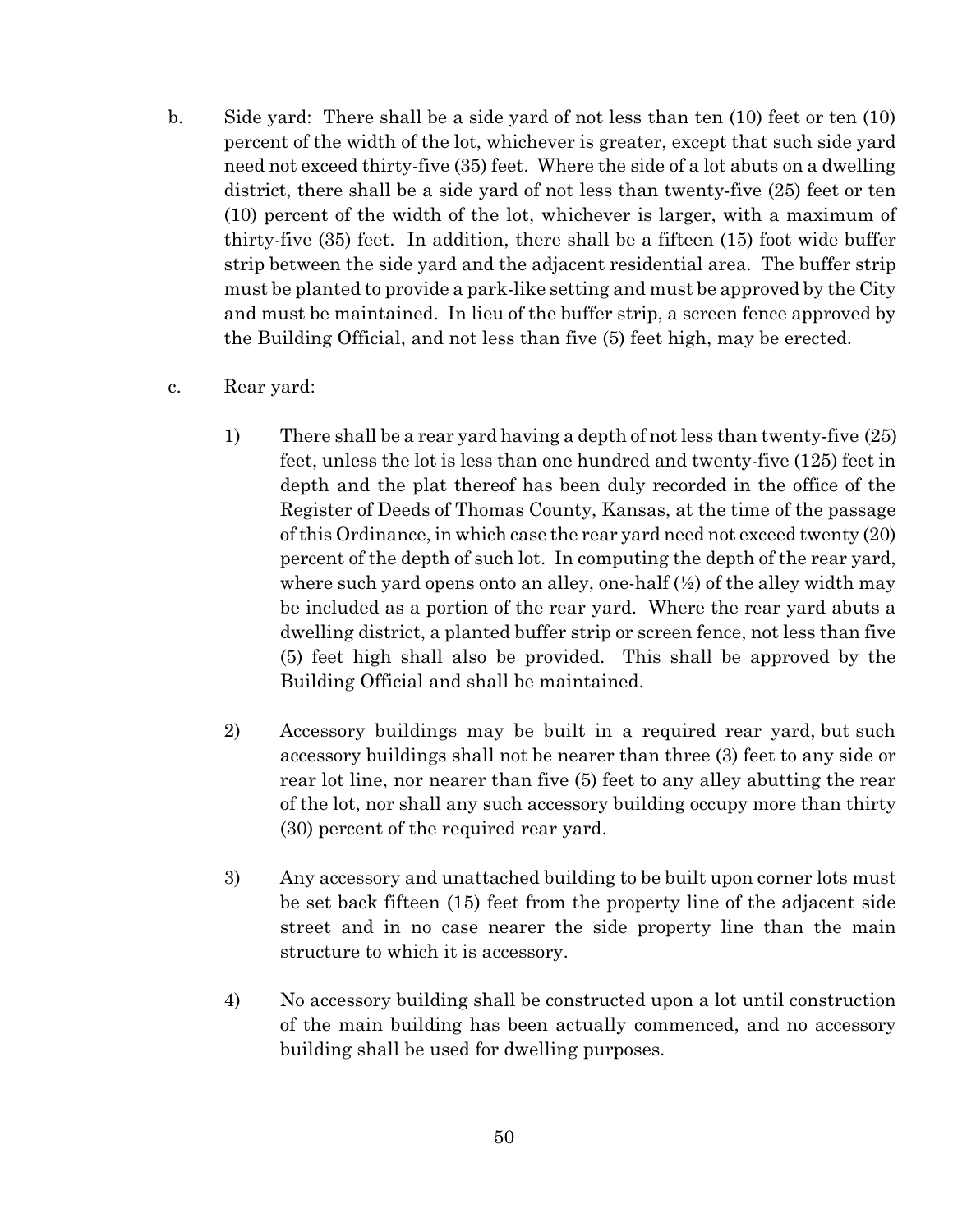- 5) Every part of a required yard shall be open to the sky, unobstructed, except for accessory buildings in a rear yard.
- d. Intensity of Use:

The intensity of use regulations for free standing multiple family dwellings shall be the same as in the R-3 District.

More than one commercial, multiple dwelling, or institutional building may be erected upon a single lot or tract, but the yards and open spaces required around the boundaries of the lot or tract shall not be encroached upon by any such building, nor shall there be any change in the intensity of use requirements. The exact location of the buildings on the lot must meet the standards of a Planned Unit Development and be approved by the Planning Commission before issuance of a building permit.

- 3. Height Regulations:
	- a. No building shall exceed three and one-half  $(3/2)$  stories or forty-five (45) feet in height.
	- b. Public, semi-public or public service buildings, hospitals, institutions, or schools, when permitted in a district, may be erected to a height not exceeding sixty  $(60)$ feet. Churches and temples may be erected to a height not exceeding seventyfive (75) feet if the building is set back from each line at least one (1) foot for each foot of additional building height above the height limit otherwise provided in the district in which the building is built.
	- c. Fences in side and rear yards shall not exceed a height of ten (10) feet and fences in front yards shall not exceed a height of four (4) feet; fences shall be constructed of a material approved by the Building Official. Barbed wire may be used only when installed at a height of at least six (6) feet; electrically charged fences are prohibited.
- 4. Sign and Billboard Regulations:
	- a. Business signs, single or double-faced, shall be allowed in the C-2 District subject to sign regulations set forth in the City Building Codes and the following regulations.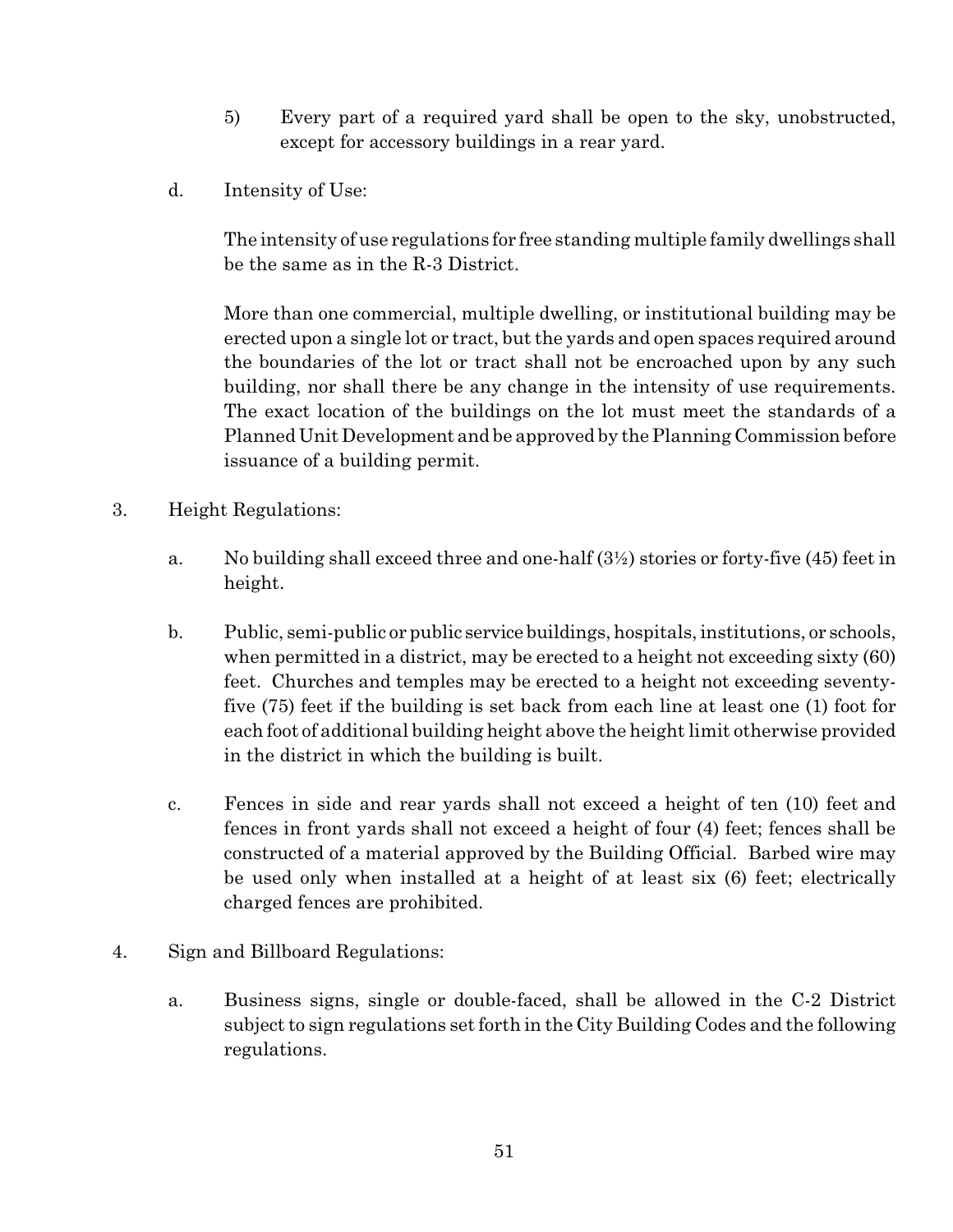- b. Flashing signs shall be allowed only upon the approval of the Building Official, provided it is first determined by the Police Chief that the sign will in no way create a traffic hazard or confusion with traffic lights or with lights on emergency vehicles.
- c. No sign or billboard shall be located in or project over any front, side, or rear property line or into any street or alley right-of-way.
- d. The gross surface area, in square feet, on one side of any advertising or business sign shall not exceed five hundred (500) square feet or three (3) times the linear feet of separate frontage of the lot occupied by the building, whichever is larger. Each side of the lot which abuts upon a street shall be considered as separate frontage, whichever is larger. Individual letters with background shall be measured by the minimum rectangular area necessary to encompass such letters or by a combination of rectangles as are necessary to encompass letters of irregular dimension.
- e. Billboards are permitted in the C-2 Neighborhood Commercial District if they conform to the following provisions:
	- (1) No sign structure shall emit sound.
	- (2) No billboard shall be erected, altered, constructed, re-constructed, or moved until an application and plans have been filed with the Building Inspector and shall have been approved by the Building Inspector as to size, location, and construction.
	- (3) Billboards shall not exceed thirty (30) feet in height above the ground.
	- $(4)$  No billboard shall exceed one thousand  $(1,000)$  square feet in single face area.
- 5. Sidewalk Regulations:

All new construction in the C-2, Neighborhood Commercial District, shall provide public sidewalks on the property on any side abutting an arterial street, collector street, or residential area. Sidewalks shall conform to specifications on file in the City office and all requirements contained in the most recent regulations on ADA. An exception may be granted to this regulation if the construction has been determined to be technically infeasible or cost prohibitive by the Board of Building Appeals of the City of Colby.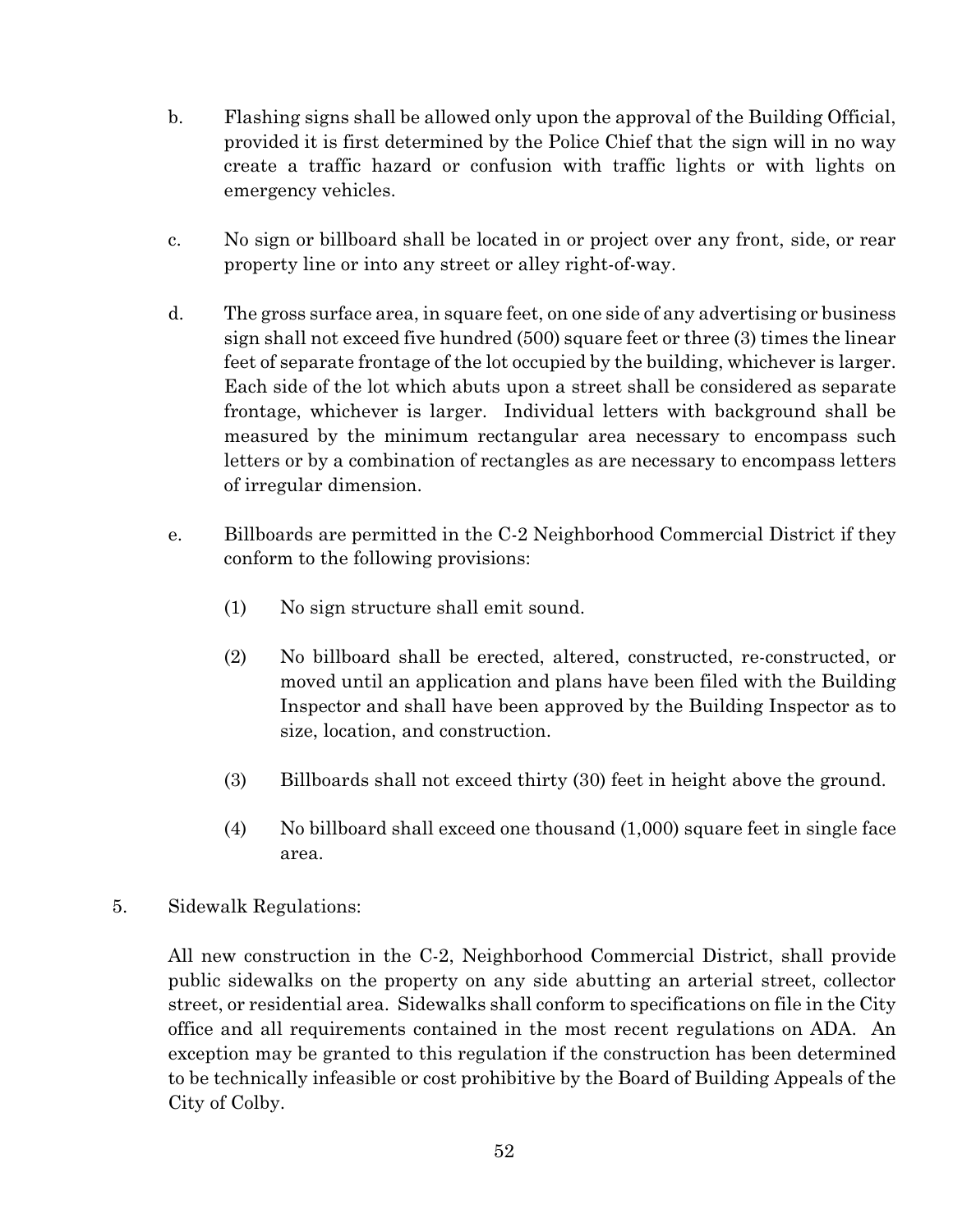## **21-111. C-M -- Commercial/Mixed Use District:**

1. Use Regulations:

A building or premise shall be used only for the following purposes:

Multiple Dwellings as defined herein; any use permitted in the C-1 -- Commercial District, C-2 -- Neighborhood Commercial District, and the I-1 -- Light Industrial District; subject, however, to the following requirements:

- a. Sites within Commercial/Mixed Use Districts shall be developed in accordance with the "Commercial Development Guidelines" set forth in the Comprehensive Plan for the City of Colby.
- b. Off-street parking and aisleways shall be set back a minimum of ten (10) feet from the street right-of-way line. The setback shall be landscaped with an appropriate mix of plant materials which provide a screen of not less than eighteen (18) inches in height. Earth berms or walls may be used in lieu of or in combination with plant materials to accomplish the minimum height of the screen.
- c. Access driveways shall be set back a minimum of one hundred twenty-five (125) feet from the intersection of major thoroughfares. The setback distance shall be measured from curb to curb.
- d. A landscape buffer of not less than fifteen (15) feet in width shall separate retail and light industrial uses from residential uses within the district.

Temporary Use Permit: A temporary use permit may be issued for the temporary placement of semi-trailers and shipping (cargo) containers outside of a retail store subject to the Special Permit Process contained in Section 21-202.

2. Area Regulations:

Area regulations for commercial uses shall be the same as area regulations in the C-2 District. Area regulations for light industrial uses shall be the same as area regulations in the I-1 District. Area regulations for multiple family dwellings shall be the same as area regulations in the R-3 District, except that whenever a C-M District lies adjacent to an R-1 or R-2 District, a minimum setback of twenty-five (25) feet from that district shall be observed for structures and parking lots.

- 3. Height Regulations:
	- a. No building shall exceed three and one-half (3½) stories or forty-five (45) feet in height.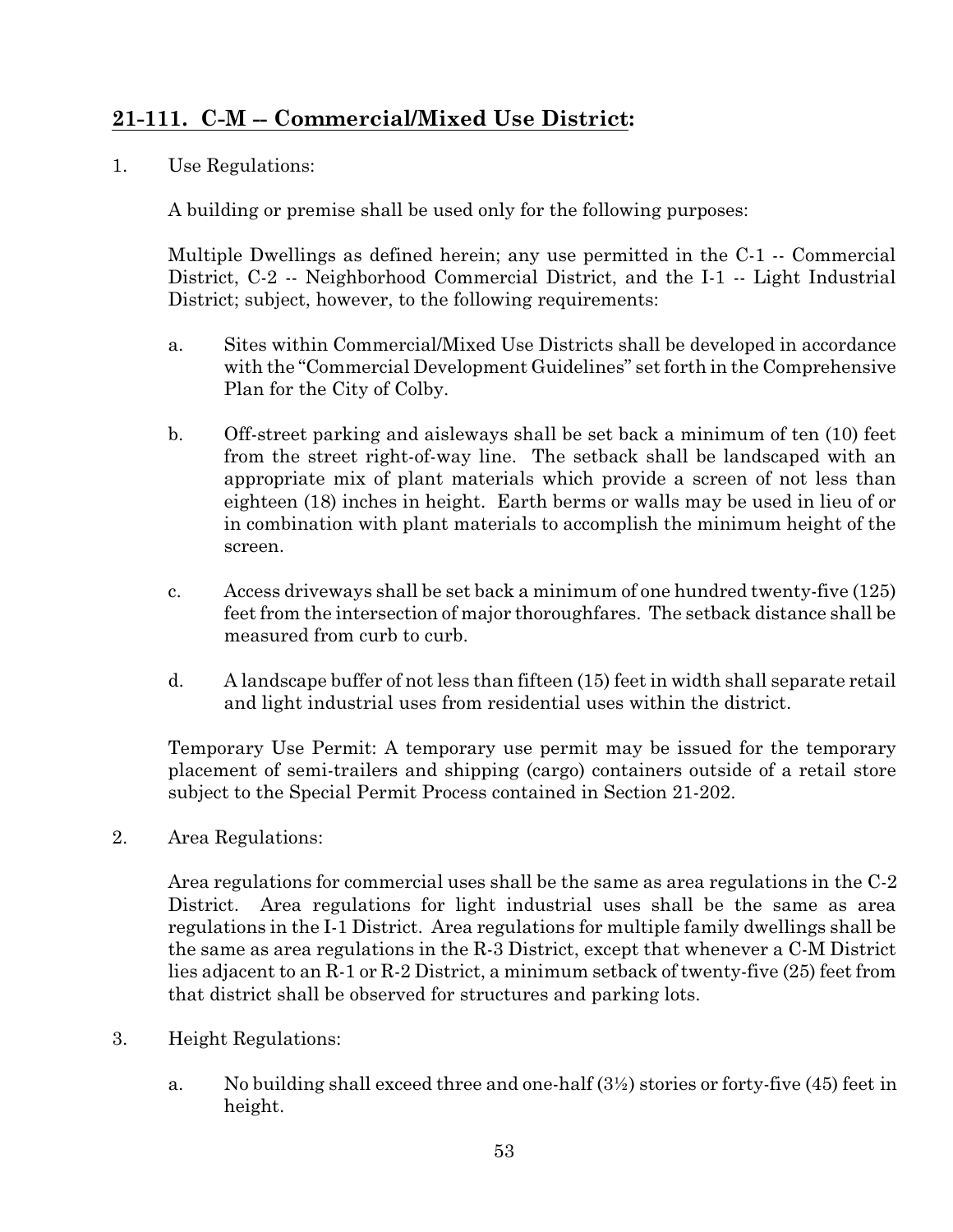- b. Public, semi-public or public service buildings, hospitals, institutions, or schools, when permitted in the district, may be erected to a height not to exceed sixty (60) feet. Churches and temples may be erected to a height not exceeding seventy-five (75) feet if the building is set back from each property line at least one (1) foot for each foot of additional building height above the height limit otherwise provided in the district.
- c. Structures adjacent to an R-1 or R-2 District shall not exceed two (2) stories or twenty-five (25) feet in height.
- 4. Sign and Billboard Regulations:

Signs and billboards shall be allowed subject to the same regulations that apply in the C-2 District.

5. Sidewalk Regulations:

All new construction in the C-M, Commercial/Mixed Use District, shall provide public sidewalks on the property on any side abutting an arterial street, collector street, or residential area. Sidewalks shall conform to specifications on file in the City office and all requirements contained in the most recent regulations on ADA. An exception may be granted to this regulation if the construction has been determined to be technically infeasible or cost prohibitive by the Board of Building Appeals of the City of Colby.

(This space left blank)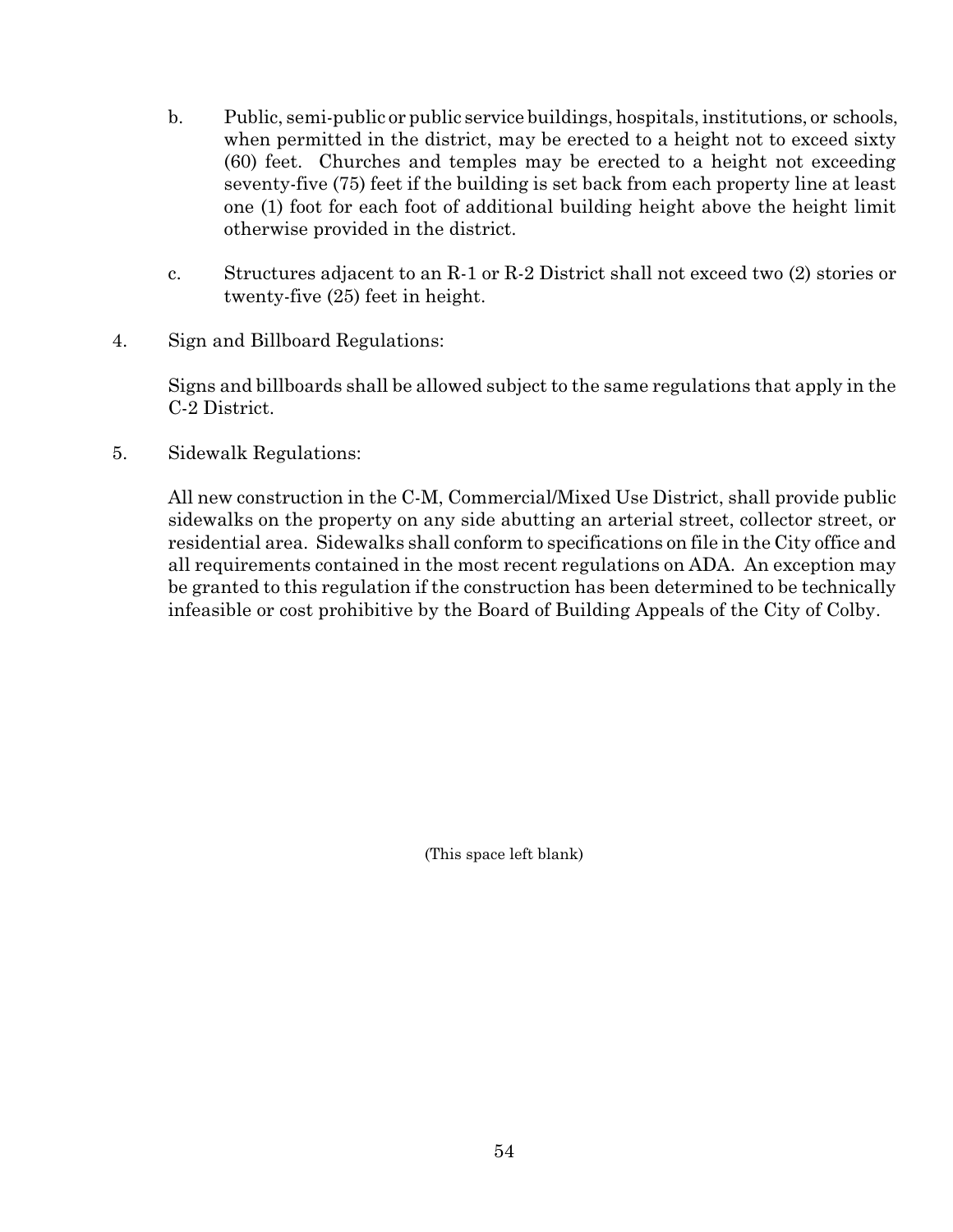## **21-111.5. C-3 - Heavy Commercial District:**

- Design: Heavy Commercial District is designed to provide for businesses that depend on retail sales and customer traffic. These types of businesses have minimal amounts of manufacturing and finishing all completed in the interior space of the business or in an accessory building.
- 1. Use Regulations:

Permitted Uses:

- a. All uses permitted in C-1 Commercial District, and C-2 Neighborhood Commercial District.
- b. Vehicle repair and refurbishing for retail sales so long as all work is completed within the interior space of the business or in an accessory building. Outside displays of finished products are permitted, if appropriate.
- c. Bottling works.
- d. Bookbindery.
- e. Clothing manufacture.
- f. Pharmaceutical manufacturing.
- g. Light manufacturing operations.
- h. Woodworking, cabinet making.
- i. Moving company, storage and terminal.
- j. Other uses which, in the judgment of the Governing Body, are compatible with existing businesses in use and intensity, if it complies with conditions with restrictions contained in this section but not including those types of businesses provided for in less restricted districts.

Temporary Use Permit: A temporary use permit may be issued for the temporary placement of semi-trailers and shipping (cargo) containers outside of a retail store subject to the Special Permit Process contained in Section 21-202.

- 2. Area Regulations:
	- a. Front yard: There shall be a front yard having a depth of not less than thirty (30) feet.
	- b. Side yard: There shall be a side yard of not less than ten (10) feet or ten (10) percent of the width of the lot, whichever is greater, except that such side yard need not exceed thirty-five (35) feet. Where the side of a lot abuts on a dwelling district, there shall be a side yard of not less than twenty-five (25) feet or ten (10) percent of the width of the lot, whichever is larger, with a maximum of thirty-five (35) feet. In addition, there shall be a fifteen (15) foot wide buffer strip between the side yard and the adjacent residential area. The buffer strip must be planted to provide a park-like setting and must be approved by the City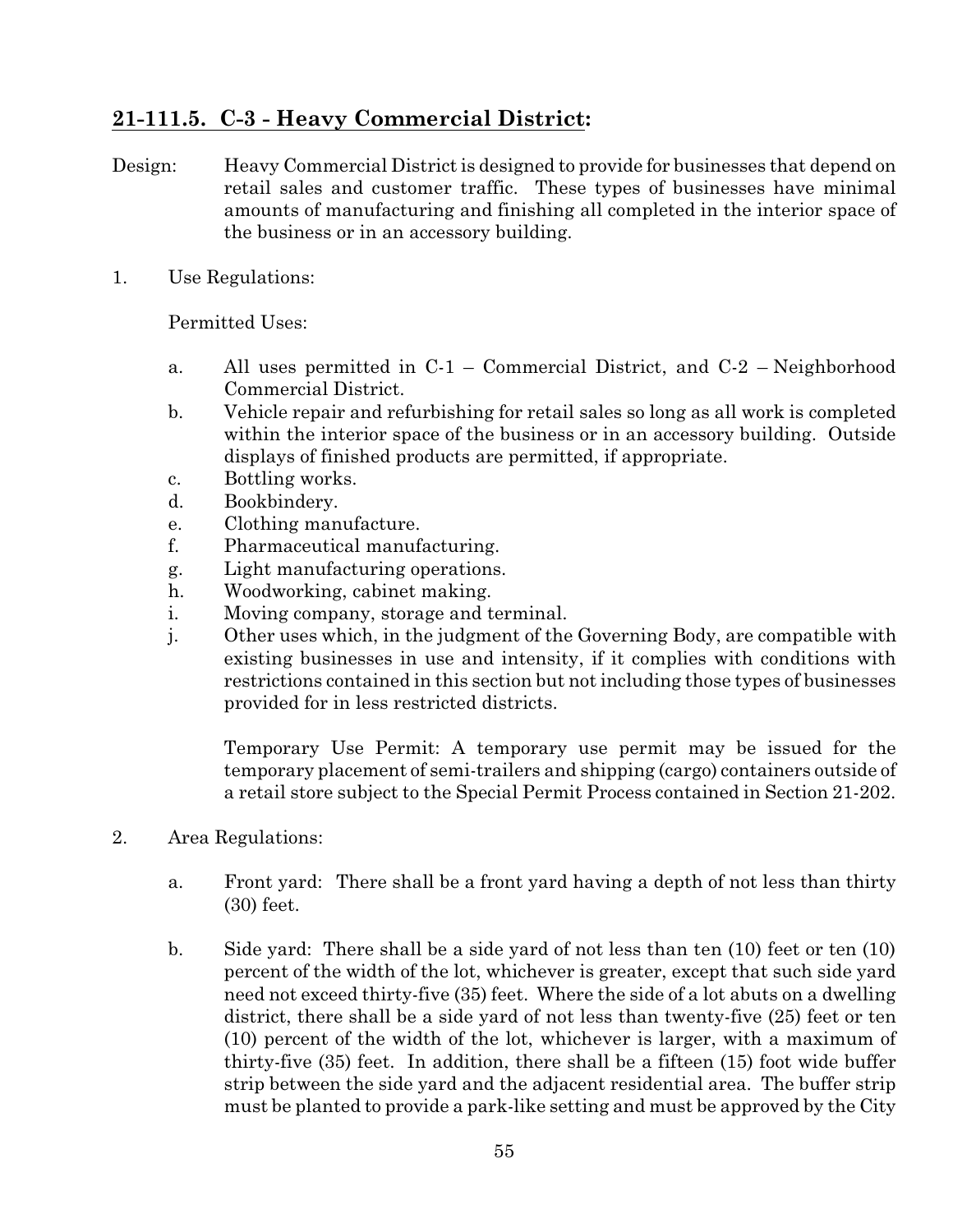and must be maintained. In lieu of the buffer strip, a screen fence approved by the Building Official, and not less than five (5) feet high, may be erected.

- c. Rear yard:
	- 1) There shall be a rear yard having a depth of not less than twenty-five (25) feet, unless the lot is less than one hundred and twenty-five (125) feet in depth and the plat thereof has been duly recorded in the office of the Register of Deeds of Thomas County, Kansas, at the time of the passage of this Ordinance, in which case the rear yard need not exceed twenty (20) percent of the depth of such lot. In computing the depth of the rear yard, where such yard opens onto an alley, one-half  $(\frac{1}{2})$  of the alley width may be included as a portion of the rear yard. Where the rear yard abuts a dwelling district, a planted buffer strip or screen fence, not less than five (5) feet high shall also be provided. This shall be approved by the Building Official and shall be maintained.
	- 2) Accessory buildings may be built in a required rear yard, but such accessory buildings shall not be nearer than three (3) feet to any side or rear lot line, nor nearer than five (5) feet to any alley abutting the rear of the lot, nor shall any such accessory building occupy more than thirty (30) percent of the required rear yard.
	- 3) Any accessory and unattached building to be built upon corner lots must be set back fifteen (15) feet from the property line of the adjacent side street and in no case nearer the side property line than the main structure to which it is accessory.
	- 4) No accessory building shall be constructed upon a lot until construction of the main building has been actually commenced, and no accessory building shall be used for dwelling purposes.
	- 5) Every part of a required yard shall be open to the sky, unobstructed, except for accessory buildings in a rear yard.
- d. Intensity of Use:

The intensity of use regulations for free standing multiple family dwellings shall be the same as in the C-2 District.

More than one commercial, multiple dwelling, or institutional building may be erected upon a single lot or tract, but the yards and open spaces required around the boundaries of the lot or tract shall not be encroached upon by any such building, nor shall there be any change in the intensity of use requirements. The exact location of the buildings on the lot must meet the standards of a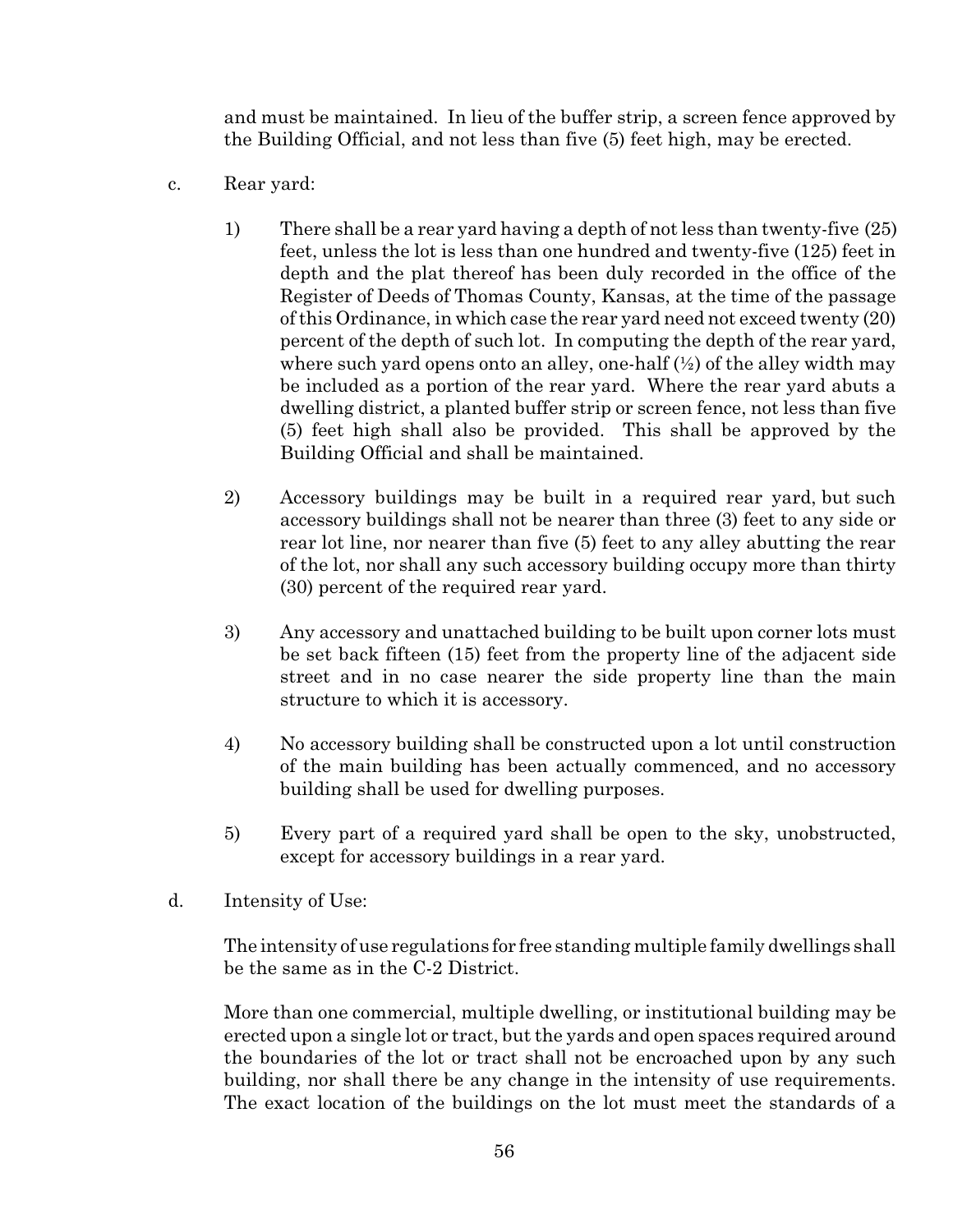Planned UnitDevelopment and be approved by the Planning Commission before issuance of a building permit.

- 3. Height Regulations:
	- a. No building shall exceed three and one-half  $(3\frac{1}{2})$  stories or forty-five (45) feet in height.
	- b. Public, semi-public or public service buildings, hospitals, institutions, or schools, when permitted in a district, may be erected to a height not exceeding sixty (60) feet. Churches and temples may be erected to a height not exceeding seventyfive (75) feet if the building is set back from each line at least one (1) foot for each foot of additional building height above the height limit otherwise provided in the district in which the building is built.
	- c. Fences in side and rear yards shall not exceed a height of ten (10) feet and fences in front yards shall not exceed a height of four (4) feet; fences shall be constructed of a material approved by the Building Official. Barbed wire may be used only when installed at a height of at least six (6) feet; electrically charged fences are prohibited.
- 4. Sign and Billboard Regulations:
	- a. Business signs, single or double-faced, shall be allowed in the C-3 District subject to sign regulations set forth in the City Building Codes and the following regulations.
	- b. Flashing signs shall be allowed only upon the approval of the Building Official, provided it is first determined by the Police Chief that the sign will in no way create a traffic hazard or confusion with traffic lights or with lights on emergency vehicles.
	- c. No sign or billboard shall be located in or project over any front, side, or rear property line or into any street or alley right-of-way.
	- d. The gross surface area, in square feet, on one side of any advertising or business sign shall not exceed five hundred (500) square feet or three (3) times the linear feet of separate frontage of the lot occupied by the building, whichever is larger. Each side of the lot which abuts upon a street shall be considered as separate frontage, whichever is larger. Individual letters with background shall be measured by the minimum rectangular area necessary to encompass such letters or by a combination of rectangles as are necessary to encompass letters of irregular dimensions.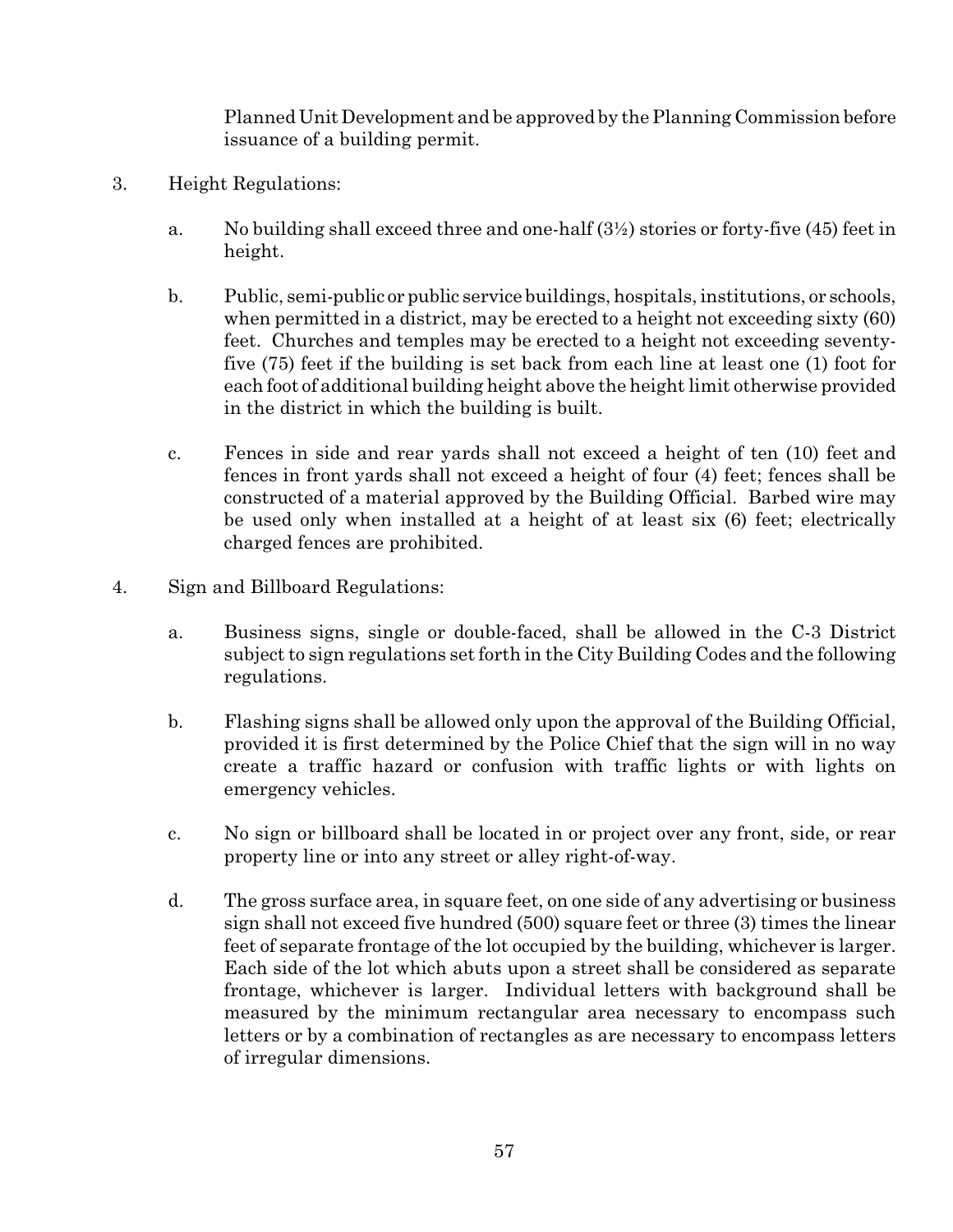- e. Billboards are permitted in the C-3 Neighborhood Commercial District if they conform to the following provisions:
	- 1) No sign structure shall emit sound.
	- 2) No billboard shall be erected, altered, constructed, re-constructed, or moved until an application and plans have been filed with the Building Official and shall have been approved by the Building Official as to size, location, and construction.
	- 3) Billboards shall not exceed thirty (30) feet in height above the ground.
	- 4) No billboard shall exceed one thousand (1,000) square feet in single face area.
- 5. Sidewalk Regulations:

All new construction in the C-3, Heavy Commercial District, shall provide public sidewalks on the property on any side abutting an arterial street, collector street, or residential area. Sidewalks shall conform to specifications on file in the City office and all requirements contained in the most recent regulations on ADA. An exception may be granted to this regulation if the construction has been determined to be technically infeasible or cost prohibitive by the Board of Building Appeals of the City of Colby.

(This space left blank)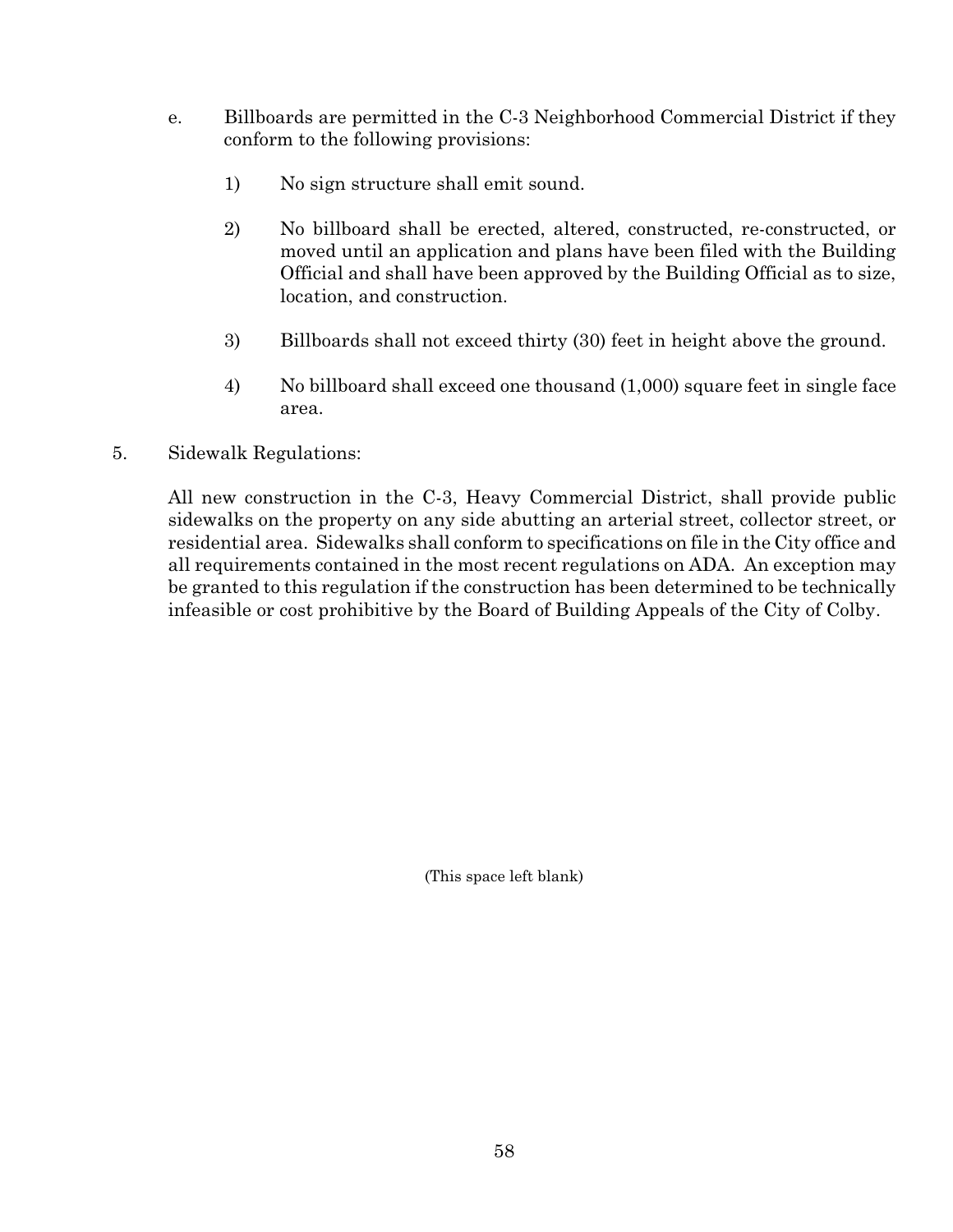### **21-112. I-1 -- Light Industrial District:**

- Design: Light Industrial permits assembly and manufacturing businesses of a more intense nature. These types of businesses may require more outside storage of materials and have heavy truck traffic not desired in other districts. Some limits are imposed as to emissions and noise.
- 1. Use Regulations:

Permitted Uses:

- a. All uses permitted in C-2 and C-3 Districts except residential land uses.
- b. Agricultural feed and grain storage and sales.
- c. Aircraft maintenance and repair.
- d. Large animal clinics and veterinary services.
- e. Assembly or manufacturing of agricultural equipment and related sales.
- f. Automobile body finishing, repair, and related services.
- g. Building material manufacturing or production.
- h. Sign manufacturing shops and related services.
- i. Large scale distribution and storage centers.
- j. Transportation storage and trucking facilities.
- k. Mini-storage (self-storage) complexes.
- l. Semi-trailers and shipping (cargo) containers for storage of goods and materials subject to required setbacks for an I-1, Light Industrial area, must be placed on a permanent foundation or meet required anchoring systems, and cannot be used as a building for public access; semi-trailers and shipping (cargo) containers in place prior to July 15, 2003, will be considered a permitted use under I-1, Light Industrial District, subject to being placed on a permanent foundation or meeting required anchoring systems.
- m. Sexually Oriented Businesses provided a license is obtained through Zoning Regulation **21-202. Special Permit Process**.
- n. Other uses which, in the judgment of the Governing Body, are of the same general character as those uses listed in this section, and have been reviewed by the Planning Commission and approved by action of the Governing Body.

Uses Prohibited:

- a. Those uses which may be obnoxious or offensive by reason of emission of odor, dust, smoke, gas, or noise, or those uses that create a nuisance as defined by the Code of the City of Colby, Kansas, Chapter VIII, Article 3, Junked Motor Vehicles on Private Property or Chapter VIII, Article 4, Weeds.
- b. Automobile graveyards or junkyards as defined by Kansas Statute 68-2203.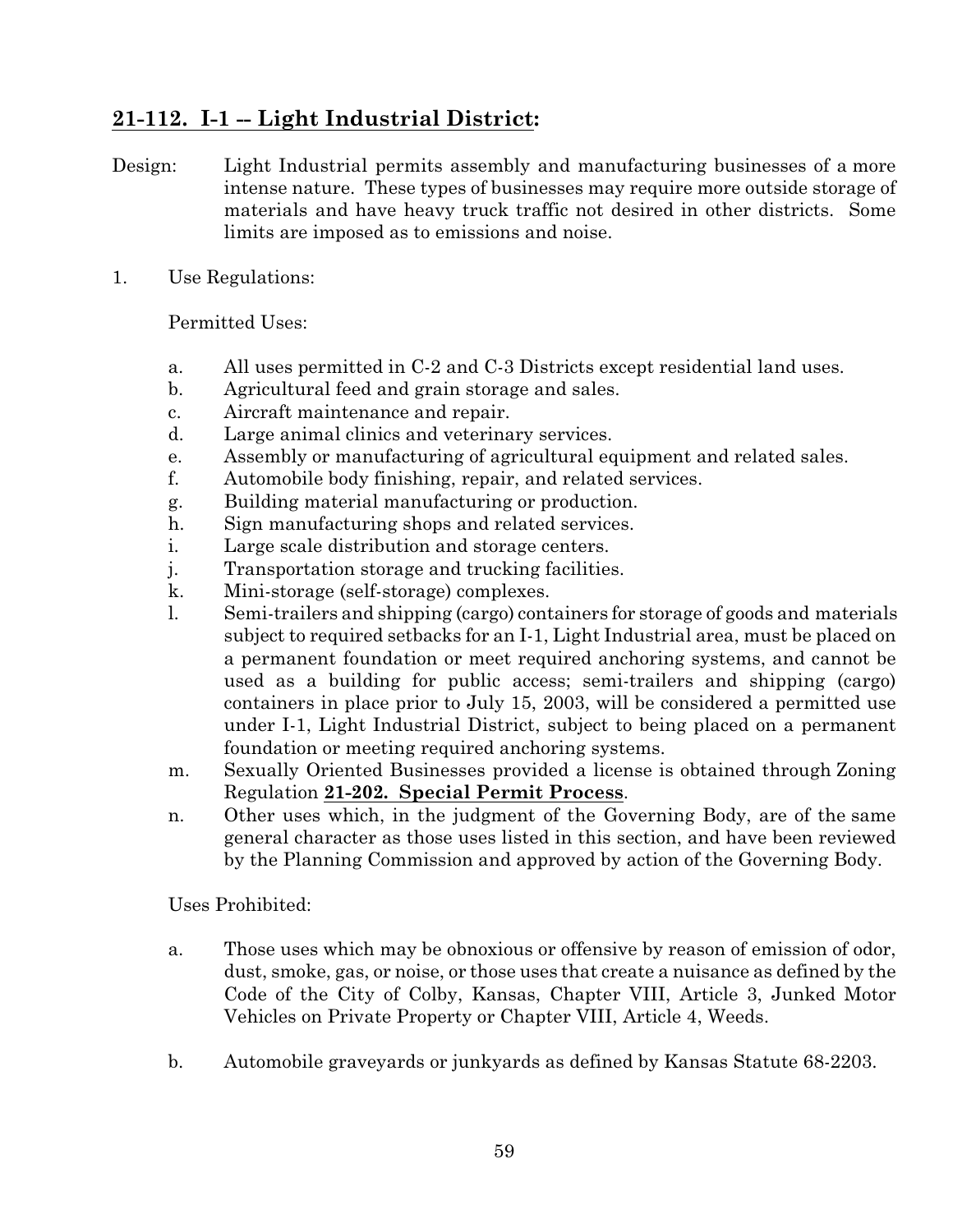Exceptions:

The Governing Body may permit an exception in the I-1 -- Light Industrial District to allow the introduction of a use which is of a heavy industrial nature. Any such allowed exception must meet all other requirements of the I-1 District and will be closely monitored to insure adherence to standards.

- 2. Area Regulations:
	- a. Front yard:
		- 1) Where all the frontage on one side of the street between two intersecting streets is located in the I-1 -- Light Industrial District, no front yard is required.
		- 2) Where the frontage on one side of the street between two intersecting streets is located in the I-1 -- Light Industrial District and a dwelling district, the front yard requirement is not less than forty (40) feet.
	- b. Side Yard:
		- 1) The side yard requirement is twenty (20) feet or ten (10) percent of the width of the lot, whichever is greater, with the maximum being thirty-five (35) feet.
		- 2) The side of a lot abutting on a residential district requires thirty-five (35) feet minimum including a buffer zone fifteen (15) feet wide, which shall be landscaped to create a park-like setting.
	- c. Rear Yard:
		- 1) The rear yard requirement is twenty-five (25) feet or ten percent (10%) of the depth of the lot, whichever is greater, with the maximum required being thirty-five (35) feet.
		- 2) A lot abutting on a residential district shall have a rear yard of not less than thirty-five (35) feet including a fifteen (15) foot wide buffer zone which shall be landscaped to provide a park-like setting.
		- 3) In computing the depth of a rear yard, where such yard opens onto an alley, one-half  $(\frac{1}{2})$  of the alley width may be included as a portion of the rear yard.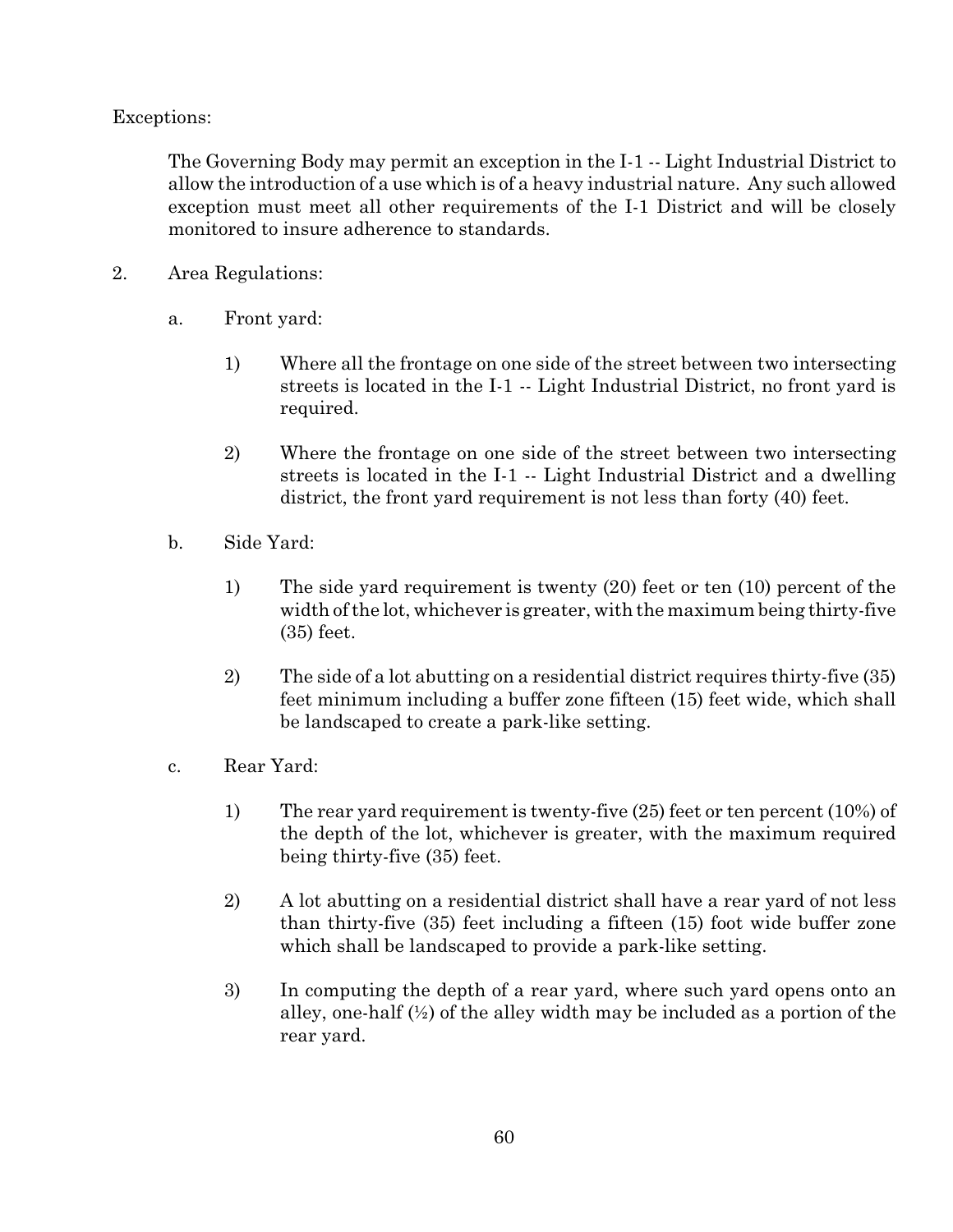d. Intensity of Use:

More than one building may be erected upon a single lot or tract, but the yards and open spaces required around the boundaries of the lot or tract shall not be encroached upon by any such building.

- 3. Height Regulations:
	- a. No building shall exceed ten (10) stories or one hundred and thirty (130) feet in height.
	- b. Fences shall not exceed ten (10) feet and shall be of a material approved by the Building Official. Barbed wire may be used only when installed at a height of at least six (6) feet; electrically charged fences are prohibited.
- 4. Sign Regulations:
	- a. Advertising and business signs (single- or double-faced) shall be allowed in I-1 Districts subject to C-2 District regulations, the following regulations, and subject to the construction standards set forth in the City Building Codes or other regulations.
	- b. The gross surface area, in square feet, on one side of any business sign on a lot shall not exceed one thousand (1,000) square feet or three (3) times the linear feet of frontage of the lot, whichever is larger. Each side of a lot which abuts upon a street shall be considered as a separate frontage, and the gross surface area of all signs located on each side of a lot shall not exceed one thousand (1,000) square feet or three (3) times the linear feet in the separate frontage, whichever is larger.

(This space left blank)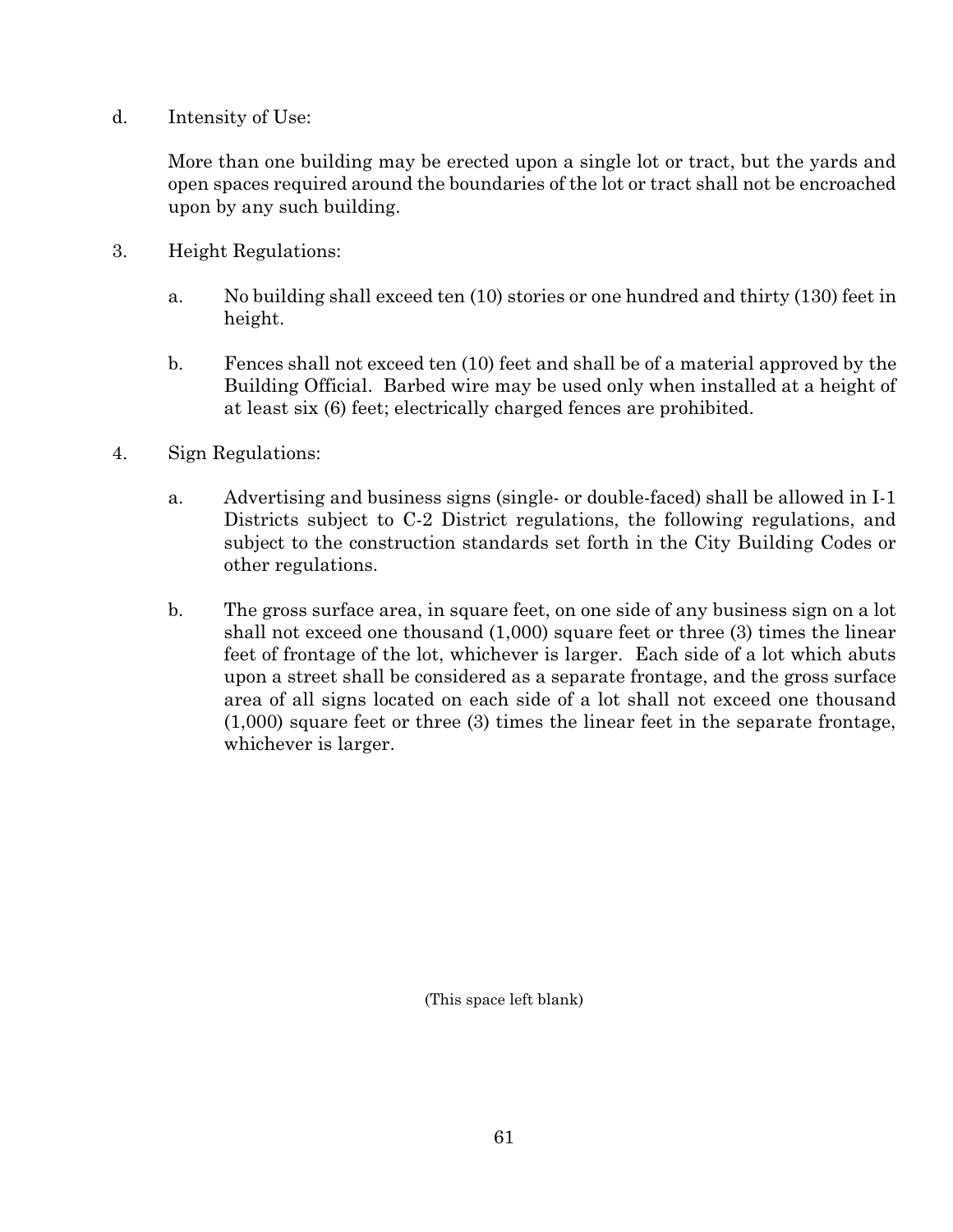#### **21-113. WHPP - Wellhead Protection Restricted Zoning for 5-Year and 10-Year Zones of Capture on City Wells:**

1. Use Regulations:

Permitted Uses. The underlying zoning classification shall be applicable unless in conflict with Uses Prohibited.

Uses Prohibited. The underlying zoning classifications on prohibited uses and additional prohibited uses of:

- a. Landfills;
- b. Abandoned and Active Hazardous Waste Site and Management Facilities;
- c. Solid Waste Management Facilities, including Surface Impoundments and Waste Lagoons;
- d. Land Application Disposal Systems;
- e. Storage or Application of Restricted Use Pesticides;
- f. Septic Tanks unless used only for domestic waste and provided tank is pumped out at least once every five years, and the system shall comply with the Thomas County Environmental Sanitary Code;
- g. Underground Storage Tanks;
- h. Animal Feed Lots;
- i. Use or Production of Regulated Substances in Industrial, Processing or Manufacturing, or Commercial Operations;
- j. Vehicle Service and Repair Shops;
- k. General Service and Repair Shops;
- l. Metalworking Shops;
- m. Manufacturing Facilities;
- n. Underground and Above Ground Facilities for Oil and Hazardous Substances;
- o. Waste and Scrap Processing and Storage;
- p. Transportation Corridors;
- q. Laboratories and Professional Building;
- r. Salt Storage and Use for Winter Road and Parking Lot Maintenance;
- s. Snow dumps;
- t. Stormwater Infiltration Ponds or Leaching Catch Basins;
- u. Cleaning Services;
- v. Food Processing Plants;
- w. Fueling and Maintenance of Excavation and Earth Moving Equipment;
- x. Concrete, Asphalt and Tar Manufacture;
- y. Cemeteries; and
- z. Class V (5) Injection Wells.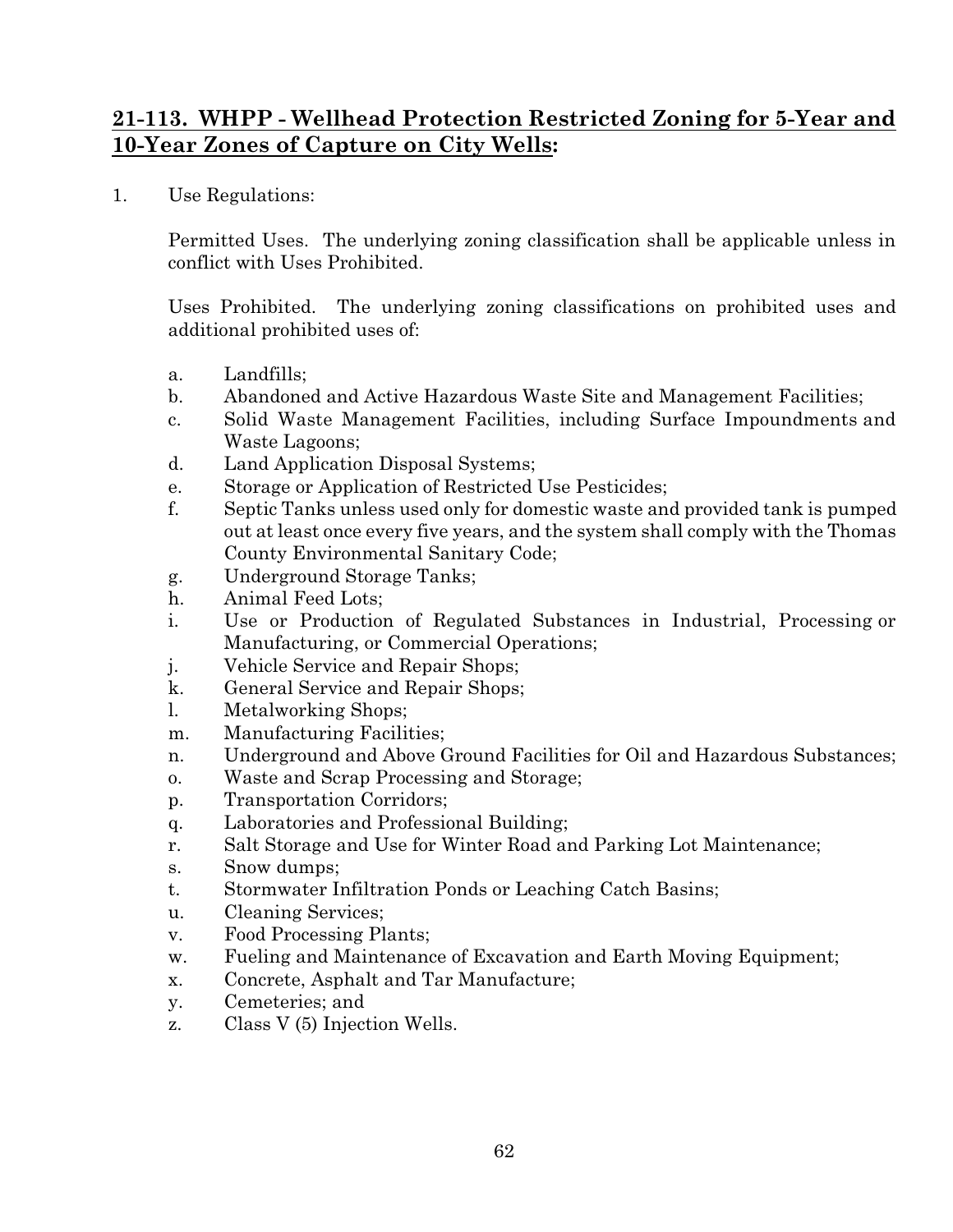2. Special Permit Process:

The Colby/Thomas County Planning Commission shall have the authority to issue a special permit for the uses listed above in Section 21-113(1) Uses Prohibited., if the Planning Commission determines that the requirements listed below in Section 21- 113(3) have been met. In making such determinations, the Planning Commission shall give consideration to the simplicity, reliability and feasibility of the control measures proposed and the degree of threat to water quality which would result if the control measures failed. The special permit shall be in writing.

3. Materials to be Submitted by Applicants:

To apply for a special permit, an applicant shall at a minimum provide the following materials to the Planning Commission in such quantities as the Planning Commission shall require:

- a. A site plan showing existing and proposed structures and the location of all facilities relevant to the other requirements specified in Paragraphs b, c, d, and e below;
- b. A complete list of all chemicals, pesticides, fuels, and other potentially toxic or hazardous materials to be used, generated, stored, or disposed of on the premises;
- c. A description of proposed measures to protect all storage containers or facilities associated with such materials from vandalism, accidental damage, corrosion, and leakage. Such measures might include secure storage areas, shelters for corrodible or water soluble materials, spill control provisions around transfer points, and schedule of future monitoring of waste streams or groundwater on the site to ensure that proper control has been maintained;
- d. Projections of concentrations of relevant solutes in the groundwater at the down gradient boundary of the property and at any other locations deemed pertinent by the Planning Commission, including down gradient drinking water wells identified by construction of flow lines from the proposed site. Such projections shall be based upon appropriate groundwater models and information supplied by a registered professional engineer, hydrogeologist, hydrologist, or geologist;
- e. Such information as is needed to show compliance with Section 21-113(4); and
- f. Such other information as the Planning Commission may require by regulations or otherwise to properly review the application.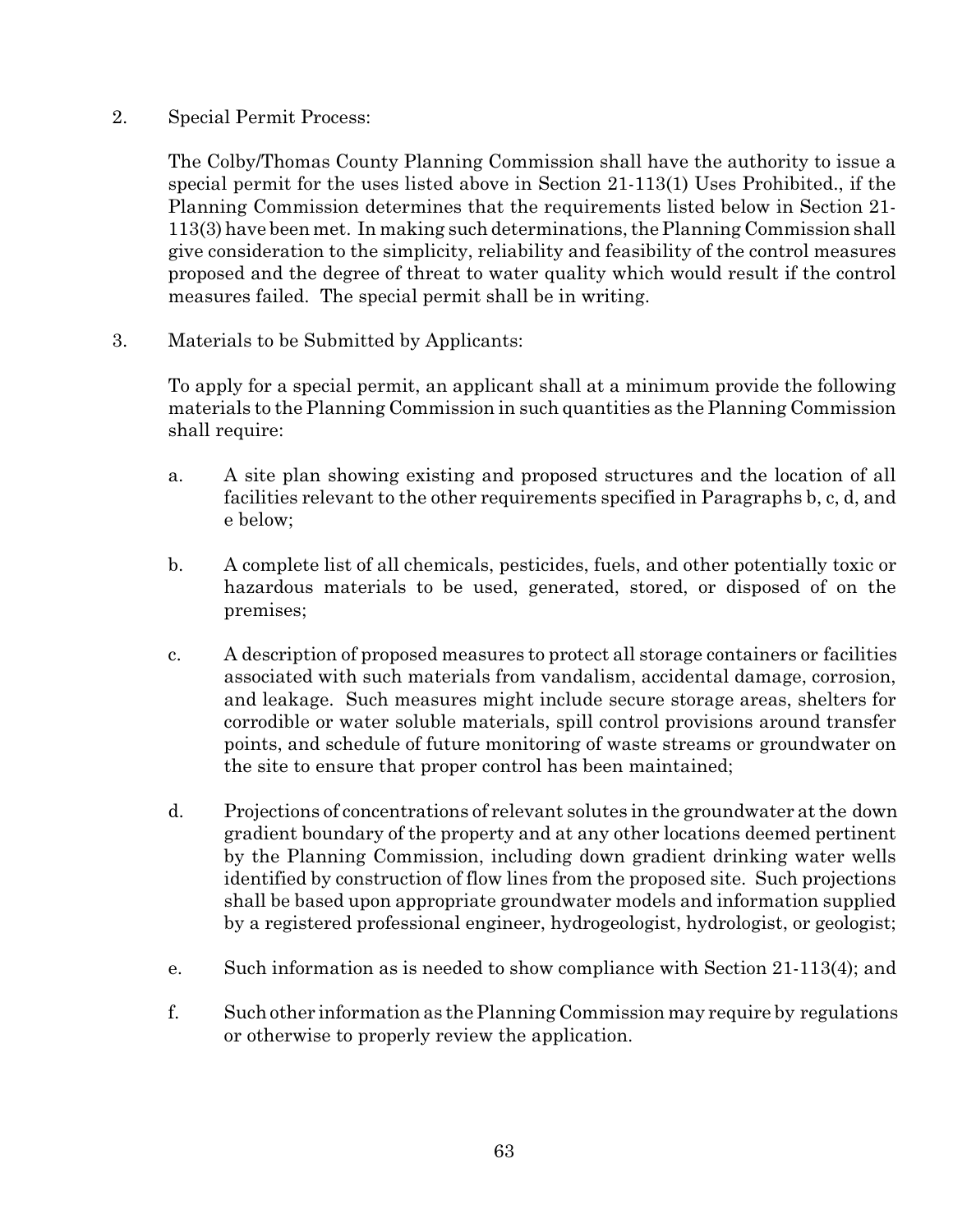#### 4. Safeguards:

Provisions shall be made to protect against toxic or hazardous materials discharge or loss resulting from corrosion, accidental damage, spillage, or vandalism through measures such as: Prohibition of underground fuel storage tanks; spill control provisions in the vicinity of chemical or fuel delivery points; secured storage areas for toxic or hazardous materials; and indoor storage provisions for corrodible or dissolvable materials. For operations which allow the evaporation of toxic or hazardous materials into the interiors of any structures, a closed vapor recovery system shall be provided for each such structure to prevent discharge or contaminated condensate into the groundwater.

5. Planning Commission Process:

Before acting on an application for a special permit the Planning Commission shall hold a public hearing on the application after written notice to all owners of record of lands located within at least two hundred (200) feet of the area of the permit and after publication in a local newspaper.

- a. The Planning Commission may grant a special permit if it finds by written decision that the proposed use:
	- 1) Meets the intent of this section as well as its specific criteria;
	- 2) Will not, during construction or thereafter, have an adverse impact on any aquifer or recharge area in the wellhead protection district;
	- 3) Will not adversely affect an existing or potential domestic or municipal water supply; and is consistent with existing and probable future development of surrounding areas;
	- 4) Groundwater quality in the district and at the down gradient boundary of the property will not violate State or Federal drinking water standards;
	- 5) Where a project also requires approval by State agencies, the special permit shall include a condition that no building permits shall be issued until evidence has been received by the Planning Commission that such approvals have been issued.
- b. The Special Permit shall be issued to the owner of record and shall not be transferrable to any subsequent owners of record unless specifically approved by the Planning Commission.
- c. The Special Permit shall be subject to review and renewal or revocation on an annual basis in July of each subsequent year after issuance.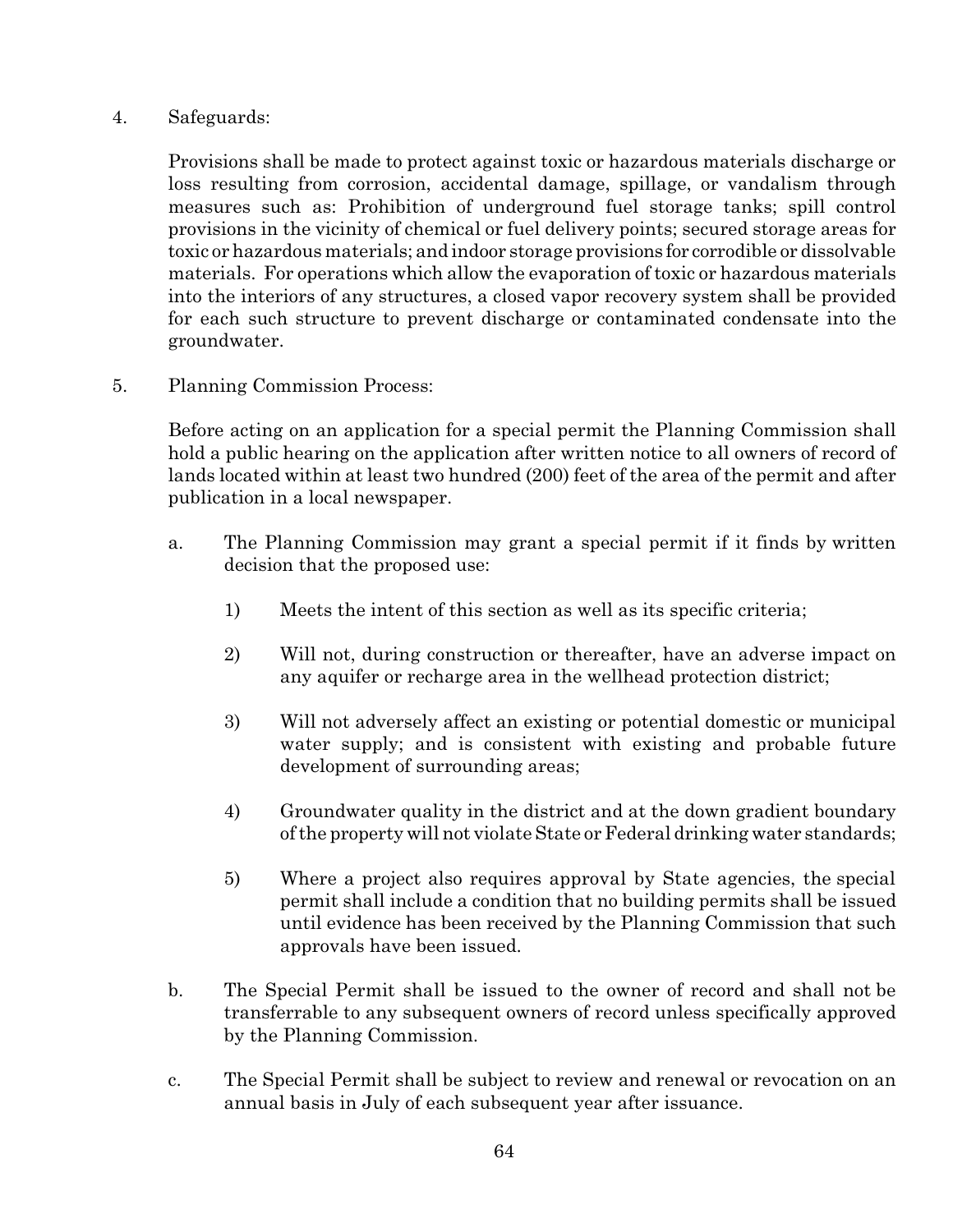# **21-114. Parking and Loading Space Regulations:**

Whenever a structure is erected, converted, structurally altered, and/or the use changed to any one of the following uses, there shall be provided garage space in the main building, or in an accessory building, or an accessible and available automobile off-street parking space on the lot or adjacent thereto. The following uses, when permitted in any district except the C-1 District, shall provide off-street parking and loading areas in accordance with the following:

- 1. Single Family Dwellings: One off-street parking space shall be provided for each single family dwelling unit.
- 2. TwoFamily and Multiple Family Dwellings: Two family and multiple family dwellings shall provide one and one-half  $(1/2)$  off-street parking spaces for each dwelling unit.
- 3. Hospitals and Clinics: Hospitals and clinics shall provide ten (10) off-street parking spaces for the first three thousand (3,000) square feet or less of floor area and one (1) additional parking space for each four hundred (400) square feet of floor area over three thousand (3,000) square feet, or one (1) off-street parking space for each two (2) beds, whichever is greater. Gross floor area shall be used to determine the number of parking spaces required.
- 4. Churches, Synagogues, and Similar Places of Worship: Churches, synagogues, and other similar places of worship shall provide one (1) off-street parking space per four (4) seats in the main worship area, and one (1) space per seventeen (17) classroom seats.
- 5. Rooming and Boarding Houses: Rooming and boarding houses shall provide one and one-half  $(1\frac{1}{2})$  off-street parking spaces for each dwelling unit or one (1) space for each three (3) seats in the dining area, whichever is larger.
- 6. Mobile Home Communities: At least one (1) paved off-driveway parking space shall be maintained at each mobile home space. Additional paved common parking area shall be provided equal to one-half  $(\frac{1}{2})$  parking space for each mobile home space permitted. Paving in these mobile home community parking areas shall be equivalent in thickness and quality to that specified for roadways in mobile home communities.
- 7. Elementary, Junior High, and Senior High Schools: Elementary Schools shall provide five (5) off-street parking spaces plus one (1) off-street parking space per classroom. Junior High Schools shall provide two (2) spaces per classroom. Senior High Schools shall provide one (1) space for each ten (10) students and one (1) space for each teacher. Each school shall provide two (2) off-street supply loading spaces plus an approved offstreet loading area for the public and for the unloading of children from cars. An approved off-street loading and unloading area for buses shall also be provided.
- 8. Lodges and Assembly Halls: Lodges and assembly halls shall provide one (1) off-street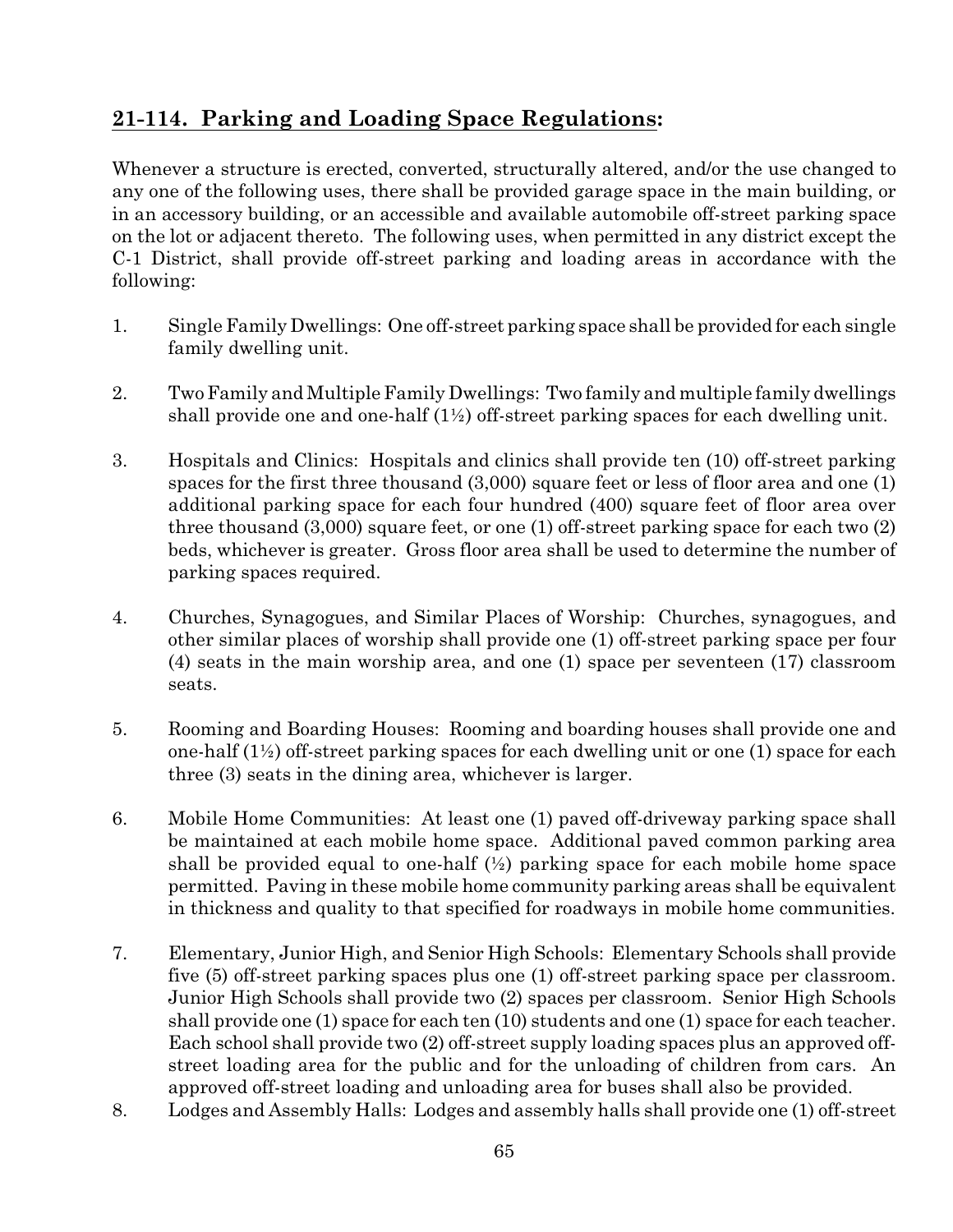parking space for each three and one-half (3½) seats. One (1) off-street loading space shall also be provided.

9. Each business or other establishment, for which off-street parking requirements are not specifically set in paragraphs 1. through 8., preceding, or paragraph 10., following, shall provide off-street parking as follows:

> Each use must provide off-street parking. The minimum requirement for each business or group of businesses is one (1) parking space per two hundred (200) square feet of commercial space, up to the first one thousand (1,000) square feet, and one (1) parking space for each additional three hundred (300) square feet over one thousand (1,000).

- 10. Uses permitted only in the I-1 Light Industrial District shall provide off-street parking and loading space as follows:
	- a. One (1) space for each one thousand (1,000) square feet of floor area or one (1) space per two (2) employees on largest shift, whichever is greater.
	- b. Minimum off-street loading requirements are two (2) spaces per establishment.
- 11. Unless shown by actual plan and count, three hundred (300) square feet of gross area shall be required for each parking space.
- 12. Such parking space as is required above shall be deemed to be required open space, or garage space, associated with the permitted use, and shall not thereafter be reduced or encroached upon in any matter.
- 13. No off-street parking is required in the C-1 Commercial District.

(This space left blank)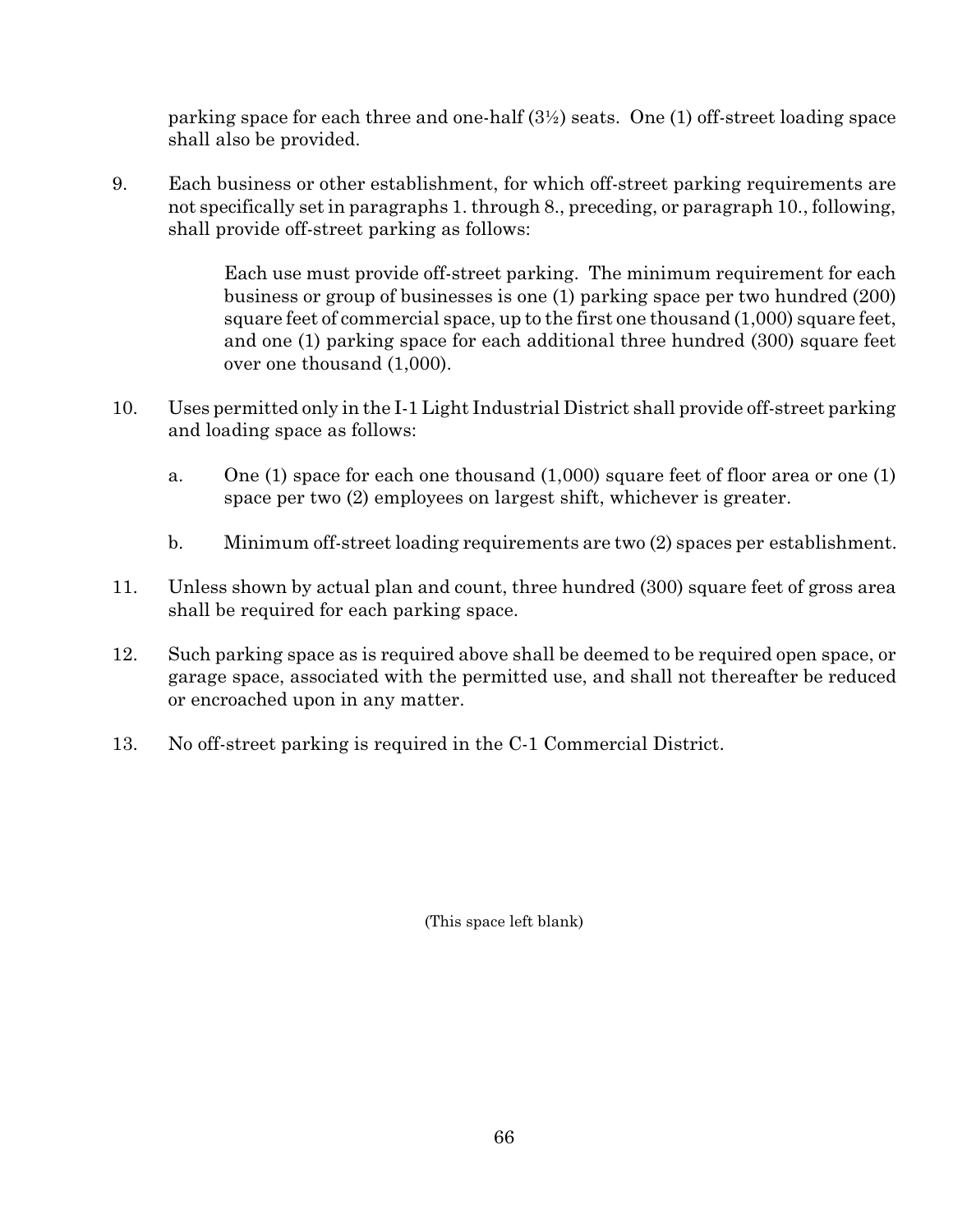## **21-115. Site Plan Approval:**

The purpose and intent of requiring site plan approval is to encourage the compatible arrangement of buildings, off-street parking, lighting, landscaping, ingress, and drainage on the site and from the site, in a manner that will promote safety and convenience for the public and will preserve property values of surrounding properties.

- 1. When Required: A site plan shall be submitted and approved prior to the issuance of a building permit whenever the following conditions exist:
	- a. Whenever any area is designated R-3 Multiple Family Dwelling District; R-2MH – Mobile Home District; C-2 – Neighborhood Commercial District; C-M – Commercial/Mixed Use District; and I-1 – Light Industrial District; and
	- b. Whenever a building or structure is erected or enlarged, or whenever a use of land is established or extended.
- 2. Site Plan Requirements: Three (3) copies of the site plan shall be submitted to the Building Official for review and approval prior to the issuance of any required City or County permits for the project proposed. The initial site plan review shall be completed within fourteen (14) days after receipt of complete information. Site plans shall be legible and drawn to a scale appropriate for the size of the development proposed. Site plans shall contain the following information:
	- a. Boundaries and dimensions of the property, a legal description, a north arrow, and a written or graphic scale.
	- b. The location of existing utilities, easements, and street rights-of-way adjacent to the site.
	- c. By directional arrows, the proposed flow of storm drainage from the site.
	- d. The location of existing and proposed structures, number of stories, gross floor area, number of dwelling units, and entrances to all structures.
	- e. The location and dimensions of all existing and proposed curb cuts, access aisles, driveways, off-street parking, loading zones, and walkways. Off-street parking areas shall show the number and dimensions of parking spaces and the location and dimensions of spaces for disabled persons.
	- f. The surfacing and base course for all paved surfaces.
	- g. The location, species, and size of all existing and proposed landscape materials, including rock, wood chips, turf, plant materials, and similar materials.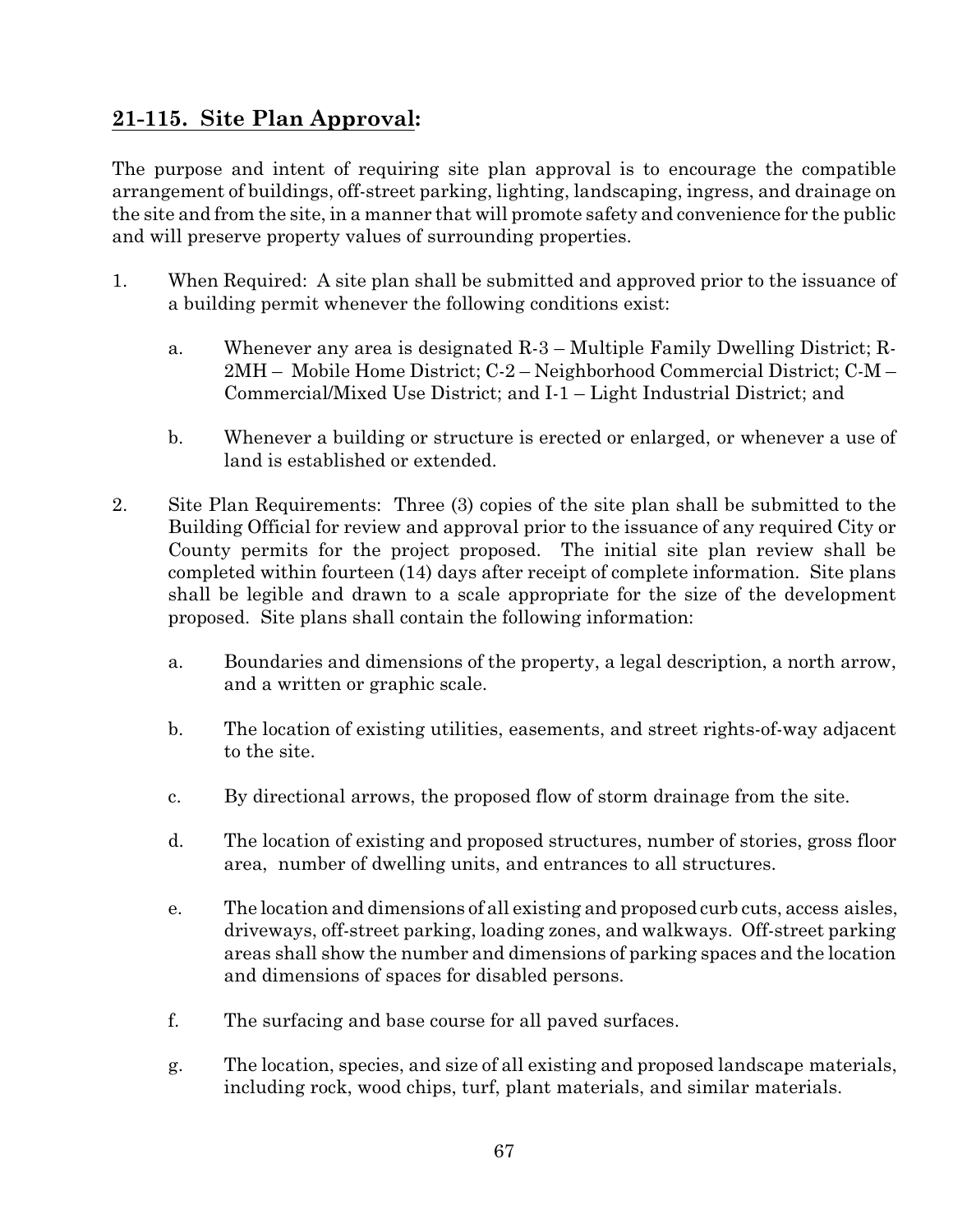- h. The location, height, type, and direction of proposed lighting on the site.
- i. The location and screening for trash storage.
- 3. Conditions for Approval: A site plan shall be approved by the Building Official if he/she finds that the following conditions have been met:
	- a. The proposed use is permitted in the district in which it is located.
	- b. The proposed arrangement of buildings, off-street parking, lighting, landscaping, and drainage is compatible with adjacent land uses.
	- c. The vehicular ingress and egress to and from the site and circulation within the site provides for safe and convenient movement of traffic within the site and on adjacent roadways.
	- d. The plan provides for safe and convenient movement of pedestrians on the site.
	- e. There is a sufficient mixture of grass, trees, and shrubs to provide harmony with adjacent land uses.
	- f. All outdoor trash storage areas and loading areas are screened from public view.
	- g. The site plan is in accordance with development standards set out elsewhere in the City Building Codes or adopted City or County policy.
- 4. Occupancy: No occupancy shall be permitted to any building or structure, nor shall any use of land be commenced on any parcel of ground subject to the provisions of this section without an approved site plan and the completion of the conditions of that plan, except that consideration shall be given to the seasons of the year and adverse weather conditions in requiring the implementation of landscaping plans. In the event that landscaping plans are not implemented prior to occupancy, they shall be implemented within six  $(6)$  months following occupancy.
- 5. Appeal: If a site plan is not approved for failure to comply with the "Conditions for Approval" set forth herein, the applicant or owner of the property under consideration may appeal the decision of City Staff to the Planning Commission which shall make the final determination of compliance or noncompliance.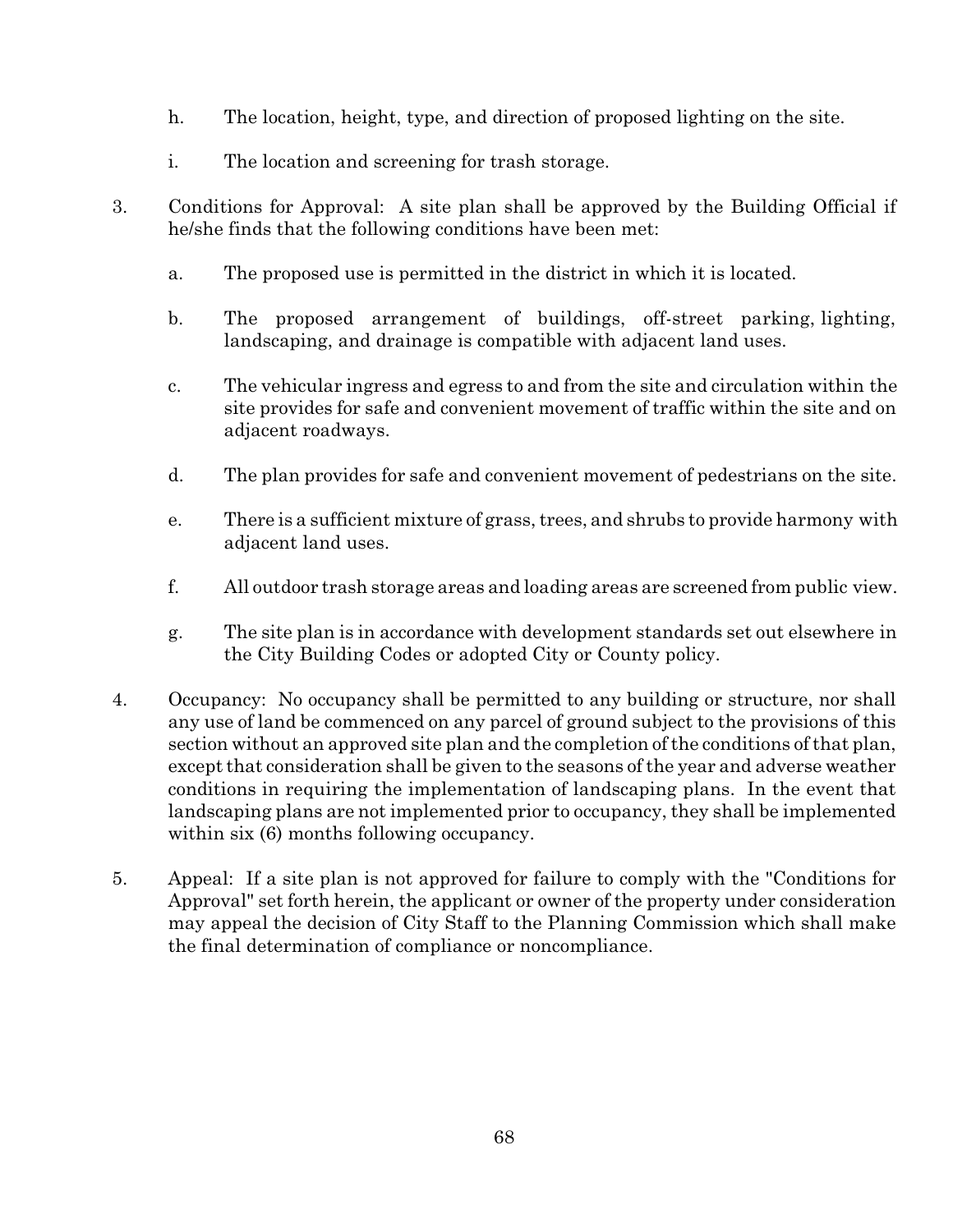#### **21-116. – Airport Zoning Regulations:**

Design: The purpose of the Airport Zoning Regulations is to establish standards of heights and land uses to prevent the creation of obstructions hazardous to aeronautical operations or which would impair utility and capacity of Shalz Field. These regulations create specific land use limitations and establish procedures for their orderly administration and enforcement.

#### **1. DEFINITIONS**

As used in this Ordinance, unless the context otherwise requires:

- A. **AIRPORT** An area of land or water designed and set aside for the landing and taking off of aircraft, utilized or to be utilized in the interest of the public for such purpose and validly licensed by the State in the Public Airport category.
- B. **AIRPORT ELEVATION** The highest point of the airport's usable landing area measured in feet Above Mean Sea Level.
- C. **AIRPORT OBSTRUCTION** Any object of natural growth or structure or use of land which would exceed the federal obstructions standards as contained in 14 CFR S.S. 71.21, 77.23, 77.25, 77.28, 77.29 or which obstruct the airspace required for flight of aircraft in taking-off, maneuvering or landing, or otherwise be hazardous to the taking-off, maneuvering, or landing of aircraft.
- D. **AIRSPACE HEIGHT** The height limits as established in all zones set forth in this Ordinance. Above Mean Sea Level (AMSL) elevation shall be the datum unless otherwise specified.
- E. **CLIMB GRADIENT**  Aircraft instrument departure procedure requiring adherence to a minimum climb slope or grade expressed in feet per nautical mile.
- F. **DECISION HEIGHT** The height at which a pilot must decide, during an Instrument Landing System (ILS) approach, to either continue the approach or to execute a missed approach.
- G. **MINIMUM DESCENT ALTITUDE** The lowest AMSL altitude to which descent is authorized on final approach or during circling - to - land maneuvering in execution of a Standard Instrument Approach Procedure (SIAP) where electronic glide slope is not provided.
- H. **MINIMUM ENROUTE ALTITUDE (MEA)** The lowest published altitude between radio fixes that assures acceptable navigational signals coverage and meets obstruction clearance requirements between those fixes.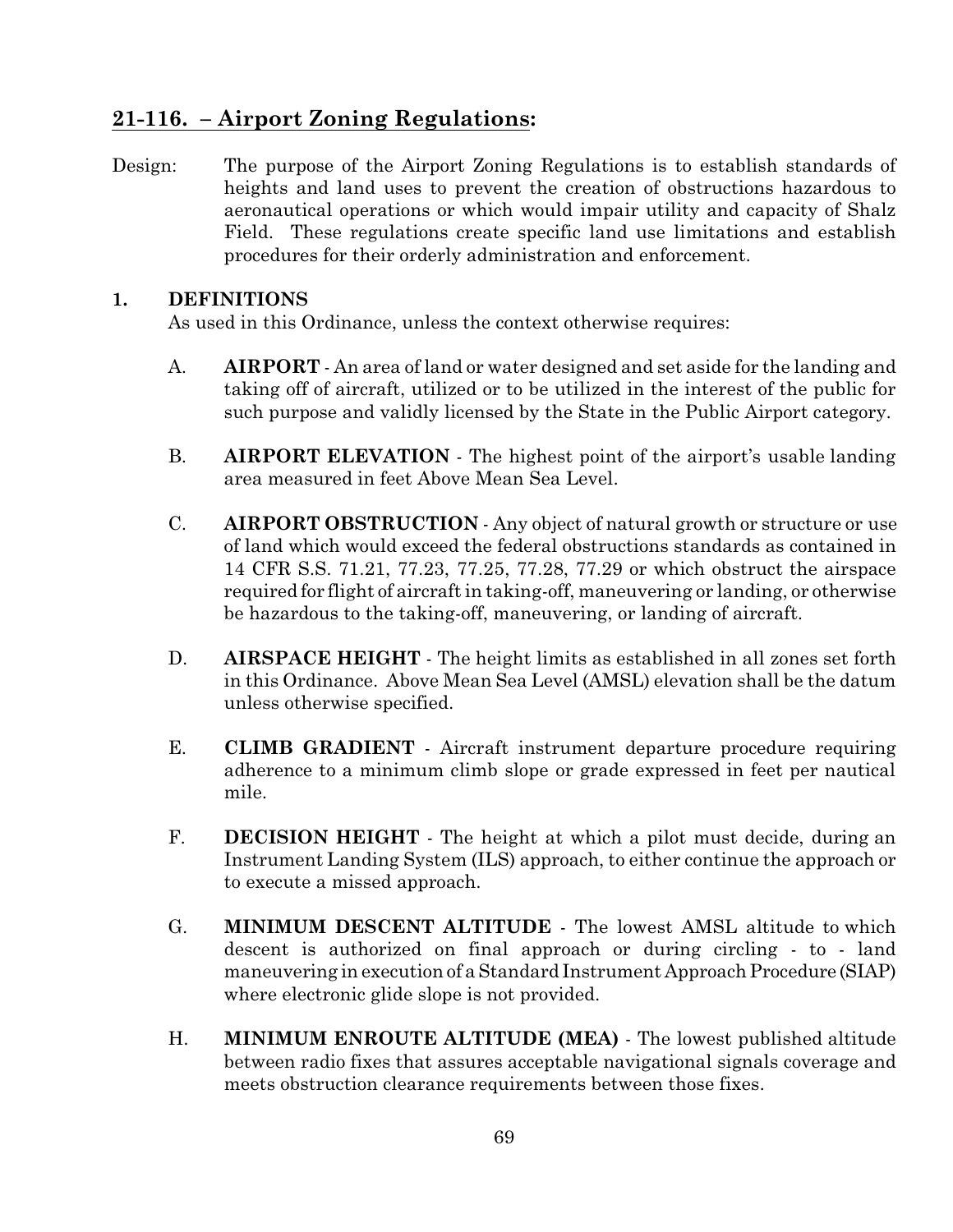- I. **MINIMUM OBSTRUCTION CLEARANCE ALTITUDE (MOCA)** The lowest published altitude between radio fixes on Federal VOR airways, offairway routes, or route segments which meet obstacle clearance requirements for the entire route segment and assures acceptable navigational signal coverage only within 22 nautical miles of a VOR.
- J. **MINIMUM VECTORING ALTITUDE (MVA)**  The lowest AMSL altitude at which aircraft operating on Instrument Flight Rules (IFR) will be vectoring by a radar controller, except when otherwise authorized for radar approaches, departures, or missed approaches.
- K. **NONCONFORMING USE** Any pre-existing structure, object or natural growth or use of land which is inconsistent with the provisions of this Ordinance, or amendments thereto.
- L. **NON-PRECISION INSTRUMENT RUNWAY** A runway having an instrument approach procedure utilizing air navigational facilities with only horizontal guidance, or area type navigational equipment, for which a straightin, non-precision instrument approach procedure has been approved or planned, and for which no precision instrument approach facilities are planned or indicated on an appropriate civil or military airport planning document.
- M. **NONSTANDARD TAKE-OFF MINIMUMS** Conditions of existing weather required for take-off at an airport which exceed the standards prescribed in Federal Aviation Regulations Part 91.
- N. **OTHER THAN UTILITY RUNWAY** A runway designed for and intended to be used by all types of aircraft including those having gross weights greater than 12,500 pounds.
- O. **PRECISION INSTRUMENT RUNWAY** A runway having an instrument approach procedure utilizing an Instrument Landing System (ILS), Microwave Landing System (MLS), or a Precision Approach Radar (PAR) including a runway for which such a system is planned and is so indicated on an approved civil or military airport layout plan; other FAA planning documents, or comparable military service planning documents.
- P. **RUNWAY** A defined area on an airport prepared for landing and take-off of aircraft along its length.
- Q. **STRUCTURE** Any object, constructed or installed by man, including but not limited to: buildings, towers, smokestacks, cranes, utility poles, and overhead transmission lines.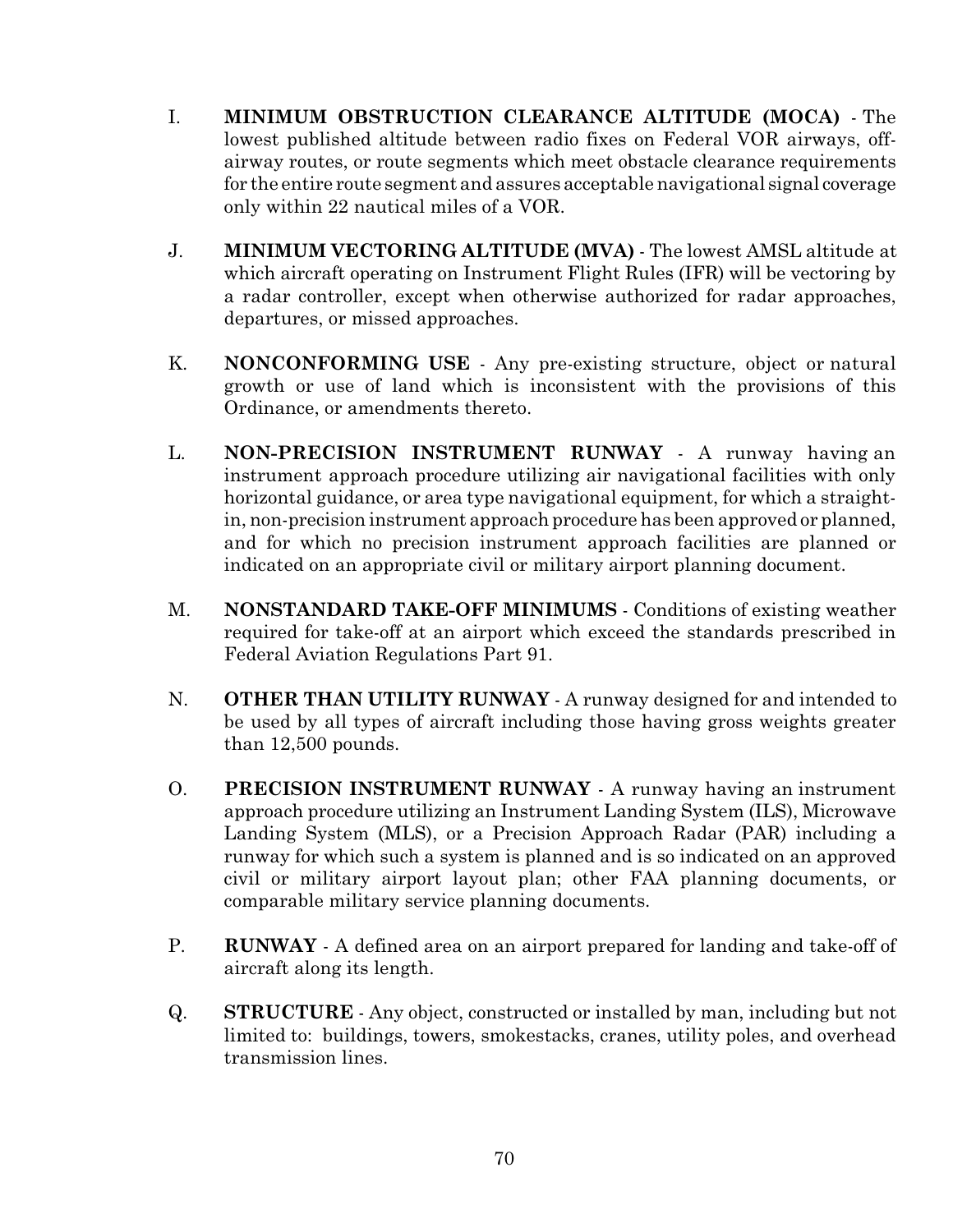- R. **UTILITY RUNWAY** A runway that is constructed for and intended to be used only by propeller-driven aircraft of 12,500 pounds maximum gross weight and less.
- S. **VISUAL RUNWAY** A runway intended solely for the operation of aircraft using visual approach procedures with no instrument approach procedure planned or indicated on an approved civil or military airport layout plan, or by any other planning document submitted to the FAA by competent authority.
- T. **ZONING ADMINISTRATOR** The administrative office or agency responsible for administering and enforcing the requirements of this Ordinance within Colby/Thomas County Metropolitan Area or within each political subdivision that adopts this Ordinance. The zoning administrator in Colby/Thomas County Metropolitan Area is the Building Official of Colby, Kansas.

#### **2. AIRPORT ZONES AND AIRSPACE HEIGHT LIMITATIONS**

There are hereby created and established certain zones which include all land lying beneath the approach, transitional, horizontal, and conical surfaces as they apply to a particular airport. Such zones are shown on the Colby Airport Layout Plan attached to this Ordinance and made a part thereof as Appendix (1). An area located in more than one of the described zones is considered to be only in the zone with the more restrictive height limitations. The various zones are hereby established and defined as follows:

A. **PRIMARY ZONE** - An area longitudinally centered on each runway, extending 200 feet beyond each end of that runway with the width specified for the most precise approach existing or planned for either end of the runway. The width of each primary zone is as follows:

#### Shalz Field

- (a) Precision Instrument Runway 17/35; 1,000 feet.
- (b) Other than utility, non-precision Instrument Runway 12/30; 500 feet.

#### Zone Height

No structure or obstruction will be permitted within a primary zone that is not part of the landing and take-off facility and is of a greater elevation AMSL height than the nearest point of the runway centerline.

B. **HORIZONTAL ZONE** - An area around each public-use airport with an outer boundary the perimeter of which is constructed by swinging arcs of specified radii from the center of each end of the primary zone of each airport's runways and connecting the adjacent arcs by lines tangent to those arcs. The radius of the arc specified for each end of the runway will have the arithmetic value, and the value will be the highest composite value determined for either end of that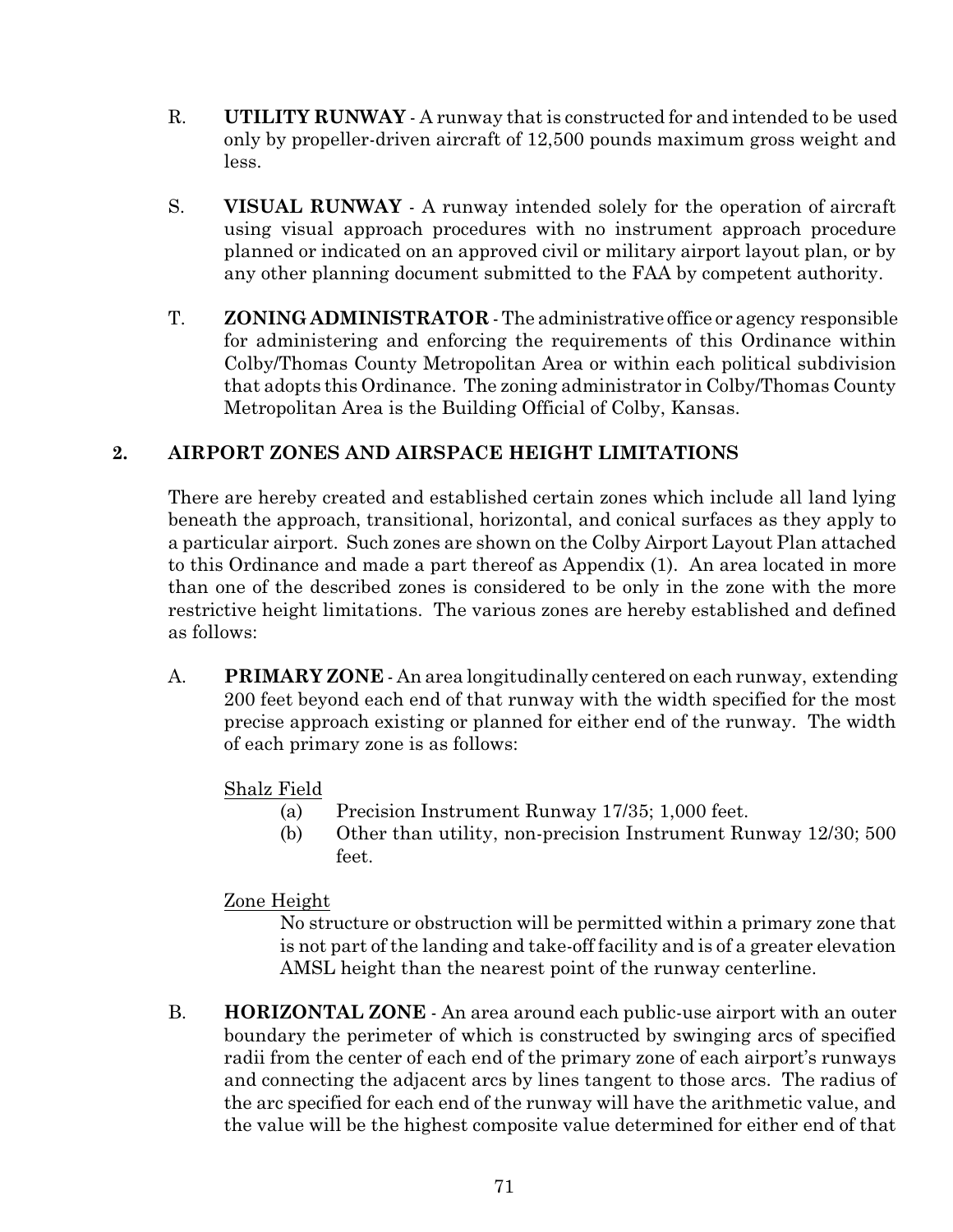runway. When a smaller arc is encompassed by the tangent connecting two adjacent larger arcs, the smaller arc will be disregarded in the construction of the perimeter of the horizontal zone. The radius of each runway arc is:

Shalz Field

(a) Precision Instrument and Other than Utility, Non-precision Runways 17/35 and 12/30; 10,000 feet.

#### Zone Height

No structure or obstruction will be permitted in the horizontal zone that has a height greater than 150 feet above the airport height.

C. **CONICAL ZONE** - An area extending outward from the periphery of the airport's horizontal zone for a distance of 4,000 feet.

#### Zone Height

No structure or obstruction will be permitted in the conical zone that has a height greater than 150 feet above the airport height at its inner boundary with permitted height increasing one (1) foot vertically for every twenty (20) feet of horizontal distance measured outward from the inner boundary to a height 350 feet above airport elevation at the outer boundary.

D. **APPROACH ZONE** - An area longitudinally centered on the extended runway centerline and extending outward from the end of the primary surface. The approach zone is designated for each runway based upon the type of approach available or planned for that runway end.

#### Approach Zone Widths

The inner edge of the approach zone is the same width as the primary zone. The outer width of the approach zone is prescribed for the most precise approach existing or planned for that runway end expanding uniformly outward to a width of:

#### Shalz Field

- (a) Precision Instrument Runway 17/35; 16,000 feet.
- (b) Other than Utility, Non-precision Instrument Runway 12/30; 3,500 feet

#### Approach Zone Lengths

The approach zone extends for a horizontal distance of:

#### Shalz Field

- (1) Precision Instrument Runway 17/35; 50,000 feet.
- (2) Other than Utility, Non-precision Instrument Runway 12/30; 10,000 feet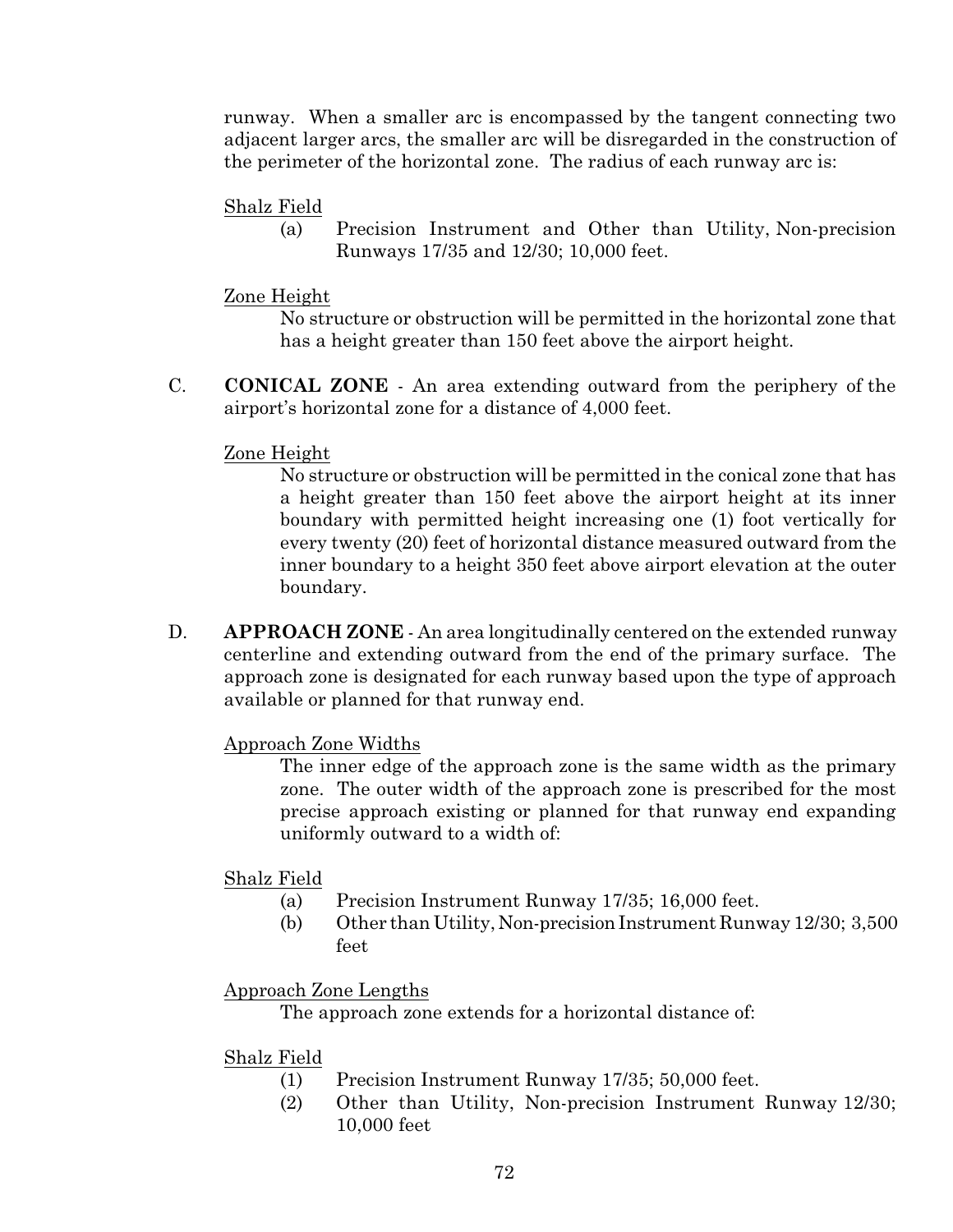#### Approach Zone Heights

No structure or obstruction will be permitted within approach zones having a height greater than the runway end elevation at its inner edge, increasing with horizontal distance from the inner edge as follows:

#### Shalz Field

- (1) Precision Instrument Runway 17/35, one (1) foot vertically for every fifty (50) feet horizontally for the first 10,000 feet increasing to one (1) foot vertically for every forty (40) feet horizontally for an additional 40,000 feet.
- (2) Other than Utility, Non-Precision Instrument runway 12/30; one (1) foot vertically for every 34 feet horizontally.
- E. **TRANSITIONAL ZONE**  An area extending outward from the sides of each primary zone and approach zone connecting them to the horizontal zone and an area outward 5,000 feet horizontally or until intersection with the conical zone from the side of that portion of the approach zone of a Precision Instrument Runway extending through and beyond the Conical Zone.

#### Zone Height

No structure or object will be permitted within the transitional zone greater in height than the primary or approach zone at their adjoining lines increasing at a rate of one (1) foot vertically for every seven (7) feet horizontally, with the horizontal distance measured at right angles to the runway centerline and extended centerline, until the height matches the height of the horizontal zone, or the height of the conical zone for a horizontal distance of 5,000 feet from each side of that part of the approach zone for a Precision Instrument Runway extending beyond the conical zone.

F. **OTHER AREAS** - In addition to the height limitations imposed in paragraphs A. through E. above, no structure or obstruction will be permitted within Colby/Thomas County Metropolitan Area that would cause a MDA., MOCA, MVA, or a decision height to be raised nor which would impose either the establishment or restrictive minimum climb gradients or nonstandard take-off minimums for any runway at Shalz Field.

### **3. AIRPORT LAND USE RESTRICTIONS**

NOTWITHSTANDING any other provisions of this Ordinance, no use may be made of the land or water within any zones established by this Ordinance in such manner as to interfere with the operation of an airborne aircraft. The following special requirements shall apply to each permitted use: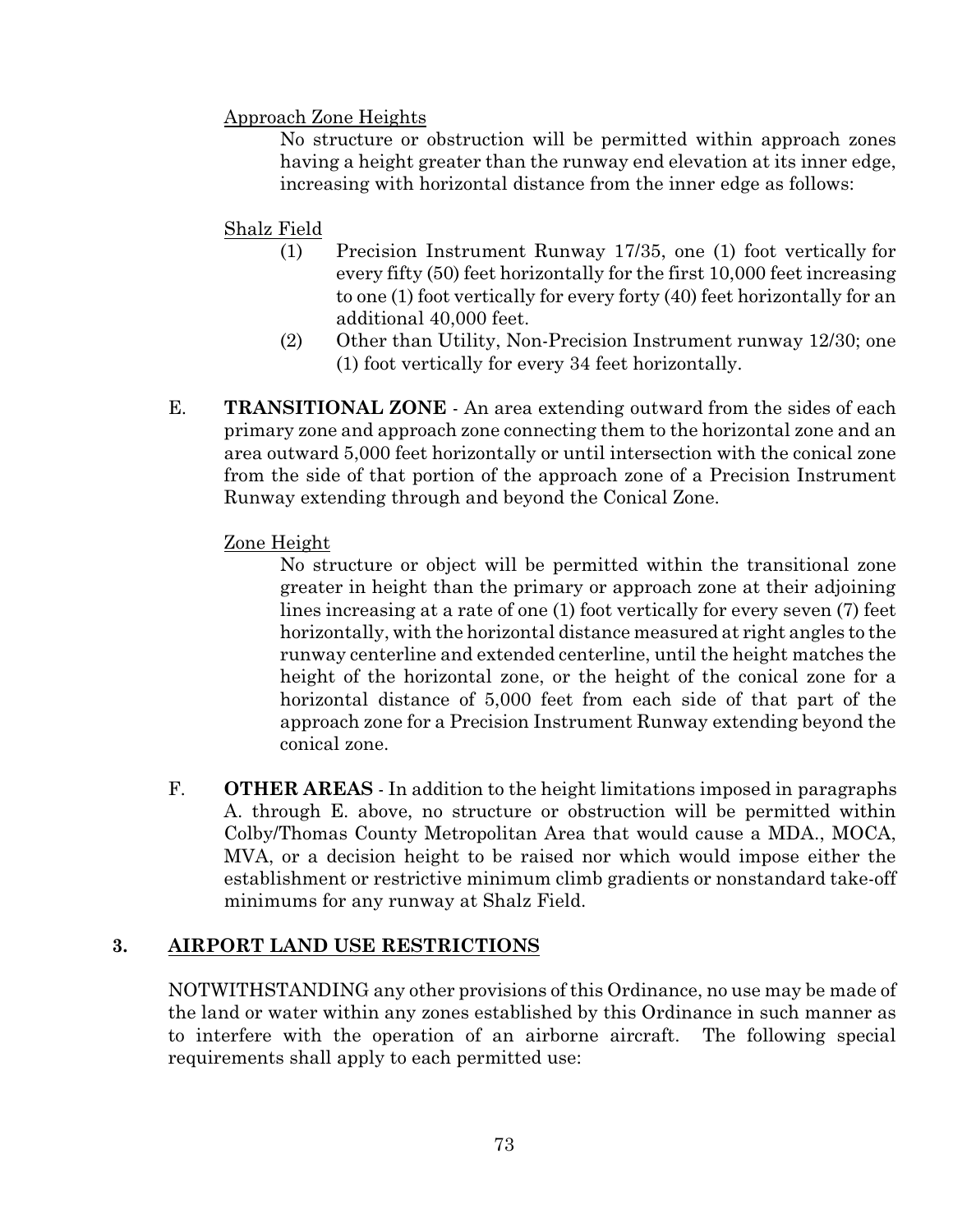- A. All lights or illumination used in conjunction with street, parking, signs or use of land and structures shall be arranged and operated in such manner that it is not misleading or dangerous to aircraft operating from a public airport or in vicinity thereof.
- B. No operations from any type shall produce smoke, glare or other visual hazards within three (3) statute miles of any usable runway of a public airport.
- C. No operations of any type shall produce electronic interference with navigational signals or radio communication between aircraft, the airport, or other air traffic control facility.
- D. Within any airport primary zone or within any runway approach zone area where the zone height is fifty (50) feet or less above the end of the runway, no operations of any type shall involve the storage, distribution or manufacture of flammable, explosive, toxic or other hazardous materials. This restriction shall apply to those materials in a quantity or of a type which if exposed to an aircraft accident, would further jeopardize the safety or health of the aircraft occupants, of facilities in the vicinity, bystanders and emergency personnel or would prevent, delay, limit or otherwise curtail appropriate response actions by emergency personnel.
- E. Within any airport primary zone or within any runway approach zone area where the zone height is fifty (50) feet or less above the end of the runway, no operations of any type shall involve the congregation of people for either short or long-term purposes. This restriction shall apply to any use involving individuals who by their numbers, condition, age or other factor, should they be exposed to an aircraft accident, escalate the resultant effect.
- F. Sanitary landfills shall be considered as an incompatible use if located within areas established for the airport through the application of the following criteria:
	- (1) Landfills located within 10,000 feet of any runway used or planned to be used by turbo jet or turbo prop aircraft.
	- (2) Landfills located within 5,000 feet of any runway used only by piston aircraft.
	- (3) Any landfill located so that it places the runways and/or approach departure patterns of an airport between bird feeding, water, or roosting areas.
	- (4) Landfills outside the above perimeters but still within the lateral limits of the airport zones described in **3. Airport Land Use Restrictions**, Paragraphs A. through F., will be reviewed on a case-by-case basis.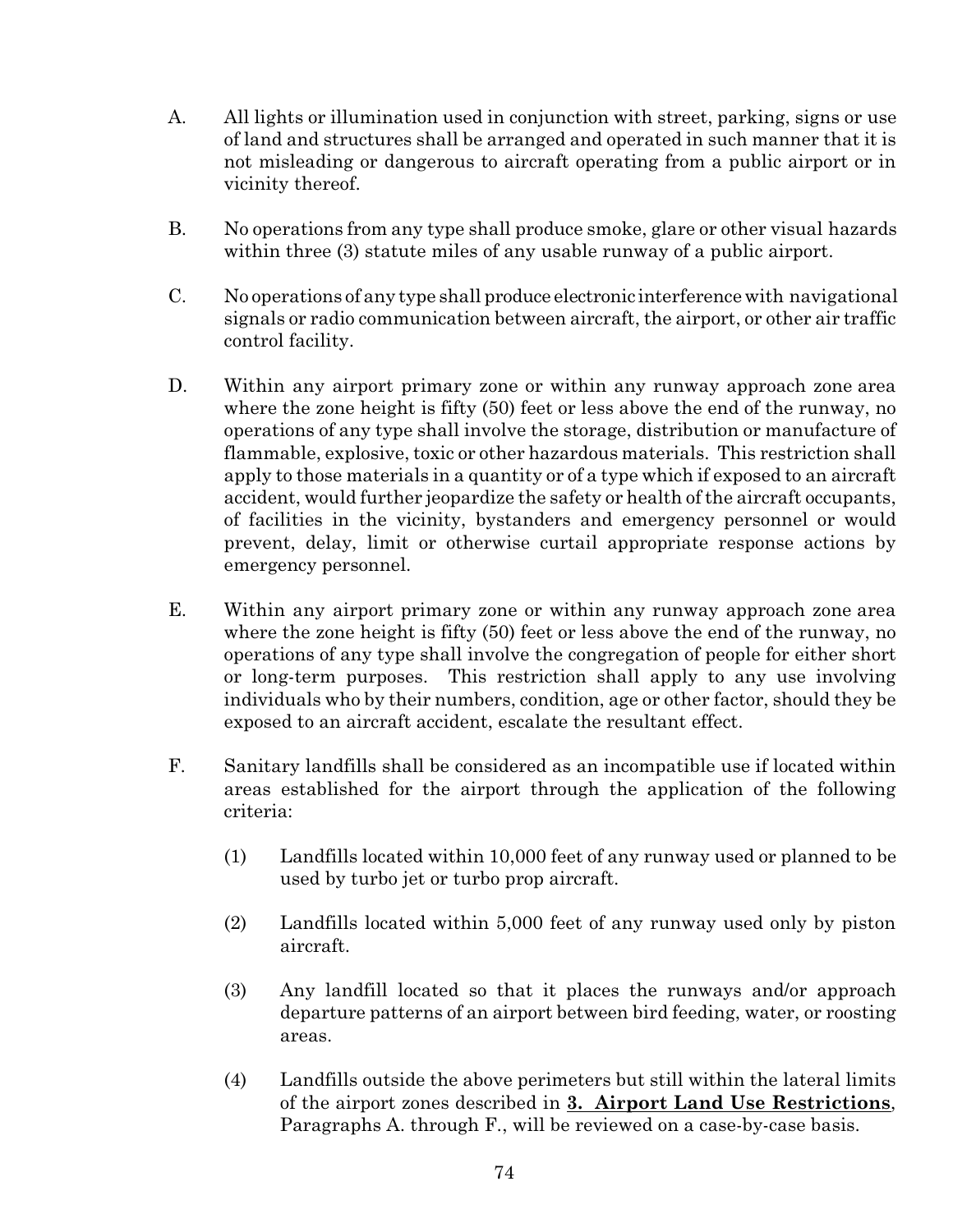#### **4. OBSTRUCTION MARKING AND LIGHTING**

Any variance or permit granted as a specific condition, requires the owner to mark and light the structure to indicate to aircraft pilots the presence of an obstruction. Such marking and lighting shall conform to the specific standards established by Chapter 14-60, Rules of the Department of Transportation and Federal Aviation Administration Advisory Circular 70/7460-1 as amended.

#### **5. VARIANCES**

Any person desiring to erect or increase the height of any structure or use his property not in accordance with the regulations prescribed by this Ordinance, may apply to the Board of Appeals for a variance from such regulations. Additionally, no application for a variance may be considered unless the applicant shows evidence the requirement for Notice of Construction or Alteration Under Title 14, Code of Federal Regulations, Part 77 has been complied with. No application for a variance to the requirements of this Ordinance may be considered by the Board of Appeals unless a copy of the application has been furnished to the Colby/Thomas County Metropolitan Area Planning Commission Zoning Administrator. The Board of Appeals may proceed with consideration of an application only upon receipt of Department of Transportation comments.

#### **6. NONCONFORMING USE**

The requirements prescribed by this Ordinance shall not be construed to necessitate the removal, lowering or other changes or alternations of any existing structure or tree not conforming to the requirements as of the effective date of this Ordinance. Nothing herein contained shall require any change in the construction or alteration which has begun prior to the effective date of this Ordinance, and is diligently pursued and completed within two (2) years thereof. The cost of removing or lowering any tree not conforming to the requirements of this Ordinance shall be borne by the proprietor of the airport affected by the non-conforming tree. Before any nonconforming structure or tree may be replaced, substantially altered or repaired, rebuilt or allowed to grow higher or replanted, a permit must be secured from the Building Official of the City of Colby or his duly-appointed designee. No permit shall be granted that would allow the establishment or creation of an obstruction hazardous to aircraft operations or permit a nonconforming structure or tree or nonconforming use to be made or become higher or become a greater hazard to air navigation than it was as of the effective date of this Ordinance. Whenever the Building Official of the City of Colby determines that a nonconforming use of nonconforming structure or tree has been abandoned or that the cost of repair, reconstruction or restoration exceeds the value of the structure or tree, no permit shall be granted that would allow said structure or tree to be repaired, reconstructed, or restored except by a conforming structure or tree.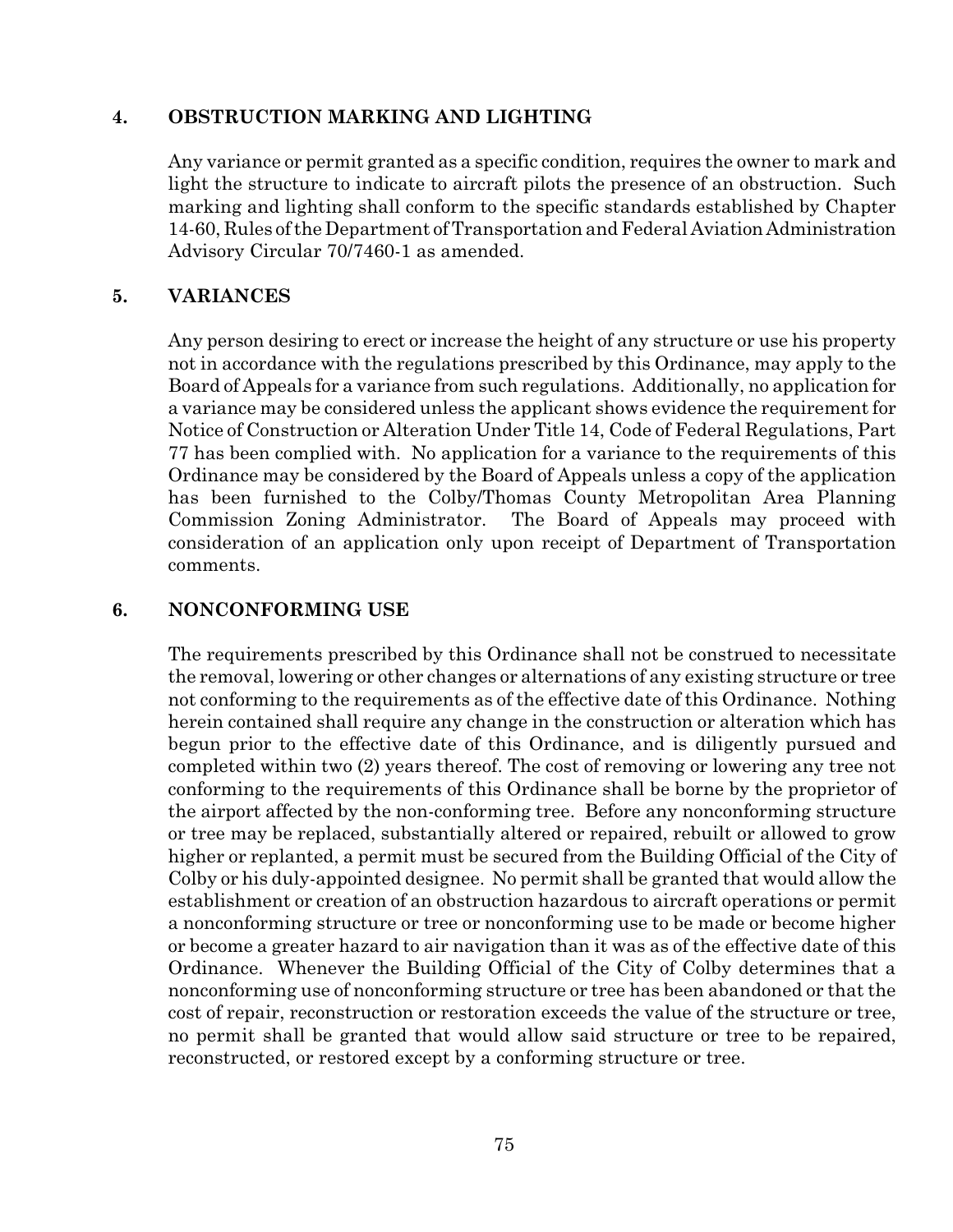#### **7. ADMINISTRATION AND ENFORCEMENT**

It shall be the duty of the Building Official of the City of Colby to administer and enforce the requirements prescribed herein within the territorial limits over which the Colby/Thomas County Metropolitan Area Planning Commission has jurisdiction through the permitting process. Prior to the issuance or denial of a Permit by the Building Official of the City of Colby, the Federal Aviation Administration must have reviewed the proposed construction or alteration and issued a determination of the proposal's effect on navigable airspace where such prior notification under Title 14, Code of Federal Regulations, Part 77 is required. Temporary or conditional permits pending completion of the Federal Aviation Administration's review shall not be issued. In the event that the Building Official of the City of Colby finds any violation of the requirements contained herein, the Building Official of the City of Colby shall give notice to the person responsible for such violation in writing. Such notice shall indicate the nature of the violation and the necessary action to correct or abate the violation. A copy of said notice shall be sent to the Board of Appeals. The Building Official of the City of Colby shall order discontinuance of any work being done, or shall take any or all other action necessary to correct violations and obtain compliance with all the provisions of this Ordinance.

#### **8. BOARD OF APPEALS**

- A. The Colby/Thomas County Metropolitan Area Planning Commission Zoning Board of Appeals shall have and will exercise the following power on matters relating to areas within their territorial limit of authority:
	- (1) to hear and decide appeals from any order, requirement, decision, or determination made by the Building Official of the City of Colby in the enforcement of this Ordinance;
	- (2) to hear and decide special exceptions to the terms of this Ordinance upon which such Board of Appeals may be required to pass;
	- (3) to hear and decide specific variances.
- B. The Board of Appeals shall be administered in accordance with Article 2, Section 21-201 of the adopted Zoning Ordinance.

#### **9. APPEALS**

- A. Any person aggrieved, or any taxpayer, by any decision of the Building Official of the City of Colby made in the administration of this Ordinance, may appeal to the Board of Appeals.
- B. All appeals hereunder must be made within a reasonable time as provided by the rules of the Board of Appeals and shall be submitted in accordance with Article 2, Section 21-201 of the adopted Zoning Ordinance.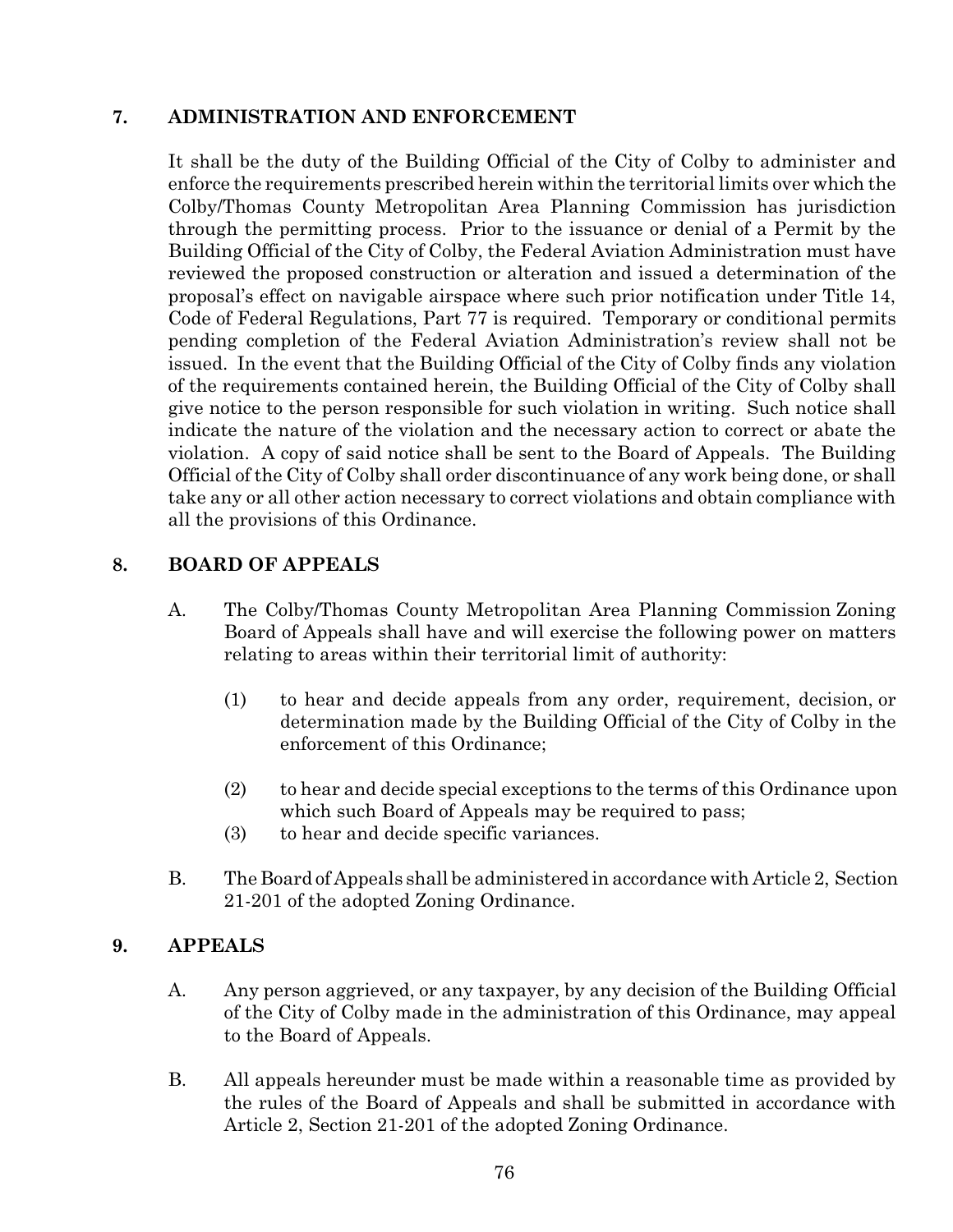C. The Board of Appeals may, in conformity with the provisions of this Ordinance, reverse or affirm, in whole or in part, or modify the order, requirement, decision, or determination as may be appropriate under the circumstances.

#### **10. JUDICIAL REVIEW**

Any person aggrieved, or any taxpayer affected by any new decision of the Board of Appeals, may appeal to the Circuit Court as provided in the State Statutes of Kansas.

#### **11. PENALTIES**

Each violation of this Ordinance or of any regulation, order, or ruling promulgated herein shall constitute a misdemeanor of the second degree and be punishable by a fine of not more than 500 dollars or imprisonment for not more than 60 days or both; each day a violation continues to exist shall constitute a separate offense.

#### **12. CONFLICTING REGULATIONS**

Where there exists a conflict between any of the requirements or limitations prescribed in this Ordinance and any other requirements, regulations, or zoning applicable to the same area, whether the conflict be with respect to the height of structures or trees, the use of land, or any other matter, the more stringent limitation or requirement shall govern and prevail. The variance to or waiver of any such more stringent limitation or requirement shall not constitute automatic variance or waiver of the less stringent limitations or requirements of this Ordinance.

#### **13. SEVERABILITY**

If any of the provisions of this Ordinance or the application thereof to any person or circumstances is held invalid, such invalidity shall not affect other provisions or applications of the Ordinance which can be given effect without the invalid provisions or application, and to this end the provisions of this Ordinance are declared to be severable.

#### **14. EFFECTIVE DATE**

This Ordinance shall take effect on adoption by the Colby/Thomas County Metropolitan Area Planning Commission and acknowledgment from the Department of State of Kansas that it has been filed and does hereby repeal all ordinances or provisions thereof in conflict herewith.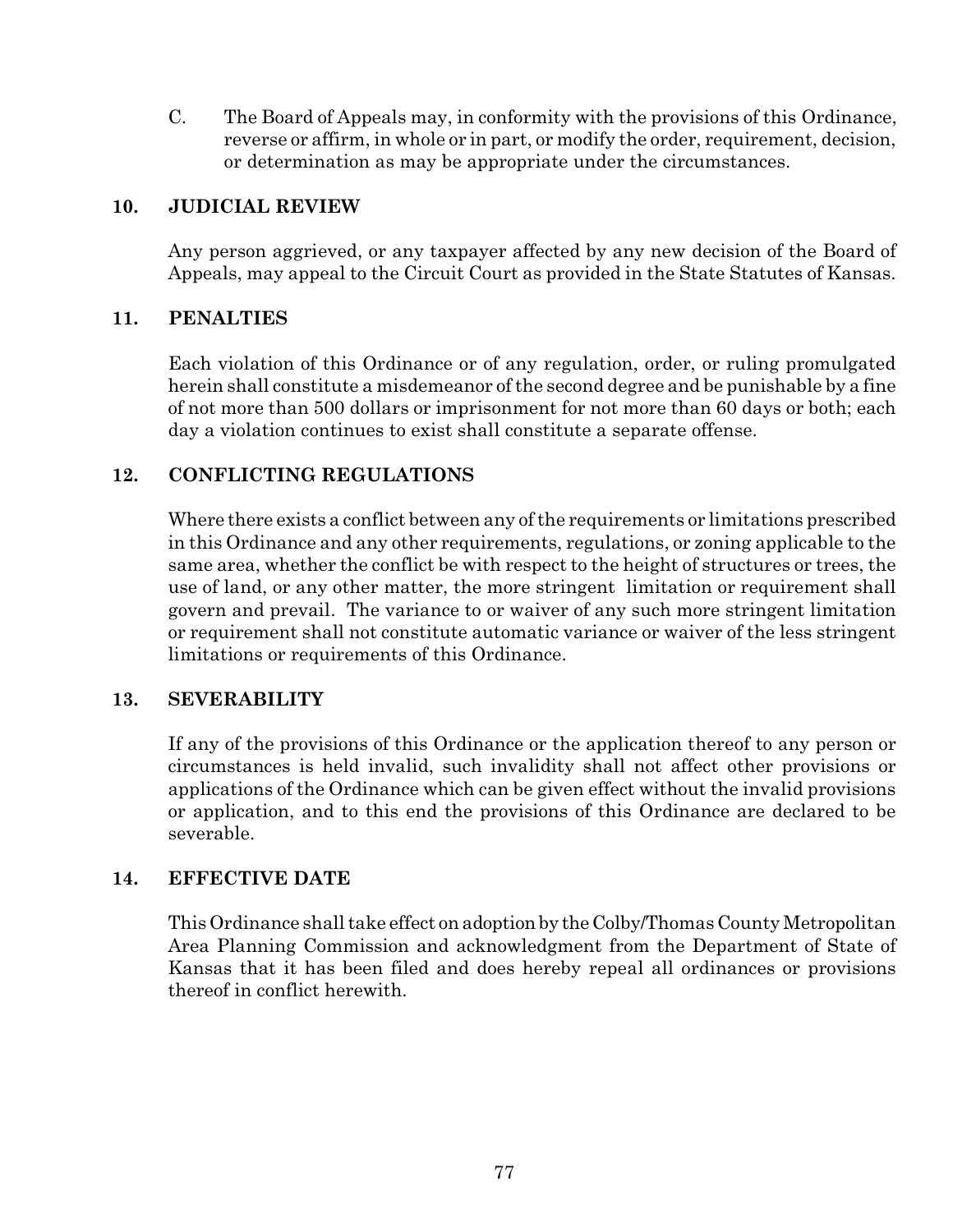# **ARTICLE 2. ADMINISTRATION AND ENFORCEMENT**

# **21-201. Board of Zoning Appeals:**

1. Method of Appointment -- Personnel:

There shall be created a Board of Zoning Appeals consisting of five (5) members, all of whom shall be residents of the City of Colby, to be appointed by the Mayor with the consent of the majority of the City Council. Members shall be appointed for a period of three (3) years; provided, however, in the event any member shall miss three (3) consecutive meetings of the Board of Zoning Appeals, said member's term may be declared expired, and a new member may be appointed by the appointing authority. In the event of a vacancy, a member shall be appointed for the unexpired term only. Members of the Board shall serve without compensation.

2. Meetings:

The members of the Board of Zoning Appeals shall meet as required upon the call of the Governing Body or Chairman of the Board of Zoning Appeals or the Vice-Chairman if the Chairman is absent. They shall select one (1) of their number as Chairman and one as Vice-Chairman, who shall serve one (1) year, or until their successors have been selected. A majority of the Board shall constitute a quorum for the transaction of business. The Board shall cause a proper record to be kept of its proceedings.

3. Budget:

The Board may submit its budget of expenditures for the ensuing fiscal year, itemizing the expenses and amounts and purposes. The City Council shall consider said budget and make such allowances as it shall deem proper, and shall add the same to the general budget of the City.

- 4. Powers and Duties:
	- a. To hear and decide appeals where it is alleged there is error of law in any order, requirement, decision, or determination made by the Building Official in enforcement of this Ordinance.
	- b. To permit the following exceptions to the district regulations set forth in this Ordinance by issuance of a permit maintaining conditions governing design, construction or operation of the exception so as to adequately safeguard the health, safety, and welfare of the occupants of adjoining and surrounding property: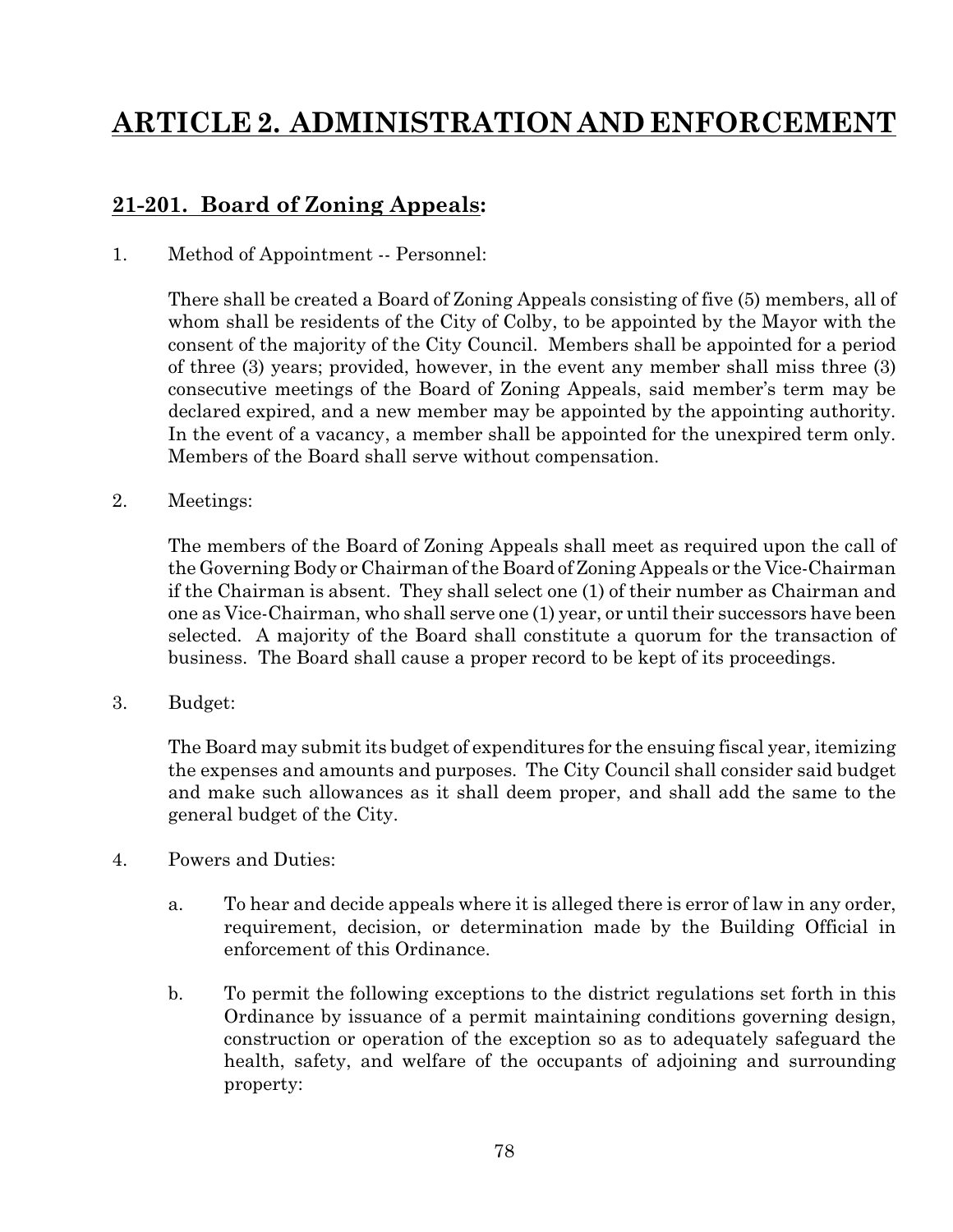- 1) The erection or use of a building or the use of a premise for public utility purposes only, which the Board finds to be reasonably necessary for the public convenience or welfare.
- 2) The reconstruction of a nonconforming building which has been damaged by explosion, fire, act of God, or public enemy to the extent of more than fifty (50) percent of its assessed value, where the Board finds some compelling necessity requiring a continuance of the nonconforming use, and the primary purpose of continuing the nonconforming use is not to continue a monopoly.
- c. To grant variances and exceptions from the zoning regulations which will not be contrary to the public interest where, due to special conditions, a literal enforcement of the provisions of the regulations will result in unnecessary hardship. Such variance shall not permit any use not permitted by the zoning regulations in such district. Such variance may be granted by the Board upon a finding that all of the following conditions have been met:
	- 1) The variance arises from a condition that is unique to the property in question and is not ordinarily found in the same district, and is not created by an action of the property owner or applicant.
	- 2) The granting of the variance will not adversely affect the rights of adjacent property owners or residents.
	- 3) The strict application of the provisions of the regulations will constitute an unnecessary hardship upon the property owner.
	- 4) The variance desired will not adversely affect the public health, safety, morals, order, convenience, prosperity, or general welfare.
	- 5) The granting of the variance will not be opposed to the general spirit and intent of these regulations.
- d. To permit the use of land located not more than two hundred (200) feet from the boundary of any neighborhood shopping, commercial, or business district for offstreet parking purposes in connection with any commercial development in such districts, but only when standards regarding the surfacing, screening, and entrances are imposed which will protect the character of the surrounding development and avoid excessive traffic congestion.
- 5. In exercising the above powers, the Board may reverse, affirm wholly or partly, or may modify the determination of the Building Official from whom the appeal is taken. Every variance granted or denied by the Board shall be accompanied by a written finding of fact, based on testimony and evidence and specifying the reason for granting or denying the variance.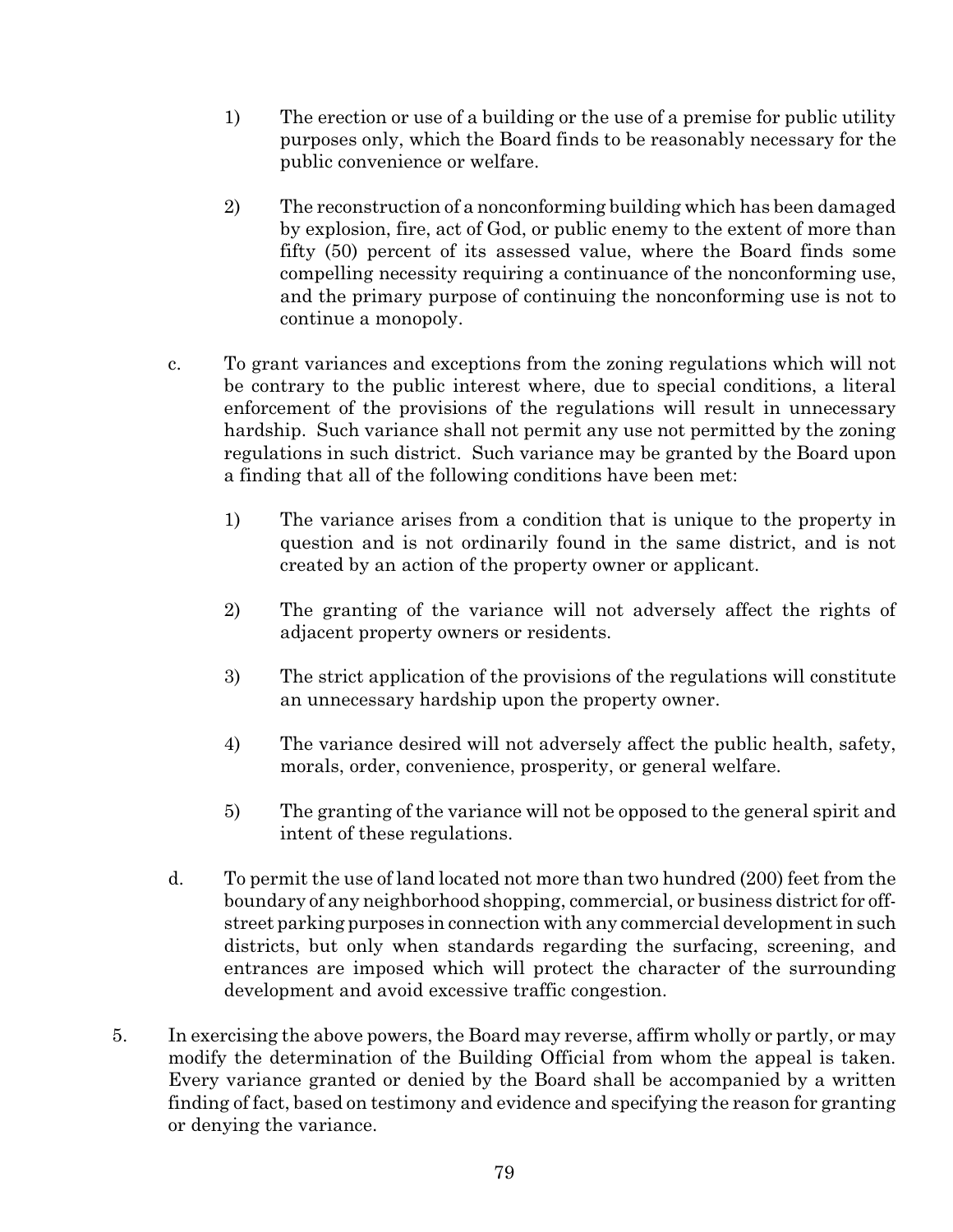# **21-202. Special Permits:**

Any of the following uses may be located in any district by special permission of the Governing Body under such conditions as the Governing Body may impose after the public hearing; provided, that in their judgment such use will not seriously injure the appropriate use of neighboring property and will conform to the general intent and purpose of this Ordinance, and shall comply with the height and area regulations of the district in which they may be located:

- 1. Any public building erected and used by any department of the City, County, State, or Federal Government.
- 2. Hospitals, clinics and institutions, exceptinstitutions for criminals and for persons who are insane or have contagious diseases; provided, however, that such buildings may occupy not over twenty-five (25) percent of the total area of the lot and will not have any serious and depreciating effect upon the value of the surrounding property, and, provided further, that the buildings shall be set back from all yard lines a distance of not less than two (2) feet for each foot of building height.
- 3. Cemetery.
- 4. Community building or recreation field.
- 5. Airport or landing field.
- 6. Greenhouses.
- 7. Trailer camps and tourist camps, but such camps shall not be located in the R-1 and R-2 Districts.
- 8. Day Care Facilities, provided that:
	- a. The owners, operators, and the facility have obtained and maintained in good standing all State of Kansas required licenses and certification and have complied with any and all similar State requirements.
	- b. The facility, at the time of application for the special use permit and at all times said operation is permitted under these provisions, shall be in compliance with all of the State of Kansas laws and regulations governing said facilities.
	- c. The facility care for no more than twelve (12) children.
	- d. The facility provide not less than two (2) off-street parking spaces for loading and unloading children.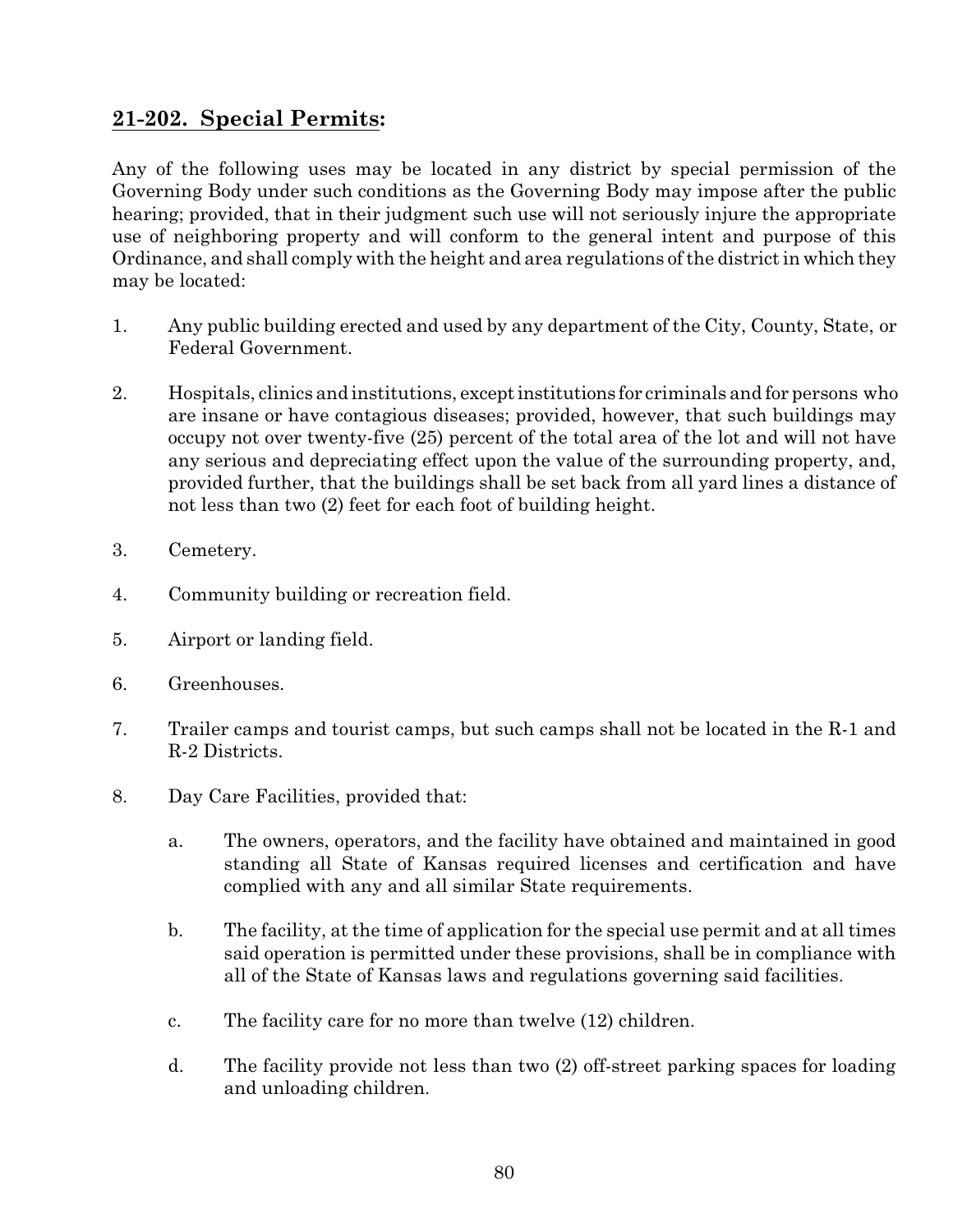- e. The facility not erect or display any commercial signs identifying itself.
- 9. Bed and Breakfast Facilities provided that:
	- a. The owners and operators live in the facility.
	- b. The owners, operators, and the facility have obtained and maintained in good standing all State of Kansas required licenses and certification and have complied with any and all similar State requirements.
	- c. The facility, at the time of application for the special use permit and at all times said operation is permitted under these provisions, shall be in compliance with all of the State of Kansas laws and regulations governing said facilities.
	- d. The facility provide not less than one (1) off-street parking space for each room provided for transient temporary guests.
	- e. The facility has no more than one sign not exceeding six (6) square feet in area.
- 10. Communication Towers located in Residential Zoning Districts, provided that the following procedures are complied with: (Communication Towers are permitted uses in Commercial and Industrial Zoning Districts).

Amateur radio towers and towers less than 60 feet in height from the ground, or less than 30 feet in height as measured to the highest point of the tower/antenna if mounted on a structure or building, shall be considered permitted uses in the district in which they are located, and shall not be subject to the provisions of this Section.

- a. All communication towers should be located in areas zoned commercial, or industrial, except that communication towers may be permitted in areas zoned residential if it can be demonstrated that all reasonable efforts were made to locate the proposed tower in non-residentially zoned areas.
- b. Communication towers not meeting the criteria set out in 10. a. shall be subject to the provisions of this Section and shall be considered special uses in residential zoning districts.
- c. At the time of application, the applicant shall submit a development plan in sufficient detail, as determined by staff, to evaluate its conformance with applicable standards and guidelines.
- d. The development plan shall include:
	- 1) Written authorization from the property owner of the proposed tower site.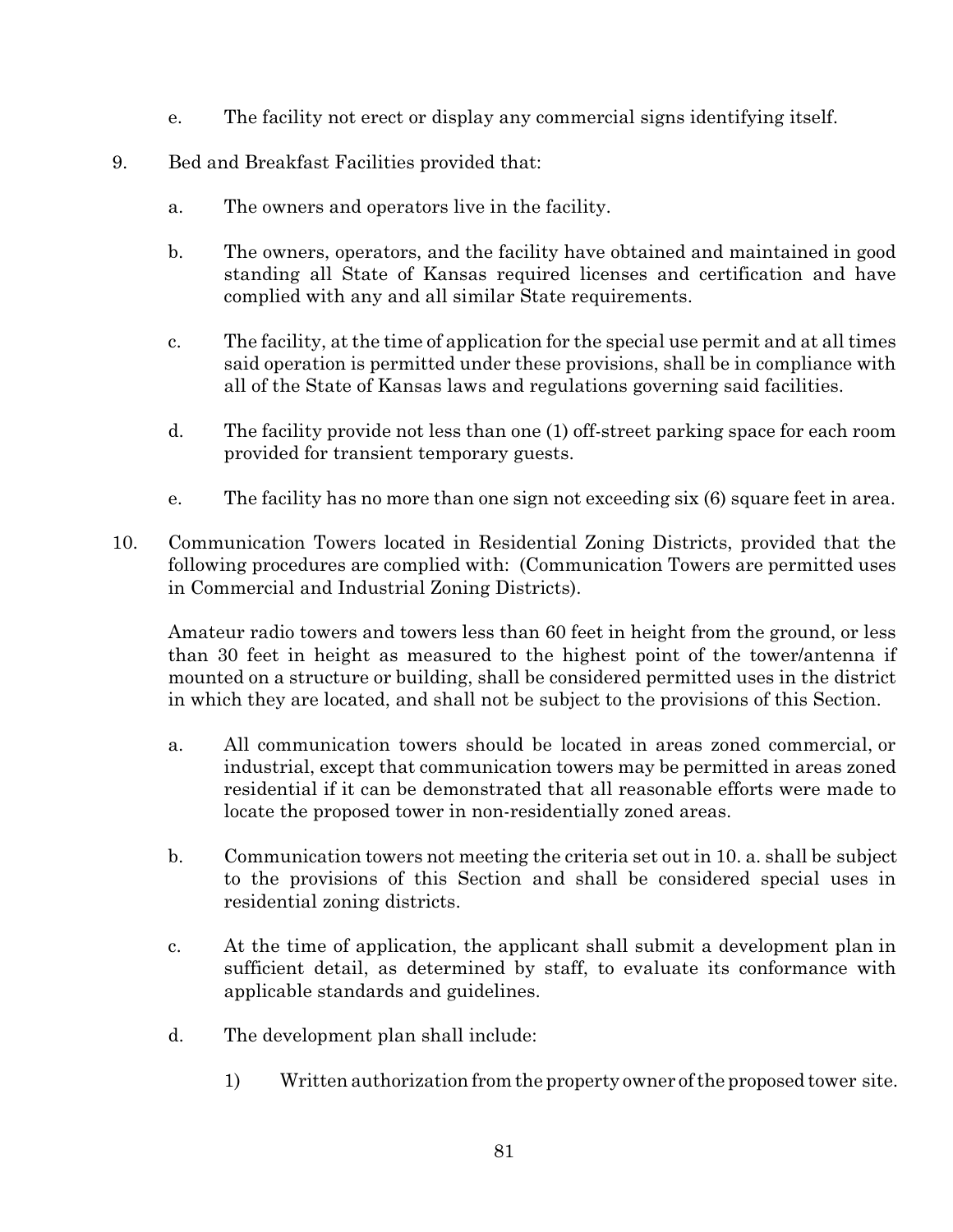- 2) A site plan drawn to scale showing the property boundaries, tower, guy wire anchors and other apparatus, existing and proposed structures, proposed transmission buildings and/or other accessory uses, access road location, access road surface material, parking area, fences, location and content of warning signs, exterior lighting specifications, a landscaping plan, land elevation contours, and existing land uses surrounding the site. If any accessory building is proposed, details of the building, including elevations and proposed use of the building, shall be submitted with the application.
- e. A proposal for a new communication tower shall not be approved unless the applicant can provide documentation showing that the telecommunication equipment planned for the proposed tower cannot be accommodated on an existing or approved tower or other structure due to one or more of the following reasons:
	- 1) The planned equipment would exceed the structural capacity of existing and approved towers, considering existing and planned use of those towers, and existing and approved towers cannot be reinforced to accommodate the planned or equivalent equipment at a reasonable cost.
	- 2) The planned equipment would cause frequency interference with other existing or planned equipment for these towers, and the interference cannot be prevented at a reasonable cost.
	- 3) Existing or approved towers do not have space on which planned equipment can be placed so it can function effectively and reasonably in parity with other similar equipment in place or approved.
	- 4) Other reasons that make it impracticable to place the equipment planned by the applicant on existing and approved towers.
- f. All communication towers shall be designed to accommodate at least two antennas for every 100 feet of tower height. The above requirements may be modified to provide the maximum number of compatible users within the radio frequency emission levels.
- g. Any communication tower that has not been properly maintained shall be removed by the owner at the owner's expense. Failure to remove the tower pursuant to maintenance issues may result in removal and assessment of cost to the property pursuant to K.S.A. 12-6a17.
- h. The communication tower owner/operator shall submit a letter to the Building Inspector by July 1 of each year listing the current users and types of antenna located on the approved tower. A sign shall be posted on the tower or the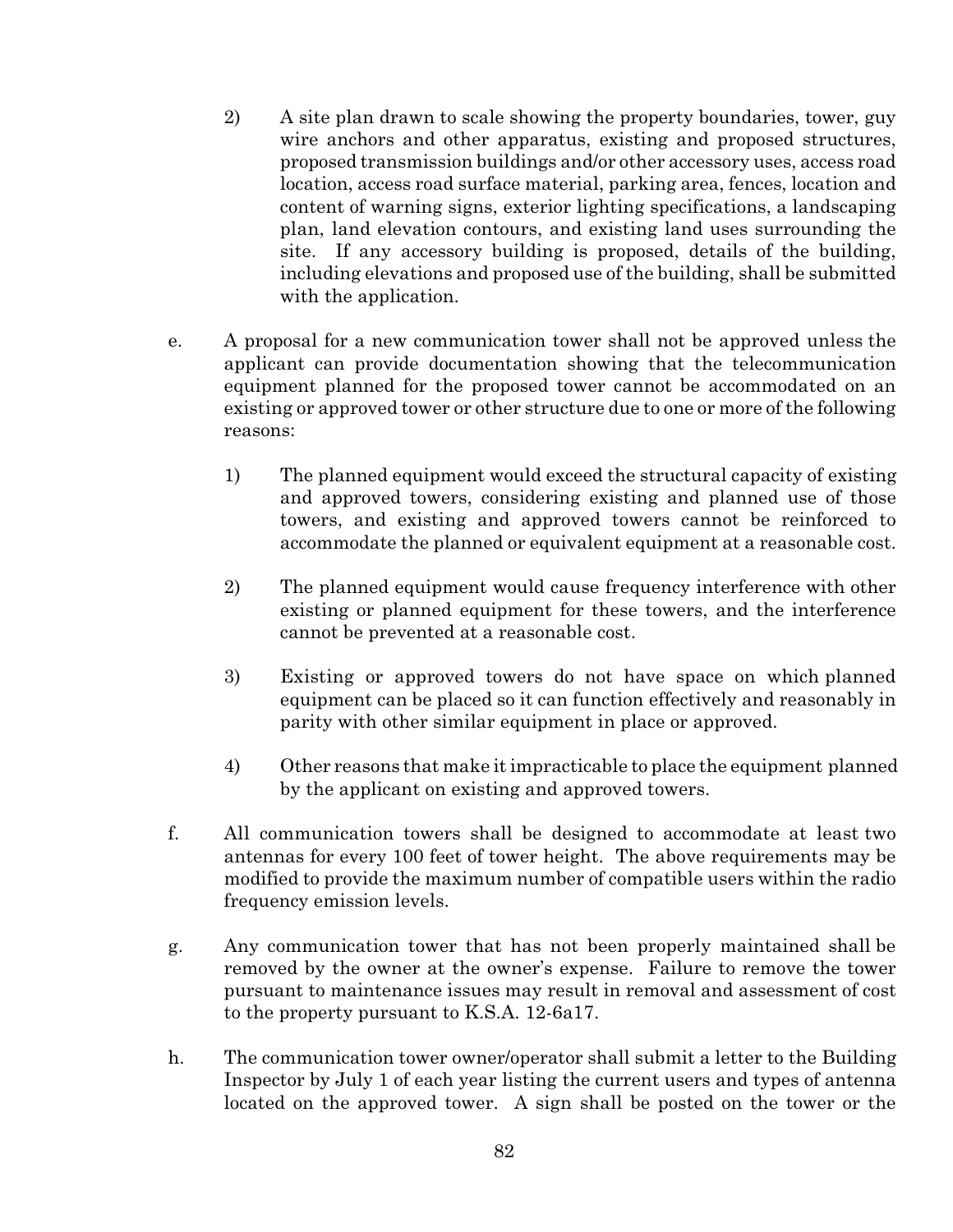exterior fence around the base of the tower noting the name and telephone number of the tower owner and operator.

- i. An application for communication tower approval shall include a report or written information which describes the tower height and design, including a cross-section of the structure, if applicable; engineering specifications detailing construction of tower, base and guy wire anchorage; the proposed painting and lighting schemes; and describes the tower's capacity, including the number and type of antennas that the tower can accommodate.
- j. The location of a ground-mounted communication tower must be such that it is set back at least equal to the height of the tower to the nearest property line measured from the center of the tower. A ground-mounted tower may be set back less than the tower height to the nearest property line if documentation from a registered engineer is submitted certifying that in the event of a tower failure or collapse, the fall zone of the tower will be contained within the proposed setback area. All guy wires, similar support devices and other apparatus shall be no closer than twenty (20) feet from any lot line.
- k. Communication towers may be placed on the roof of a building or on top of other structures using either of the following to determine tower height and setback:
	- 1) Tower height above the roof/structure may be as high as the setback distance to the nearest roof/structure edge.
	- 2) A roof-mounted tower may be set back less than the tower height to the nearest roof/structure edge if documentation from a registered engineer is submitted certifying that in the event of a tower failure or collapse, the fall zone of the tower will be contained within the proposed setback area.
- l. All communication towers and accessory facilities shall be sited to have the least practical adverse visual effect on the environment. Towers shall not be lighted except to assure human safety as required by the Federal Aviation Administration (FAA). Towers shall be galvanized finish or painted gray or light blue unless other standards are required by the FAA. In all cases, monopole towers shall be preferable to guyed towers or other free standing structures. Towers shall be designed and sited so as to avoid, whenever possible, application of FAA lighting and painting requirements.
- m. All communication towers shall conform to the height limitations of an airport approach zone as established by the Federal Aviation Administration (FAA).
- 11. Sexually Oriented Businesses may be located in I-1, Light Industrial District, provided the following procedures are complied with: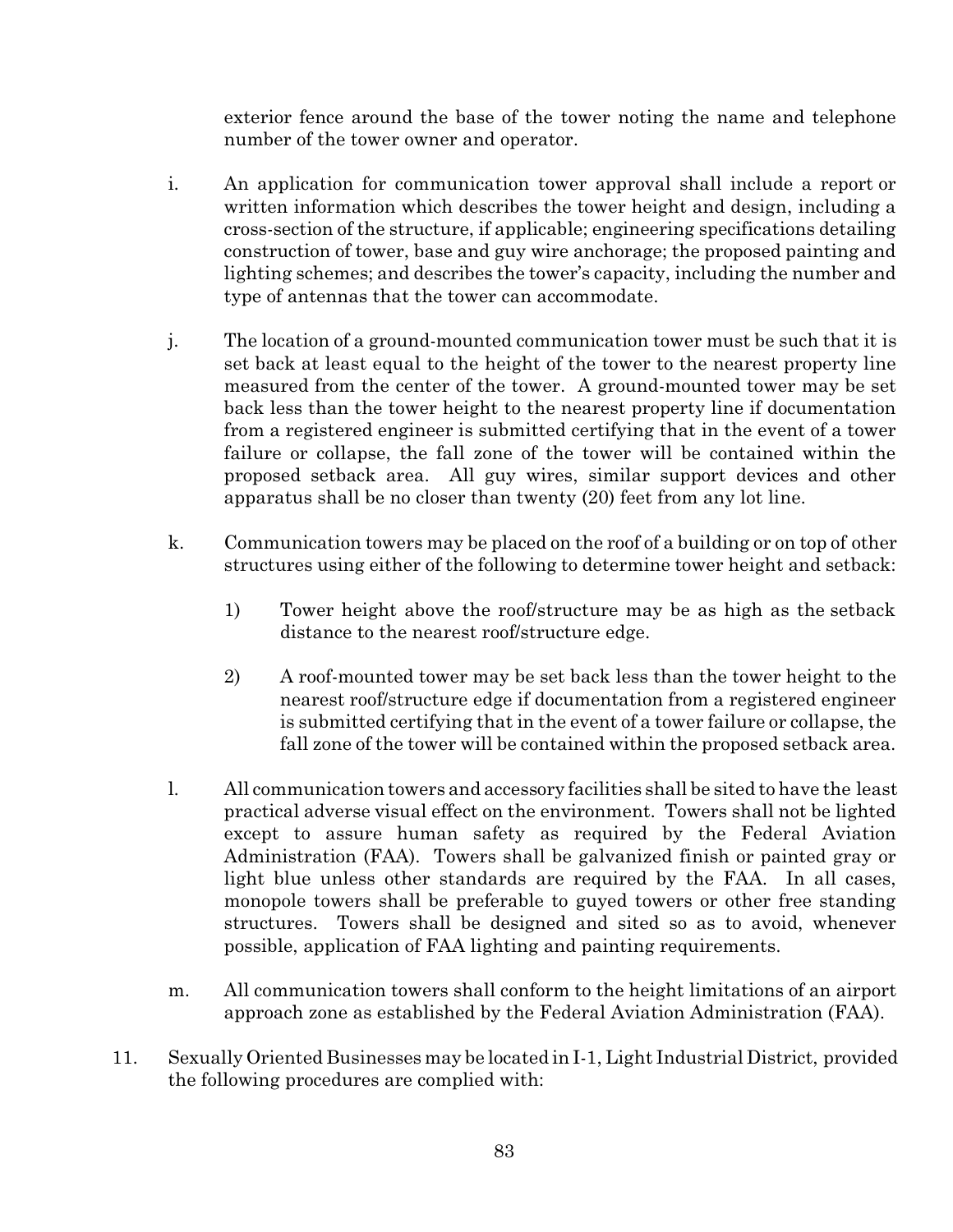- a. No sexually oriented business may operate within three hundred feet (300') of any existing residential zone as measured from property line to property line.
- b. No sexually oriented business may operate within three hundred feet (300') of any existing public, private, or parochial school; library; park; playground; church; or other place where minors tend to congregate; measured from property line to property line.
- c. No sexually oriented business may operate within three hundred feet (300') of any other sexually oriented business as measured from property line to property line.
- d. No sexually oriented business may operate on any premises licensed pursuant to the alcoholic beverage control regulations of the State of Kansas.
- e. Hours of Operation. No sexually oriented business, except for an adult motel, may remain open at any time between the hours of one o'clock (1:00) A.M. and eight o'clock (8:00) A.M. on weekdays and Saturdays, and one o'clock (1:00) A.M. and noon (12:00) P.M. on Sundays.
- f. No sexually oriented business shall allow entrance to any person under the age of eighteen (18); noncompliance with this provision may result in revocation of the sexually oriented business license.
- g. License Requirements. It is unlawful for any person to operate a sexually oriented business without a valid sexually oriented business license issued by the City of Colby pursuant to this Ordinance. It is also unlawful for any person who operates a sexually oriented business to employ a person to work for the sexually oriented business who is not licensed as a sexually oriented business employee by the City of Colby pursuant to this Ordinance.
- h. Any application for a sexually oriented business license or a sexually oriented business employee license must be made on a form provided by the City of Colby, which shall be notarized, and shall include the information called for in Subsections (1) through (6) as follows:
	- 1) The full true name and any other names used in the preceding five (5) years. If the applicant is an individual, he or she shall sign the application for license as applicant. If the person that wishes to operate a sexually oriented business is other than an individual (such as a corporation), each officer, director, general partner or other person who will participate directly in decisions relating to management of the business shall sign the application for a license as the applicant.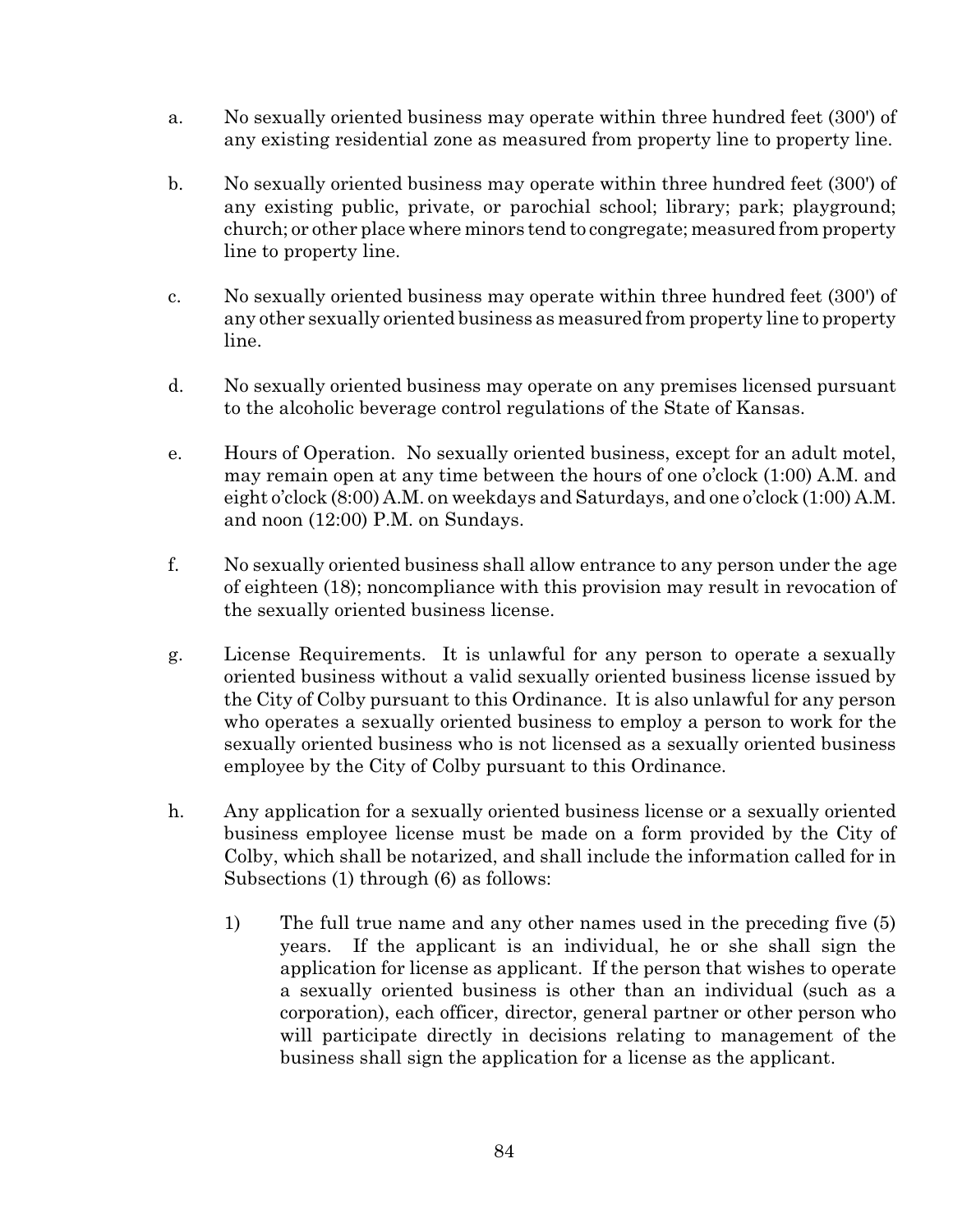- 2) The name, business location, legal description, business mailing address and phone number of the sexually oriented business.
- 3) Either a set of fingerprints suitable for conducting necessary background checks pursuant to this Ordinance, or the applicant's Social Security Number, to be used for the same purpose.
- 4) Written proof of age, in the form of either a copy of a birth certificate and current photo, a current driver's license with picture, or other picture identification document issued by a governmental agency.
- 5) The issuing jurisdiction and the effective dates of any license or permit held by the applicant relating to a sexually oriented business, and whether any such license or permit has been denied, revoked or suspended, and if so, the reason or reasons therefore.
- 6) The name and address of the statutory agent or other agent authorized to receive service of process for the sexually oriented business.
- i. For the purpose of insuring compliance with this Ordinance, an applicant, operator or licensee shall permit law enforcement officers and any other federal, state, county or city agency in the performance of any function connected with the enforcement of this Ordinance, normally and regularly conducted by such agencies, to inspect, at any time the business is occupied or open for business, the premises of the business.
- j. Each license for a sexually oriented business or a sexually oriented business employee shall expire one (1) year from the date of issuance and may be renewed only by making application for renewal at least thirty (30) days before the expiration date. If the City denies an application or a renewal of a license, the applicant shall not be issued a license for one (1) year from the date of the denial.
- k. The City may refuse to issue, suspend, or revoke a license after providing due notice, for valid reasons including, but not limited to:
	- 1) Violation or noncompliance with any section of this Ordinance
	- 2) Refusal to allow an inspection of the sexually oriented business premises as authorized by this Ordinance
	- 3) Giving false or misleading information in the material submitted during the application process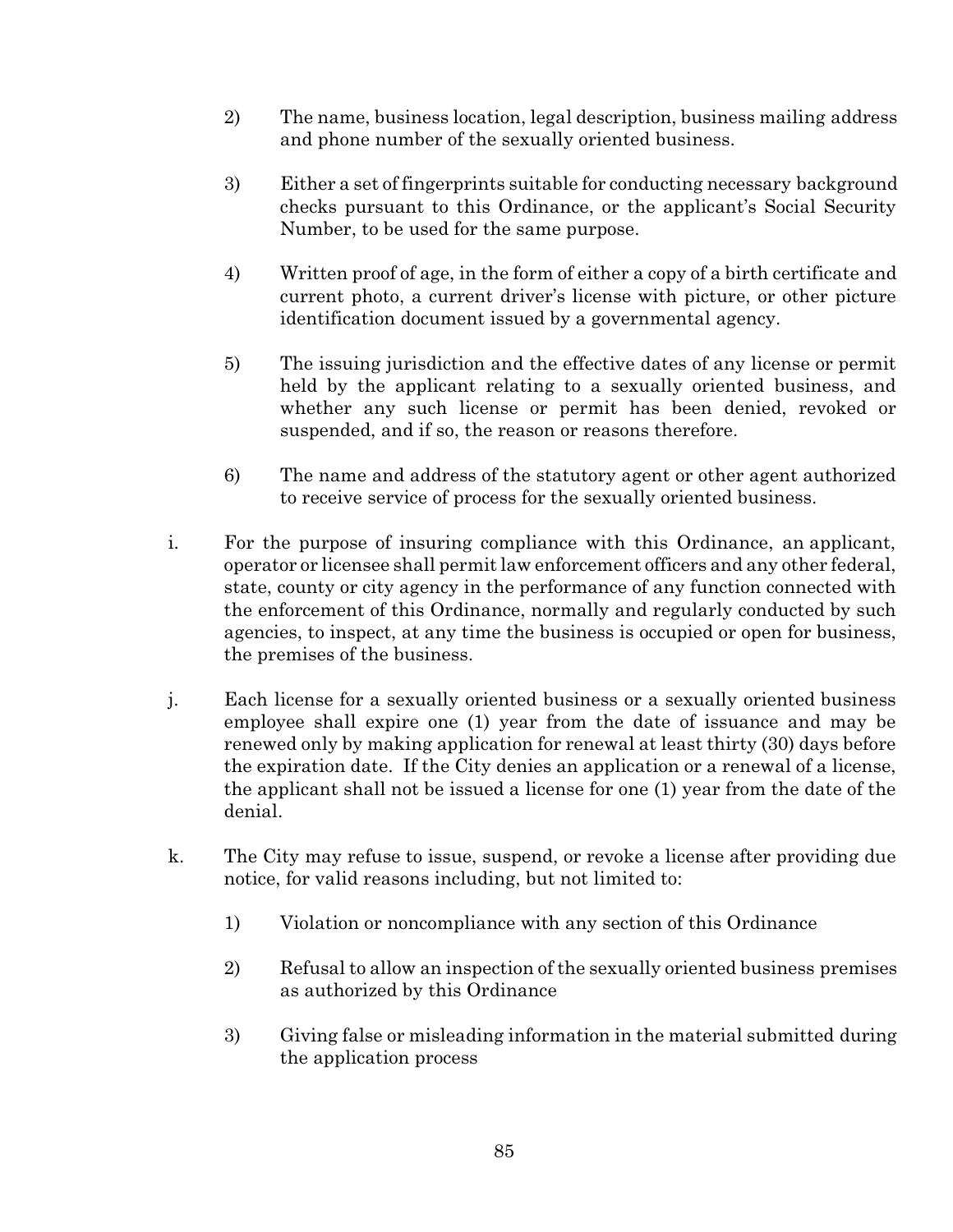- 4) Knowingly allowing possession, use, or sale of controlled substances on the premises
- 5) Knowingly allowing prostitution on the premises
- 6) Knowingly operating the sexually oriented business during a period of time when the licensee's license was suspended
- 7) Is delinquent in the payment to the City of taxes, fees, fines, or penalties assessed against or imposed upon the applicant in relation to a sexually oriented business
- 8) Has been convicted or entered a guilty plea to a criminal activity involving a sexual act or been placed on diversion for such acts under the laws of the State of Kansas, or a law of another state, or an ordinance of any city or resolution of any county which prohibits the acts this section prohibits.
- l. Fees shall be \$250.00 for an initial sexually oriented business license and \$125.00 for the renewal license; fees shall be \$100.00 for an initial sexually oriented business employee and \$50.00 for the renewal license.
- m. Advertisements, displays, or other promotional materials shall not be shown or exhibited so as to be visible or audible to the public from public rights-of-way other than permitted signs. Permitted signs shall be limited to those whose copy includes only the name of the business, place, organization, or building identified; sign, location and other requirements of such signs contained in Zoning Code **21-110. C-2 – Neighborhood Commercial District**.
- n. Failure to Comply; Penalty. Should any person, corporation, partnership or association fail to comply with any provision of this Ordinance pertaining to sexually oriented businesses, the public officer may file a complaint in the municipal court of the City against such person, corporation, partnership or association and upon conviction of any violation of the same, be fined a minimum on the first conviction of \$200.00, upon a second conviction of \$400.00 and a maximum amount not to exceed \$1,000.00 on said first, second or any subsequent conviction or be imprisoned not to exceed 30 days or be both fined and imprisoned. Each day during or on which a violation occurs or continues after notice has been served shall constitute an additional or separate offense.
- 12. A temporary use permit may be issued for the temporary placement of semi-trailers and shipping (cargo) containers outside of a retail store subject to the following provisions: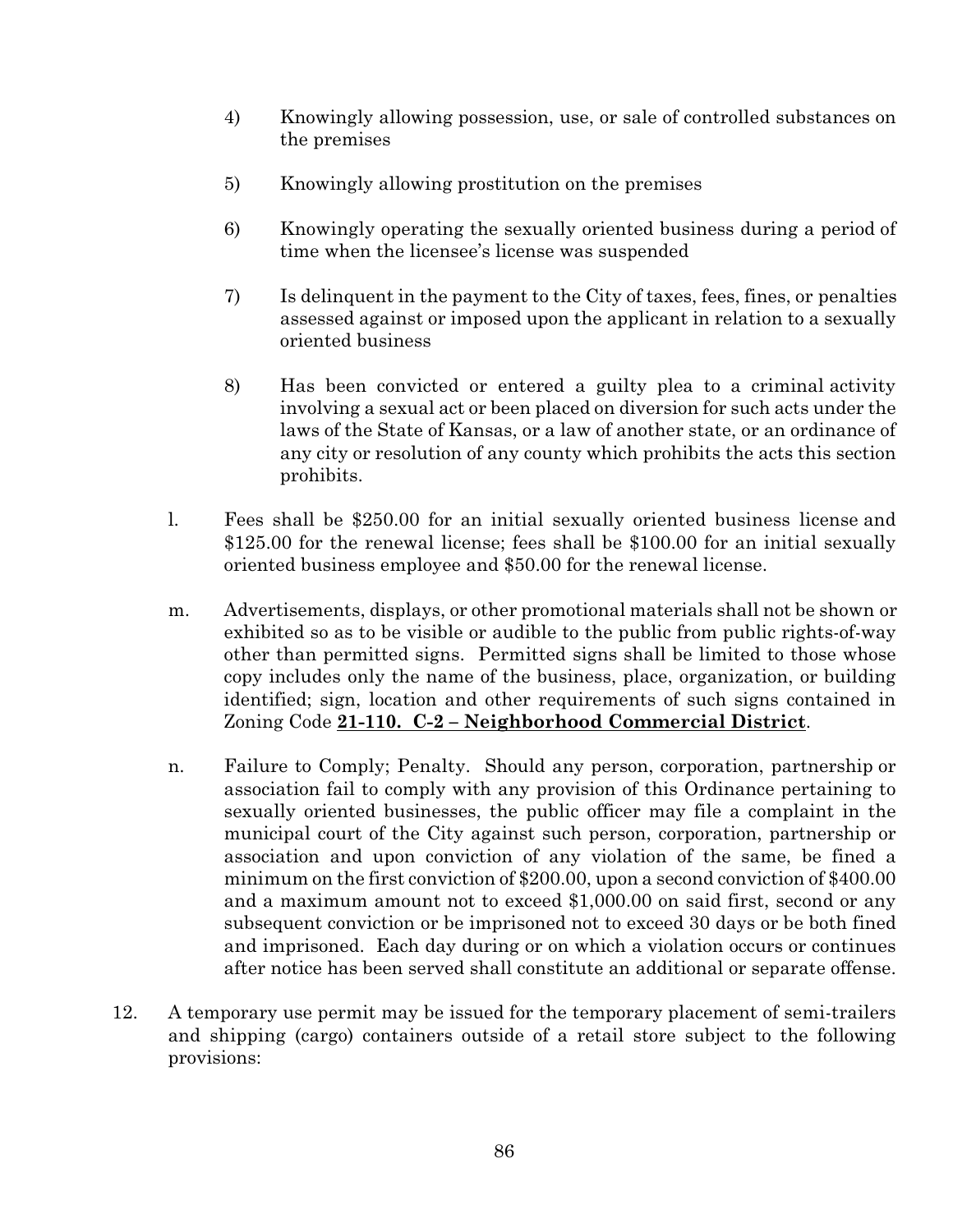- a. Only one permit for a maximum of 90 days will be allowed per year; fee for said permit shall be \$100.00.
- b. Semi-trailers and shipping (cargo) containers must be placed in the rear yard, must meet required setbacks for accessory buildings, cannot be adjacent to customer entrances or residential areas, cannot displace any required parking spaces, and cannot be placed in fire or circulation drives.
- c. The number of containers to be allowed shall not exceed 5% of indoor square footage (floor area) of the business.
- d. Semi-trailers and shipping (cargo) containers must be removed within five days of the expiration of the 90-day limit.
- e. Any violation of the conditions of these provisions for a Temporary Use Permit will impact any future requests for a permit.
- 13. Small wind energy systems of not more than 100 kW shall be permitted in all zoning classifications where structures of any sort are allowed, provided that:
	- a. Definition: A small wind energy system shall be defined as a wind energy conversion system consisting of a wind turbine, a tower, and associated control or conversion electronics, which has a rated capacity of not more than 100 kW and which is intended primarily to reduce on-site consumption of utility power.
	- b. Set Backs: The wind system structure shall be set back a minimum of 110% of the maximum height of the structure (including turbine blades) from any property boundary of the installation site; in addition, no guy wire anchor may extend closer than ten (10) feet to the property boundaries of the installation site.
	- c. Tower Height: For property sizes less than ½ acre, maximum tower height shall be subject to set-backs as provided in Article 2 and restrictions imposed by FAA regulations. For property sizes between ½ acre and one acre, the tower height shall be limited to 150 feet, subject to set-backs provided in Article 2 and FAA regulations. For property sizes of one acre or more, there is no limitation on tower height other than set-backs provided in Article 2 and restrictions imposed by FAA regulations.
	- d. Noise: Small wind energy systems shall not exceed 60 decibels of sound measured at the property boundary of the installation site.
	- e. Notification of Adjoining Property Owners: Applicants for a wind energy system shall notify all adjoining property owners within two hundred feet of the installation site of their intention to erect a wind energy system and shall file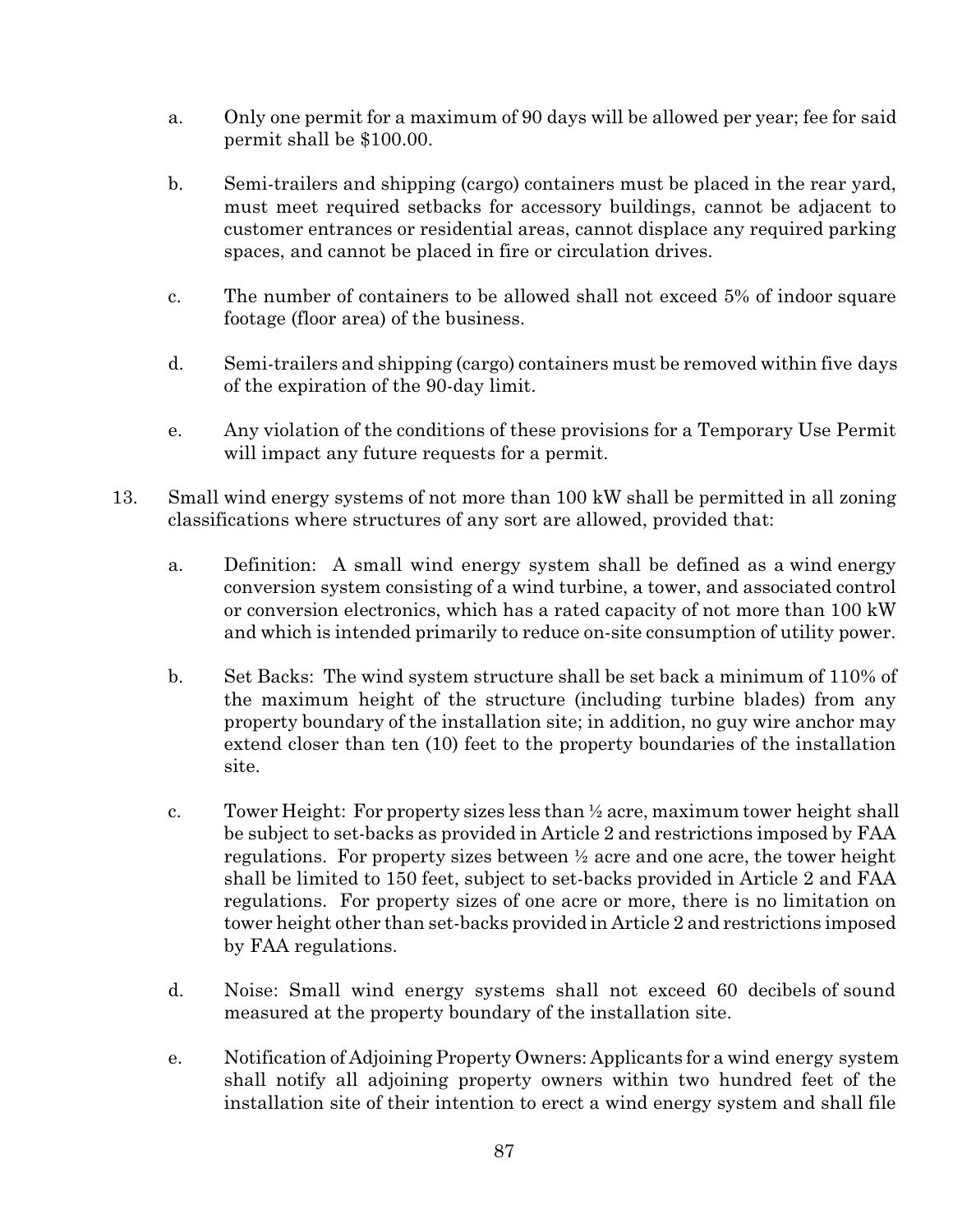an affidavit of mailing said notice with the office of the City Clerk. The notice shall contain the time and date of the public hearing to be held before the Colby/Thomas County Metropolitan Area Planning Commission and a detailed description of the wind energy system to be installed.

- f. Approved Wind Turbines: Small wind turbines must have been approved by a small wind certification program recognized by the American Wind Energy Association. A copy of the certification must accompany the permit application.
- g. The wind energy systems shall not cause interference to microwave communications or radio and television transmission or reception in the area. All blades shall be constructed of non-metallic substances.
- h. Compliance with FAA Regulations: Small wind energy systems must comply with applicable FAA regulations, including any necessary approvals for installations close to an airport. A copy of the FAA Form 7460-1, Notice of Proposed Construction or Alteration, must accompany the permit application.
- i. Liability Insurance: Owners of small wind energy systems must carry liability insurance with a combined single limit of no less than \$2,000,000 as evidenced by a Certificate of Insurance attached to the permit application. Each insurance policy shall contain a clause to the effect that the policy shall not be canceled, reduced, restricted or limited at any time unless the city clerk is given ten (10) days written notice. Failure to provide insurance may result in disconnection of the wind energy system from the utility company's distribution system.
- j. Interconnection Agreement: No small wind energy system shall be installed until evidence has been given that the utility company has approved the customer's request to install an interconnected customer-owned generator.
- k. Removal of Wind Energy System: Any wind energy system which is inoperable or unused for a period of one (1) year shall be removed at the owner's expense and shall be deemed a hazard and a dangerous and unfit structure within the meaning of the code of the City of Colby, Kansas, Chapter IV, Article 6, Dangerous and Unsafe Structures (K.S.A. 12-1751) (Code 2007). If the owner has not removed the structure as required herein, the City may exercise its remedies pursuant to those code sections and ordinances cited above, as amended from time to time.
- 14. Before issuance of any special permit for any of the above buildings or uses, the Governing Body shall refer the proposed application to the Planning Commission, which Commission shall be given thirty (30) days in which to make a report regarding the effect of such proposed building or use upon the character of the neighborhood, traffic conditions, public utility facilities, and other matters pertaining to the public health, public safety, and general welfare. No action shall be taken upon any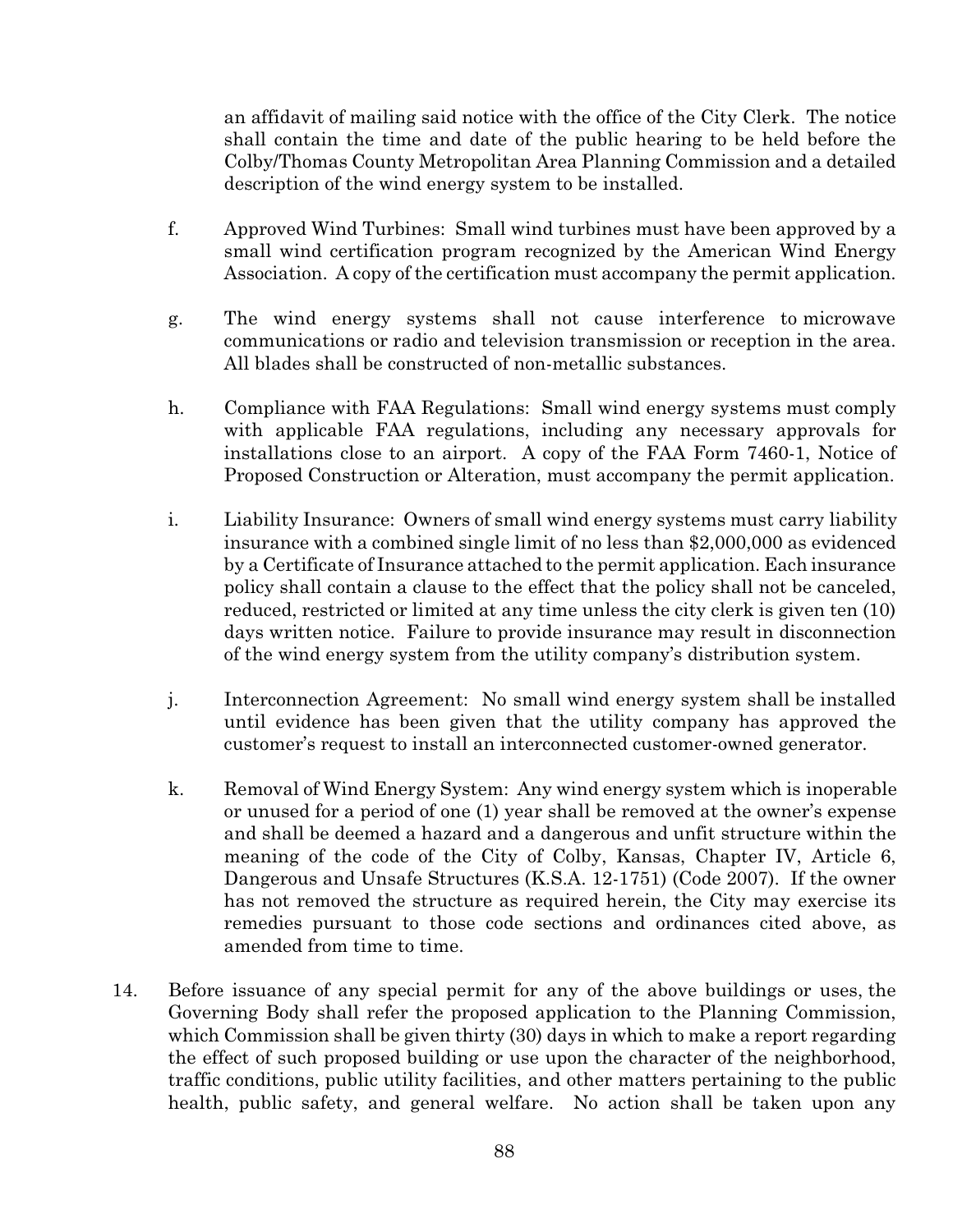application for a proposed building or use referred to above, until and unless the report of the Planning Commission has been filed; provided, however, if no report is received from the Commission within thirty (30) days, it shall be assumed that approval of the application has been given by said Commission.

*Communication Tower Definition: A structure measuring 60 feet or more in height from the ground, or 30 feet in height as measured to the highest point of the tower/antenna if mounted on a structure or building, erected or maintained for the primary purpose of supporting antennae or apparatus for transmitting and/or receiving radio frequency waves. For the purposes of these regulations the term "Communication Tower" shall include, but not be limited to, commercial radio or television broadcasting towers; microwave transmitting and/or receiving towers; and wireless telephone towers, but shall not include amateur radio transmitting or receiving towers, satellite dish antennae or television antennae. Amateur Radio towers are specifically exempt from regulations applying to communication towers.*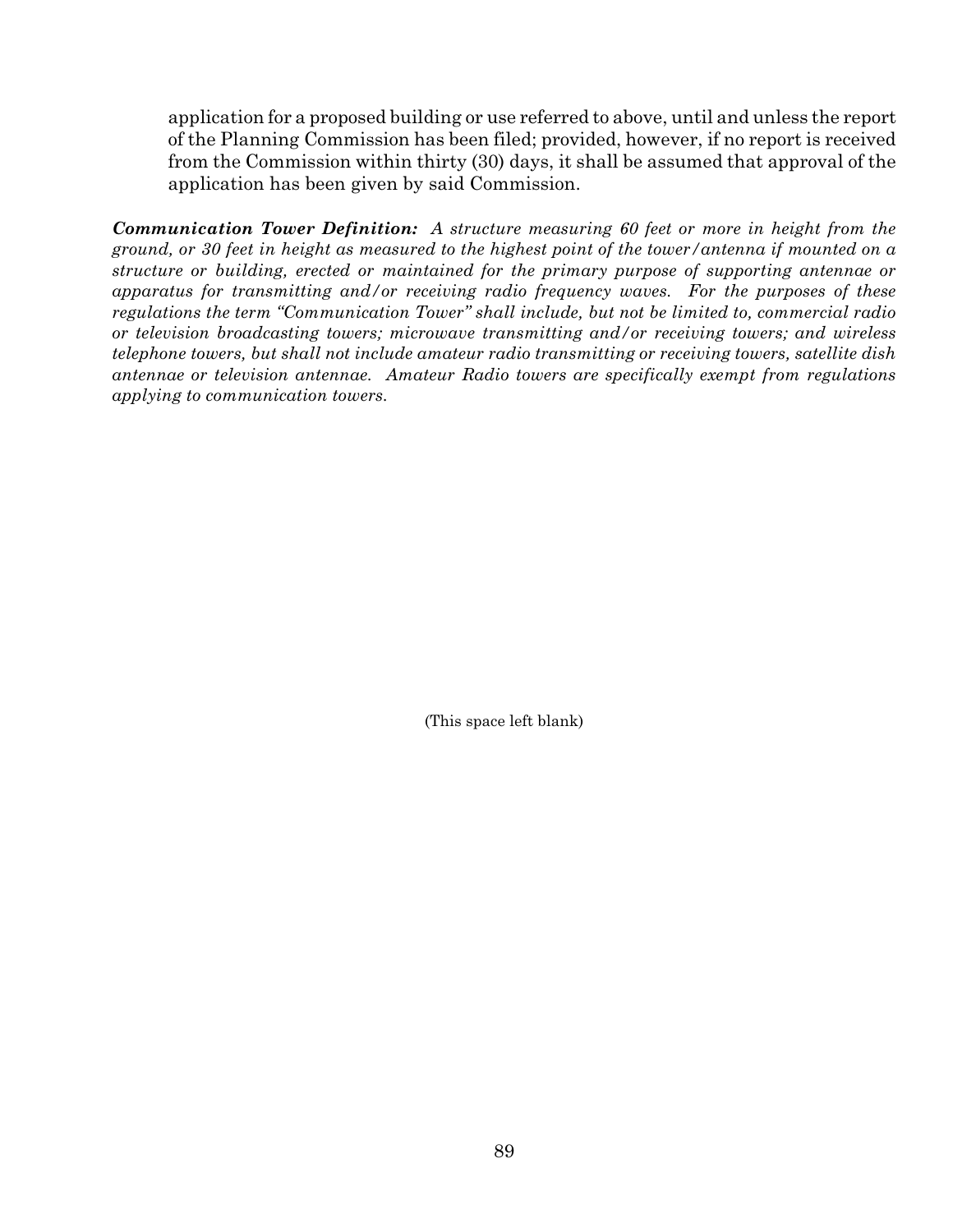# **21-203. Occupancy Permits:**

- 1. Subsequent to the effective date of this Ordinance, no change in the use or occupancy of land, nor any change of use or occupancy in an existing building, other than for single family dwelling purposes, shall be made, nor shall any new building be occupied for any purpose other than single family dwelling use until a Certificate of Occupancy has been issued by the Building Official and attested to by the City Clerk. Every Certificate of Occupancy shall be accompanied by sufficient data including plans and specifications to enable the Building Official to evaluate the proposed use.
- 2. Record to be kept by the City Clerk: A record of all Certificates of Occupancy shall be kept on file in the office of the City Clerk, and copies shall be furnished on request to any person having a proprietary or tenancy interest in land or a building affected by any such Certificates of Occupancy.
- 3. A Certificate of Occupancy shall be required for all nonconforming uses of land or buildings created at the time of passage of this Ordinance. Application for such Certificate of Occupancy for nonconforming uses shall be filed with the Building Official or proper authority by the owner or lessee of the building or land occupied by such nonconforming use within one (1) year from the effective date of this Ordinance. It shall be the duty of the City to issue a Certificate of Occupancy for a nonconforming use, but failure to apply for such Certificate of Occupancy for nonconforming use or failure of the City to issue such Certificate of Occupancy for nonconforming use shall be considered evidence that such nonconforming use did not exist at the effective date of this Ordinance.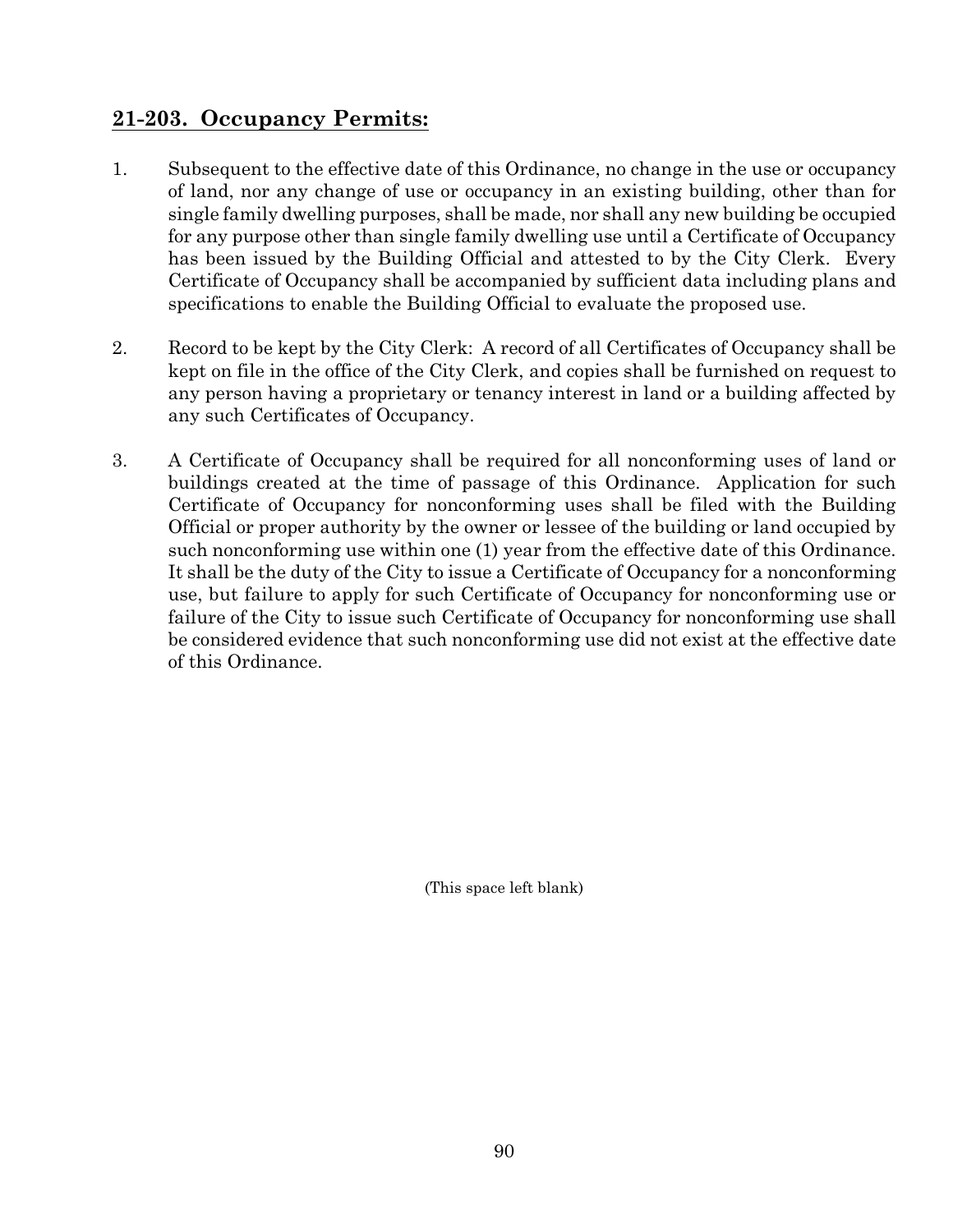# **21-204. Nonconforming Uses:**

- 1. The lawful use of a building existing at the time of the effective date of this Ordinance may be continued, although such use does not conform with the provisions hereof, provided no structural alterations, except those required by law or ordinance, are made therein. If no structural alterations are made, a nonconforming use of a building may be changed to another nonconforming use of the same or more restricted classification. If the nonconforming use of a building has been changed to a more restricted one or to a conforming use, such use shall not thereafter be changed to a less restricted use.
- 2. No building which has been damaged by fire, explosion, act of God, or the public enemy to the extent of more than fifty (50) percent of its assessed valuation shall be restored except in conformity with the regulations of this Ordinance.
- 3. In the event that a nonconforming use of any building or premise is discontinued for a period of one (1) year, the use of the same shall thereafter conform to the regulations of the district in which it is located.
- 4. No existing building or premise devoted to a use not permitted by this Ordinance in the district in which such building or premise is located, except when required to do so by law or ordinance, shall be enlarged, extended, reconstructed, or structurally altered unless such use is changed to one permitted in the district in which such building or premise is located.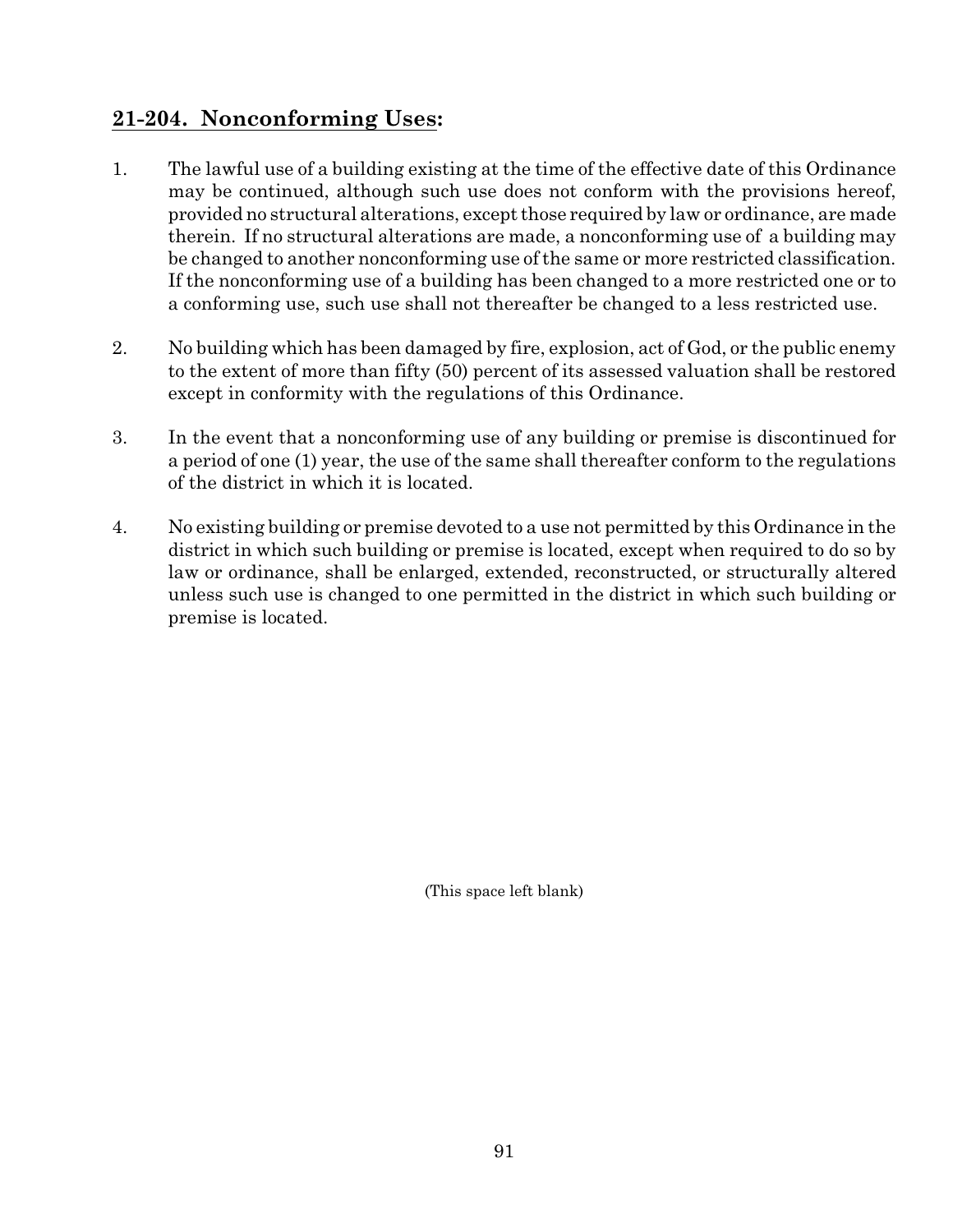### **21-205. Amendments and Changes:**

- 1. The Governing Body may from time to time amend this Ordinance to alter district boundaries and designations or change other requirements contained herein. Proposals for such amendments may be initiated by the Governing Body, the Planning Commission, or by the owner or owners of real property affected.
- 2. Property owners proposing a zoning amendment shall make application to the Planning Commission for its consideration and recommendation. Such application shall be accompanied by a fee of one hundred fifty dollars (\$150.00) which shall be paid to the City Clerk. Said fee is not refundable and shall be used by the Planning Commission to pay costs of notices, publications, and other requirements provided for by law.
- 3. Following review of an application for zoning amendment and upon development of a tentative recommendation, the Planning Commission shall publish notice of a public hearing on said application. Such notice shall fix the time and place for such hearing and shall contain a statement regarding the nature of the proposed amendment. In addition, the Planning Commission shall mail written notice of such proposed amendment to all owners of record of lands located within the City and within at least two hundred (200) feet of the area proposed to be altered, and in the case of properties adjacent to the City Limits, to all owners of record of lands located outside of the incorporated area within at least one thousand (1,000) feet of the area proposed to be altered, advising them of the time and place fixed for the public hearing and affording them an opportunity to be heard.
- 4. After the public hearing, the Planning Commission shall make its final recommendation to the Governing Body for formal action. The governing body may:  $(1)$  Adopt such recommendation by ordinance;  $(2)$  Override the Planning Commission's recommendation by a two-thirds (2/3) majority vote of the membership of the Governing Body; (3) Return such recommendation to the Planning Commission with a statement specifying the basis for the Governing Body's failure to approve or disapprove. If the Governing Body returns the Planning Commission's recommendation, the Planning Commission, after considering same, may resubmit its original recommendation giving the reasons therefore or submit a new and amended recommendation. Upon the receipt of such recommendation, the Governing Body, by a simple majority thereof, may adopt or amend and adopt such recommendation by ordinance, or it need take no further action thereon. If the Planning Commission fails to deliver its recommendation to the Governing Body following the Planning Commission's next regular meeting after receipt of the Governing Body's report, the Governing Body shall consider such course of inaction as a re-submission of the Planning Commission's original recommendation.
- 5. If a protest against such amendment be filed with the City Clerk within fourteen (14) days after conclusions of the public hearing on such amendment, duly signed, and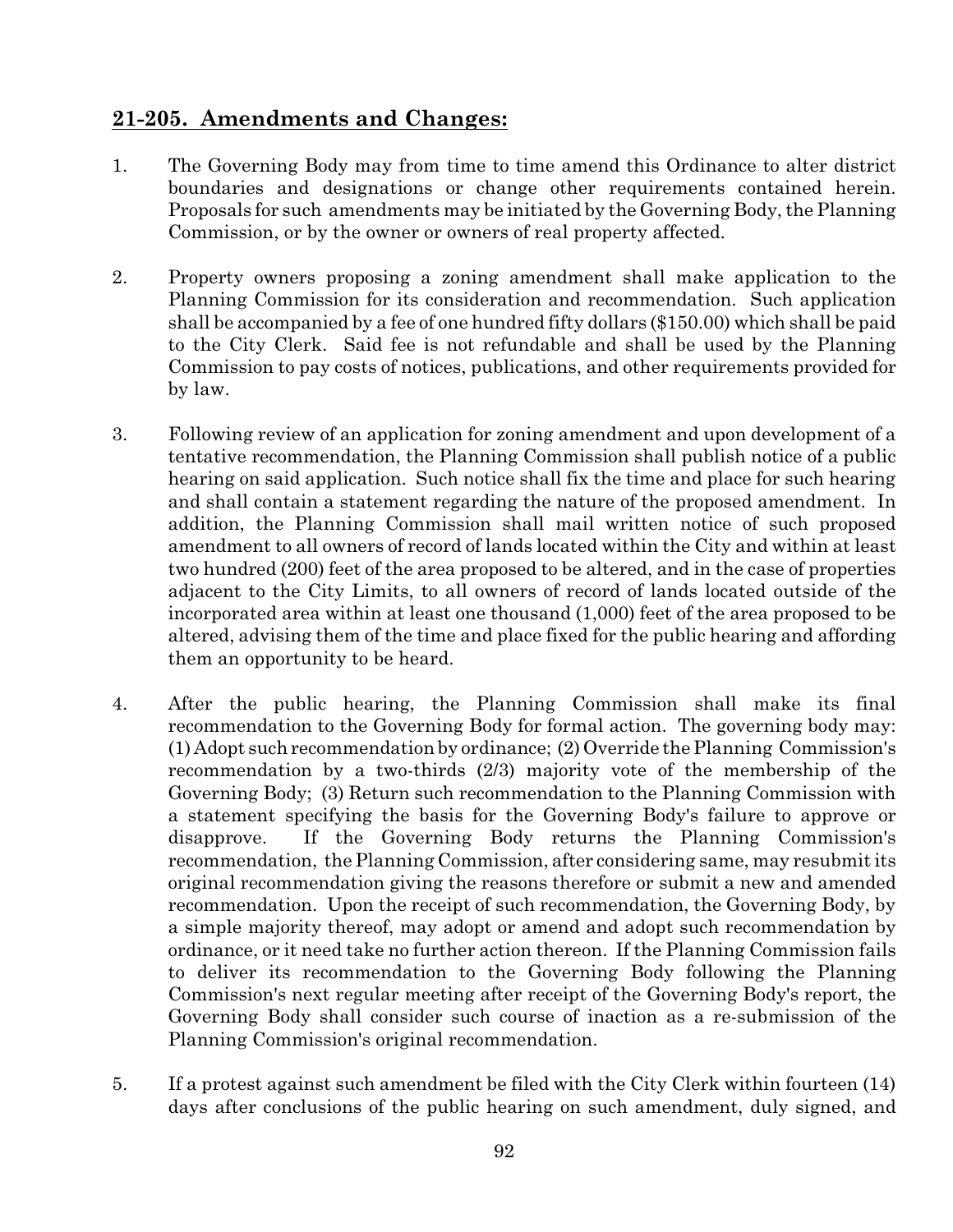acknowledged by the owners of twenty (20) percent or more of any real property proposed to be rezoned or by the owners of twenty (20) percent or more of any real property required to be notified by this Ordinance, such amendment shall not be passed except by at least a three-fourths (3/4) vote of all the members of the Governing Body.

# **21-206. Enforcement:**

It shall be the duty of the City Manager to see that this Ordinance is enforced through the proper legal channels.

# **21-207. Violation and Penalty:**

Any person, firm or corporation who violates, disobeys, omits, neglects, or refuses to comply with or who resists the enforcement of any of the provisions of this Ordinance shall be fined not less than ten dollars (\$10.00) nor more than one hundred dollars (\$100.00) for each offense. Each day that a violation is permitted to exist shall constitute a separate offense.

# **21-208. Validity:**

Should any section, clause, or provision of this Ordinance be declared to be invalid, the same shall not affect the validity of the Ordinance as a whole or any part thereof, other than the part so declared to be invalid.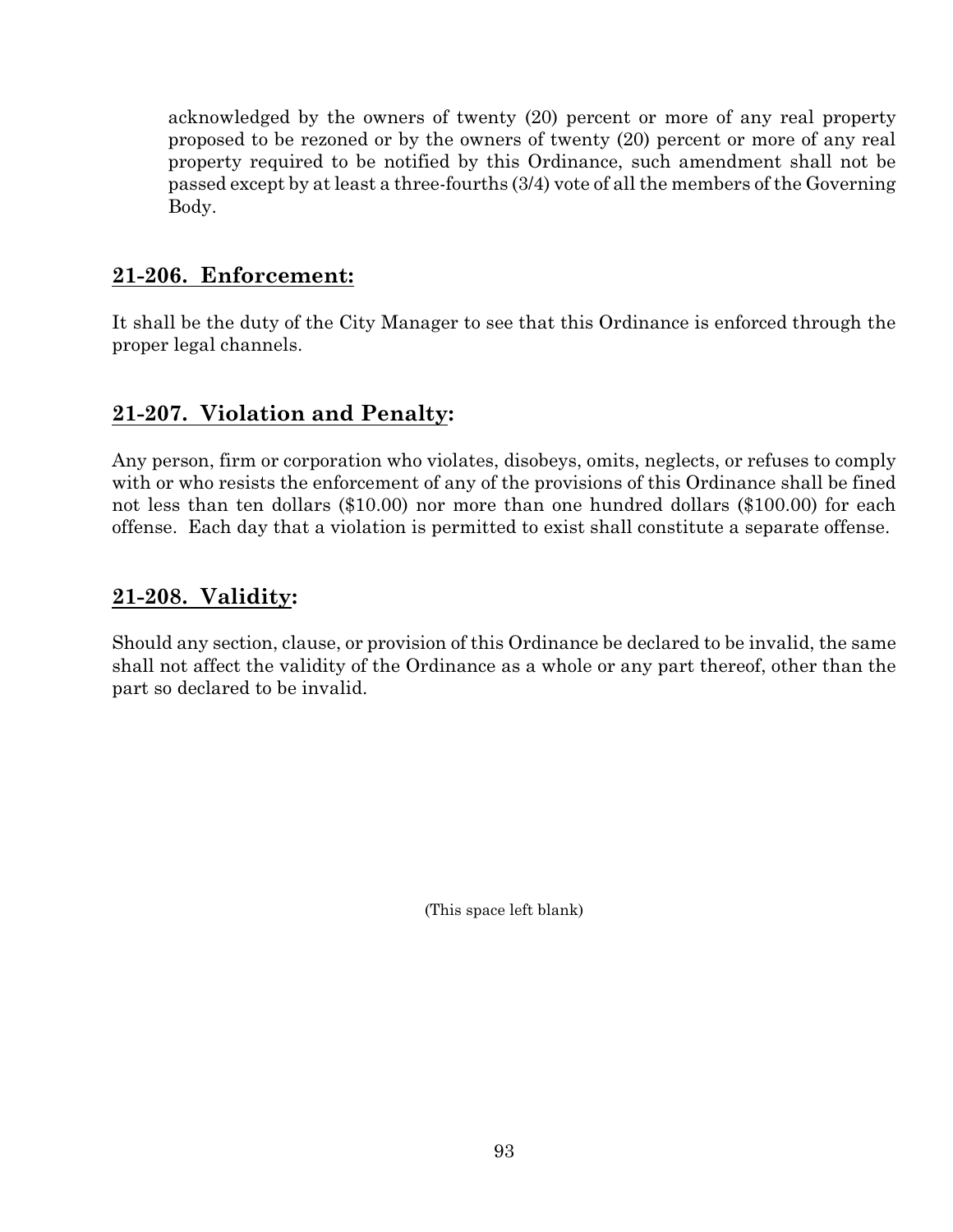# **ARTICLE 3. PLANNING COMMISSION**

# **21-301. Commission Established:**

There is hereby created the Colby/Thomas County Metropolitan Area Planning Commission as authorized by K.S.A. 12-744 and any amendments thereto.

# **21-302. Members, Appointments, Term Qualifications:**

The Colby/Thomas County Metropolitan Area Planning Commission shall consist of nine (9) members, six (6) of whom shall be appointed by the Mayor of the City of Colby with the consent of the majority of the City Council, and three (3) of whom shall be appointed by the Chairman of the Board of County Commissioners of Thomas County, Kansas, by and with the consent of the Board of County Commissioners of Thomas County, Kansas. All terms shall commence on January 1 and expire on December 31. All terms of office shall be for three (3) years; provided, however, in the event any member shall miss three (3) consecutive meetings of the Planning Commission, said member's term may be declared expired, and a new member may be appointed by the appointing authority. In case of the death, incapacity, resignation, or disqualification of any member, the Board making the appointment of such member shall appoint another member to the unexpired term of such deceased, incapacitated, resigned, or disqualified member. Any person who is a qualified voter shall be eligible for appointment by either governing body if that person resides and owns real property within a belt three (3) miles wide measured from the corporate limits of the City of Colby, or resides within the corporate limits of the City of Colby. No person shall be disqualified from continuing to serve on such Planning Commission by reason of changing his residence provided such person continues to reside within Thomas County, Kansas. Members of the Colby/Thomas County Metropolitan Area Planning Commission shall serve without compensation, but may be reimbursed for expenses actually incurred in the performance of their duties as members of the said Commission.

# **21-303. Meetings, Organizations:**

The Colby/Thomas County Metropolitan Area Planning Commission shall convene for its first meeting at such time and place as shall be fixed by the Chairman of the Board of County Commissioners and the Mayor of the City of Colby, and shall thereupon proceed to organize and elect officers and fix and determine times and places of future meetings, which said meetings shall be not less frequent than once every two (2) months. Said Planning Commission shall elect one member as Chairman and one member as Vice-Chairman. The terms of the Chairman and Vice-Chairman shall be for one (1) year or until successors shall have been elected and qualified. Special meetings of the Planning Commission may be called by the Chairman, or in his absence, by the Vice-Chairman. A quorum for the Planning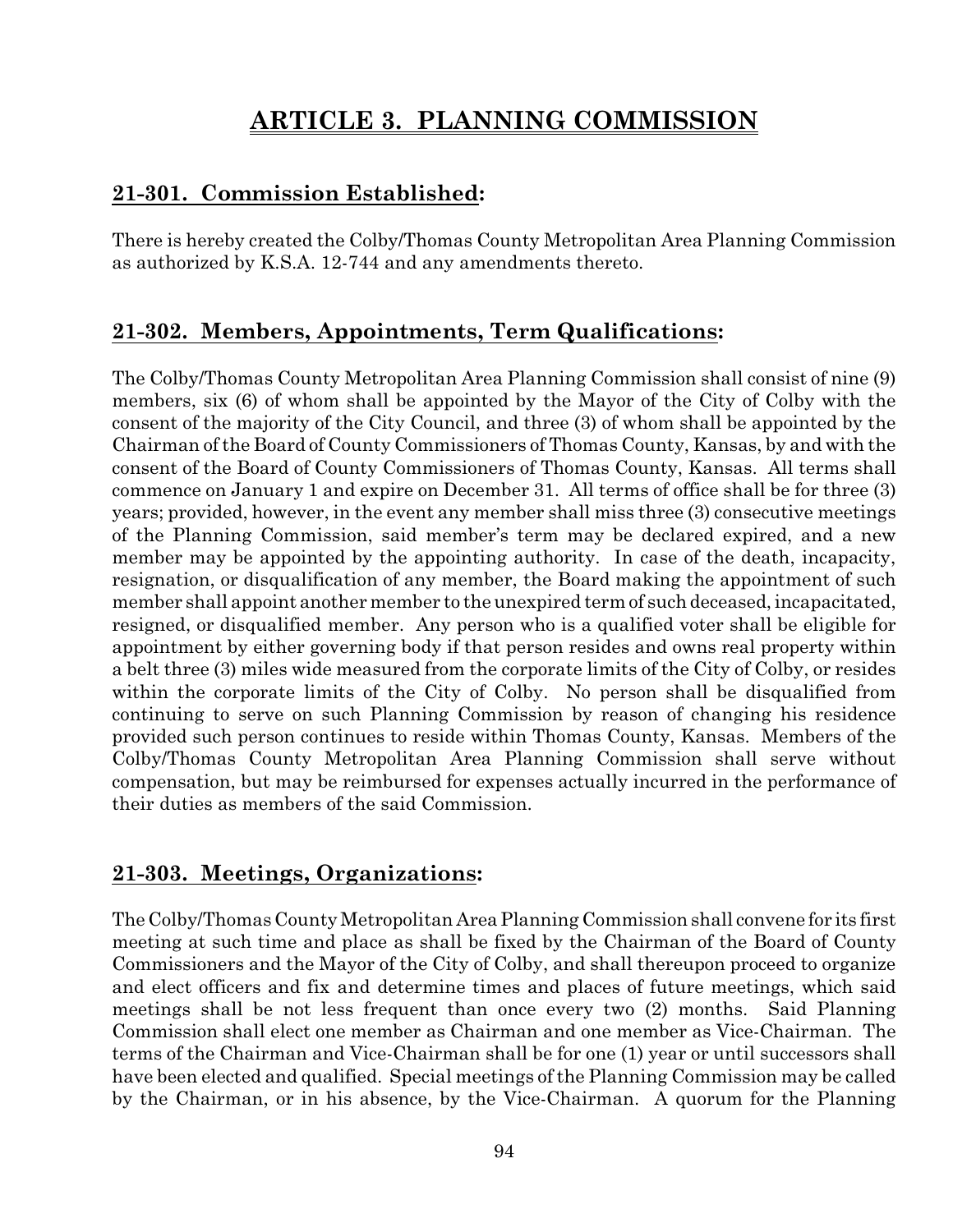Commission shall consist of five (5) members. The Planning Commission shall designate a secretary and may also designate an assistant secretary, neither of whom need be members of the Planning Commission. The secretary shall cause a proper record to be kept of all the proceedings of the Planning Commission.

# **21-304. Power and Duties:**

The said Planning Commission shall have such powers and duties as may be prescribed by law from time to time. As a primary function, the Planning Commission shall have the responsibility for the preparation, adoption, and recommendation of a long-range comprehensive plan to guide the future physical development of the Colby Metropolitan Area. Such general plan shall consist of a land use element, a circulation element, and a public facilities element. The plan shall provide a statement of population distribution and density and proposed building intensities and other uses of land. The Commission shall recommend development plans for specific public works projects. Such development plans shall be related to the general plan and shall insure the integration of proposed land uses and for matters of access and relationship to the neighborhood within which such development plans provide for construction. Development plans shall also provide and contain analysis of methods of financing proposed public works. The Planning Commission shall cause to be prepared zoning studies and shall recommend the zoning of all land within their jurisdiction. The Planning Commission shall cause to be prepared recommendations governing the control of subdivisions within the area of their jurisdiction. The Planning Commission shall cause to be prepared annually for the jurisdictions that they represent a statement of the current and past growth and development trends and anticipated growth for the succeeding year and for the succeeding five years. Such annual statement of anticipated growth and development shall also contain an annual review of the status of the general plan and recommended adjustment in such plan. Such annual review statement shall be transmitted to the administrative heads of the political jurisdictions involved on or before the first Monday in March of each year for the use by the respective jurisdictions in the preparation of their annual capital improvement budget. The Planning Commission shall cause to have reviewed annually the proposed capital improvement budgets of the respective jurisdictions and shall comment upon the proposed budget in terms of its conformity to the furtherance of the general plan. The Colby/Thomas County Metropolitan Area Planning Commission shalltake over and perform all of the powers, duties, and functions heretofore vested in the Colby City Planning Commission, and the Thomas County Planning Commission.

# **21-305. Budget:**

On or before the first Monday in June of each year, the Planning Commission may submit to the Board of County Commissioners and the City Manager of the City of Colby a budget of the income and expenditures for the ensuing fiscal year on forms provided by the respective jurisdictions. Thereupon, such budget shall be considered by the Board of County Commissioners and the Governing Body of the City of Colby, and such budget as submitted,